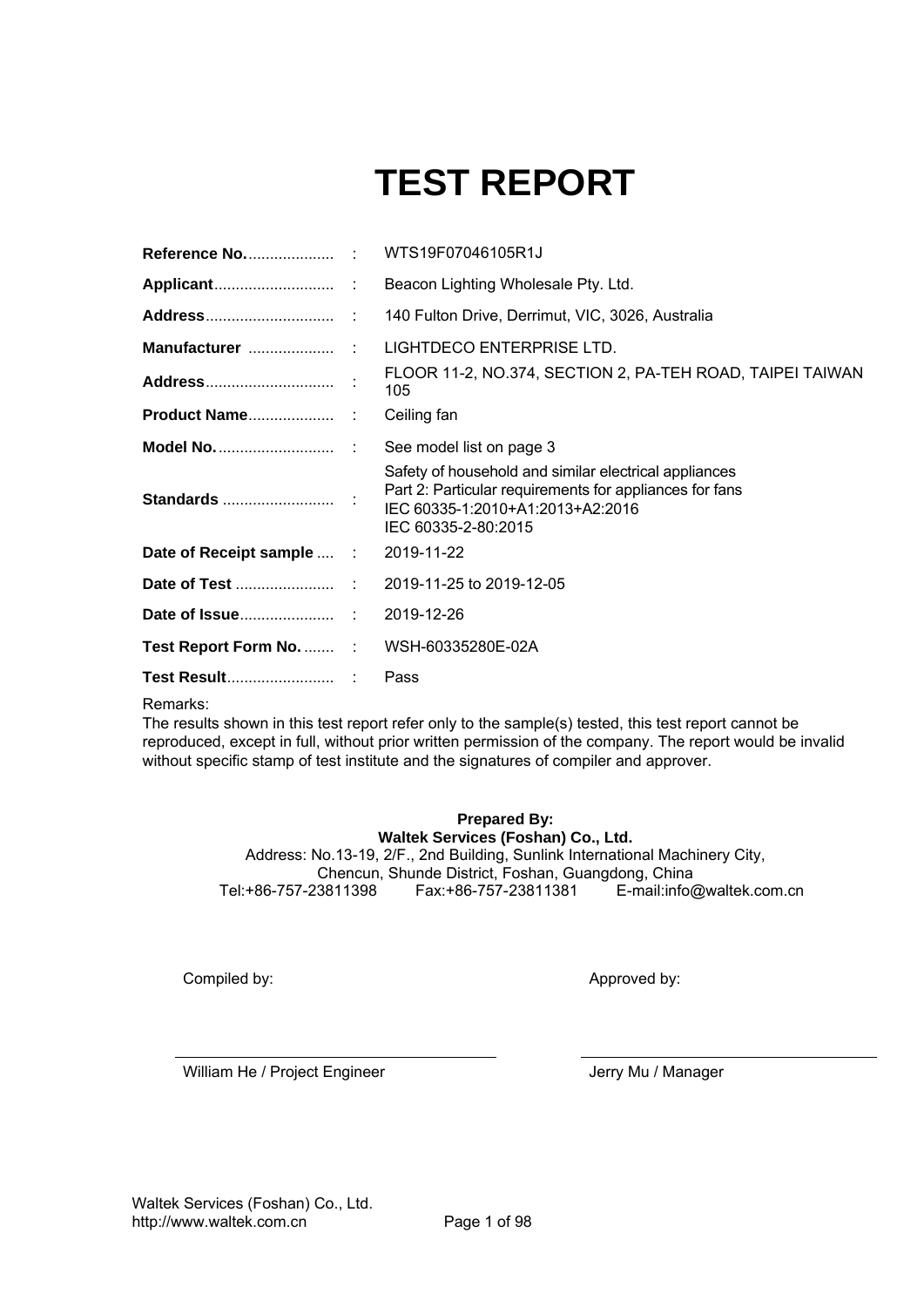| Reference         | No.: | Page 2 of 98 |
|-------------------|------|--------------|
| WTS19F07046105R1J |      |              |

| Model/Type reference  See model list on page 3 |  |
|------------------------------------------------|--|
|                                                |  |

### **Copy of marking plate**:



Remark: All models use the same label except model name different.

#### **National differences**:

Australia and New Zealand national differences were considered according to below standard: AS/NZS 60335.1:2011+A1:2012+A2:2014+A3:2015+A4:2017 AS/NZS 60335.2.80:2016

## **Summary of testing**:

- 1. The sample complied with the requirements of standards listed in this report.
- 2. Full tests were performed on model 56" AC ORB / BK.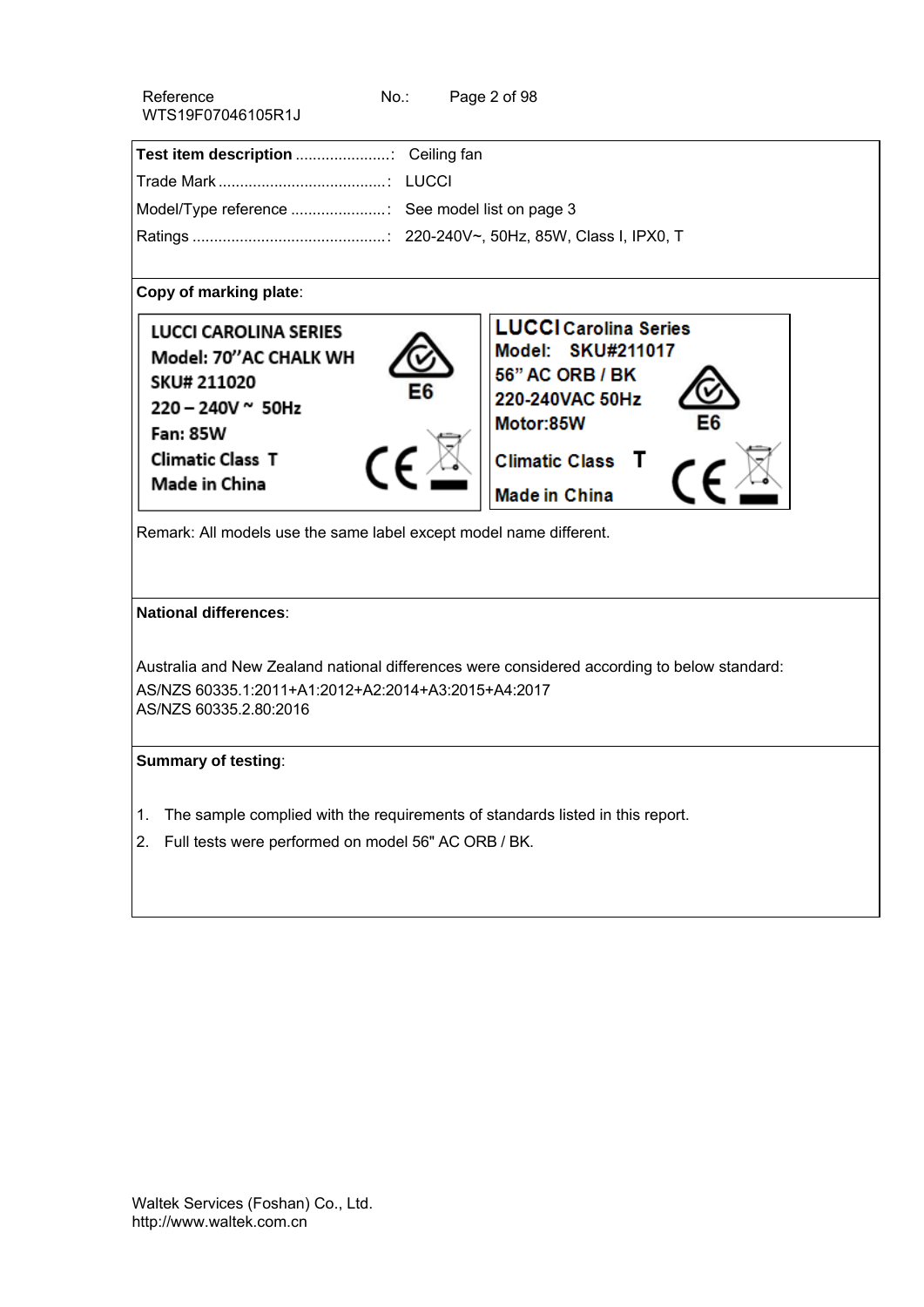| Possible test case verdicts: |  |
|------------------------------|--|
|                              |  |
|                              |  |
|                              |  |
| Conoval vamarka:             |  |

#### **General remarks**:

"(See Enclosure #)" refers to additional information appended to the report.

"(See appended table)" refers to a table appended to the report.

Throughout this report a point is used as the decimal separator. Remark: This report is based on original report "WTS19F07046105J" for below:

1. Adding new models 56" AC ORB / BK, 56" AC ANT WH and 56" AC XX. See model list table in bold for details.

2. Adding construction drawing for all models. See photo documents for details.

3. Adding alternative speed capacitor, closed-end connector and reverse switch. See table 24.1 in bold for details.

4. Adding alternative construction for eatrhing connection for all models. See photo documents for details.

## **General product information**:

1. The appliance is for household and indoor use only.

2. Model 56" AC ORB / BK and 70" AC CHALK WH are same except motor, size and appearance colour. 2. Model list:

| Product name                                                   | Model                                | SKU#           | Rating                        | Protection<br>Class, IP      | Motor    | <b>Size</b><br>(inch) | Colour           |
|----------------------------------------------------------------|--------------------------------------|----------------|-------------------------------|------------------------------|----------|-----------------------|------------------|
| <b>AIRFUSION CAROLINA</b><br>56 FAN ONLY CHALK<br><b>WHITE</b> | 70" AC<br><b>CHALK</b><br><b>WH</b>  | 211020         | $220 - 240V$ ,<br>50Hz, 85W   | Class I,<br>IPX <sub>0</sub> | 188*14mm | 70"                   | White            |
| <b>AIRFUSION CAROLINA</b><br>70 FAN ONLY MATT<br><b>BLACK</b>  | 70" AC<br><b>CHALK</b><br><b>BLK</b> | 211021         | 220-240V~,<br>50Hz, 85W       | Class I,<br>IPX <sub>0</sub> | 188*14mm | 70"                   | <b>Black</b>     |
| <b>AIRFUSION CAROLINA</b><br>70 FAN ONLY ORB+DK                | 70" AC<br><b>ORB</b>                 | 211022         | 220-240V~,<br>50Hz, 85W       | Class I,<br>IPX <sub>0</sub> | 188*14mm | 70"                   | ORB.             |
|                                                                | 70" AC XX                            | $\overline{a}$ | 220-240V~,<br>50Hz, 85W       | Class I,<br>IPX <sub>0</sub> | 188*14mm | 70"                   |                  |
| <b>AIRFUSION</b><br><b>CAROLINA 56 FAN</b><br><b>ONLY</b>      | 56" AC<br>ORB/BK                     | 211017         | 220-240V~,<br>50Hz, 85W       | Class I,<br>IPX <sub>0</sub> | D188*14  | 56"                   | <b>ORB</b>       |
| <b>AIRFUSION</b><br><b>CAROLINA 56 FAN</b><br><b>ONLY</b>      | 56" AC<br><b>ANT WH</b>              | 211018         | $220 - 240V -$ ,<br>50Hz, 85W | Class I,<br><b>IPX0</b>      | D188*14  | 56"                   | <b>ANT</b><br>WH |
|                                                                | <b>56" AC XX</b>                     | --             | 220-240V~,<br>50Hz, 85W       | Class I,<br><b>IPX0</b>      | D188*14  | 56"                   |                  |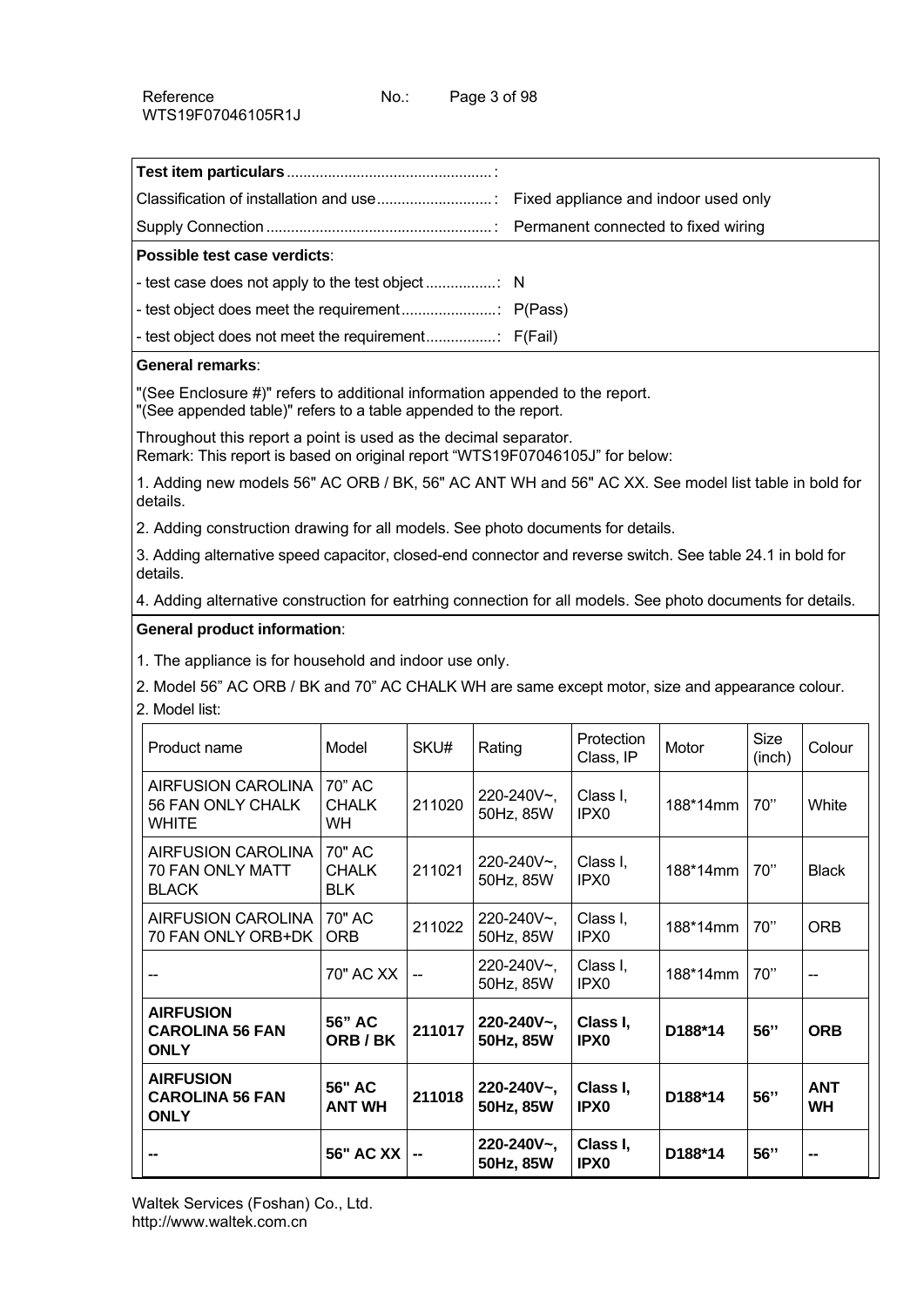Remark: X=A-Z, denotes different appearance colour.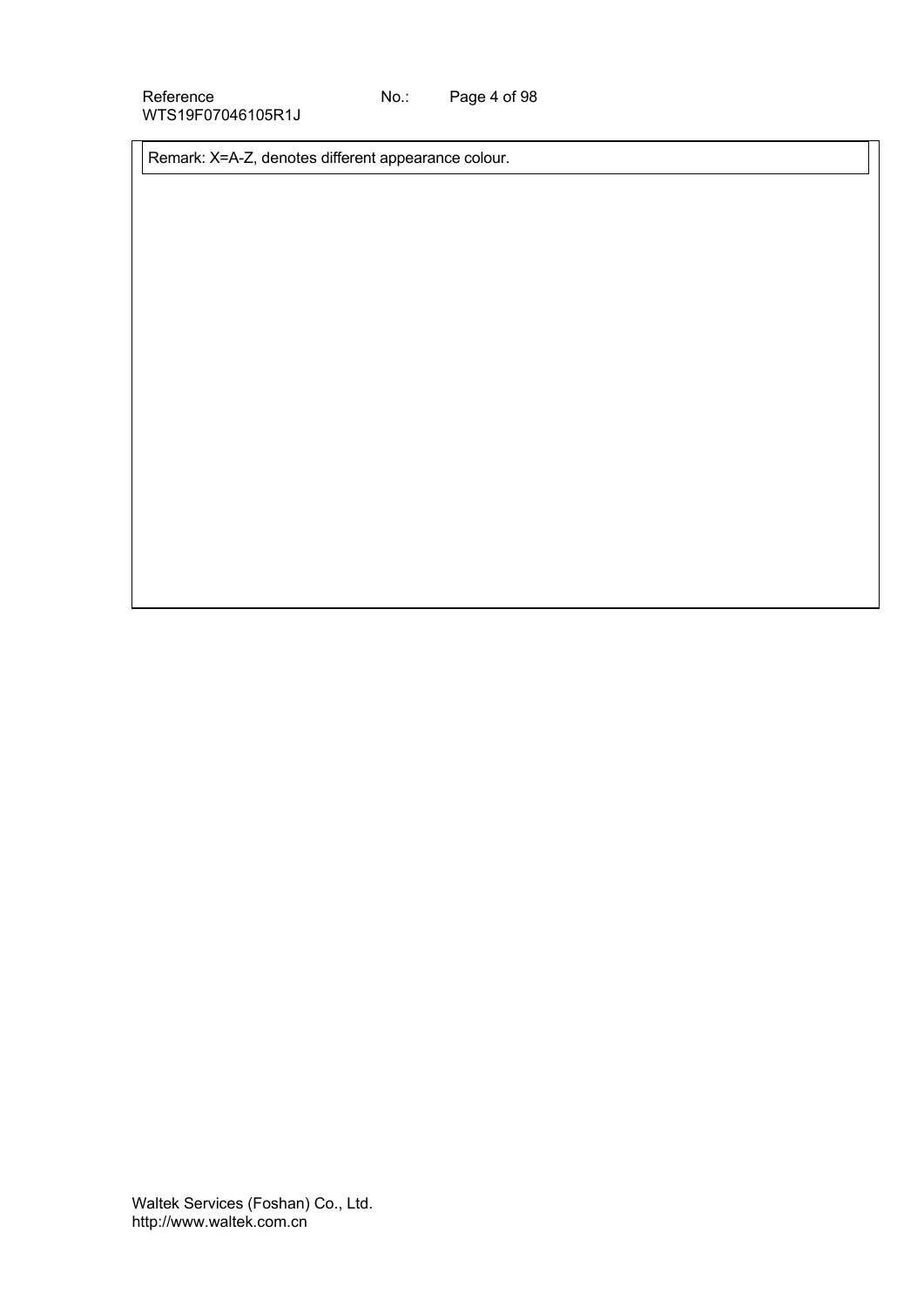Page 5 of 98

|                | IEC 60335-2-80                                                                                                                                                                                                        |                          |         |
|----------------|-----------------------------------------------------------------------------------------------------------------------------------------------------------------------------------------------------------------------|--------------------------|---------|
| Clause         | Requirement - Test                                                                                                                                                                                                    | Result - Remark          | Verdict |
| 5              | GENERAL CONDITIONS FOR THE TESTS                                                                                                                                                                                      |                          | P       |
|                | Tests performed according to clause 5, e.g. nature<br>of supply, sequence of testing, etc.                                                                                                                            |                          | P       |
| 5.7<br>A       | Fans to be used in tropical climates, the tests of<br>clause 10,11 and 13 are carried out at 40 $^{\circ}$ C +/-<br>2 °C (IEC 60335-2-80)                                                                             |                          | P       |
|                | A   Fans marked with ambient operating temperature,<br>the tests of clause 10, 11 and 13 are carried out at<br>marked value +/- 2 °C (IEC 60335-2-80/A1)                                                              |                          | N       |
| 6              | <b>CLASSIFICATION</b>                                                                                                                                                                                                 |                          | P       |
| 6.1            | Protection against electric shock:                                                                                                                                                                                    | Class I                  | P       |
| 6.2            | Protection against harmful ingress of water                                                                                                                                                                           | IPX0                     | N       |
|                | A At least IPX2 for Duct fans (IEC 60335-2-80)                                                                                                                                                                        |                          | N       |
| 6.101          | Classification to climatic conditions : temperature<br>climates, tropical climates (IEC 60335-2-80)                                                                                                                   | <b>Tropical climates</b> | P       |
| $\overline{7}$ | <b>MARKING AND INSTRUCTIONS</b>                                                                                                                                                                                       |                          | P       |
| 7.1            | Rated voltage or voltage range (V)                                                                                                                                                                                    | 220-240V                 | P       |
|                | Symbol for nature of supply, or  :                                                                                                                                                                                    | $\tilde{\phantom{a}}$    | P       |
|                |                                                                                                                                                                                                                       | 50Hz                     | P       |
|                |                                                                                                                                                                                                                       | 85W                      | P       |
|                |                                                                                                                                                                                                                       |                          | N       |
|                | Manufacturer's or responsible vendor's name,<br>trademark or identification mark                                                                                                                                      | See marking plate        | P       |
|                |                                                                                                                                                                                                                       | See page 2               | P       |
|                | Symbol IEC 60417-5172, for class II appliances                                                                                                                                                                        |                          | N       |
|                |                                                                                                                                                                                                                       | IPX <sub>0</sub>         | N       |
|                | Symbol IEC 60417-5180, for class III appliances,<br>unless                                                                                                                                                            |                          | N       |
|                | the appliance is operated by batteries only                                                                                                                                                                           |                          | N       |
|                | Symbol IEC 60417-5036, for the enclosure of<br>electrically-operated water valves in external hose-<br>sets for connection of an appliance to the water<br>mains, if the working voltage exceeds extra-low<br>voltage |                          | N       |
|                | A   For tropical climates marked with letter $T$ (IEC<br>60335-2-80)                                                                                                                                                  |                          | P       |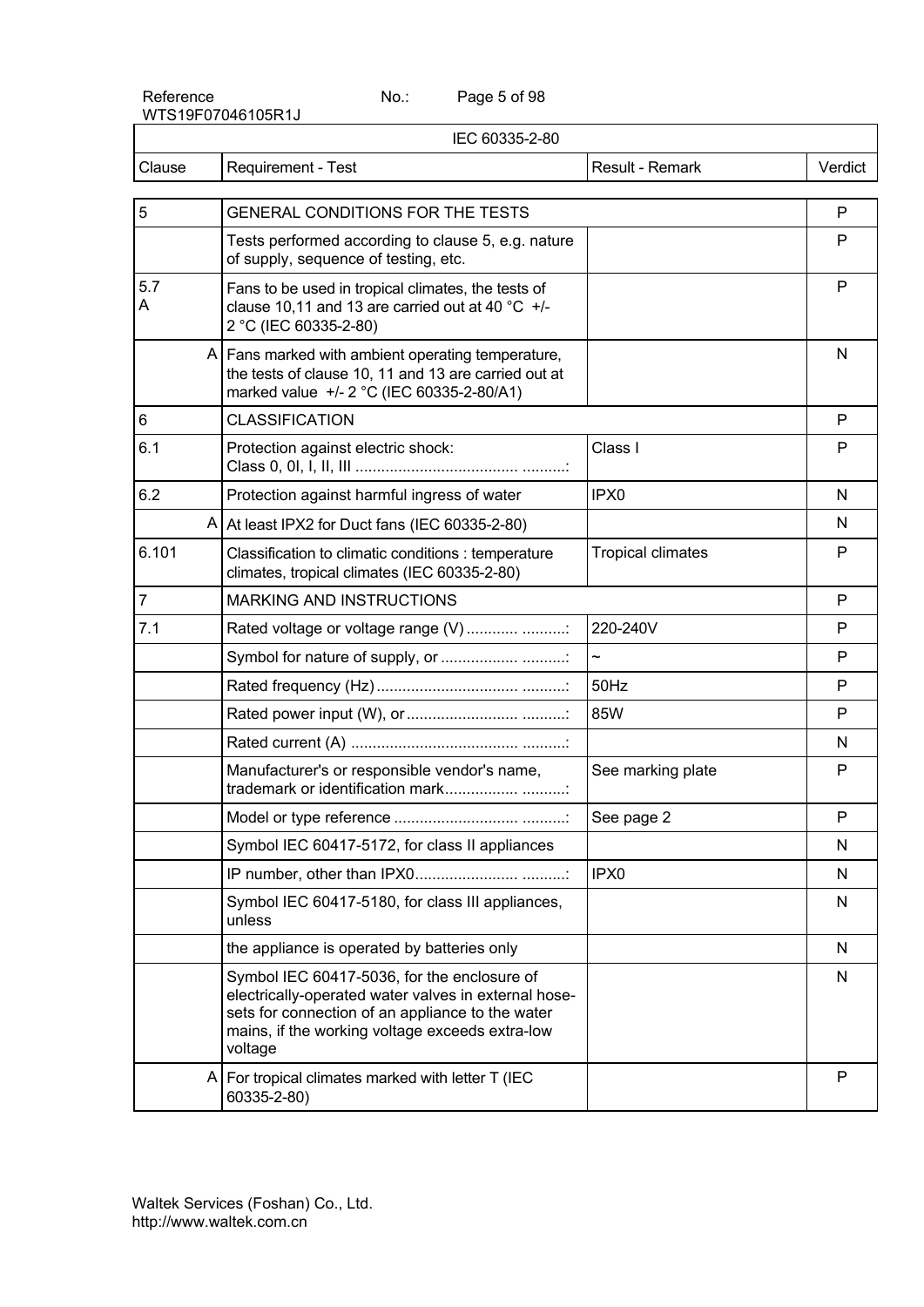Page 6 of 98

| IEC 60335-2-80 |                                                                                                                                                                                |                 |         |  |
|----------------|--------------------------------------------------------------------------------------------------------------------------------------------------------------------------------|-----------------|---------|--|
| Clause         | Requirement - Test                                                                                                                                                             | Result - Remark | Verdict |  |
|                | $A$ Fans intended for operation in location where the<br>local temperature exceeds 40 °C shall be marked<br>with the ambient operating temperature. (IEC 60335-<br>$2 - 80/A1$ |                 | N       |  |
| 7.2            | Warning for stationary appliances for multiple<br>supply                                                                                                                       |                 | N       |  |
|                | Warning placed in vicinity of terminal cover                                                                                                                                   |                 | N       |  |
| 7.3            | Range of rated values marked with the lower and<br>upper limits separated by a hyphen                                                                                          |                 | P       |  |
|                | Different rated values marked with the values<br>separated by an oblique stroke                                                                                                |                 | N       |  |
| 7.4            | Appliances adjustable for different rated voltages,<br>the voltage setting is clearly discernible                                                                              |                 | N       |  |
|                | Requirement met if frequent changes are not<br>required and the rated voltage to which the<br>appliance is to be adjusted is determined from a<br>wiring diagram               |                 | N       |  |
| 7.5            | Appliances with more than one rated voltage or one<br>or more rated voltage ranges, marked with rated<br>input or rated current for each rated voltage or<br>range, unless     |                 | N       |  |
|                | the power input is related to the arithmetic mean<br>value of the rated voltage range                                                                                          |                 | P       |  |
|                | Relation between marking for upper and lower<br>limits of rated power input or rated current and<br>voltage is clear                                                           |                 | N       |  |
| 7.6            | Correct symbols used                                                                                                                                                           |                 | P       |  |
|                | Symbol for nature of supply placed next to rated<br>voltage                                                                                                                    |                 | P       |  |
|                | Symbol for class II appliances placed unlikely to be<br>confused with other marking                                                                                            |                 | N       |  |
|                | Units of physical quantities and their symbols<br>according to international standardized system                                                                               |                 | P       |  |
| 7.7            | Connection diagram fixed to appliances to be<br>connected to more than two supply conductors and<br>appliances for multiple supply, unless                                     |                 | N       |  |
|                | correct mode of connection is obvious                                                                                                                                          |                 | N       |  |
| 7.8            | Except for type Z attachment, terminals for connection to the supply mains<br>indicated as follows:                                                                            |                 | P       |  |
|                | - marking of terminals exclusively for the neutral<br>conductor (letter N)                                                                                                     |                 | P       |  |
|                | - marking of protective earthing terminals (symbol<br>IEC 60417-5019)                                                                                                          |                 | P       |  |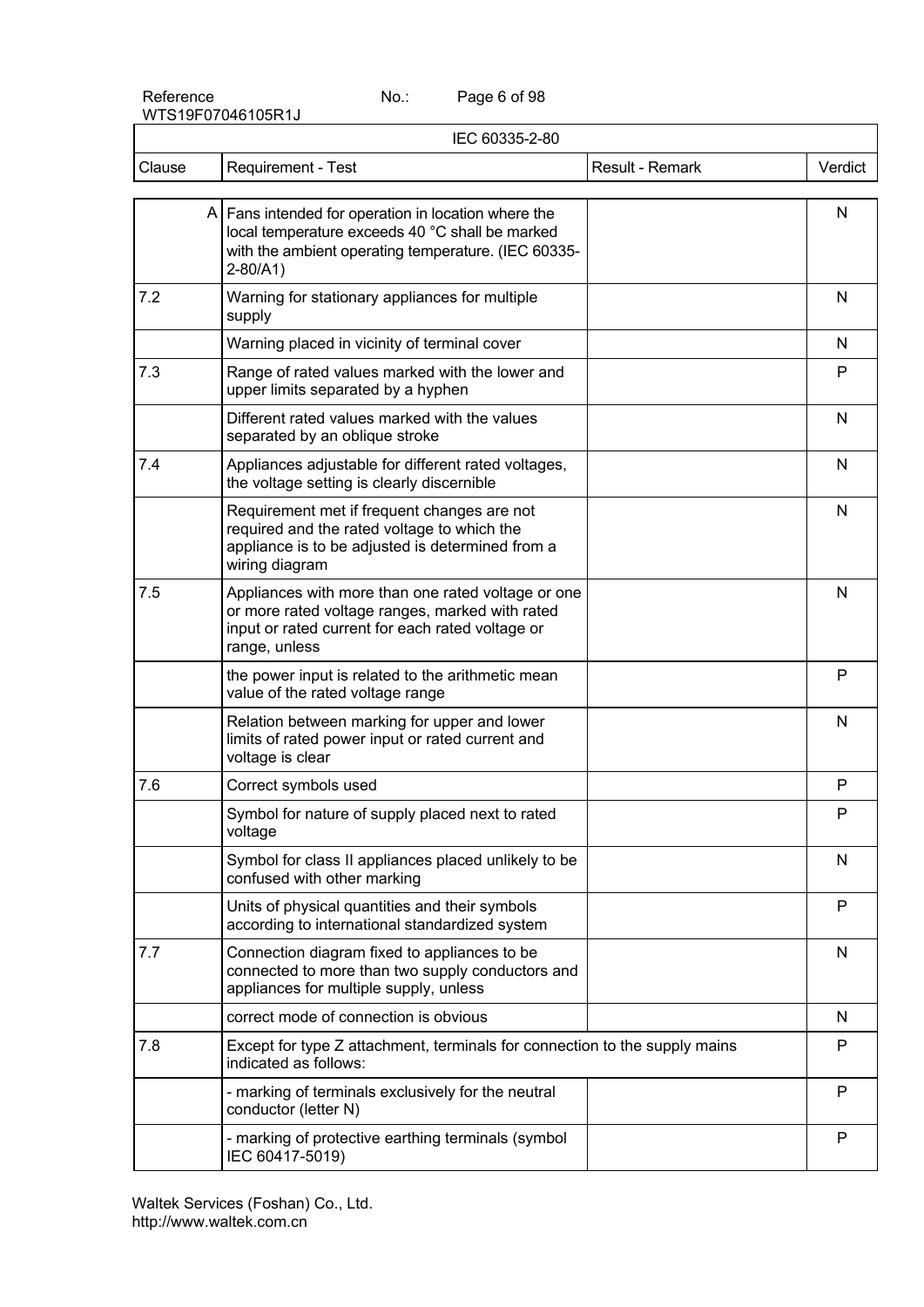Page 7 of 98

| IEC 60335-2-80 |                                                                                                                                                                                                                                  |                                |         |  |
|----------------|----------------------------------------------------------------------------------------------------------------------------------------------------------------------------------------------------------------------------------|--------------------------------|---------|--|
| Clause         | Requirement - Test                                                                                                                                                                                                               | Result - Remark                | Verdict |  |
|                | - marking not placed on removable parts                                                                                                                                                                                          |                                | P       |  |
| 7.9            | Marking or placing of switches which may cause a<br>hazard                                                                                                                                                                       |                                | P       |  |
| 7.10           | Indications of switches on stationary appliances<br>and controls on all appliances by use of figures,                                                                                                                            | By use of figures and letters. | P       |  |
|                | This applies also to switches which are part of a<br>control                                                                                                                                                                     |                                | P       |  |
|                | If figures are used, the off position indicated by the<br>figure 0                                                                                                                                                               |                                | N       |  |
|                | The figure 0 indicates only OFF position, unless no<br>confusion with the OFF position                                                                                                                                           |                                | N       |  |
| 7.11           | Indication for direction of adjustment of controls                                                                                                                                                                               |                                | P       |  |
| 7.12           | Instructions for safe use provided                                                                                                                                                                                               |                                | P       |  |
|                | Details concerning precautions during user<br>maintenance                                                                                                                                                                        |                                | P       |  |
|                | The instructions state that:                                                                                                                                                                                                     |                                | P       |  |
|                | - the appliance is not to be used by persons<br>(including children) with reduced physical, sensory<br>or mental capabilities, or lack of experience and<br>knowledge, unless they have been given<br>supervision or instruction |                                | P       |  |
|                | - children being supervised not to play with the<br>appliance                                                                                                                                                                    |                                | P       |  |
|                | For a part of class III construction supplied from a<br>detachable power supply unit, the instructions state<br>that the appliance is only to be used with the unit<br>provided                                                  |                                | N       |  |
|                | Instructions for class III appliances state that it must<br>only be supplied at SELV, unless                                                                                                                                     |                                | N       |  |
|                | it is a battery-operated appliance, the battery being<br>charged outside the appliance                                                                                                                                           |                                | N       |  |
|                | A For the guards have to be removed purpose for cleaning should: (IEC 60335-2-80/A1)                                                                                                                                             |                                | N       |  |
|                | Ensure that the fan is switched off from the supply<br>mains before removing the guard.                                                                                                                                          |                                | N       |  |
| 7.12.1         | Sufficient details for installation supplied                                                                                                                                                                                     |                                | P       |  |
|                | For an appliance intended to be permanently<br>connected to the water mains and not connected<br>by a hose-set, this is stated                                                                                                   |                                | N       |  |
|                | The installation instructions include the substance of the following: (IEC 60335-2-<br>A<br>80)                                                                                                                                  |                                | P       |  |
|                | - the model or type reference of a luminaire                                                                                                                                                                                     |                                | N       |  |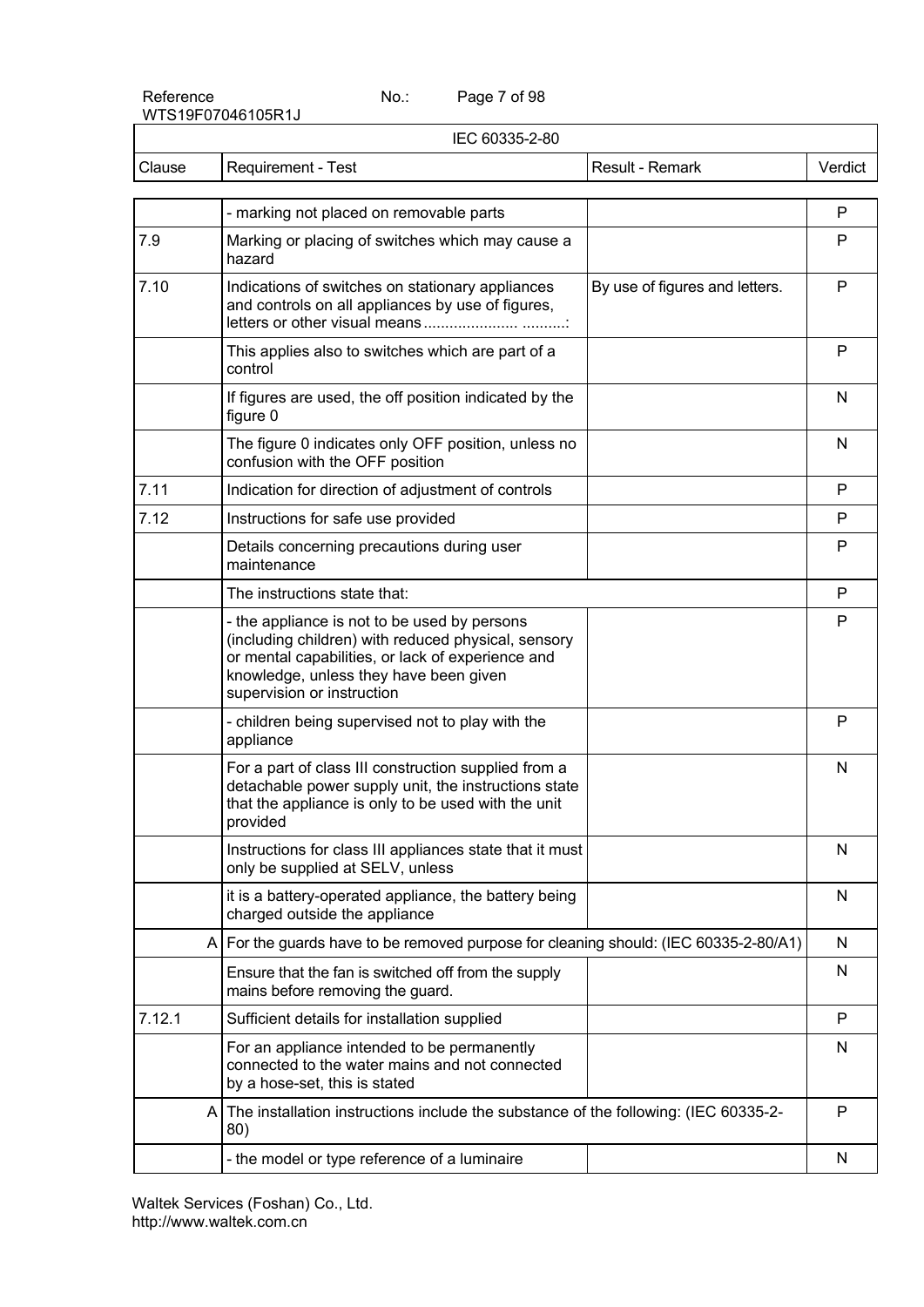Page 8 of 98

|        | IEC 60335-2-80                                                                                                                                                                                                                                                                                                                                  |                 |         |
|--------|-------------------------------------------------------------------------------------------------------------------------------------------------------------------------------------------------------------------------------------------------------------------------------------------------------------------------------------------------|-----------------|---------|
| Clause | Requirement - Test                                                                                                                                                                                                                                                                                                                              | Result - Remark | Verdict |
|        | - mounting location for partition fans                                                                                                                                                                                                                                                                                                          |                 | N       |
|        | - The installation height for fans intended to be<br>mounted at high level                                                                                                                                                                                                                                                                      |                 | P       |
|        | - that precautions for duct and partition fans.                                                                                                                                                                                                                                                                                                 |                 | N       |
| 7.12.2 | Stationary appliances not fitted with means for<br>disconnection from the supply mains having a<br>contact separation in all poles that provide full<br>disconnection under overvoltage category III, the<br>instructions state that means for disconnection<br>must be incorporated in the fixed wiring in<br>accordance with the wiring rules |                 | P       |
| 7.12.3 | Insulation of the fixed wiring in contact with parts<br>exceeding 50 K during clause 11; instructions state<br>that the fixed wiring must be protected                                                                                                                                                                                          |                 | N       |
| 7.12.4 | Instructions for built-in appliances:                                                                                                                                                                                                                                                                                                           |                 | N       |
|        | - dimensions of space                                                                                                                                                                                                                                                                                                                           |                 | N       |
|        | - dimensions and position of supporting and fixing                                                                                                                                                                                                                                                                                              |                 | N       |
|        | - minimum distances between parts and<br>surrounding structure                                                                                                                                                                                                                                                                                  |                 | N       |
|        | - minimum dimensions of ventilating openings and<br>arrangement                                                                                                                                                                                                                                                                                 |                 | N       |
|        | - connection to supply mains and interconnection of<br>separate components                                                                                                                                                                                                                                                                      |                 | N       |
|        | - allow disconnection of the appliance after<br>installation, by accessible plug or a switch in the<br>fixed wiring, unless                                                                                                                                                                                                                     |                 | N       |
|        | a switch complying with 24.3                                                                                                                                                                                                                                                                                                                    |                 | N       |
| 7.12.5 | Replacement cord instructions, type X attachment<br>with a specially prepared cord                                                                                                                                                                                                                                                              |                 | N       |
|        | Replacement cord instructions, type Y attachment                                                                                                                                                                                                                                                                                                |                 | N       |
|        | Replacement cord instructions, type Z attachment                                                                                                                                                                                                                                                                                                |                 | N       |
| 7.12.6 | Caution in the instructions for appliances<br>incorporating a non-self-resetting thermal cut-out<br>that is reset by disconnection of the supply mains, if<br>this cut-out is required to comply with the standard                                                                                                                              |                 | N       |
| 7.12.7 | Instructions for fixed appliances stating how the<br>appliance is to be fixed                                                                                                                                                                                                                                                                   |                 | P       |
| 7.12.8 | Instructions for appliances connected to the water mains:                                                                                                                                                                                                                                                                                       |                 | N       |
|        | - max. inlet water pressure (Pa)                                                                                                                                                                                                                                                                                                                |                 | N       |
|        | - min. inlet water pressure, if necessary (Pa):                                                                                                                                                                                                                                                                                                 |                 | N       |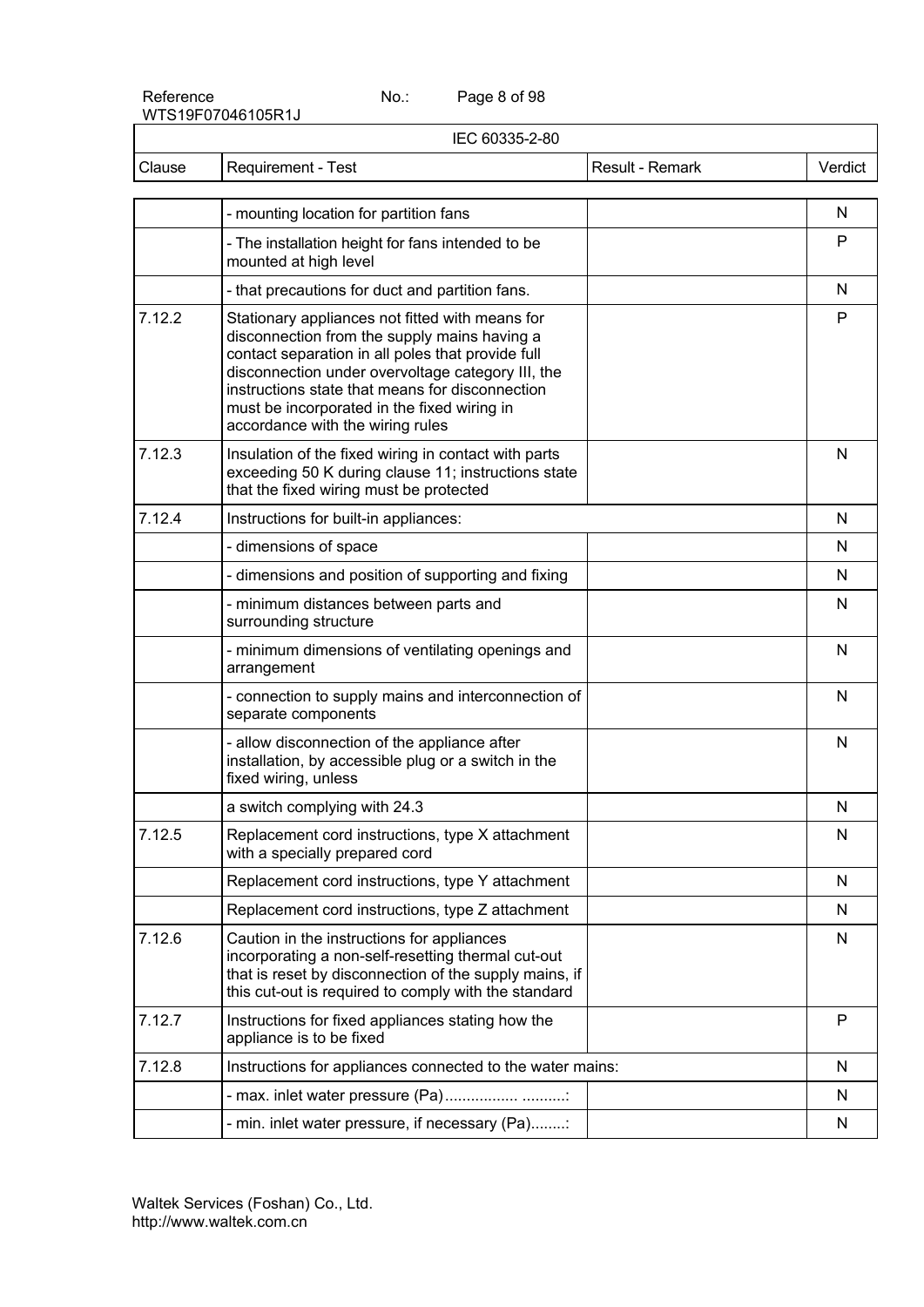Page 9 of 98

|        | IEC 60335-2-80                                                                                                                                                                             |                 |              |  |  |
|--------|--------------------------------------------------------------------------------------------------------------------------------------------------------------------------------------------|-----------------|--------------|--|--|
| Clause | Requirement - Test                                                                                                                                                                         | Result - Remark | Verdict      |  |  |
|        | Instructions concerning new and old hose-sets for<br>appliances connected to the water mains by<br>detachable hose-sets                                                                    |                 | N            |  |  |
| 7.13   | Instructions and other texts in an official language                                                                                                                                       | In English      | $\mathsf{P}$ |  |  |
| 7.14   | Marking clearly legible and durable, rubbing test as<br>specified                                                                                                                          |                 | P            |  |  |
| 7.15   | Markings on a main part                                                                                                                                                                    |                 | P            |  |  |
|        | Marking clearly discernible from the outside, if<br>necessary after removal of a cover                                                                                                     |                 | P            |  |  |
|        | For portable appliances, cover can be removed or<br>opened without a tool                                                                                                                  |                 | N            |  |  |
|        | For stationary appliances, name, trademark or<br>identification mark and model or type reference<br>visible after installation                                                             |                 | P            |  |  |
|        | For fixed appliances, name, trademark or<br>identification mark and model or type reference<br>visible after installation according to the instructions                                    |                 | P            |  |  |
|        | Indications for switches and controls placed on or<br>near the components. Marking not on parts which<br>can be positioned or repositioned in such a way<br>that the marking is misleading |                 | P            |  |  |
| 7.16   | Marking of a possible replaceable thermal link or<br>fuse link clearly visible with regard to replacing the<br>link                                                                        |                 | N            |  |  |
| 8      | PROTECTION AGAINST ACCESS TO LIVE PARTS                                                                                                                                                    |                 | P            |  |  |
| 8.1    | Adequate protection against accidental contact with<br>live parts                                                                                                                          |                 | P            |  |  |
| 8.1.1  | Requirement applies for all positions, detachable<br>parts removed                                                                                                                         |                 | ۲            |  |  |
|        | Lamps behind a detachable cover not removed, if<br>conditions met                                                                                                                          |                 | N            |  |  |
|        | Insertion or removal of lamps, protection against<br>contact with live parts of the lamp cap                                                                                               |                 | N            |  |  |
|        | Use of test probe B of IEC 61032, with a force not<br>exceeding 1 N: no contact with live parts                                                                                            |                 | P            |  |  |
|        | A<br>Lamps are not removed. However, during insertion<br>or removal of lamps, no contact with live parts of<br>the lamp cap. (IEC 60335-2-80)                                              |                 | N            |  |  |
| 8.1.2  | Use of test probe 13 of IEC 61032, with a force not<br>exceeding 1 N, through openings in class 0<br>appliances and class II appliances/constructions:<br>no contact with live parts       |                 | P            |  |  |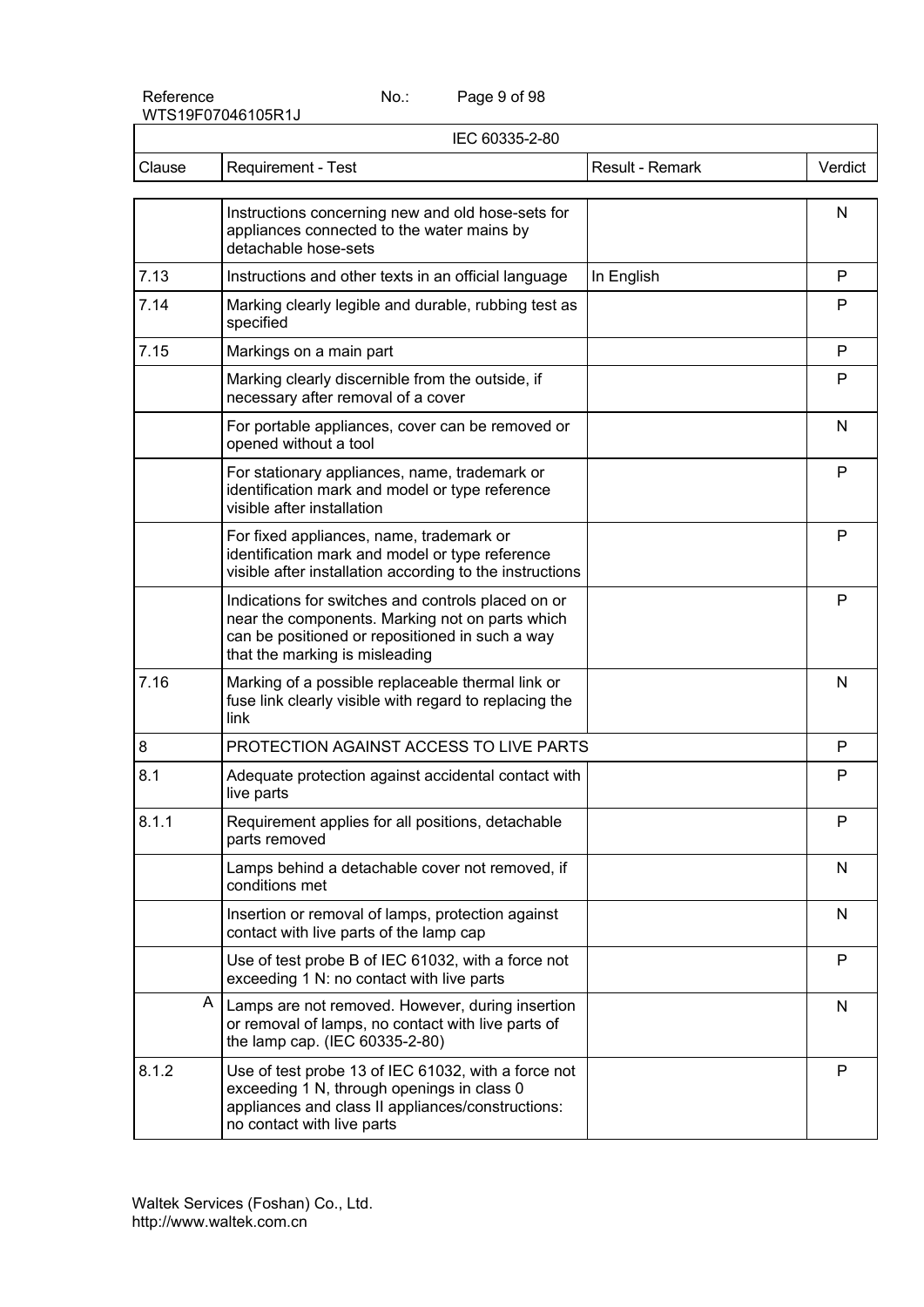Page 10 of 98

| IEC 60335-2-80 |                                                                                                                                                                                                                                        |                 |         |  |
|----------------|----------------------------------------------------------------------------------------------------------------------------------------------------------------------------------------------------------------------------------------|-----------------|---------|--|
| Clause         | Requirement - Test                                                                                                                                                                                                                     | Result - Remark | Verdict |  |
|                | Test probe 13 also applied through openings in<br>earthed metal enclosures having a non-conductive<br>coating: no contact with live parts                                                                                              |                 | P       |  |
| 8.1.3          | For appliances other than class II, use of test probe<br>41 of IEC 61032, with a force not exceeding 1 N: no<br>contact with live parts of visible glowing heating<br>elements                                                         |                 | N       |  |
| 8.1.4          | Accessible part not considered live if:                                                                                                                                                                                                |                 | N       |  |
|                | - safety extra-low a.c. voltage: peak value not<br>exceeding 42.4 V                                                                                                                                                                    |                 | N       |  |
|                | - safety extra-low d.c. voltage: not exceeding<br>42.4 V                                                                                                                                                                               |                 | N       |  |
|                | - or separated from live parts by protective<br>impedance                                                                                                                                                                              |                 | N       |  |
|                | If protective impedance: d.c. current not exceeding<br>2 mA, and                                                                                                                                                                       |                 | N       |  |
|                | a.c. peak value not exceeding 0.7 mA                                                                                                                                                                                                   |                 | N       |  |
|                | - for peak values over 42.4 V up to and including<br>450 V, capacitance not exceeding $0.1 \mu F$                                                                                                                                      |                 | N       |  |
|                | - for peak values over 450 V up to and including<br>15 kV, discharge not exceeding 45 µC                                                                                                                                               |                 | N       |  |
|                | - for peak values over 15kV, the energy in the<br>discharge not exceeding 350 mJ                                                                                                                                                       |                 | N       |  |
| 8.1.5          | Live parts protected at least by basic insulation before installation or assembly:                                                                                                                                                     |                 | P       |  |
|                | - built-in appliances                                                                                                                                                                                                                  |                 | N       |  |
|                | - fixed appliances                                                                                                                                                                                                                     |                 | P       |  |
|                | - appliances delivered in separate units                                                                                                                                                                                               |                 | P       |  |
| 8.2            | Class II appliances and constructions constructed<br>so that there is adequate protection against<br>accidental contact with basic insulation and metal<br>parts separated from live parts by basic insulation<br>only                 |                 | P       |  |
|                | Only possible to touch parts separated from live<br>parts by double or reinforced insulation                                                                                                                                           |                 | P       |  |
| 8.2            | A   Remove the detachable parts for user maintenance<br>purpose, the basic insulation of internal wiring may<br>be touched provide the equivalent insulating of cords<br>complying with IEC 60227 or IEC 60245. (IEC<br>60335-2-80/A1) |                 | N       |  |
| 9              | STARTING OF MOTOR-OPERATED APPLIANCES                                                                                                                                                                                                  |                 | N       |  |
|                | Requirements and tests are specified in part 2<br>when necessary                                                                                                                                                                       |                 | N       |  |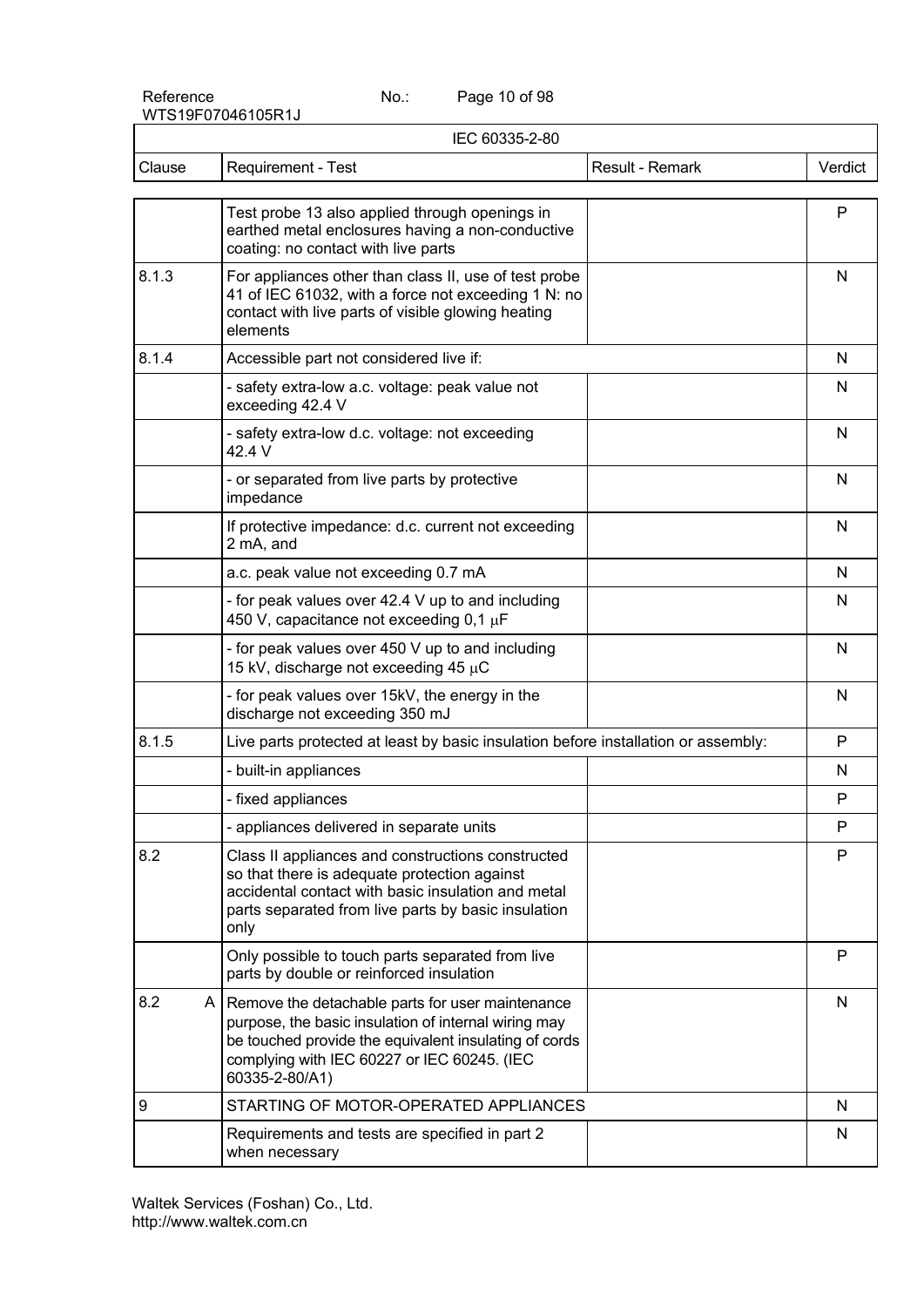Page 11 of 98

| IEC 60335-2-80 |    |                                                                                                                                                             |                                           |         |
|----------------|----|-------------------------------------------------------------------------------------------------------------------------------------------------------------|-------------------------------------------|---------|
| Clause         |    | Requirement - Test                                                                                                                                          | Result - Remark                           | Verdict |
| 10             |    | POWER INPUT AND CURRENT                                                                                                                                     |                                           | P       |
| 10.1           |    | Power input at normal operating temperature, rated<br>voltage and normal operation not deviating from<br>rated power input by more than shown in table 1 .: | (see appended table)                      | P       |
|                |    | Test carried out at upper and lower limits of the<br>ranges for appliances with one or more rated<br>voltage ranges, unless                                 |                                           | N       |
|                |    | the rated power input is related to the arithmetic<br>mean value                                                                                            |                                           | P       |
|                |    | A   Appliances are tested with shutters or similar<br>devices in the open position.(IEC 60335-2-80)                                                         |                                           | N       |
| 10.2           |    | Current at normal operating temperature, rated<br>voltage and normal operation not deviating from<br>rated current by more than shown in table 2            |                                           | N       |
|                |    | Test carried out at upper and lower limits of the<br>ranges for appliances with one or more rated<br>voltage ranges, unless                                 |                                           | N       |
|                |    | the rated current is related to the arithmetic mean<br>value of the range                                                                                   |                                           | N       |
|                |    | A   Appliances are tested with shutters or similar<br>devices in the open position. (IEC 60335-2-80)                                                        |                                           | N       |
| 11             |    | <b>HEATING</b>                                                                                                                                              |                                           | P       |
| 11.1           |    | No excessive temperatures in normal use                                                                                                                     |                                           | P       |
| 11.2           |    | The appliance is held, placed or fixed in position as                                                                                                       | Fixed underneath a horizontal<br>support. | P       |
| 11.3           |    | Temperature rises, other than of windings,<br>determined by thermocouples                                                                                   |                                           | P       |
|                |    | Temperature rises of windings determined by<br>resistance method, unless                                                                                    |                                           | P       |
|                |    | the windings are non-uniform or it is difficult to<br>make the necessary connections                                                                        |                                           | N       |
| 11.4           |    | Heating appliances operated under normal<br>operation at 1.15 times rated power input (W) :                                                                 |                                           | N       |
| 11.5           |    | Motor-operated appliances operated under normal<br>operation at most unfavourable voltage between<br>0.94 and 1.06 times rated voltage (V)                  | (see appended tables)                     | P       |
| 11.6           |    | Combined appliances operated under normal<br>operation at most unfavourable voltage between<br>0.94 and 1.06 times rated voltage (V)                        |                                           | N       |
| 11.7           | R. | Appliances are operated until steady conditions are<br>established. (IEC 60335-2-80)                                                                        |                                           | P       |
| 11.8           |    | Temperature rises monitored continuously and not<br>exceeding the values in table 3                                                                         | (see appended table)                      | P       |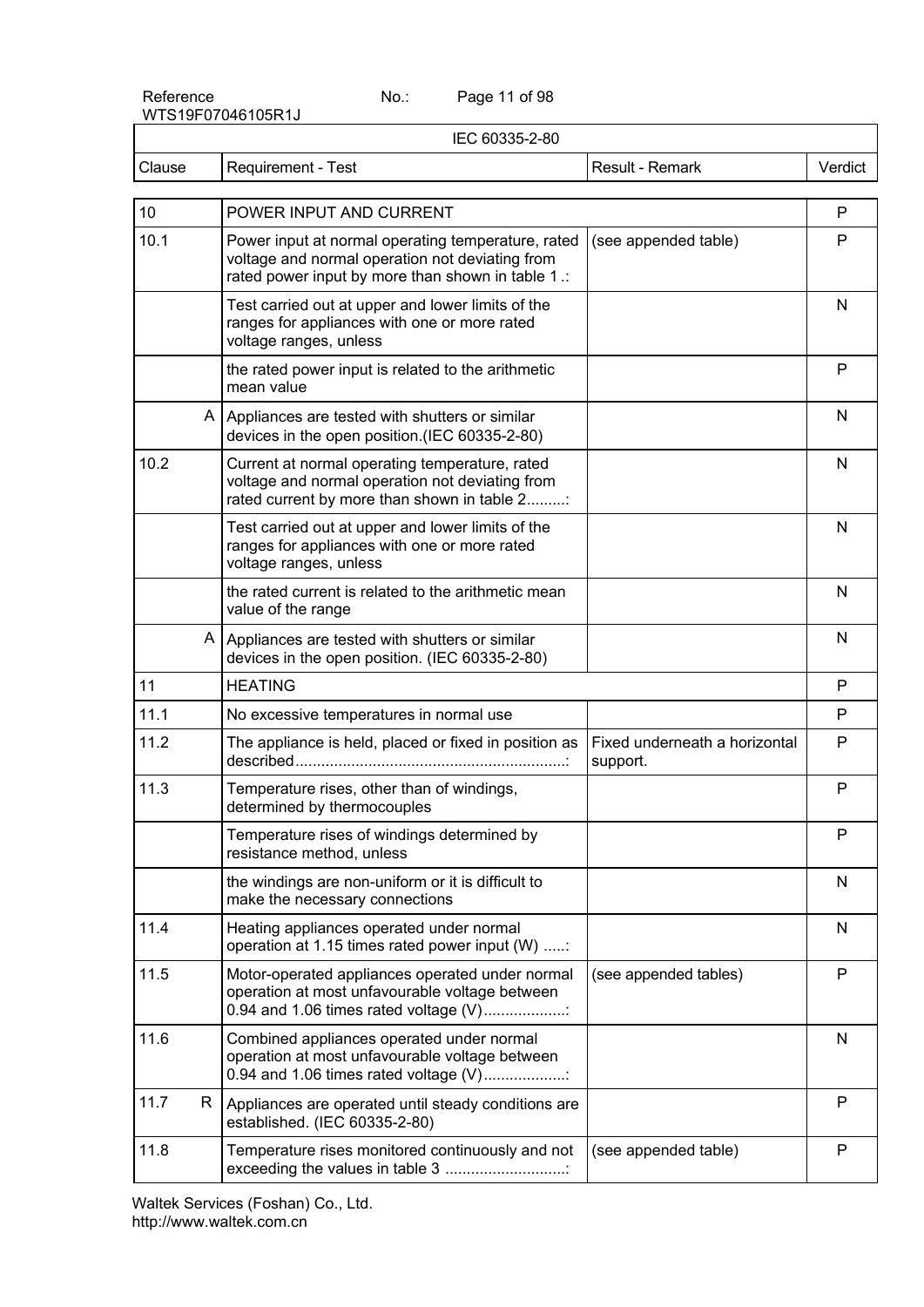Page 12 of 98

| IEC 60335-2-80 |                                                                                                                                                                                       |                       |         |
|----------------|---------------------------------------------------------------------------------------------------------------------------------------------------------------------------------------|-----------------------|---------|
| Clause         | Requirement - Test                                                                                                                                                                    | Result - Remark       | Verdict |
|                | If the temperature rise of a motor winding exceeds<br>the value of table 3, or                                                                                                        |                       | N       |
|                | if there is doubt with regard to classification of<br>insulation,                                                                                                                     |                       | N       |
|                | tests of Annex C are carried out                                                                                                                                                      |                       | N       |
|                | Sealing compound does not flow out                                                                                                                                                    |                       | P       |
|                | Protective devices do not operate, except                                                                                                                                             |                       | P       |
|                | components in protective electronic circuits tested<br>for the number of cycles specified in 24.1.4                                                                                   |                       | N       |
|                | A The temperature rise limits for appliances for<br>tropical climates are reduced by 15 K. (IEC 60335-<br>$2 - 80$ )                                                                  |                       | P       |
|                | The temperature rise limits for fans marked with an<br>A<br>ambient operating temperature are reduced by the<br>difference between the marked value and 25 °C.<br>(IEC 60335-2-80/A1) |                       | N       |
| 13             | LEAKAGE CURRENT AND ELECTRIC STRENGTH AT OPERATING<br><b>TEMPERATURE</b>                                                                                                              |                       | P       |
| 13.1           | Leakage current not excessive and electric strength<br>adequate                                                                                                                       |                       | P       |
|                | Heating appliances operated at 1.15 times the                                                                                                                                         |                       | N       |
|                | Motor-operated appliances and combined<br>appliances supplied at 1.06 times the rated voltage                                                                                         | (see appended tables) | P       |
|                | Protective impedance and radio interference filters<br>disconnected before carrying out the tests                                                                                     |                       | N       |
| 13.2           | For class 0, class II and class III appliances,<br>leakage current measured by means of the circuit<br>described in figure 4 of IEC 60990                                             |                       | N       |
|                | For other appliances, a low impedance ammeter<br>may be used                                                                                                                          |                       | P       |
|                | Leakage current measurements                                                                                                                                                          | (see appended table)  | P       |
| 13.3           | The appliance is disconnected from the supply                                                                                                                                         |                       | P       |
|                | Electric strength tests according to table 4                                                                                                                                          | (see appended table)  | P       |
|                | No breakdown during the tests                                                                                                                                                         |                       | P       |
| 14             | <b>TRANSIENT OVERVOLTAGES</b>                                                                                                                                                         |                       | N       |
|                | Appliances withstand the transient over-voltages to<br>which they may be subjected                                                                                                    |                       | N       |
|                | Clearances having a value less than specified in<br>table 16 subjected to an impulse voltage test, the<br>test voltage specified in table 6                                           |                       | N       |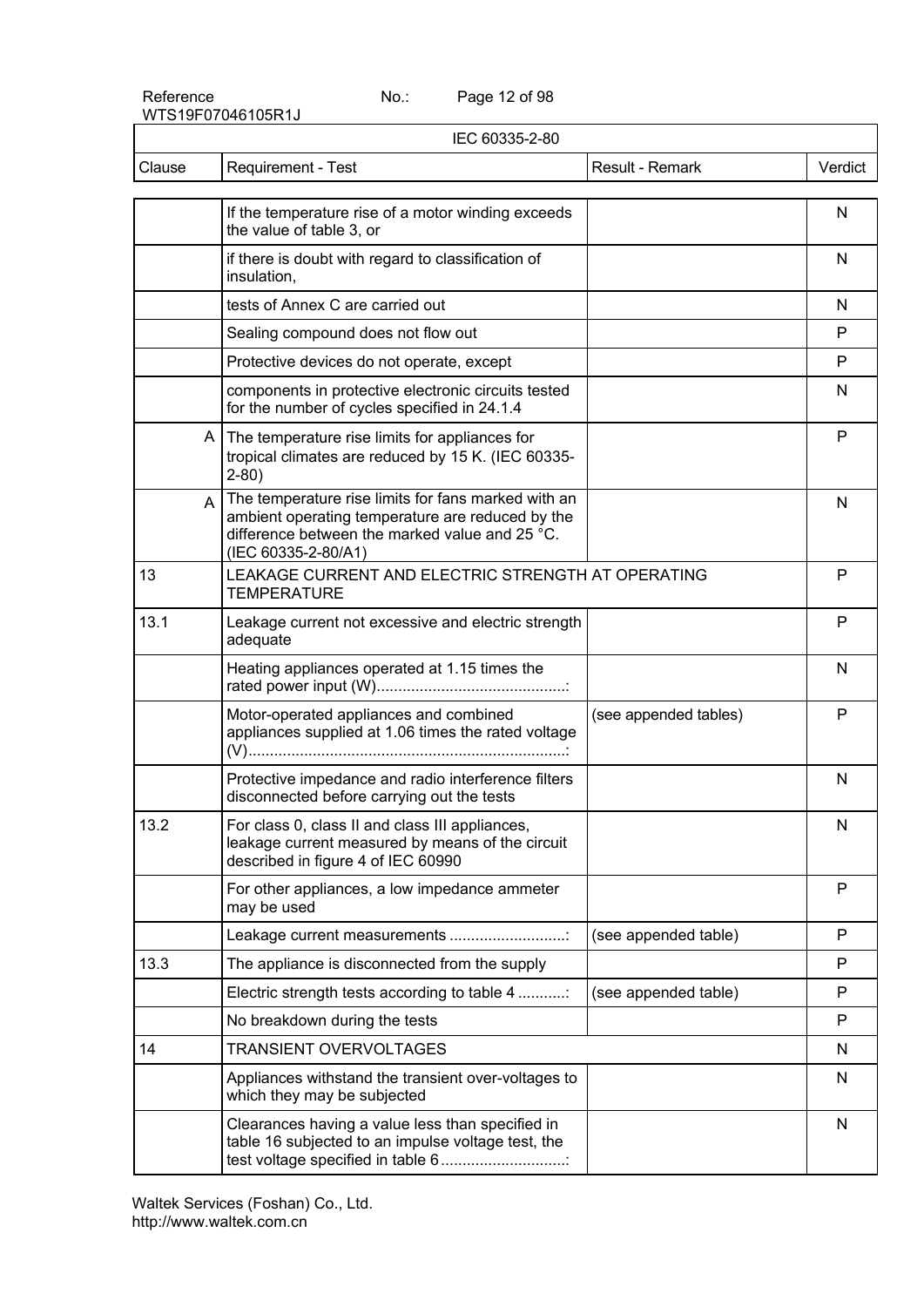Page 13 of 98

| IEC 60335-2-80 |                                                                                                                                                                                                                                                                |                  |         |
|----------------|----------------------------------------------------------------------------------------------------------------------------------------------------------------------------------------------------------------------------------------------------------------|------------------|---------|
| Clause         | Requirement - Test                                                                                                                                                                                                                                             | Result - Remark  | Verdict |
|                | No flashover during the test, unless                                                                                                                                                                                                                           |                  | N       |
|                | of functional insulation if the appliance complies<br>with clause 19 with the clearance short-circuited                                                                                                                                                        |                  | N       |
| 15             | MOISTURE RESISTANCE                                                                                                                                                                                                                                            |                  | P       |
| 15.1           | Enclosure provides the degree of moisture<br>protection according to classification of the<br>appliance                                                                                                                                                        |                  | N       |
|                | Compliance checked as specified in 15.1.1, taking<br>into account 15.1.2, followed by the electric<br>strength test of 16.3                                                                                                                                    |                  | N       |
|                | No trace of water on insulation which can result in a<br>reduction of clearances or creepage distances<br>below values specified in clause 29                                                                                                                  |                  | N       |
| 15.1.1         | Appliances, other than IPX0, subjected to tests as                                                                                                                                                                                                             | IPX <sub>0</sub> | N       |
|                | Water valves containing live parts in external hoses<br>for connection of an appliance to the water mains<br>tested as specified for IPX7 appliances                                                                                                           |                  | N       |
|                | $A$ The outer part of fans to be installed in the external<br>structure is subjected to subclause 14.2.4(a) of IEC<br>60529. The outer part of fans is not to be installed<br>in the external structure is protected against the<br>water. (IEC 60335-2-80/A1) |                  | N       |
|                | The fans supplied as rated voltage with shutters or<br>A<br>similar devices being the open position. (IEC<br>60335-2-80/A1)                                                                                                                                    |                  | N       |
| 15.1.2         | Hand-held appliance turned continuously through<br>the most unfavourable positions during the test                                                                                                                                                             |                  | N       |
|                | Built-in appliances installed according to the<br>instructions                                                                                                                                                                                                 |                  | N       |
|                | Appliances placed or used on the floor or table<br>placed on a horizontal unperforated support                                                                                                                                                                 |                  | N       |
|                | Appliances normally fixed to a wall and appliances<br>with pins for insertion into socket-outlets are<br>mounted on a wooden board                                                                                                                             |                  | N       |
|                | For IPX3 appliances, the base of wall mounted<br>appliances is placed at the same level as the pivot<br>axis of the oscillating tube                                                                                                                           |                  | N       |
|                | For IPX4 appliances, the horizontal centre line of<br>the appliance is aligned with the pivot axis of the<br>oscillating tube, and                                                                                                                             |                  | N       |
|                | for appliances normally used on the floor or table,<br>the movement is limited to two times 90° for a<br>period of 5 min, the support being placed at the<br>level of the pivot axis of the oscillating tube                                                   |                  | N       |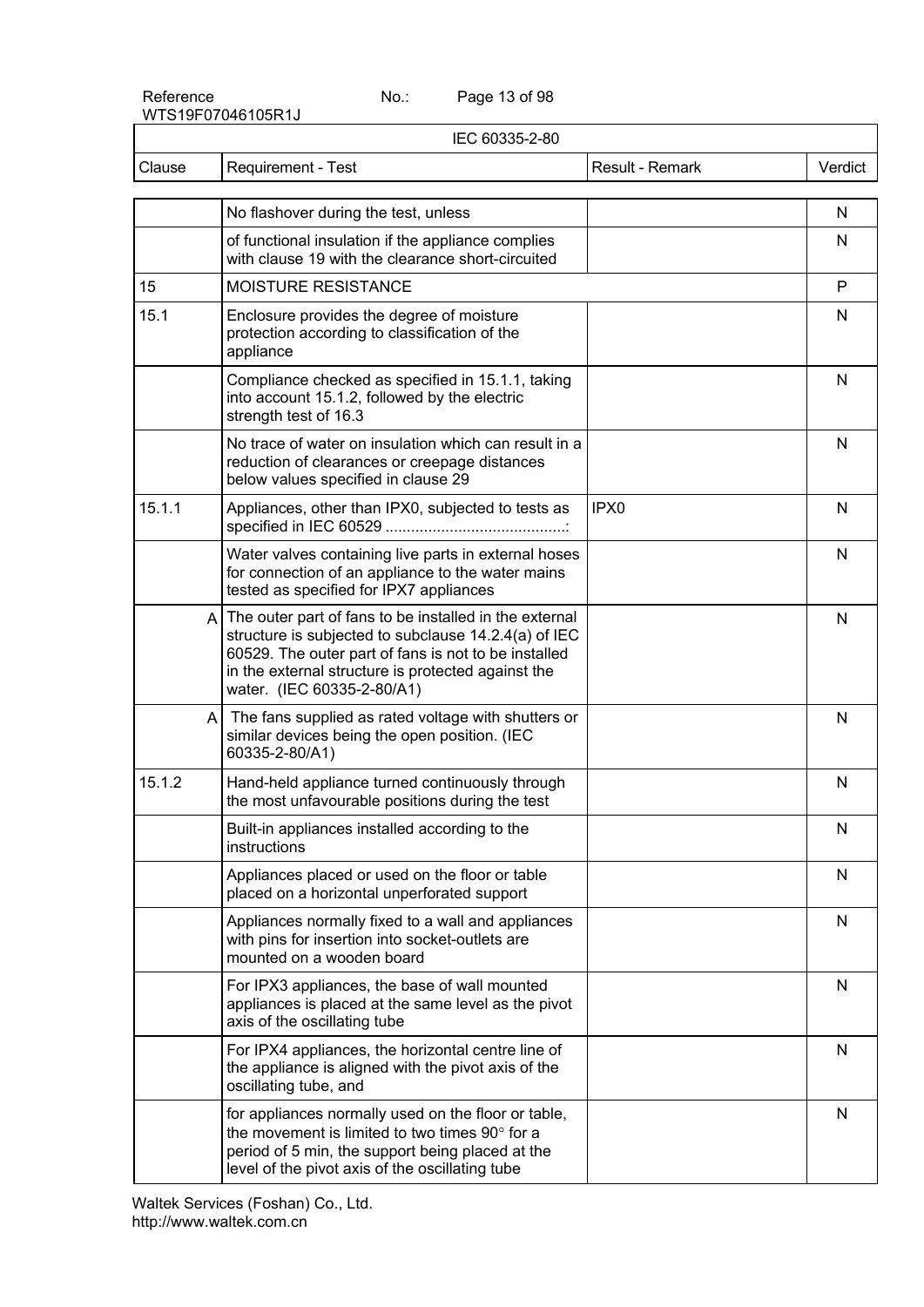Page 14 of 98

| IEC 60335-2-80 |                                                                                                                                                                                                            |                 |         |
|----------------|------------------------------------------------------------------------------------------------------------------------------------------------------------------------------------------------------------|-----------------|---------|
| Clause         | Requirement - Test                                                                                                                                                                                         | Result - Remark | Verdict |
|                | Wall-mounted appliances, take into account the<br>distance to the floor stated in the instructions                                                                                                         |                 | N       |
|                | Appliances normally fixed to a ceiling are mounted<br>underneath a horizontal unperforated support, the<br>pivot axis of the oscillating tube located at the level<br>of the underside of the support, and |                 | N       |
|                | for IPX4 appliances, the movement of the tube is<br>limited to two times 90° from the vertical for a<br>period of 5 min                                                                                    |                 | N       |
|                | Appliances with type X attachment fitted with a<br>flexible cord as described                                                                                                                              |                 | N       |
|                | Detachable parts subjected to the relevant<br>treatment with the main part                                                                                                                                 |                 | N       |
|                | However, if a part has to be removed for user<br>maintenance and a tool is needed, this part is not<br>removed                                                                                             |                 | N       |
| 15.2           | Spillage of liquid does not affect the electrical<br>insulation                                                                                                                                            |                 | N       |
|                | Appliances with type X attachment fitted with a<br>flexible cord as described                                                                                                                              |                 | N       |
|                | Appliances incorporating an appliance inlet tested<br>with or without an connector, whichever is most<br>unfavourable                                                                                      |                 | N       |
|                | Detachable parts are removed                                                                                                                                                                               |                 | N       |
|                | Overfilling test with additional amount of<br>water, over a period of 1 min (I)                                                                                                                            |                 | N       |
|                | The appliance withstands the electric strength test<br>of 16.3                                                                                                                                             |                 | N       |
|                | No trace of water on insulation that can result in a<br>reduction of clearances or creepage distances<br>below values specified in clause 29                                                               |                 | N       |
| 15.3           | Appliances proof against humid conditions                                                                                                                                                                  |                 | P       |
|                | Checked by test Cab: Damp heat steady state in<br>IEC 60068-2-78                                                                                                                                           |                 | P       |
|                | Detachable parts removed and subjected, if<br>necessary, to the humidity test with the main part                                                                                                           |                 | P       |
|                | Humidity test for 48 h in a humidity cabinet                                                                                                                                                               | 25℃, 93% R.H.   | P       |
|                | Reassembly of those parts that may have been<br>removed                                                                                                                                                    |                 | P       |
|                | The appliance withstands the tests of clause 16                                                                                                                                                            |                 | P       |
| 16             | LEAKAGE CURRENT AND ELECTRIC STRENGTH                                                                                                                                                                      |                 | P       |
| 16.1           | Leakage current not excessive and electric strength<br>adequate                                                                                                                                            |                 | P       |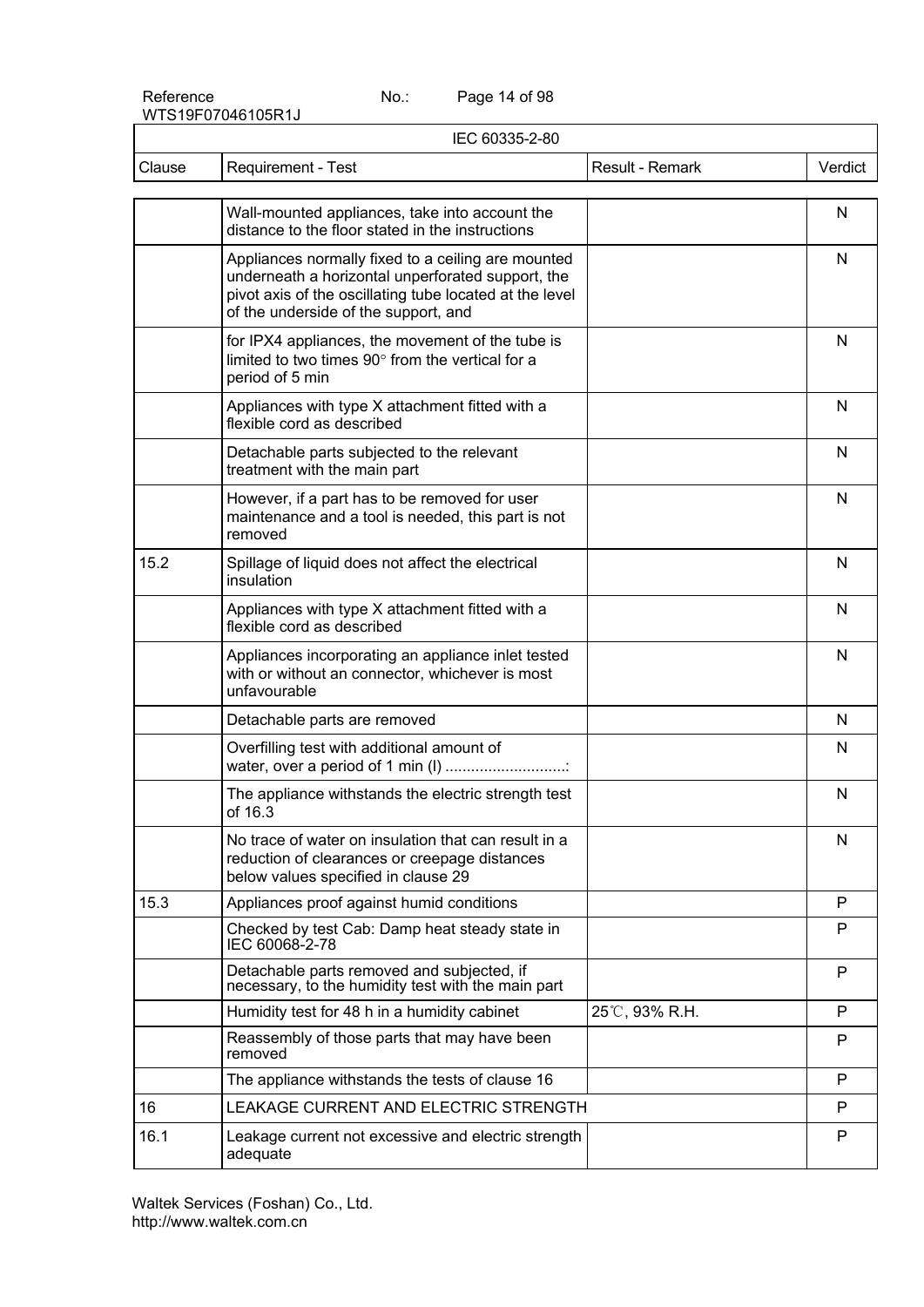Page 15 of 98

|        | IEC 60335-2-80                                                                                                                                                        |                      |         |
|--------|-----------------------------------------------------------------------------------------------------------------------------------------------------------------------|----------------------|---------|
| Clause | Requirement - Test                                                                                                                                                    | Result - Remark      | Verdict |
|        | Protective impedance disconnected from live parts<br>before carrying out the tests                                                                                    |                      | N       |
|        | Tests carried out at room temperature and not<br>connected to the supply                                                                                              |                      | P       |
| 16.2   | Single-phase appliances: test voltage 1.06 times                                                                                                                      | (see appended table) | P       |
|        | Three-phase appliances: test voltage 1.06 times                                                                                                                       |                      | N       |
|        | Leakage current measurements                                                                                                                                          | (see appended table) | P       |
|        | Limit values doubled if:                                                                                                                                              |                      | N       |
|        | - all controls have an off position in all poles, or                                                                                                                  |                      | N       |
|        | - the appliance has no control other than a thermal<br>cut-out, or                                                                                                    |                      | N       |
|        | - all thermostats, temperature limiters and energy<br>regulators do not have an off position, or                                                                      |                      | N       |
|        | - the appliance has radio interference filters                                                                                                                        |                      | N       |
|        | With the radio interference filters disconnected, the<br>leakage current do not exceed limits specified :                                                             |                      | N       |
| 16.3   | Electric strength tests according to table 7                                                                                                                          | (see appended table) | P       |
|        | Test voltage applied between the supply cord and<br>inlet bushing and cord guard and cord anchorage                                                                   | (see appended table) | P       |
|        | No breakdown during the tests                                                                                                                                         |                      | P       |
| 17     | OVERLOAD PROTECTION OF TRANSFORMERS AND ASSOCIATED CIRCUITS                                                                                                           |                      | N       |
|        | No excessive temperatures in transformer or<br>associated circuits in event of short-circuits likely to                                                               |                      | N       |
|        | Appliance supplied with 1.06 or 0.94 times rated<br>voltage under the most unfavourable short-circuit or<br>overload likely to occur in normal use (V)                |                      | N       |
|        | Basic insulation is not short-circuited                                                                                                                               |                      | N       |
|        | Temperature rise of insulation of the conductors of<br>safety extra-low voltage circuits not exceeding the<br>relevant value specified in table 3 by more than<br>15K |                      | N       |
|        | Temperature of the winding not exceeding the<br>value specified in table 8                                                                                            |                      | N       |
|        | However, limits do not apply to fail-safe<br>transformers complying with sub-clause 15.5 of IEC<br>61558-1                                                            |                      | N       |
| 18     | <b>ENDURANCE</b>                                                                                                                                                      |                      | N       |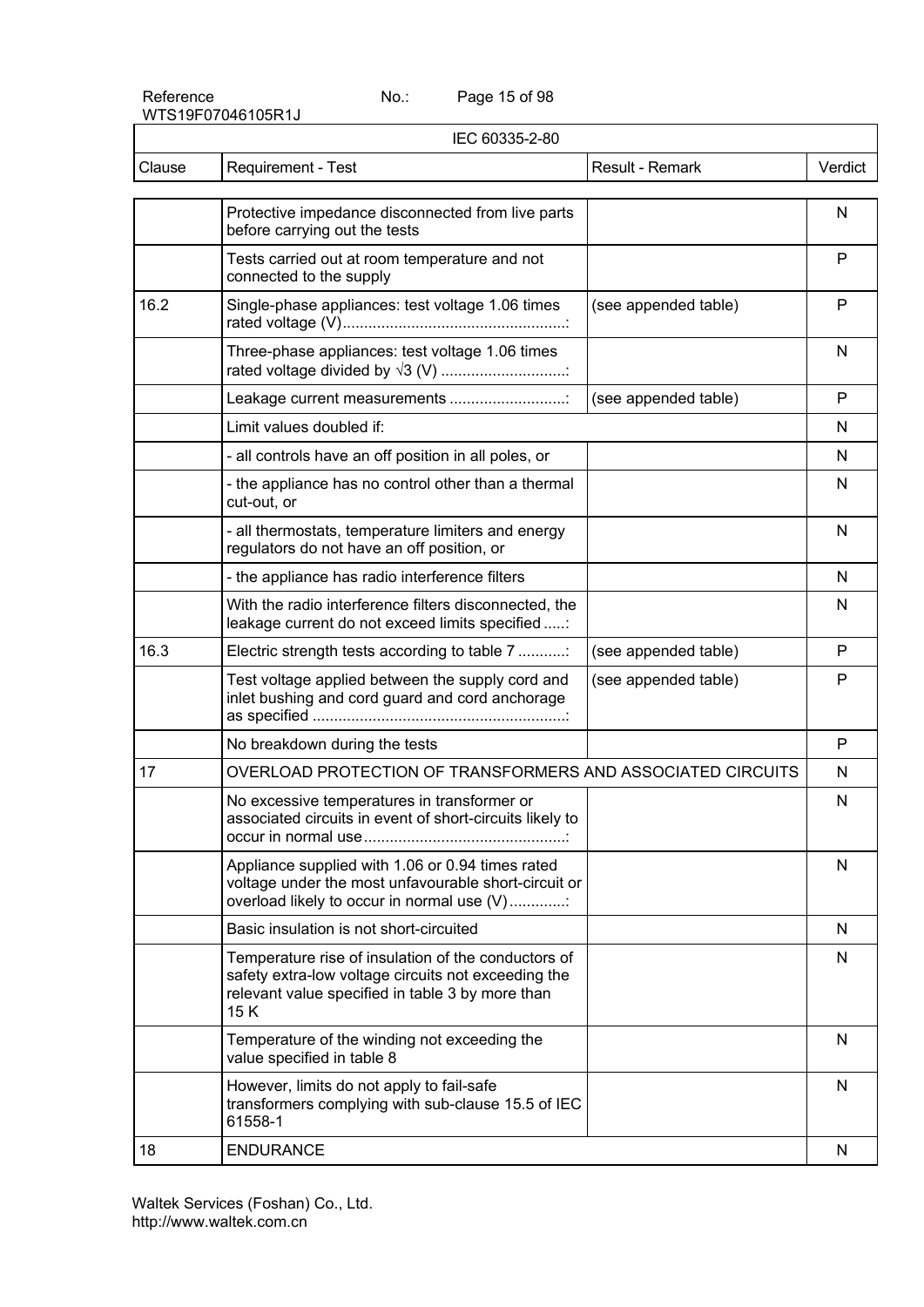Page 16 of 98

| IEC 60335-2-80 |                                                                                                                                                    |                 |              |
|----------------|----------------------------------------------------------------------------------------------------------------------------------------------------|-----------------|--------------|
| Clause         | Requirement - Test                                                                                                                                 | Result - Remark | Verdict      |
|                | Requirements and tests are specified in part 2<br>when necessary                                                                                   |                 | N            |
| 19             | ABNORMAL OPERATION                                                                                                                                 |                 | P            |
| 19.1           | The risk of fire, mechanical damage or electric<br>shock under abnormal or careless operation<br>obviated                                          |                 | P            |
|                | Electronic circuits so designed and applied that a<br>fault will not render the appliance unsafe                                                   |                 | N            |
|                | Appliances incorporating heating elements<br>subjected to the tests of 19.2 and 19.3, and                                                          |                 | N            |
|                | if the appliance also has a control that limit the<br>temperature during clause 11 it is subjected to the<br>test of 19.4, and                     |                 | N            |
|                | if applicable, to the test of 19.5                                                                                                                 |                 | N            |
|                | Appliances incorporating PTC heating elements are<br>also subjected to the test of 19.6                                                            |                 | N            |
|                | Appliances incorporating motors subjected to the<br>tests of 19.7 to 19.10, as applicable                                                          |                 | P            |
|                | Appliances incorporating electronic circuits<br>subjected to the tests of 19.11 and 19.12, as<br>applicable                                        |                 | N            |
|                | Appliances incorporating contactors or relays<br>subjected to the test of 19.14, being carried out<br>before the tests of 19.11                    |                 | N            |
|                | Appliances incorporating voltage selector switches<br>subjected to the test of 19.15                                                               |                 | N            |
|                | Unless otherwise specified, the tests are continued<br>until a non-self-resetting thermal cut-out operates,<br>or                                  |                 | N            |
|                | until steady conditions are established                                                                                                            |                 | P            |
|                | If a heating element or intentionally weak part<br>becomes open-circuited, the relevant test is<br>repeated on a second sample                     |                 | N            |
|                | A<br>Fans incorporating shutters or similar subjected to<br>the test of cl. 19.101 (IEC 60335-2-80)                                                |                 | N            |
| 19.2           | Test of appliances with heating elements with<br>restricted heat dissipation; test voltage (V), power<br>input of 0.85 times rated power input (W) |                 | N            |
| 19.3           | Test of 19.2 repeated; test voltage (V), power input<br>of 1.24 times rated power input (W)                                                        |                 | $\mathsf{N}$ |
| 19.4           | Test conditions as in clause 11, any control limiting<br>the temperature during tests of clause 11<br>short-circuited                              |                 | N            |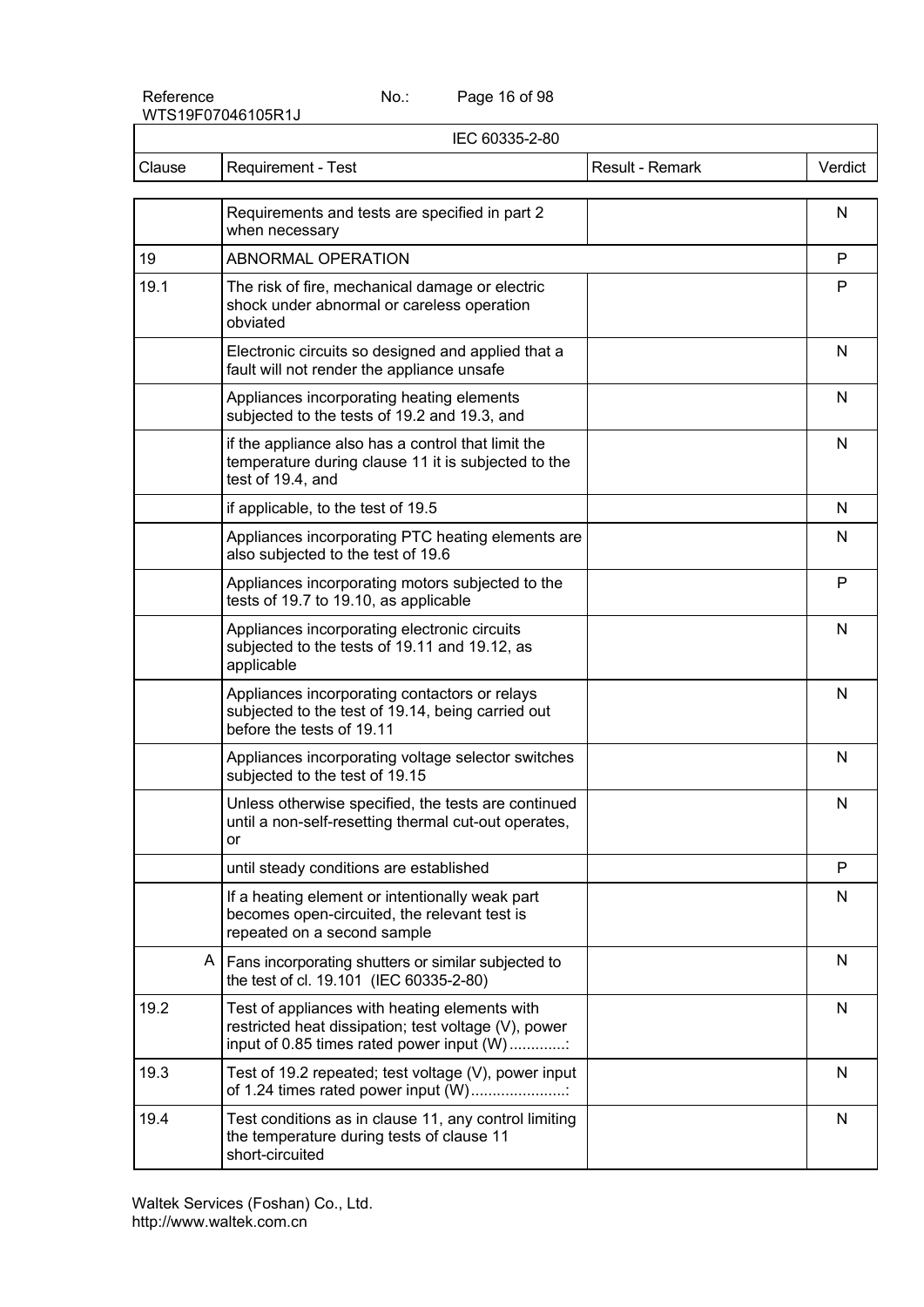Page 17 of 98

| IEC 60335-2-80 |                                                                                                                                                                                                                                                                 |                      |         |
|----------------|-----------------------------------------------------------------------------------------------------------------------------------------------------------------------------------------------------------------------------------------------------------------|----------------------|---------|
| Clause         | Requirement - Test                                                                                                                                                                                                                                              | Result - Remark      | Verdict |
| 19.5           | Test of 19.4 repeated on Class 0I and I appliances<br>with tubular sheathed or embedded heating<br>elements. No short-circuiting, but one end of the<br>element connected to the sheath                                                                         |                      | N       |
|                | The test repeated with reversed polarity and the<br>other end of the heating element connected to the<br>sheath                                                                                                                                                 |                      | N       |
|                | The test is not carried out on appliances intended<br>to be permanently connected to fixed wiring and on<br>appliances where an all-pole disconnection occurs<br>during the test of 19.4                                                                        |                      | N       |
| 19.6           | Appliances with PTC heating elements tested at<br>rated voltage, establishing steady conditions                                                                                                                                                                 |                      | N       |
|                | The working voltage of the PTC heating element is<br>increased by 5% and the appliance is operated<br>until steady conditions are re-established. The<br>voltage is then increased in similar steps until 1.5<br>times working voltage or until the PTC heating |                      | N       |
| 19.7           | Stalling test by locking the rotor if the locked rotor<br>torque is smaller than the full load torque, or                                                                                                                                                       |                      | P       |
|                | locking moving parts of other appliances                                                                                                                                                                                                                        |                      | P       |
|                | Locked rotor, capacitors open-circuited one at a<br>time                                                                                                                                                                                                        |                      | P       |
|                | Test repeated with capacitors short-circuited one at<br>a time, unless                                                                                                                                                                                          |                      | P       |
|                | capacitor is of class P2 of IEC 60252-1                                                                                                                                                                                                                         |                      | N       |
|                | Appliances with timer or programmer supplied with<br>rated voltage for each of the tests, for a period<br>equal to the maximum period allowed                                                                                                                   |                      | N       |
|                | Other appliances supplied with rated voltage for a                                                                                                                                                                                                              | Until steady         | P       |
|                | Winding temperatures not exceeding values                                                                                                                                                                                                                       | (see appended table) | P       |
|                | A   Mounting of separate control (IEC 60335-2-80)                                                                                                                                                                                                               |                      | P       |
|                | Approximately 50 % of the area of each ventilating<br>opening is blocked. (IEC 60335-2-80)                                                                                                                                                                      |                      | P       |
|                | Winding temperatures not exceeding values<br>specified in table 8<br>(IEC 60335-2-80)                                                                                                                                                                           |                      | P       |
|                | The temperature rise of the board not exceed: (IEC 60335-2-80)                                                                                                                                                                                                  |                      | P       |
|                | - 50 K, for appliances with T marking;                                                                                                                                                                                                                          |                      | P       |
|                | $-65$ K, for other appliances.                                                                                                                                                                                                                                  |                      | N       |
| 19.8           | Multi-phase motors operated at rated voltage with<br>one phase disconnected                                                                                                                                                                                     |                      | N       |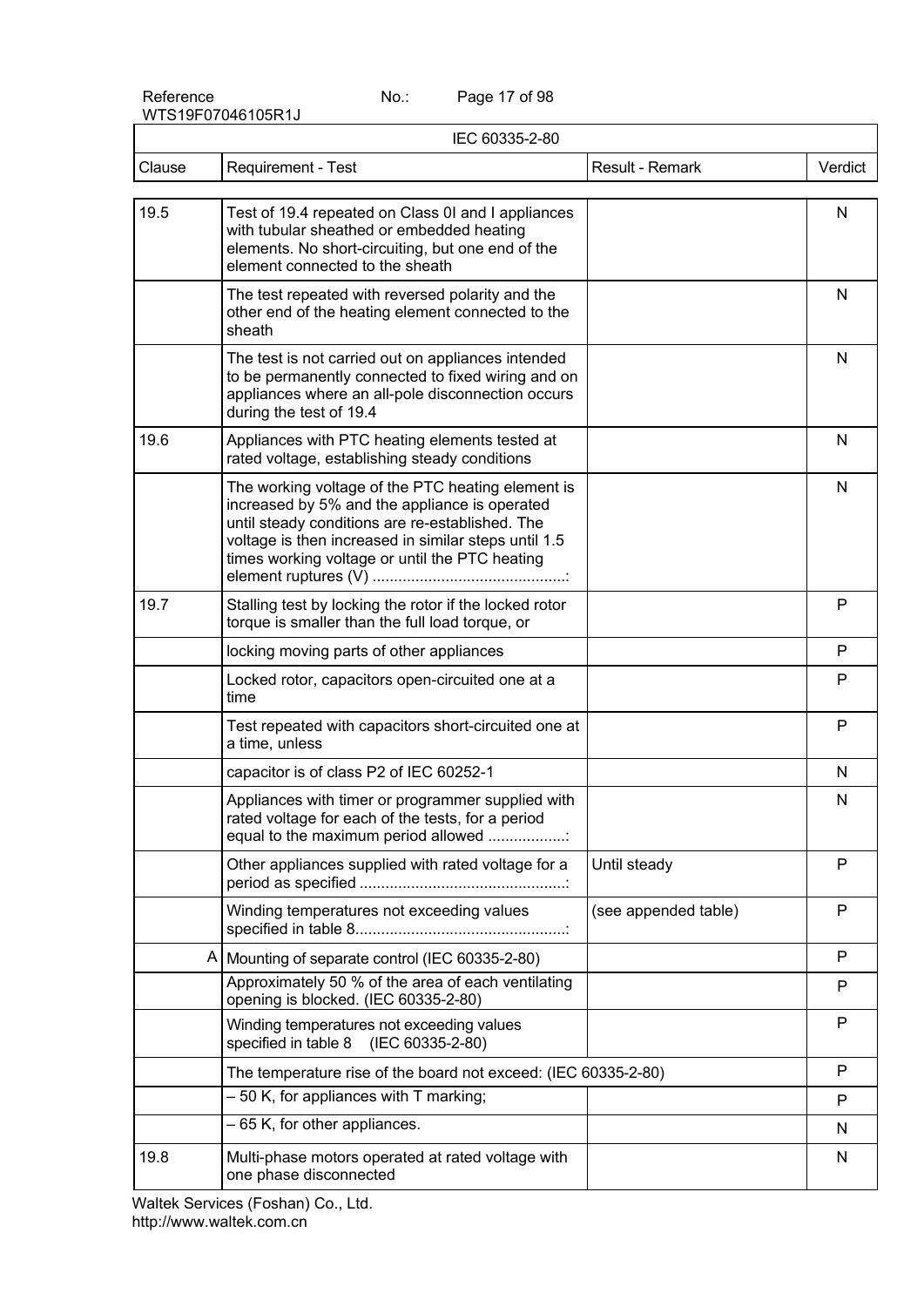Page 18 of 98

|         | IEC 60335-2-80                                                                                                                                                                         |                 |         |
|---------|----------------------------------------------------------------------------------------------------------------------------------------------------------------------------------------|-----------------|---------|
| Clause  | Requirement - Test                                                                                                                                                                     | Result - Remark | Verdict |
| 19.9    | Not applicable. (IEC 60335-2-80)                                                                                                                                                       |                 | N       |
| 19.10   | Series motor operated at 1.3 times rated voltage for                                                                                                                                   |                 | N       |
|         | During the test, parts not being ejected from the<br>appliance                                                                                                                         |                 | N       |
| 19.11   | Electronic circuits, compliance checked by<br>evaluation of the fault conditions specified in<br>19.11.2 for all circuits or parts of circuits, unless                                 |                 | N       |
|         | they comply with the conditions specified in 19.11.1                                                                                                                                   |                 | N       |
|         | Appliances incorporating an electronic circuit that<br>relies upon a programmable component to function<br>correctly, subjected to the test of 19.11.4.8, unless                       |                 | N       |
|         | restarting does not result in a hazard                                                                                                                                                 |                 | N       |
|         | Appliances having a device with an off position<br>obtained by electronic disconnection, or a device<br>placing the appliance in a stand-by mode,<br>subjected to the tests of 19.11.4 |                 | N       |
|         | If the safety of the appliance under any of the fault<br>conditions depends on the operation of a miniature<br>fuse-link complying with IEC 60127, the test of<br>19.12 is carried out |                 | N       |
|         | During and after each test the following is checked:                                                                                                                                   |                 | N       |
|         | - the temperature of the windings do not exceed the<br>values specified in table 8                                                                                                     |                 | N       |
|         | - the appliance complies with the conditions<br>specified in 19.13                                                                                                                     |                 | N       |
|         | - any current flowing through protective impedance<br>not exceeding the limits specified in 8.1.4                                                                                      |                 | N       |
|         | If a conductor of a printed board becomes open-circuited, the appliance is<br>considered to have withstood the particular test, provided both of the following<br>conditions are met:  |                 | N       |
|         | - the base material of the printed circuit board<br>withstands the test of Annex E                                                                                                     |                 | N       |
|         | - any loosened conductor does not reduce<br>clearance or creepage distances between live parts<br>and accessible metal parts below the values<br>specified in clause 29                |                 | N       |
| 19.11.1 | Fault conditions a) to g) in 19.11.2 are not applied to circuits or parts of circuits<br>meeting both of the following conditions:                                                     |                 | N       |
|         | - the electronic circuit is a low-power circuit, that is,<br>the maximum power at low-power points does not<br>exceed 15 W according to the tests specified                            |                 | N       |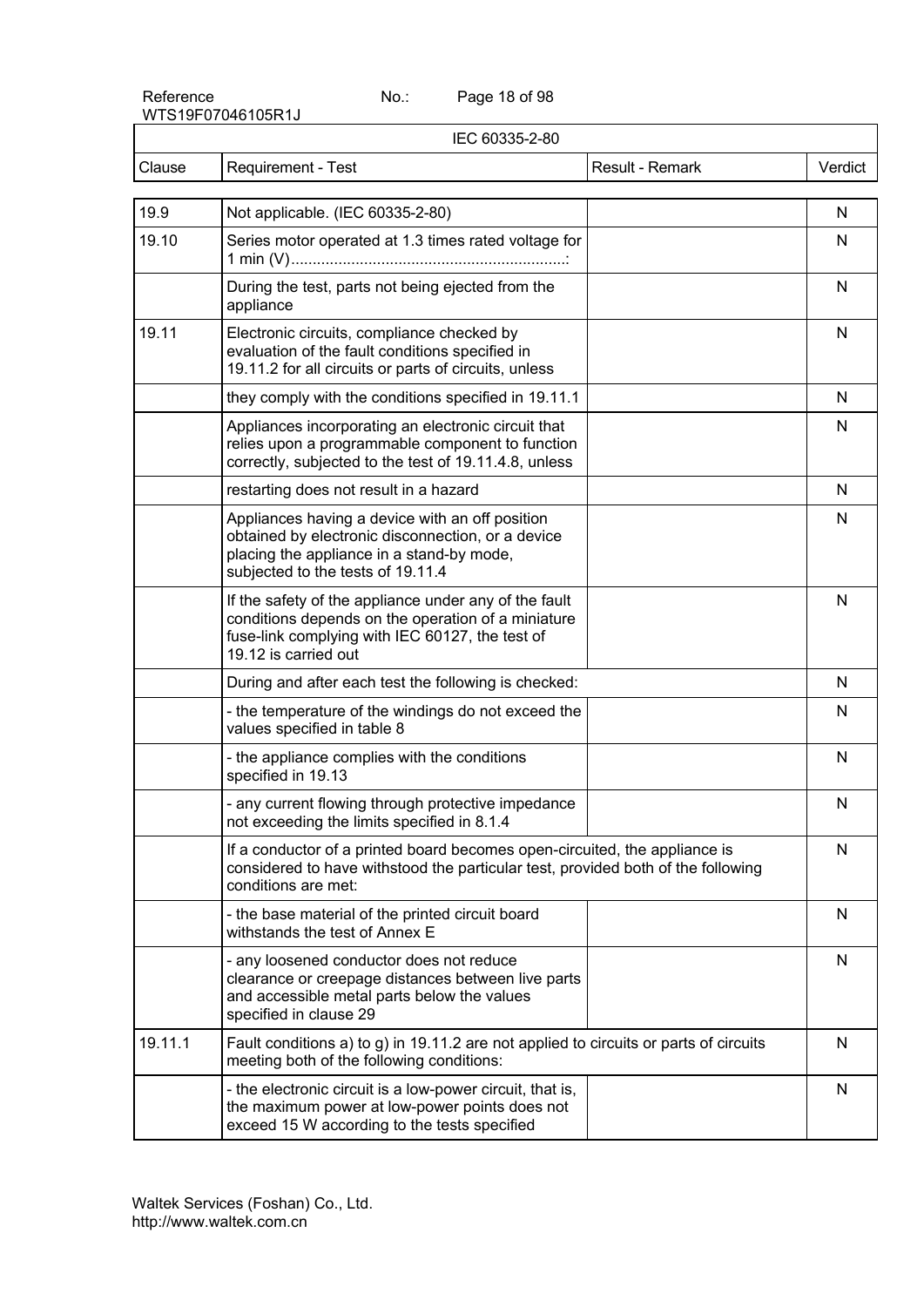Page 19 of 98

| IEC 60335-2-80 |                                                                                                                                                                                                                                |              |  |
|----------------|--------------------------------------------------------------------------------------------------------------------------------------------------------------------------------------------------------------------------------|--------------|--|
| Clause         | Requirement - Test<br>Result - Remark                                                                                                                                                                                          | Verdict      |  |
|                | - the protection against electric shock, fire hazard,<br>mechanical hazard or dangerous malfunction of<br>other parts of the appliance does not rely on the<br>correct functioning of the electronic circuit                   | N            |  |
| 19.11.2        | Fault conditions applied one at a time, the appliance operating under conditions<br>specified in clause 11, but supplied at rated voltage, duration of the tests as<br>specified:                                              | N            |  |
|                | a) short circuit of functional insulation if clearances<br>or creepage distances are less than the values<br>specified in clause 29                                                                                            | $\mathsf{N}$ |  |
|                | b) open circuit at the terminals of any component                                                                                                                                                                              | N            |  |
|                | c) short circuit of capacitors, unless                                                                                                                                                                                         | N            |  |
|                | they comply with IEC 60384-14                                                                                                                                                                                                  | N            |  |
|                | d) short circuit of any two terminals of an electronic<br>component, other than integrated circuits                                                                                                                            | N            |  |
|                | This fault condition is not applied between the two<br>circuits of an optocoupler                                                                                                                                              | N            |  |
|                | e) failure of triacs in the diode mode                                                                                                                                                                                         | N            |  |
|                | f) failure of microprocessors and integrated circuits                                                                                                                                                                          | N            |  |
|                | g) failure of an electronic power switching device                                                                                                                                                                             | N            |  |
|                | Each low power circuit is short-circuited by<br>connecting the low-power point to the pole of the<br>supply source from which the measurements were<br>made                                                                    | N            |  |
| 19.11.3        | If the appliance incorporates a protective electronic<br>circuit which operates to ensure compliance with<br>clause 19, the relevant test is repeated with a<br>single fault simulated, as indicated in a) to g) of<br>19.11.2 | N            |  |
| 19.11.4        | Appliances having a device with an off position<br>obtained by electronic disconnection, or                                                                                                                                    | N            |  |
|                | a device that can be placed in the stand-by mode,                                                                                                                                                                              | N            |  |
|                | subjected to the tests of 19.11.4.1 to 19.11.4.7, the<br>device being set in the off position or in the stand-<br>by mode                                                                                                      | N            |  |
|                | Appliances incorporating a protective electronic<br>circuit subjected to the tests of 19.11.4.1 to<br>19.11.4.7, the tests being carried out after the<br>protective electronic circuit has operated, except<br>that           | N            |  |
|                | appliances operated for 30 s or 5 min during the<br>test of 19.7 are not subjected to the tests for<br>electromagnetic phenomena.                                                                                              | N            |  |
|                | Surge protective devices disconnected, unless                                                                                                                                                                                  | N            |  |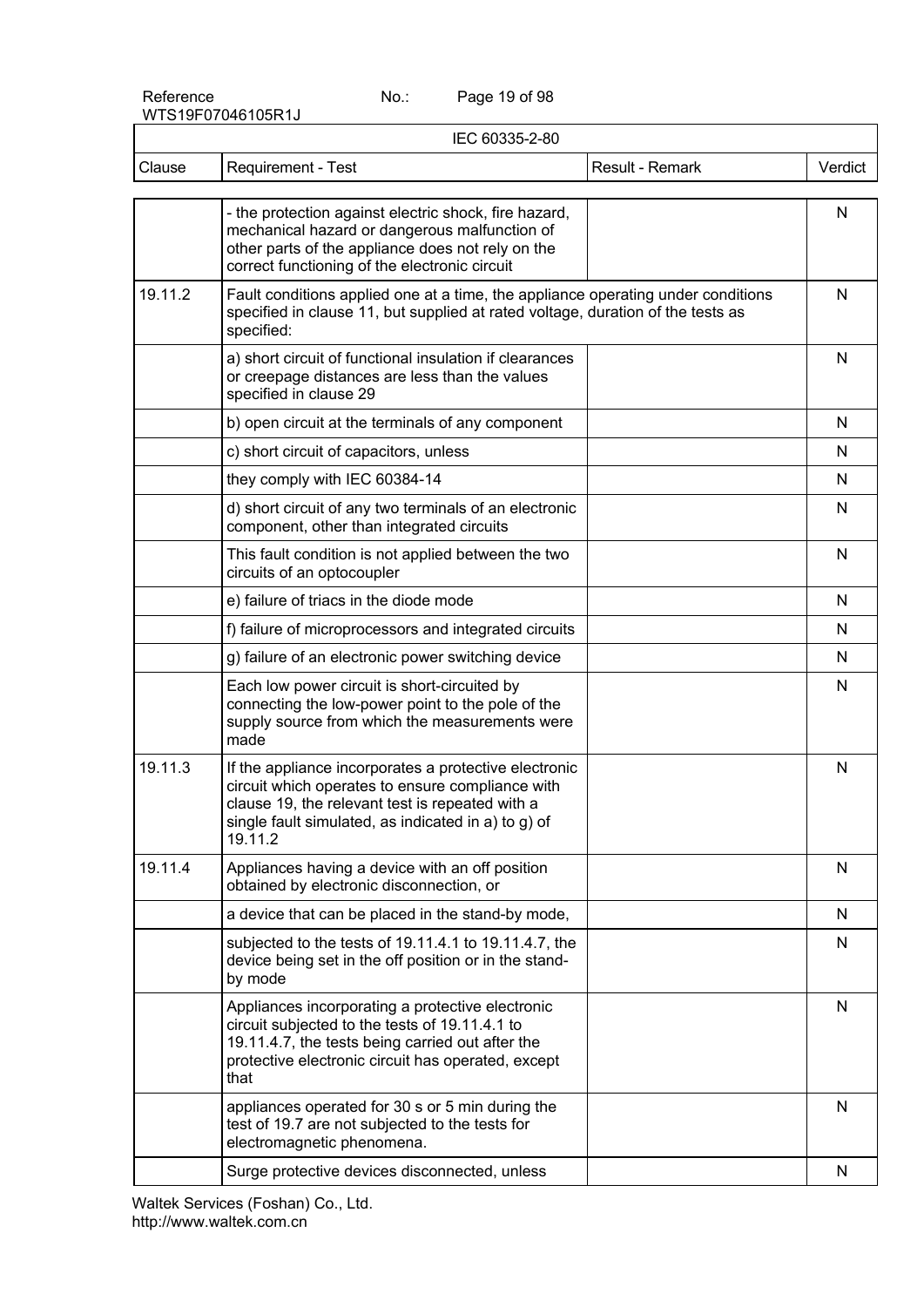Page 20 of 98

| IEC 60335-2-80 |                                                                                                                                                                                                                                                                                                                    |                      |              |
|----------------|--------------------------------------------------------------------------------------------------------------------------------------------------------------------------------------------------------------------------------------------------------------------------------------------------------------------|----------------------|--------------|
| Clause         | Requirement - Test                                                                                                                                                                                                                                                                                                 | Result - Remark      | Verdict      |
|                |                                                                                                                                                                                                                                                                                                                    |                      |              |
|                | They incorporate spark gaps                                                                                                                                                                                                                                                                                        |                      | N            |
| 19.11.4.1      | The appliance is subjected to electrostatic<br>discharges in accordance with IEC 61000-4-2, test<br>level 4                                                                                                                                                                                                        |                      | N            |
| 19.11.4.2      | The appliance is subjected to radiated fields in<br>accordance with IEC 61000-4-3, test level 3                                                                                                                                                                                                                    |                      | $\mathsf{N}$ |
| 19.11.4.3      | The appliance is subjected to fast transient bursts<br>in accordance with IEC 61000-4-4, test level 3 or 4<br>as specified                                                                                                                                                                                         |                      | $\mathsf{N}$ |
| 19.11.4.4      | The power supply terminals of the appliance<br>subjected to voltage surges in accordance with IEC<br>61000-4-5, test level 3 or 4 as specified                                                                                                                                                                     |                      | N            |
|                | Earthed heating elements in class I appliances<br>disconnected                                                                                                                                                                                                                                                     |                      | N            |
| 19.11.4.5      | The appliance is subjected to injected currents in<br>accordance with IEC 61000-4-6, test level 3                                                                                                                                                                                                                  |                      | N            |
| 19.11.4.6      | Appliances having a rated current not exceeding 16<br>A are subjected to the Class 3 voltage dips and<br>interruptions in accordance with IEC 61000-4-11                                                                                                                                                           |                      | N            |
|                | Appliances having a rated current exceeding 16 A<br>are subjected to the Class 3 voltage dips and<br>interruptions in accordance with IEC 61000-4-34                                                                                                                                                               |                      | N            |
| 19.11.4.7      | The appliance is subjected to mains signals in<br>accordance with IEC 61000-4-13, test level class 2                                                                                                                                                                                                               |                      | $\mathsf{N}$ |
| 19.11.4.8      | The appliance is supplied at rated voltage and<br>operated under normal operation. After 60s the<br>power supply is reduced to a level such that the<br>appliance ceases to respond or parts controlled by<br>the programmable component cease to operate                                                          |                      | $\mathsf{N}$ |
|                | The appliance continues to operate normally, or                                                                                                                                                                                                                                                                    |                      | N            |
|                | requires a manual operation to restart                                                                                                                                                                                                                                                                             |                      | N            |
| 19.12          | If the safety of the appliance for any of the fault<br>conditions specified in 19.11.2 depends on the<br>operation of a miniature fuse-link complying with<br>IEC 60127, the test is repeated, measuring the<br>current flowing through the fuse-link; measured<br>current (A); rated current of the fuse-link (A) |                      | N            |
| 19.13          | During the tests the appliance does not emit<br>flames, molten metal, poisonous or ignitable gas in<br>hazardous amounts                                                                                                                                                                                           |                      | P            |
|                | Temperature rises not exceeding the values shown                                                                                                                                                                                                                                                                   | (see appended table) | P            |
|                | Compliance with clause 8 not impaired                                                                                                                                                                                                                                                                              |                      | P            |
|                | If the appliance can still be operated it complies<br>with 20.2                                                                                                                                                                                                                                                    |                      | N            |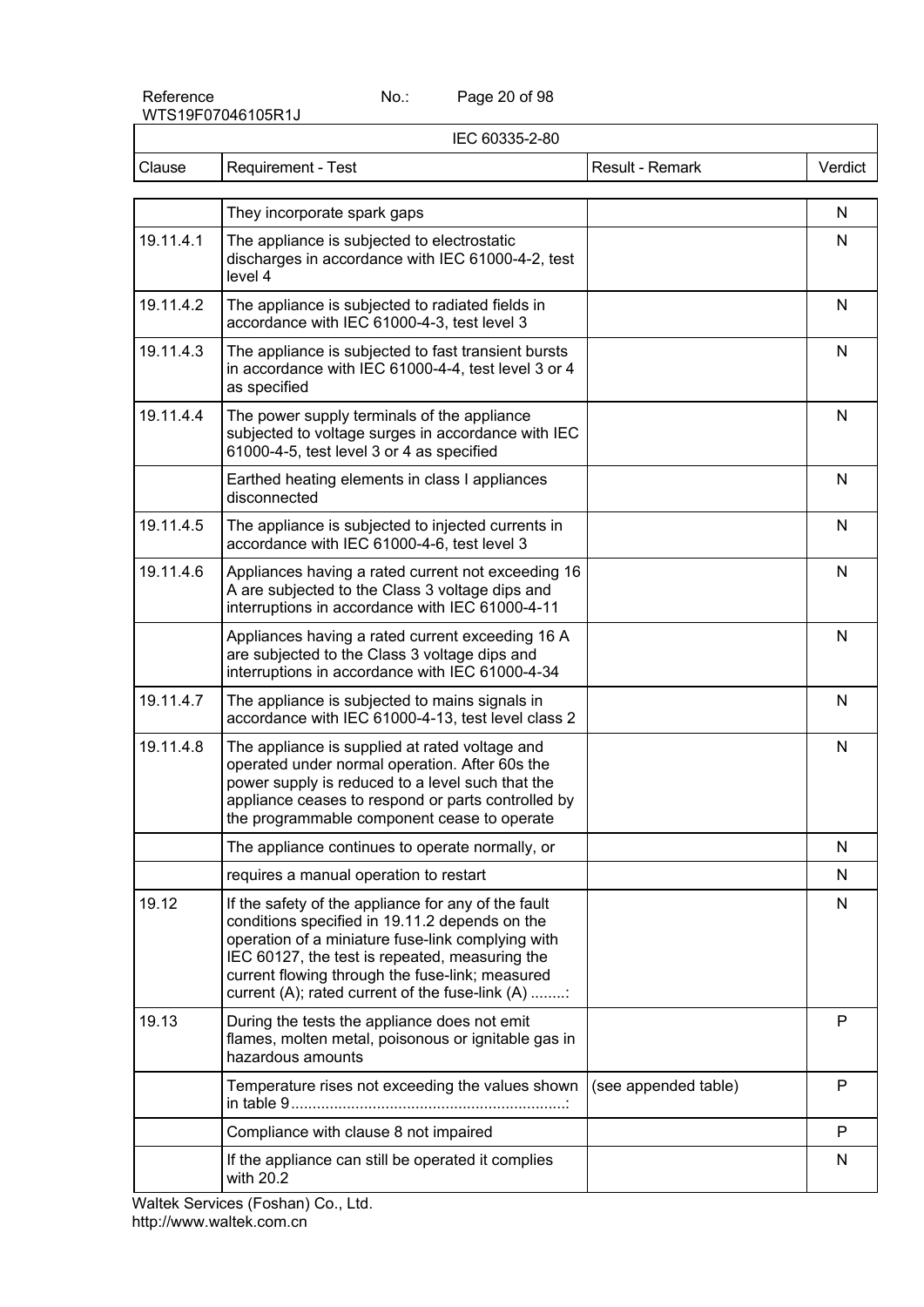Page 21 of 98

| IEC 60335-2-80 |                                                                                                                                                                                                                             |                 |         |
|----------------|-----------------------------------------------------------------------------------------------------------------------------------------------------------------------------------------------------------------------------|-----------------|---------|
| Clause         | Requirement - Test                                                                                                                                                                                                          | Result - Remark | Verdict |
|                | Insulation, other than of class III appliances or class III constructions that do not<br>contain live parts, withstands the electric strength test of 16.3, the test voltage as<br>specified in table 4:                    |                 | P       |
|                |                                                                                                                                                                                                                             | 1162V           | P       |
|                | - supplementary insulation (V)                                                                                                                                                                                              | 1912V           | P       |
|                |                                                                                                                                                                                                                             | 3325V           | P       |
|                | After operation or interruption of a control,<br>clearances and creepage distances across the<br>functional insulation withstand the electric strength<br>test of 16.3, the test voltage being twice the<br>working voltage |                 | P       |
|                | The appliance does not undergo a dangerous<br>malfunction, and                                                                                                                                                              |                 | P       |
|                | no failure of protective electronic circuits, if the<br>appliance is still operable                                                                                                                                         |                 | N       |
|                | Appliances tested with an electronic switch in the off position, or in the stand-by<br>mode:                                                                                                                                |                 | N       |
|                | - do not become operational, or                                                                                                                                                                                             |                 | N       |
|                | - if they become operational, do not result in a<br>dangerous malfunction during or after the tests of<br>19.11.4                                                                                                           |                 | N       |
|                | If the appliance contains lids or doors that are controlled by one or more interlocks,<br>one of the interlocks may be released provided that:                                                                              |                 | N       |
|                | - the lid or door does not move automatically to an<br>open position when the interlock is released, and                                                                                                                    |                 | N       |
|                | - the appliance does not start after the cycle in<br>which the interlock was released                                                                                                                                       |                 | N       |
| 19.14          | Appliances operated under the conditions of clause<br>11, any contactor or relay contact operating under<br>the conditions of clause 11 being short-circuited                                                               |                 | N       |
|                | For a relay or contactor with more than one<br>contact, all contacts are short-circuited at the same<br>time                                                                                                                |                 | N       |
|                | A relay or contactor operating only to ensure the<br>appliance is energized for normal use is not short-<br>circuited                                                                                                       |                 | N       |
|                | If more than one relay or contactor operates in<br>clause 11, they are short-circuited in turn                                                                                                                              |                 | N       |
| 19.15          | For appliances with a mains voltage selector<br>switch, the switch is set to the lowest rated voltage<br>position and the highest value of rated voltage is<br>applied                                                      |                 | N       |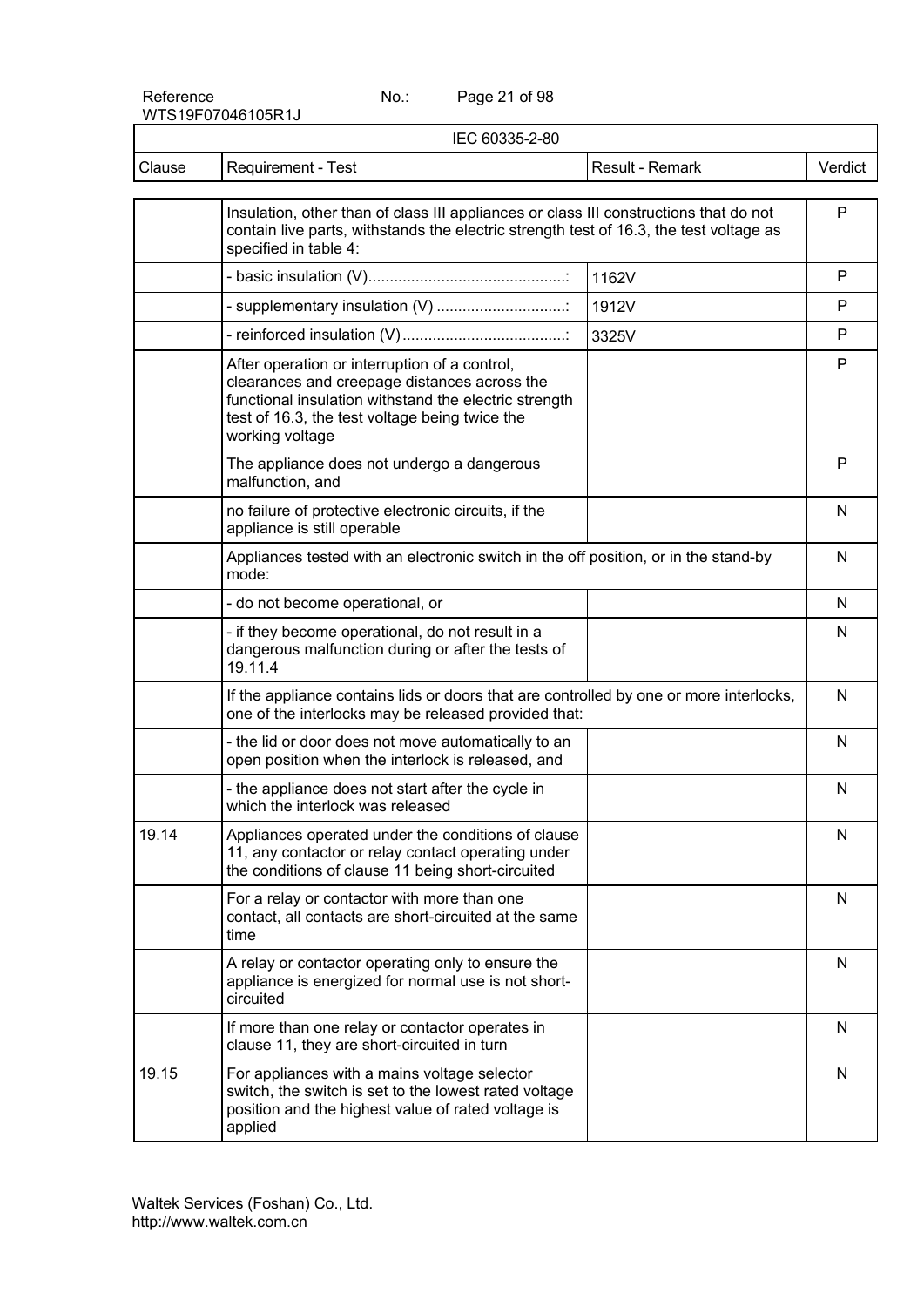Page 22 of 98

| IEC 60335-2-80 |                                                                                                                                                                                               |                                           |         |
|----------------|-----------------------------------------------------------------------------------------------------------------------------------------------------------------------------------------------|-------------------------------------------|---------|
| Clause         | <b>Requirement - Test</b>                                                                                                                                                                     | Result - Remark                           | Verdict |
| 19.101         | Fans incorporating shutters or similar that are<br>operated automatically are supplied at rated voltage<br>in the closed or open position, whichever is more<br>unfavourable (IEC 60335-2-80) |                                           | N       |
| 20             | STABILITY AND MECHANICAL HAZARDS                                                                                                                                                              |                                           | P       |
| 20.1           | Appliances having adequate stability                                                                                                                                                          |                                           | N       |
|                | Tilting test through an angle of 10°, appliance<br>placed on an inclined plane/horizontal support, not<br>connected to the supply mains; appliance does not<br>overturn                       |                                           | N       |
|                | Tilting test repeated on appliances with heating<br>elements, angle of inclination increased to 15°                                                                                           |                                           | N       |
|                | Possible heating test in overturned position;<br>temperature rise does not exceed values shown in<br>table 9                                                                                  |                                           | N       |
|                | A Portable pedestal fans exceeding 1,7 m and<br>exceeding 10 kg tested with a force of 40 N at 1,5 m.<br>(IEC 60335-2-80)                                                                     |                                           | N       |
| 20.2           | Moving parts adequately arranged or enclosed as<br>to provide protection against personal injury                                                                                              | Ceiling fan for mounting at high<br>level | N       |
|                | Protective enclosures, guards and similar parts are<br>non-detachable, and                                                                                                                    |                                           | N       |
|                | have adequate mechanical strength                                                                                                                                                             |                                           | N       |
|                | Enclosures that can be opened by overriding an<br>interlock are considered to be detachable parts                                                                                             |                                           | N       |
|                | Self-resetting thermal cut-outs and overcurrent<br>protective devices not causing a hazard by<br>unexpected closure                                                                           |                                           | N       |
|                | Not possible to touch dangerous moving parts with<br>the test probe described                                                                                                                 |                                           | N       |
| 20.101         | Fan blades, other than those for mounting at high<br>level, shall be guarded, unless: (IEC 60335-2-80)                                                                                        | Ceiling fan for mounting at high<br>level | P       |
|                | -they have a hardness less than D 60 Shore, or                                                                                                                                                |                                           | N       |
|                | -they have a peripheral speed less than 15 m/s<br>when the fan is supplied at rated voltage, or                                                                                               |                                           | N       |
|                | -the fan has a power output not exceeding 2 W<br>when supplied at rated voltage.                                                                                                              |                                           | N       |
| 21             | <b>MECHANICAL STRENGTH</b>                                                                                                                                                                    |                                           | P       |
| 21.1           | Appliance has adequate mechanical strength and<br>is constructed as to withstand rough handling                                                                                               |                                           | P       |
|                | Checked by applying 3 blows to every point of the<br>enclosure like to be weak, in accordance with test<br>Ehb of IEC 60068-2-75, spring hammer test, with<br>an impact energy of 0,5 J       |                                           | P       |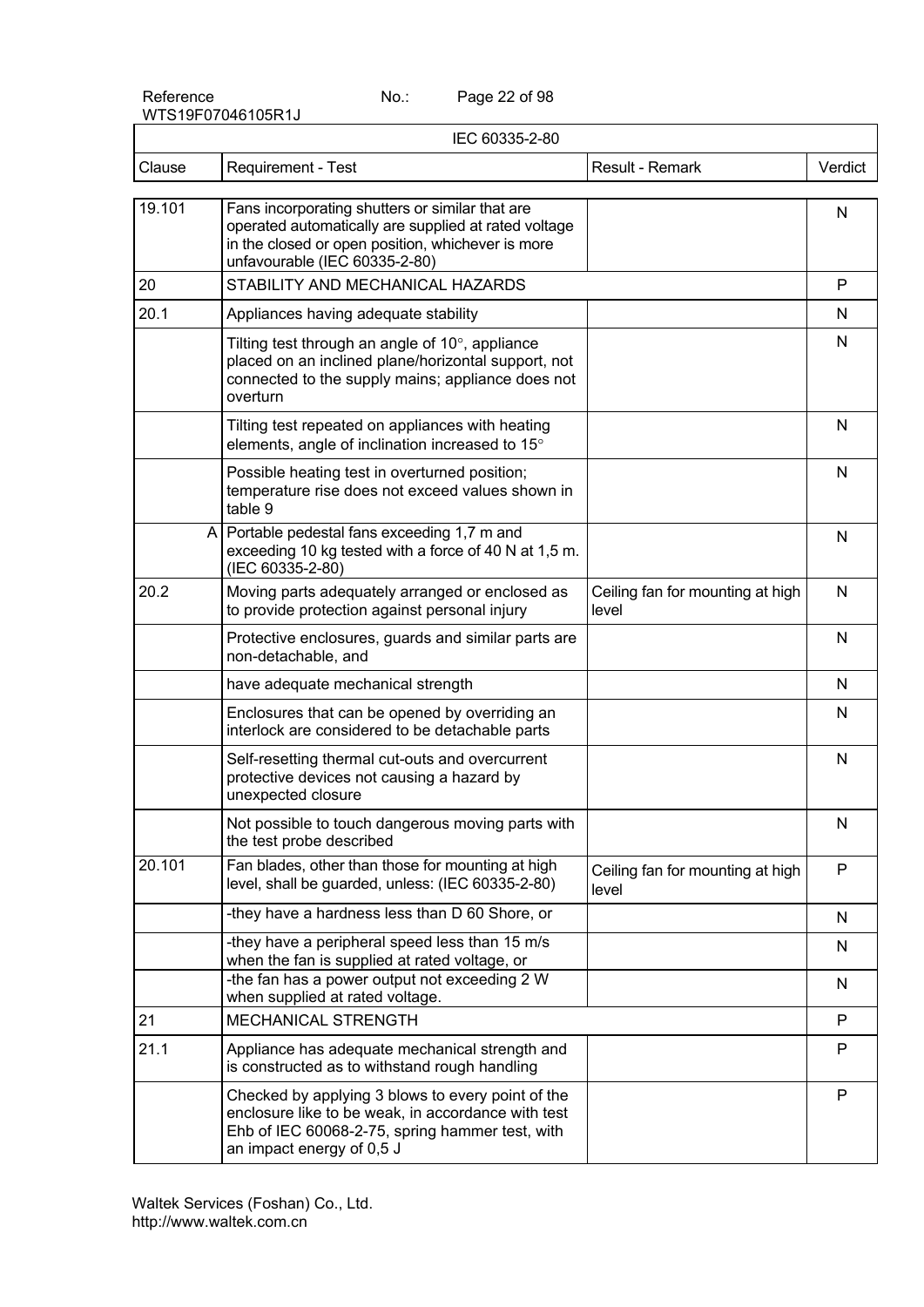Page 23 of 98

| IEC 60335-2-80 |                                                                                                                                                                                                                       |                  |         |
|----------------|-----------------------------------------------------------------------------------------------------------------------------------------------------------------------------------------------------------------------|------------------|---------|
| Clause         | Requirement - Test                                                                                                                                                                                                    | Result - Remark  | Verdict |
|                | The appliance shows no damage impairing<br>compliance with this standard, and                                                                                                                                         |                  | P       |
|                | compliance with 8.1, 15.1 and clause 29 not<br>impaired                                                                                                                                                               |                  | P       |
|                | If doubt, supplementary or reinforced insulation<br>subjected to the electric strength test of 16.3                                                                                                                   |                  | N       |
|                | If necessary, repetition of groups of three blows on<br>a new sample                                                                                                                                                  |                  | N       |
| 21.2           | Accessible parts of solid insulation having strength<br>to prevent penetration by sharp implements                                                                                                                    |                  | P       |
|                | Test not applicable if the thickness of<br>supplementary insulation is at least 1 mm and<br>reinforced insulation at least 2 mm                                                                                       |                  | P       |
|                | The insulation is tested as specified, and does<br>withstand the electric strength test of 16.3                                                                                                                       |                  | N       |
| 21.101         | Fan guards are subjected to a push and pull force of<br>20 N. Dangerous moving parts are not accessible<br>(IEC 60335-2-80)                                                                                           |                  | N       |
|                | The test probe is applied with a force not exceeding<br>5N. (IEC 60335-2-80/A2)                                                                                                                                       |                  | N       |
| 21.102         | Ceiling fans have adequate strength. Load four times $\vert$ Max 7.7kg x 4 = 30.8kg<br>mass () (IEC 60335-2-80)                                                                                                       |                  | P       |
| 22             | <b>CONSTRUCTION</b>                                                                                                                                                                                                   |                  | P       |
| 22.1           | Appliance marked with the first numeral of the IP<br>system, relevant requirements of IEC 60529 are<br>fulfilled                                                                                                      | IPX <sub>0</sub> | N       |
|                | A NOTE 101 The enclosure defined in IEC 60529<br>does not include guards for fan blades. (IEC<br>60335-2-80)                                                                                                          |                  | N       |
| 22.2           | Stationary appliance: means to ensure all-pole disconnection from the supply being<br>provided:                                                                                                                       |                  | P       |
|                | - a supply cord fitted with a plug, or                                                                                                                                                                                |                  | N       |
|                | - a switch complying with 24.3, or                                                                                                                                                                                    |                  | N.      |
|                | - a statement in the instruction sheet that a<br>disconnection incorporated in the fixed wiring is to<br>be provided, or                                                                                              |                  | P       |
|                | - an appliance inlet                                                                                                                                                                                                  |                  | N       |
|                | Singe-pole switches and single-pole protective<br>devices for the disconnection of heating elements<br>in single-phase, permanently connected class 01<br>and class I appliances, connected to the phase<br>conductor |                  | N       |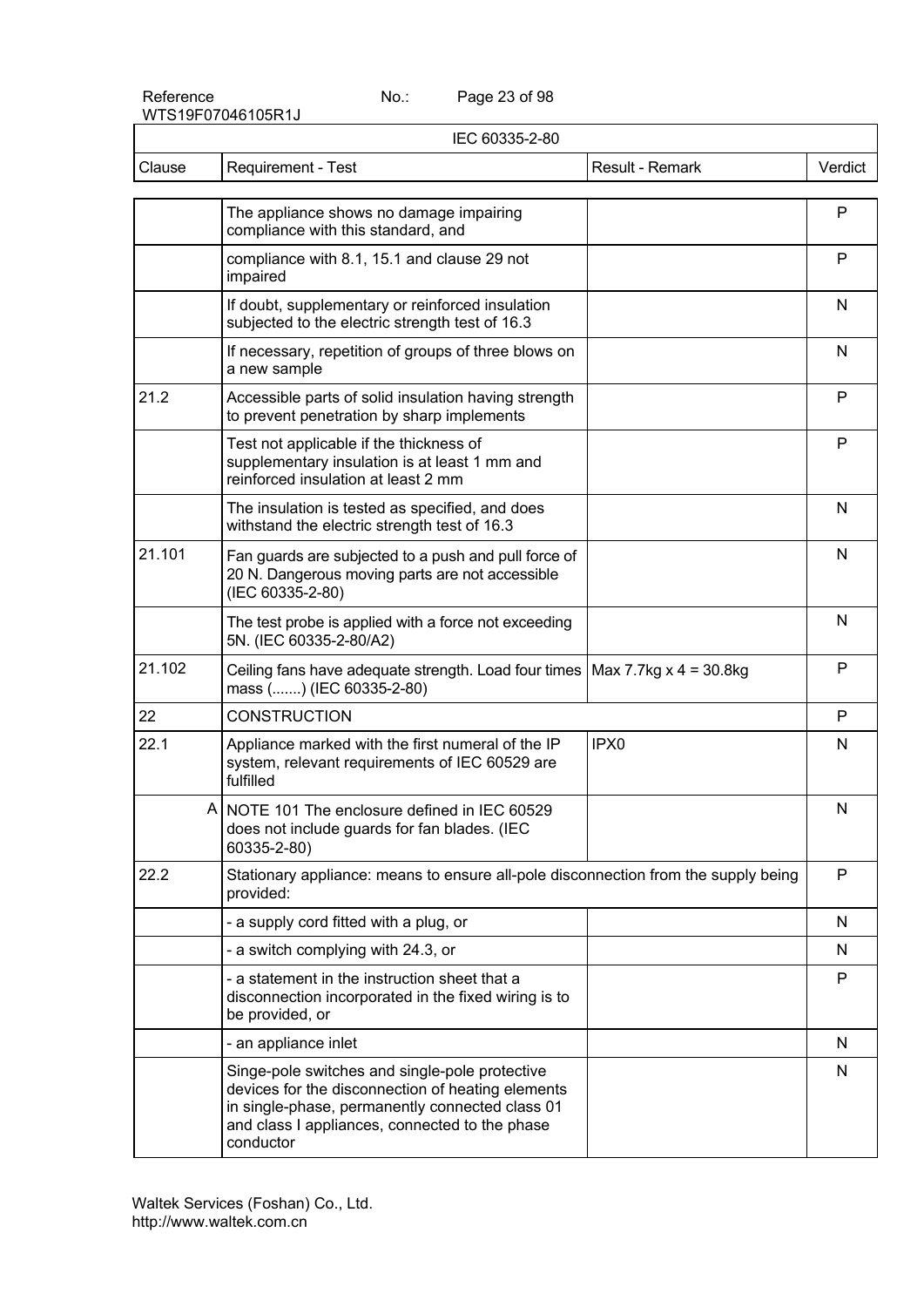Page 24 of 98

|        | IEC 60335-2-80                                                                                                                                                                                                                            |                 |              |
|--------|-------------------------------------------------------------------------------------------------------------------------------------------------------------------------------------------------------------------------------------------|-----------------|--------------|
| Clause | <b>Requirement - Test</b>                                                                                                                                                                                                                 | Result - Remark | Verdict      |
| 22.3   | Appliance provided with pins: no undue strain on<br>socket-outlets                                                                                                                                                                        |                 | N            |
|        | Applied torque not exceeding 0.25 Nm                                                                                                                                                                                                      |                 | N            |
|        | Pull force of 50N to each pin after the appliance<br>has being placed in the heating cabinet; when<br>cooled to room temperature the pins are not<br>displaced by more than 1mm                                                           |                 | N            |
|        | Each pin subjected to a torque of 0.4Nm; the pins<br>are not rotating, unless                                                                                                                                                             |                 | N            |
|        | rotating does not impair compliance with this<br>standard                                                                                                                                                                                 |                 | N            |
| 22.4   | Appliance for heating liquids and appliance causing<br>undue vibration not provided with pins for insertion<br>into socket-outlets                                                                                                        |                 | $\mathsf{N}$ |
| 22.5   | No risk of electric shock when touching the pins of<br>the plug, for appliances having a capacitor with<br>rated capacitance exceeding $0,1\mu F$ , the appliance<br>being disconnected from the supply at the instant of<br>voltage peak |                 | N            |
|        | Voltage not exceeding 34 V (V)                                                                                                                                                                                                            |                 | N            |
| 22.6   | Electrical insulation not affected by condensing<br>water or leaking liquid                                                                                                                                                               |                 | N            |
|        | Electrical insulation of Class II appliances not<br>affected if a hose ruptures or seal leaks                                                                                                                                             |                 | N            |
|        | In case of doubt, test as described                                                                                                                                                                                                       |                 | N            |
| 22.7   | Adequate safeguards against the risk of excessive<br>pressure in appliances containing liquid or gases or<br>having steam-producing devices                                                                                               |                 | N            |
| 22.8   | Electrical connections not subject to pulling during<br>cleaning of compartments to which access can be<br>gained without the aid of a tool, and that are likely<br>to be cleaned in normal use                                           |                 | P            |
| 22.9   | Insulation, internal wiring, windings, commutators<br>and slip rings not exposed to oil, grease or similar<br>substances, unless                                                                                                          |                 | P            |
|        | the substance has adequate insulating properties                                                                                                                                                                                          |                 | N            |
| 22.10  | Not possible to reset voltage-maintained non-self-<br>resetting thermal cut-outs by the operation of an<br>automatic switching device incorporated within the<br>appliance, if:                                                           |                 | N            |
|        | - a non-self-resetting thermal cut-out is required by<br>the standard, and                                                                                                                                                                |                 | N            |
|        | - a voltage maintained non-self-resetting thermal<br>cut-out is used to meet it                                                                                                                                                           |                 | N            |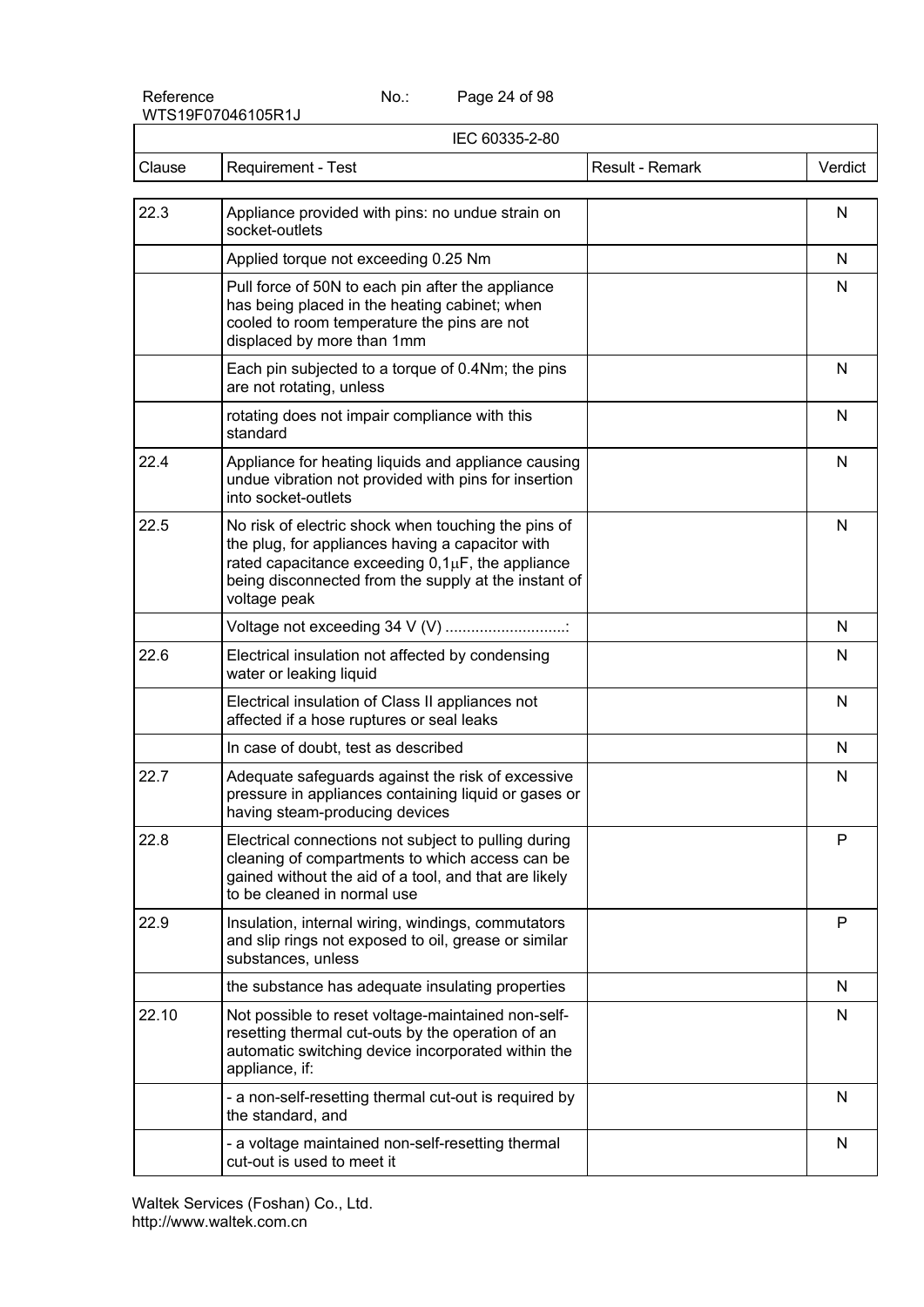Page 25 of 98

| IEC 60335-2-80 |                                                                                                                                                                                                               |                 |         |
|----------------|---------------------------------------------------------------------------------------------------------------------------------------------------------------------------------------------------------------|-----------------|---------|
| Clause         | Requirement - Test                                                                                                                                                                                            | Result - Remark | Verdict |
|                | Non-self-resetting thermal motor protectors have a<br>trip-free action, unless                                                                                                                                |                 | N       |
|                | they are voltage maintained                                                                                                                                                                                   |                 | N       |
|                | Reset buttons of non-self-resetting controls so<br>located or protected that accidental resetting is<br>unlikely                                                                                              |                 | N       |
| 22.11          | Reliable fixing of non-detachable parts that provide<br>the necessary degree of protection against electric<br>shock, moisture or contact with moving parts                                                   |                 | P       |
|                | Obvious locked position of snap-in devices used for<br>fixing such parts                                                                                                                                      |                 | N       |
|                | No deterioration of the fixing properties of snap-in<br>devices used in parts that are likely to be removed<br>during installation or servicing                                                               |                 | N       |
|                | M The 50 N force is not applied to clips used to fasten<br>fan guards. (IEC 60335-2-80)                                                                                                                       |                 | N       |
|                | Instead, a force of 15 N is applied in any direction<br>to the clips in an attempt to release them. (IEC<br>60335-2-80)                                                                                       |                 | N       |
|                | Tests as described                                                                                                                                                                                            |                 | P       |
| 22.12          | Handles, knobs etc. fixed in a reliable manner                                                                                                                                                                |                 | P       |
|                | Fixing in wrong position of handles, knobs etc.<br>indicating position of switches or similar<br>components not possible                                                                                      |                 | P       |
|                | Axial force 15 N applied to parts, the shape being<br>so that an axial pull is unlikely to be applied                                                                                                         |                 | P       |
|                | Axial force 30 N applied to parts, the shape being<br>so that an axial pull is likely to be applied                                                                                                           |                 | P       |
| 22.13          | Unlikely that handles, when gripped as in normal<br>use, make the operator's hand touch parts having a<br>temperature rise exceeding the value specified for<br>handles which are held for short periods only |                 | N       |
| 22.14          | No ragged or sharp edges creating a hazard for the<br>user in normal use, or during user maintenance                                                                                                          |                 | P       |
|                | No exposed pointed ends of self-tapping screws or<br>other fasteners, likely to be touched by the user in<br>normal use or during user maintenance                                                            |                 | P       |
| 22.15          | Storage hooks and the like for flexible cords<br>smooth and well rounded                                                                                                                                      |                 | N       |
| 22.16          | Automatic cord reels cause no undue abrasion or<br>damage to the sheath of the flexible cord, no<br>breakage of conductors strands and no undue wear<br>of contacts                                           |                 | N       |
|                | Cord reel tested with 6000 operations, as specified                                                                                                                                                           |                 | N       |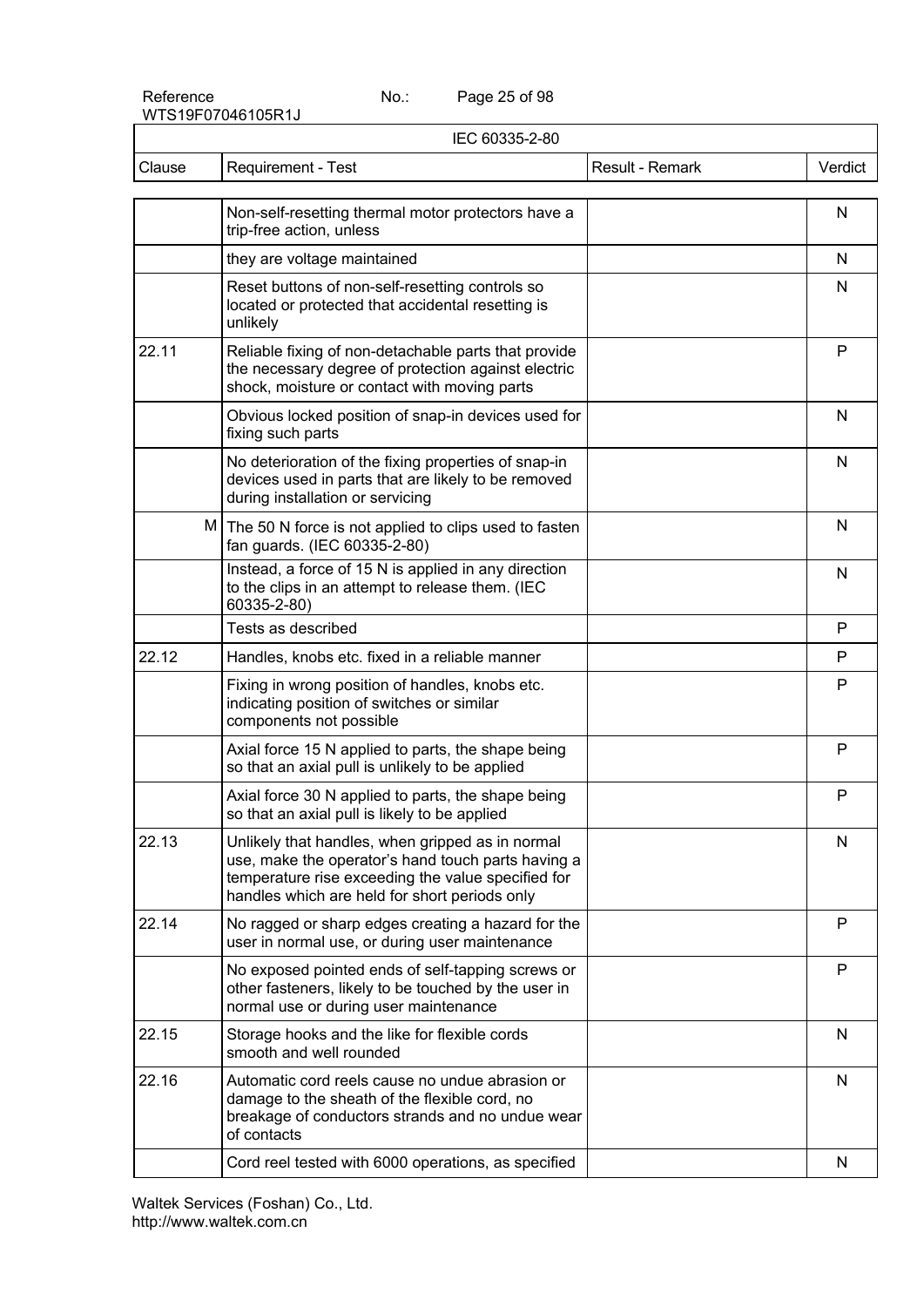Reference No.:

Page 26 of 98

|        | IEC 60335-2-80                                                                                                                                                                                  |                 |         |
|--------|-------------------------------------------------------------------------------------------------------------------------------------------------------------------------------------------------|-----------------|---------|
| Clause | Requirement - Test                                                                                                                                                                              | Result - Remark | Verdict |
|        | Electric strength test of 16.3, voltage of 1000 V<br>applied                                                                                                                                    |                 | N       |
| 22.17  | Spacers not removable from the outside by hand or<br>by means of a screwdriver or a spanner                                                                                                     |                 | N       |
| 22.18  | Current-carrying parts and other metal parts<br>resistant to corrosion                                                                                                                          |                 | P       |
| 22.19  | Driving belts not relied upon to provide the required<br>level of insulation, unless                                                                                                            |                 | N       |
|        | constructed to prevent inappropriate replacement                                                                                                                                                |                 | N       |
| 22.20  | Direct contact between live parts and thermal<br>insulation effectively prevented, unless                                                                                                       |                 | N       |
|        | material used is non-corrosive, non-hygroscopic<br>and non-combustible                                                                                                                          |                 | N       |
| 22.21  | Wood, cotton, silk, ordinary paper and fibrous or<br>hygroscopic material not used as insulation, unless                                                                                        |                 | P       |
|        | impregnated                                                                                                                                                                                     |                 | N       |
|        | This requirement does not apply to magnesium<br>oxide and mineral ceramic fibres used for the<br>electrical insulation of heating elements                                                      |                 | N       |
| 22.22  | Appliances not containing asbestos                                                                                                                                                              |                 | P       |
| 22.23  | Oils containing polychlorinated biphenyl (PCB) not<br>used                                                                                                                                      |                 | P       |
| 22.24  | Bare heating elements, except in class III<br>appliances or class III constructions that do not<br>contain live parts, adequately supported                                                     |                 | N       |
|        | In case of rupture, the heating conductor is unlikely<br>to come in contact with accessible metal parts                                                                                         |                 | N       |
| 22.25  | Sagging heating conductors, except in class III<br>appliances or class III constructions that do not<br>contain live parts, cannot come into contact with<br>accessible metal parts             |                 | N       |
| 22.26  | For class III constructions the insulation between<br>parts operating at safety extra-low voltage and<br>other live parts complies with the requirements for<br>double or reinforced insulation |                 | N       |
| 22.27  | Parts connected by protective impedance<br>separated by double or reinforced insulation                                                                                                         |                 | N       |
| 22.28  | Metal parts of Class II appliances conductively<br>connected to gas pipes or in contact with water,<br>separated from live parts by double or reinforced<br>insulation                          |                 | N       |
| 22.29  | Class II appliances permanently connected to fixed<br>wiring so constructed that the required degree of<br>access to live parts is maintained after installation                                |                 | N       |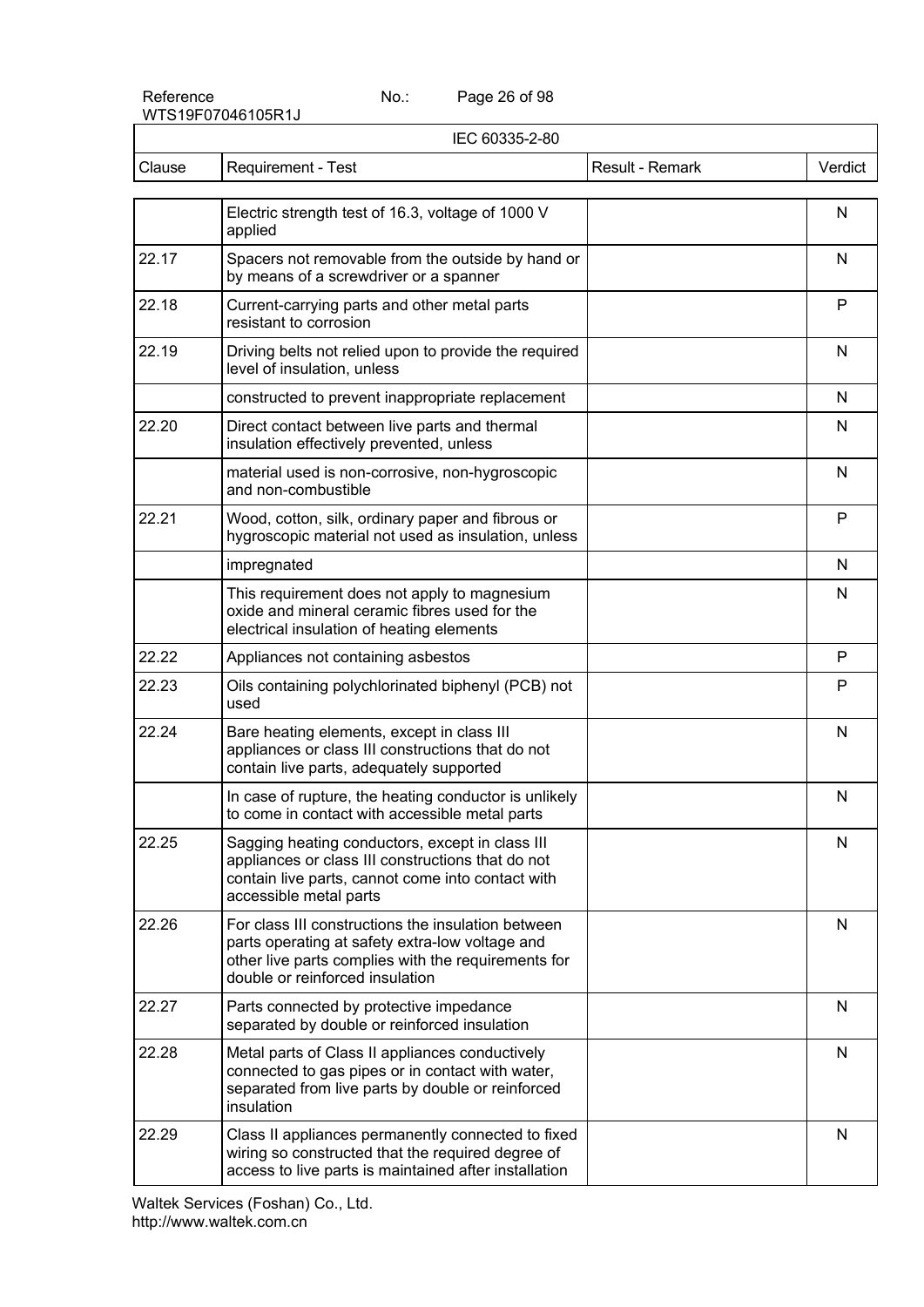Page 27 of 98

|        | IEC 60335-2-80                                                                                                                                                                                                                                                 |                 |              |  |
|--------|----------------------------------------------------------------------------------------------------------------------------------------------------------------------------------------------------------------------------------------------------------------|-----------------|--------------|--|
| Clause | Requirement - Test                                                                                                                                                                                                                                             | Result - Remark | Verdict      |  |
| 22.30  | Parts serving as supplementary or reinforced<br>insulation fixed so that they cannot be removed<br>without being seriously damaged, or                                                                                                                         |                 | P            |  |
|        | so constructed that they cannot be replaced in an<br>incorrect position, and so that if they are omitted,<br>the appliance is rendered inoperable or manifestly<br>incomplete                                                                                  |                 | $\mathsf{P}$ |  |
| 22.31  | Neither clearances nor creepage distances over<br>supplementary and reinforced insulation reduced<br>below values specified in clause 29 as a result of<br>wear                                                                                                |                 | P            |  |
|        | Neither clearances nor creepage distances<br>between live parts and accessible parts reduced<br>below values for supplementary insulation if wires,<br>screws etc. become loose                                                                                |                 | P            |  |
| 22.32  | Supplementary and reinforced insulation<br>constructed or protected against pollution so that<br>clearances or creepage distances are not reduced<br>below the values in clause 29                                                                             |                 | P            |  |
|        | Supplementary insulation of natural or synthetic<br>rubber resistant to ageing, or arranged and<br>dimensioned so that creepage distances are not<br>reduced below values specified in 29.2                                                                    |                 | N            |  |
|        | Ceramic material not tightly sintered, similar<br>materials or beads alone not used as<br>supplementary or reinforced insulation                                                                                                                               |                 | N            |  |
|        | Insulating material in which heating conductors are<br>embedded is considered to be basic insulation, not<br>reinforced insulation                                                                                                                             |                 | N            |  |
|        | Oxygen bomb test at 70 °C for 96 h and 16 h at<br>room temperature                                                                                                                                                                                             |                 | N            |  |
| 22.33  | Conductive liquids that are or may become<br>accessible in normal use and conductive liquids<br>that are in contact with unearthed accessible metal<br>parts are not in direct contact with live parts                                                         |                 | $\mathsf{N}$ |  |
|        | Electrodes not used for heating liquids                                                                                                                                                                                                                        |                 | N            |  |
|        | For class II constructions, conductive liquids that<br>are or may become accessible in normal use and<br>conductive liquids that are in contact with<br>unearthed accessible metal parts, not in direct<br>contact with basic or reinforced insulation, unless |                 | N            |  |
|        | the reinforced insulation consists of at least 3<br>layers                                                                                                                                                                                                     |                 | N            |  |
|        | For class II constructions, conductive liquids which<br>are in contact with live parts, not in direct contact<br>with reinforced insulation, unless                                                                                                            |                 | N            |  |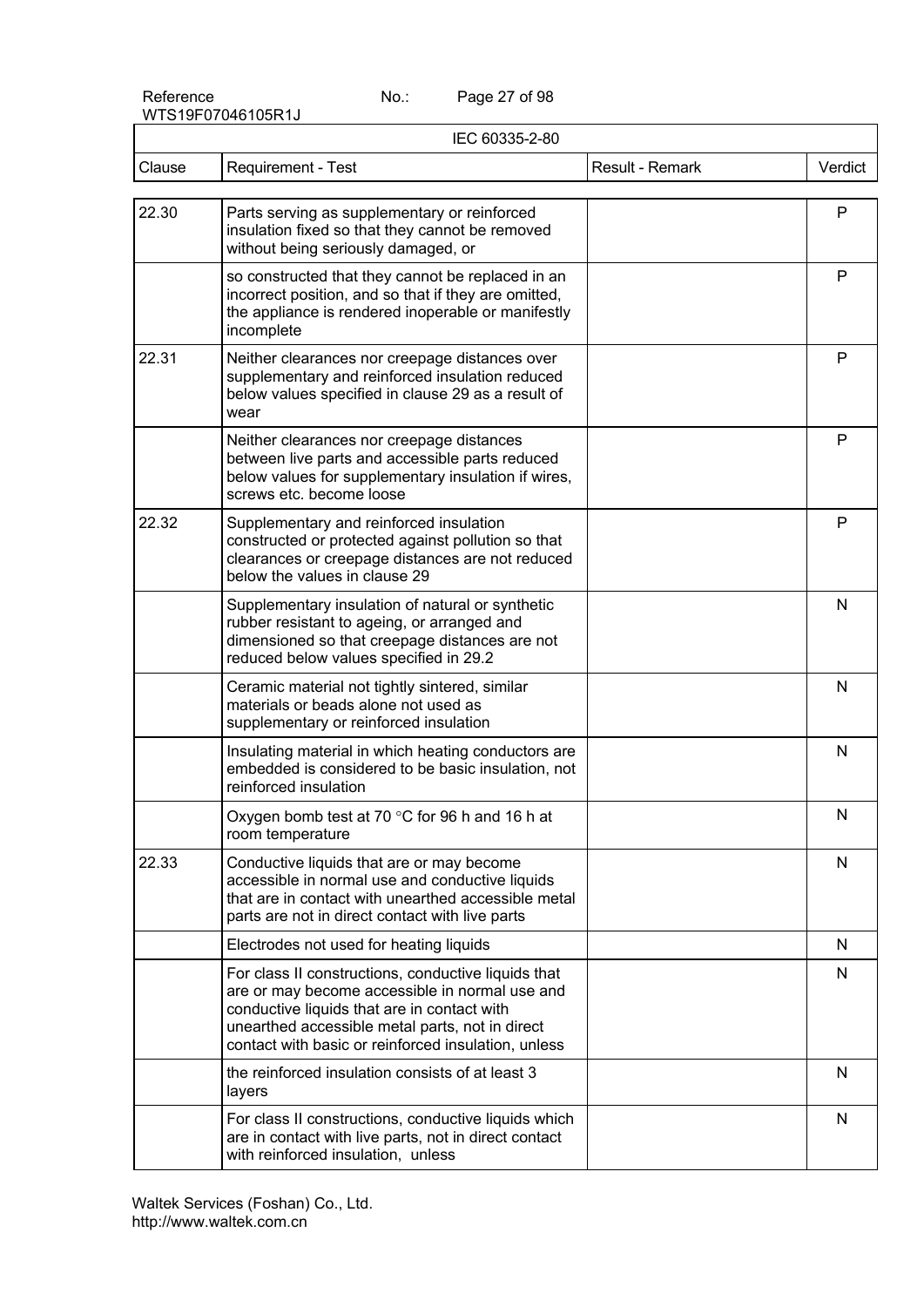Page 28 of 98

|        | IEC 60335-2-80                                                                                                                                                                                                                                                                                       |                 |         |
|--------|------------------------------------------------------------------------------------------------------------------------------------------------------------------------------------------------------------------------------------------------------------------------------------------------------|-----------------|---------|
| Clause | Requirement - Test                                                                                                                                                                                                                                                                                   | Result - Remark | Verdict |
|        | the reinforced insulation consists of at least 3<br>layers                                                                                                                                                                                                                                           |                 | N       |
|        | An air layer not used as basic or supplementary<br>insulation in a double insulation system if likely to<br>be bridged by leaking liquid                                                                                                                                                             |                 | N       |
| 22.34  | Shafts of operating knobs, handles, levers etc. not<br>live, unless                                                                                                                                                                                                                                  |                 | N       |
|        | the shaft is not accessible when the part is<br>removed                                                                                                                                                                                                                                              |                 | N       |
| 22.35  | For other than class III constructions, handles,<br>levers and knobs, held or actuated in normal use,<br>not becoming live in the event of a failure of basic<br>insulation                                                                                                                          |                 | P       |
|        | Such parts being of metal, and their shafts or<br>fixings are likely to become live in the event of a<br>failure of basic insulation, are either adequately<br>covered by insulation material or their accessible<br>parts are separated from their shafts or fixings by<br>supplementary insulation |                 | N       |
|        | This requirement does not apply to handles, levers<br>and knobs on stationary appliances, other than<br>those of electrical components, provided they are<br>reliably connected to an earthing terminal or<br>earthing contact, or separated from live parts by<br>earthed metal                     |                 | N       |
|        | Insulating material covering metal handles, levers<br>and knobs withstand the electric strength test of<br>16.3 for supplementary insulation                                                                                                                                                         |                 | N       |
| 22.36  | For appliances other than class III, handles<br>continuously held in the hand in normal use so<br>constructed that when gripped as in normal use,<br>the operators hand is not likely to touch metal parts,<br>unless                                                                                |                 | N       |
|        | they are separated from live parts by double or<br>reinforced insulation                                                                                                                                                                                                                             |                 | N       |
| 22.37  | Capacitors in Class II appliances not connected to<br>accessible metal parts and their casings, if of<br>metal, separated from accessible metal parts by<br>supplementary insulation, unless                                                                                                         |                 | N       |
|        | the capacitors comply with 22.42                                                                                                                                                                                                                                                                     |                 | N       |
| 22.38  | Capacitors not connected between the contacts of<br>a thermal cut-out                                                                                                                                                                                                                                |                 | P       |
| 22.39  | Lamp holders used only for the connection of<br>lamps                                                                                                                                                                                                                                                |                 | N       |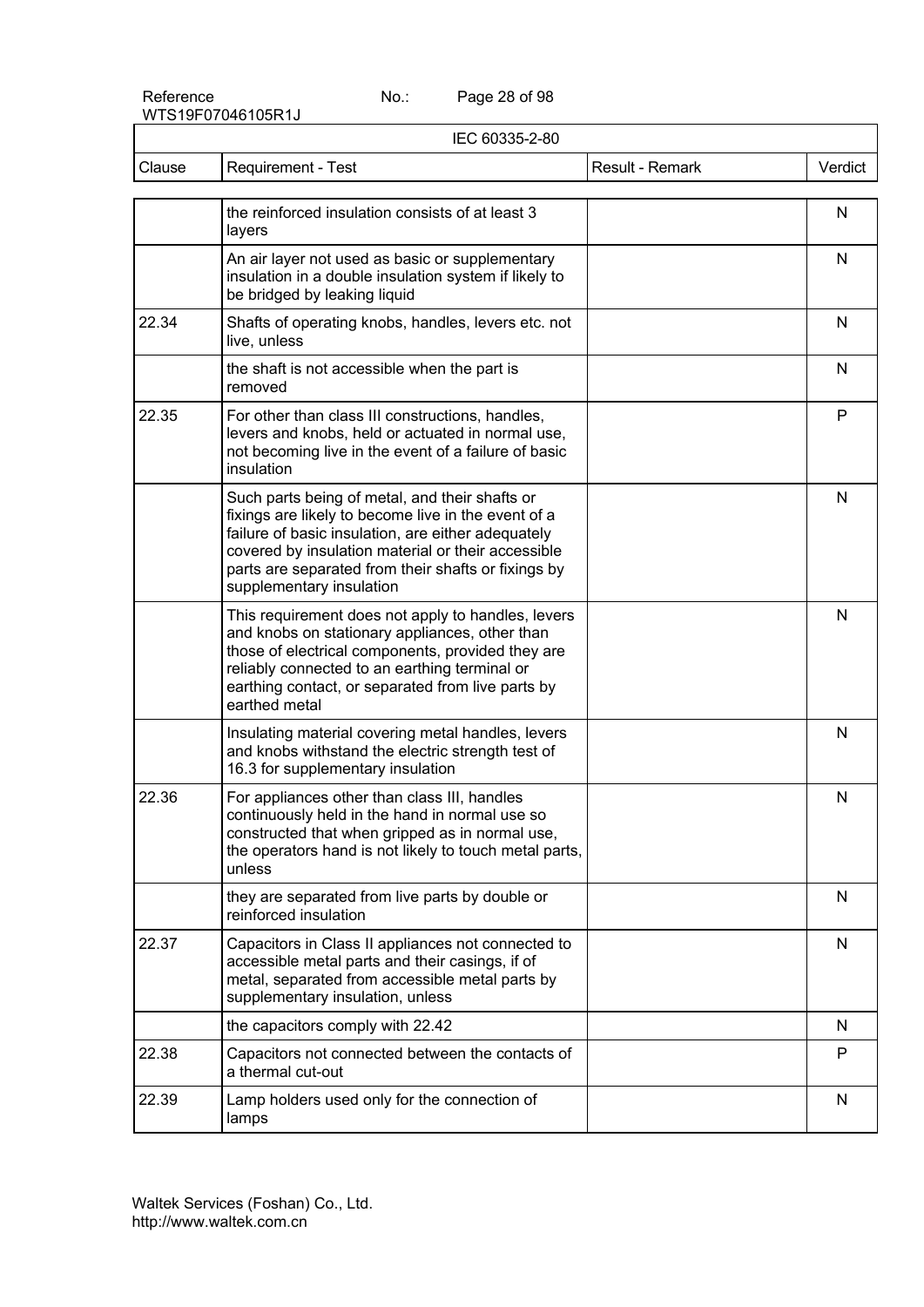Page 29 of 98

| IEC 60335-2-80 |                                                                                                                                                                                                                                                                                       |                 |         |
|----------------|---------------------------------------------------------------------------------------------------------------------------------------------------------------------------------------------------------------------------------------------------------------------------------------|-----------------|---------|
| Clause         | <b>Requirement - Test</b>                                                                                                                                                                                                                                                             | Result - Remark | Verdict |
| 22.40          | Motor-operated appliances and combined<br>appliances intended to be moved while in<br>operation, or having accessible moving parts, fitted<br>with a switch to control the motor. The actuating<br>member of the switch being easily visible and<br>accessible                        |                 | N       |
|                | If the appliance cannot operate continuously,<br>automatically or remotely without giving rise to a<br>hazard, appliances for remote operation being fitted<br>with a switch for stopping the operation. The<br>actuating member of the switch being easily visible<br>and accessible |                 | N       |
| 22.41          | No components, other than lamps, containing<br>mercury                                                                                                                                                                                                                                |                 | P       |
| 22.42          | Protective impedance consisting of at least two<br>separate components                                                                                                                                                                                                                |                 | N       |
|                | Values specified in 8.1.4 not exceeded if any one of<br>the components are short-circuited or open-<br>circuited                                                                                                                                                                      |                 | N       |
|                | Resistors checked by the test of 14.1 a) in IEC<br>60065                                                                                                                                                                                                                              |                 | N       |
|                | Capacitors checked by the tests for class Y<br>capacitors in IEC 60384-14                                                                                                                                                                                                             |                 | N       |
| 22.43          | Appliances adjustable for different voltages,<br>accidental changing of the setting of the voltage<br>unlikely to occur                                                                                                                                                               |                 | N       |
| 22.44          | Appliances not having an enclosure that is shaped<br>or decorated like a toy                                                                                                                                                                                                          |                 | P       |
| 22.45          | When air is used as reinforced insulation,<br>clearances not reduced below the values specified<br>in 29.1.3 due to deformation as a result of an<br>external force applied to the enclosure                                                                                          |                 | P       |
| 22.46          | For programmable protective electronic circuits<br>used to ensure compliance with the standard, the<br>software contains measures to control the<br>fault/error conditions in table R.1                                                                                               |                 | N       |
|                | Software that contains measures to control the<br>fault/error conditions specified in table R.2 is to be<br>specified in parts 2 for particular constructions or to<br>address specific hazards                                                                                       |                 | N       |
|                | These requirements are not applicable to software<br>used for functional purpose or compliance with<br>clause 11                                                                                                                                                                      |                 | N       |
| 22.47          | Appliances connected to the water mains withstand<br>the water pressure expected in normal use                                                                                                                                                                                        |                 | N       |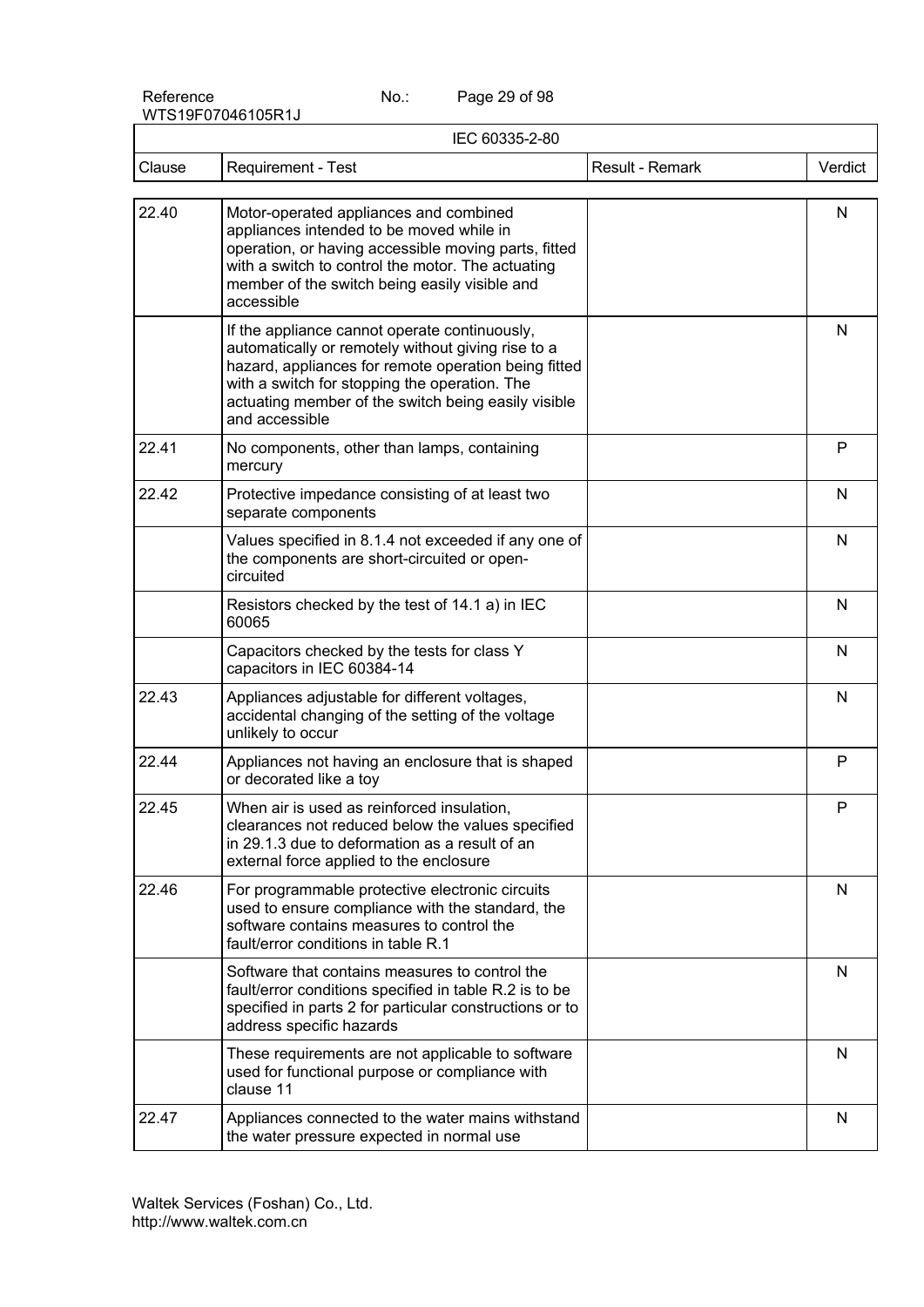Page 30 of 98

| IEC 60335-2-80 |                                                                                                                                                          |                 |              |
|----------------|----------------------------------------------------------------------------------------------------------------------------------------------------------|-----------------|--------------|
| Clause         | Requirement - Test                                                                                                                                       | Result - Remark | Verdict      |
|                | No leakage from any part, including any inlet water<br>hose                                                                                              |                 | N            |
| 22.48          | Appliances connected to the water mains<br>constructed to prevent backsiphonage of non-<br>potable water                                                 |                 | N            |
| 22.49          | For remote operation, the duration of operation is to<br>be set before the appliance can be started, unless                                              |                 | N            |
|                | the appliance switches off automatically or can<br>operate continuously without hazard                                                                   |                 | N            |
| 22.50          | Controls incorporated in the appliance take priority<br>over controls actuated by remote operation                                                       |                 | N            |
| 22.51          | There is a control on the appliance manually<br>adjusted to the setting for remote operation before<br>the appliance can be operated in this mode        |                 | N            |
|                | There is a visual indication showing that the<br>appliance is adjusted for remote operation                                                              |                 | N            |
|                | These requirements not necessary on appliances that can operate as follows,<br>without giving rise to a hazard:                                          |                 | N            |
|                | - continuously, or                                                                                                                                       |                 | N            |
|                | - automatically, or                                                                                                                                      |                 | N            |
|                | - remotely                                                                                                                                               |                 | N            |
| 22.52          | Socket-outlets on appliances accessible to the user<br>in accordance with the socket-outlet system used in<br>the country in which the appliance is sold |                 | N            |
| 22.101         | Appliances having provision for attaching a luminaire<br>incorporate appropriate terminals and internal wiring.<br>(IEC 60335-2-80)                      |                 | N            |
| 23             | <b>INTERNAL WIRING</b>                                                                                                                                   |                 | $\mathsf{P}$ |
| 23.1           | Wireways smooth and free from sharp edges                                                                                                                |                 | P            |
|                | Wires protected against contact with burrs, cooling<br>fins etc.                                                                                         |                 | P            |
|                | Wire holes in metal well-rounded or provided with<br>bushings                                                                                            |                 | P            |
|                | Wiring effectively prevented from coming into<br>contact with moving parts                                                                               |                 | P            |
| 23.2           | Beads etc. on live wires cannot change their<br>position, and are not resting on sharp edges                                                             |                 | N            |
|                | Beads inside flexible metal conduits contained<br>within an insulating sleeve                                                                            |                 | N            |
| 23.3           | Electrical connections and internal conductors<br>movable relatively to each other not exposed to<br>undue stress                                        |                 | N            |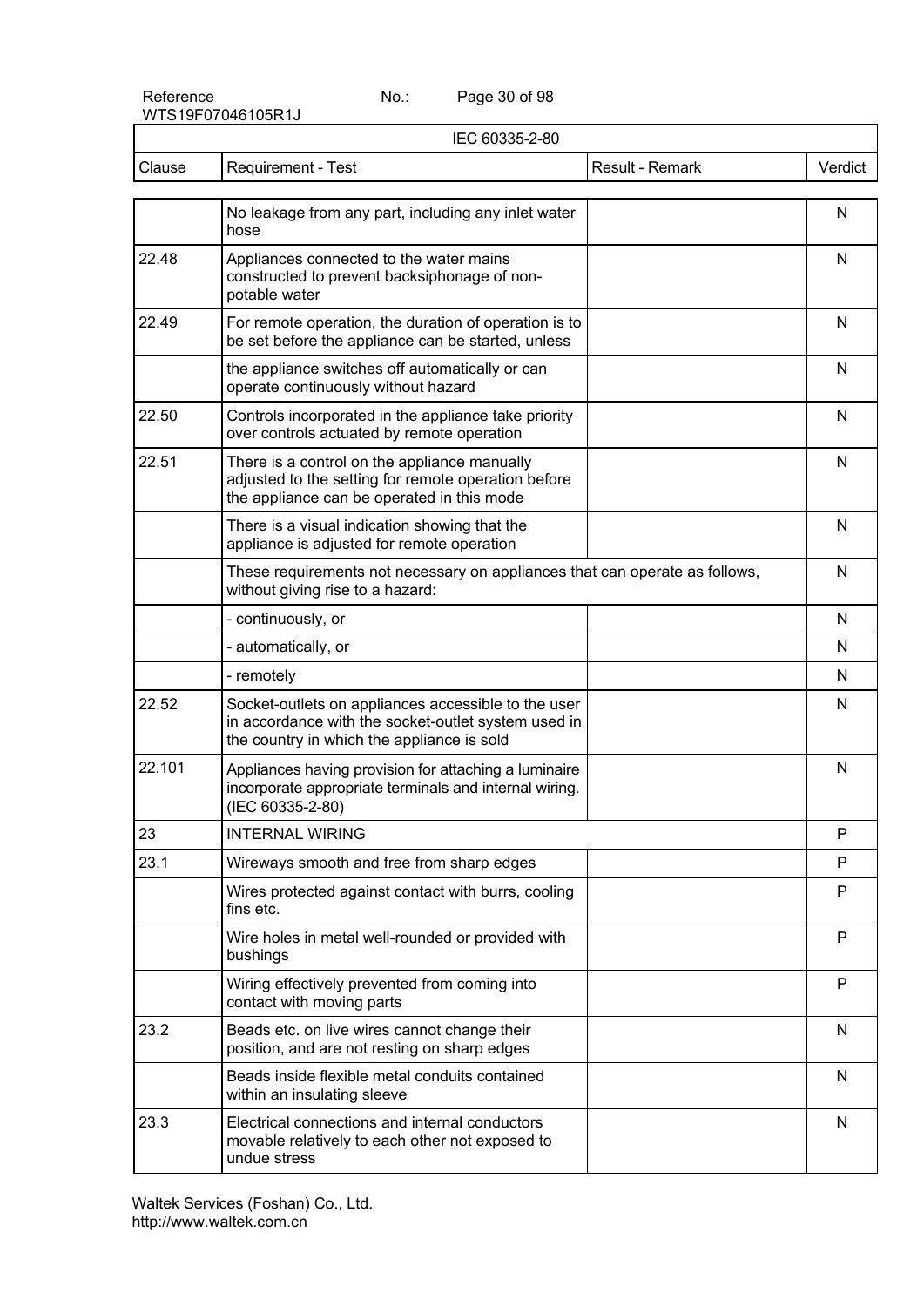Page 31 of 98

| IEC 60335-2-80 |                                                                                                                                                                                                                                               |                 |         |
|----------------|-----------------------------------------------------------------------------------------------------------------------------------------------------------------------------------------------------------------------------------------------|-----------------|---------|
| Clause         | Requirement - Test                                                                                                                                                                                                                            | Result - Remark | Verdict |
|                | Flexible metallic tubes not causing damage to<br>insulation of conductors                                                                                                                                                                     |                 | N       |
|                | Open-coil springs not used                                                                                                                                                                                                                    |                 | N       |
|                | Adequate insulating lining provided inside a coiled<br>spring, the turns of which touch one another                                                                                                                                           |                 | N       |
| M              | No damage after 100 000 flexings for conductors<br>flexed during normal use and at rated voltage, or<br>(IEC 60335-2-80)                                                                                                                      |                 | N       |
|                | 100 flexings for conductors flexed during user<br>maintenance                                                                                                                                                                                 |                 | N       |
|                | Electric strength test of 16.3, 1000 V between live<br>parts and accessible metal parts                                                                                                                                                       |                 | N       |
|                | Not more than 10% of the strands of any conductor<br>broken, and                                                                                                                                                                              |                 | N       |
|                | not more than 30% for wiring supplying circuits that<br>consume no more than 15W                                                                                                                                                              |                 | N       |
| 23.4           | Bare internal wiring sufficiently rigid and fixed                                                                                                                                                                                             |                 | N       |
| 23.5           | The insulation of internal wiring subjected to the<br>supply mains voltage withstanding the electrical<br>stress likely to occur in normal use                                                                                                |                 | P       |
|                | Basic insulation electrically equivalent to the basic<br>insulation of cords complying with IEC 60227 or<br>IEC 60245, or                                                                                                                     |                 | N       |
|                | no breakdown when a voltage of 2000 V is applied<br>for 15 min between the conductor and metal foil<br>wrapped around the insulation                                                                                                          |                 | P       |
| 23.6           | Sleeving used as supplementary insulation on<br>internal wiring retained in position by clamping at<br>both ends, or                                                                                                                          |                 | N       |
|                | be such that it can only be removed by breaking or<br>cutting                                                                                                                                                                                 |                 | N       |
| 23.7           | The colour combination green/yellow only used for<br>earthing conductors                                                                                                                                                                      |                 | P       |
| 23.8           | Aluminium wires not used for internal wiring                                                                                                                                                                                                  |                 | P       |
| 23.9           | Stranded conductors not consolidated by soldering<br>where they are subjected to contact pressure,<br>unless                                                                                                                                  |                 | P       |
|                | the contact pressure is provided by spring terminals                                                                                                                                                                                          |                 | N       |
| 23.10          | The insulation and sheath of internal wiring,<br>incorporated in external hoses for the connection of<br>an appliance to the water mains, at least equivalent<br>to that of light polyvinyl chloride sheathed flexible<br>cord (60227 IEC 52) |                 | N       |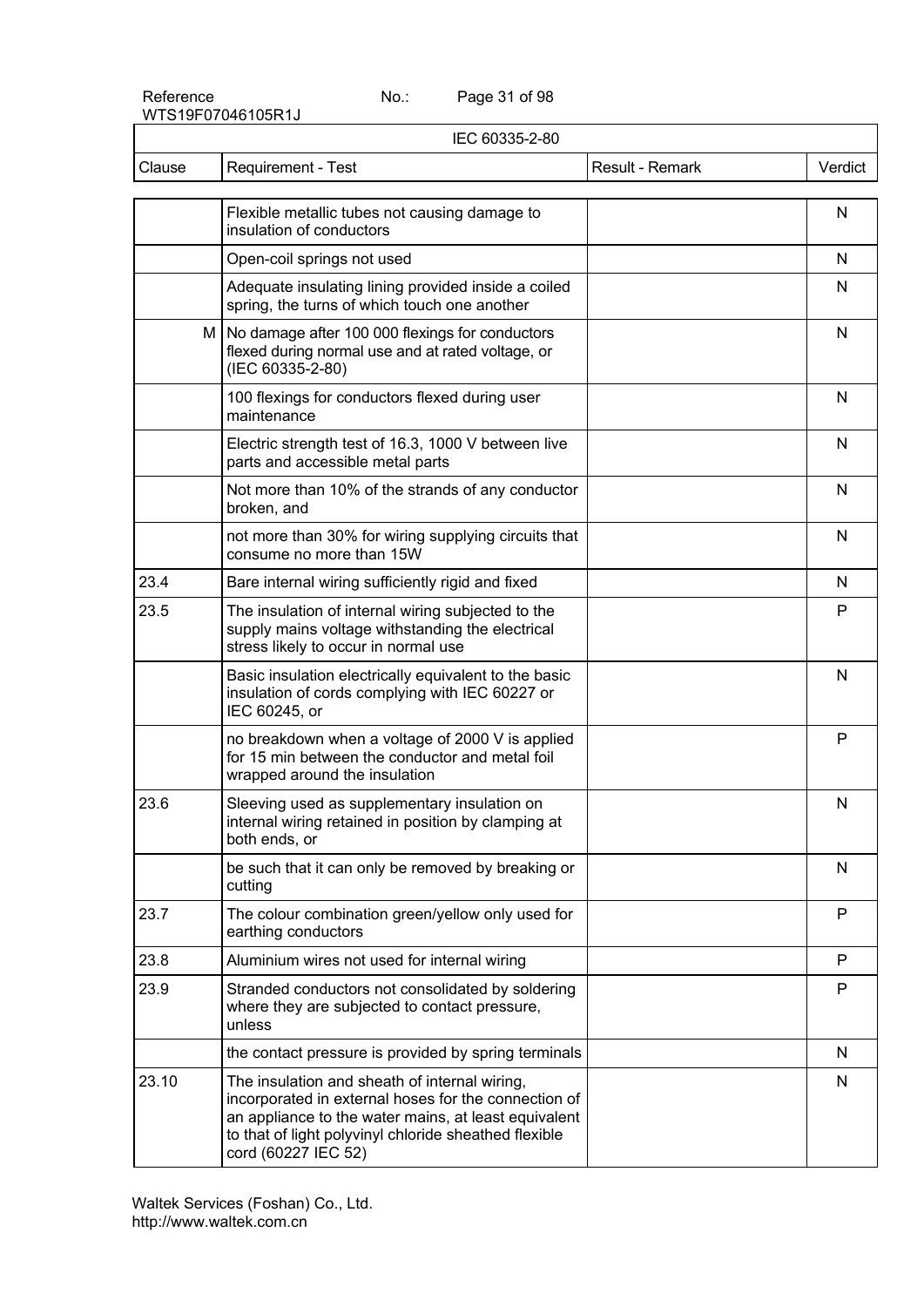Page 32 of 98

| IEC 60335-2-80 |                                                                                                                                                                                                                                                                           |                      |              |
|----------------|---------------------------------------------------------------------------------------------------------------------------------------------------------------------------------------------------------------------------------------------------------------------------|----------------------|--------------|
| Clause         | Requirement - Test                                                                                                                                                                                                                                                        | Result - Remark      | Verdict      |
| 24             | <b>COMPONENTS</b>                                                                                                                                                                                                                                                         |                      | P            |
| 24.1           | Components comply with safety requirements in<br>relevant IEC standards                                                                                                                                                                                                   |                      | P            |
|                |                                                                                                                                                                                                                                                                           | (see appended table) | P            |
|                | If components have not been tested and found to<br>comply with relevant IEC standard for the number<br>of cycles specified, they are tested in accordance<br>with 24.1.1 to 24.1.9                                                                                        |                      | P            |
|                | For components mentioned in 24.1.1 to 24.1.9 no<br>additional tests specified in the relevant component<br>standard are necessary other than those specified<br>in 24.1.1 to 24.1.9                                                                                       |                      | P            |
|                | Components not tested and found to comply with<br>relevant IEC standard and components not marked<br>or not used in accordance with its marking, tested<br>under the conditions occurring in the appliance                                                                |                      | P            |
|                | Lampholders and starterholders that have not<br>being tested and found to comply with the relevant<br>IEC standard, tested as a part of the appliance and<br>additionally according to the gauging and<br>interchangeability requirements of the relevant IEC<br>standard |                      | $\mathsf{N}$ |
|                | No additional tests specified for nationally<br>standardized plugs such as those detailed in<br>IEC/TR 60083 or connectors complying with the<br>standard sheets of IEC 60320-1 and IEC 60309                                                                             |                      | $\mathsf{N}$ |
| 24.1.1         | Capacitors likely to be permanently subjected to<br>the supply voltage and used for radio interference<br>suppression or for voltage dividing, complying with<br>IEC 60384-14                                                                                             |                      | N            |
|                | If the capacitors have to be tested, they are tested<br>according to Annex F                                                                                                                                                                                              |                      | N            |
| 24.1.2         | Safety isolating transformers complying with IEC<br>61558-2-6                                                                                                                                                                                                             |                      | N            |
|                | If they have to be tested, they are tested according<br>to Annex G                                                                                                                                                                                                        |                      | N            |
| 24.1.3         | Switches complying with IEC 61058-1, the number<br>of cycles of operation being at least 10 000                                                                                                                                                                           | Approved             | P            |
|                | If they have to be tested, they are tested according<br>to Annex H                                                                                                                                                                                                        |                      | N            |
|                | If the switch operates a relay or contactor, the<br>complete switching system is subjected to the test                                                                                                                                                                    |                      | N            |
|                | If the switch only operates a motor staring relay<br>complying with IEC 60730-2-10 with the number of<br>cycles of a least 10 000 as specified, the complete<br>switching system need not be tested                                                                       |                      | N            |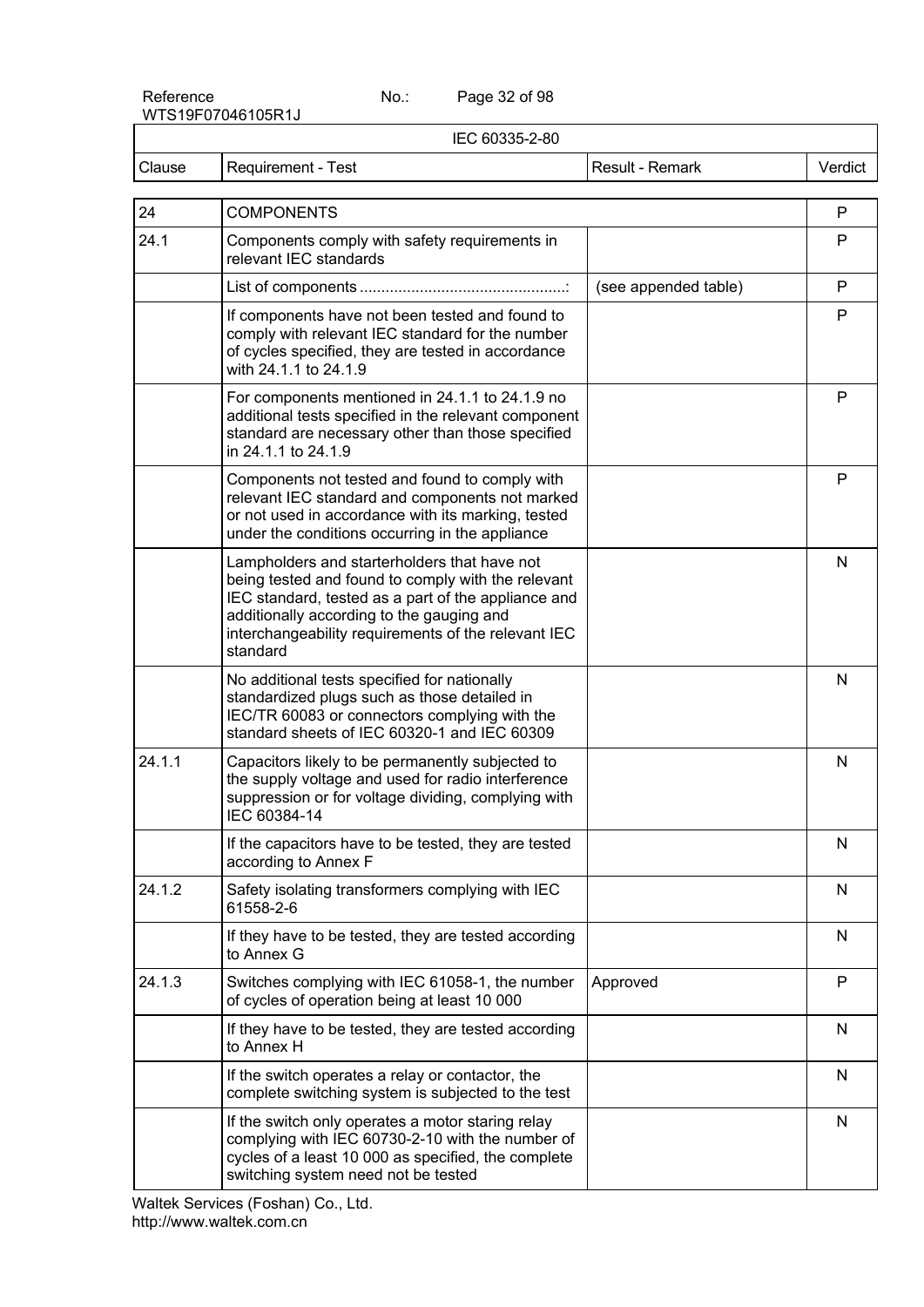Page 33 of 98

| IEC 60335-2-80 |                                                                                                                                                                                                                                   |                 |              |
|----------------|-----------------------------------------------------------------------------------------------------------------------------------------------------------------------------------------------------------------------------------|-----------------|--------------|
| Clause         | Requirement - Test                                                                                                                                                                                                                | Result - Remark | Verdict      |
| 24.1.4         | Automatic controls complying with IEC 60730-1 with the relevant part 2. The<br>number of cycles of operation being at least:                                                                                                      |                 | N            |
|                | 10 000<br>- thermostats:                                                                                                                                                                                                          |                 | N            |
|                | 1 0 0 0<br>- temperature limiters:                                                                                                                                                                                                |                 | N            |
|                | 300<br>- self-resetting thermal cut-outs:                                                                                                                                                                                         |                 | N            |
|                | 1 0 0 0<br>- voltage maintained non-self-resetting<br>thermal cut-outs:                                                                                                                                                           |                 | N            |
|                | - other non-self-resetting thermal cut-outs:<br>30                                                                                                                                                                                |                 | N            |
|                | 3 0 0 0<br>- timers:                                                                                                                                                                                                              |                 | N            |
|                | 10 000<br>- energy regulators:                                                                                                                                                                                                    |                 | N            |
|                | The number of cycles for controls operating during<br>clause 11 need not be declared, if the appliance<br>meets the requirements of this standard when they<br>are short-circuited                                                |                 | N            |
|                | Thermal motor protectors are tested in combination<br>with their motor under the conditions specified in<br>Annex D                                                                                                               |                 | N            |
|                | For water valves containing live parts and that are<br>incorporated in external hoses for connection of an<br>appliance to the water mains, the degree of<br>protection declared for subclause 6.5.2 of IEC<br>60730-2-80 is IPX7 |                 | N            |
| 24.1.5         | Appliance couplers complying with IEC 60320-1                                                                                                                                                                                     |                 | N            |
|                | However, for appliances classified higher than<br>IPX0, the appliance couplers complying with IEC<br>60320-2-3                                                                                                                    |                 | N            |
|                | Interconnection couplers complying with IEC<br>60320-2-2                                                                                                                                                                          |                 | N            |
| 24.1.6         | Small lamp holders similar to E10 lampholders<br>complying with IEC 60238, the requirements for<br>E10 lampholders being applicable                                                                                               |                 | N            |
| 24.1.7         | For remote operation of the appliance via a<br>telecommunication network, the relevant standard<br>for the telecommunication interface circuitry in the<br>appliance is IEC 62151                                                 |                 | N            |
| 24.1.8         | The relevant standard for thermal links is IEC<br>60691                                                                                                                                                                           |                 | N            |
|                | Thermal links not complying with IEC 60691 are<br>considered to be an intentionally weak part for the<br>purposes of Clause 19                                                                                                    |                 | N            |
| 24.1.9         | Contactors and relays, other than motor starting<br>relays, tested as part of the appliance                                                                                                                                       |                 | $\mathsf{N}$ |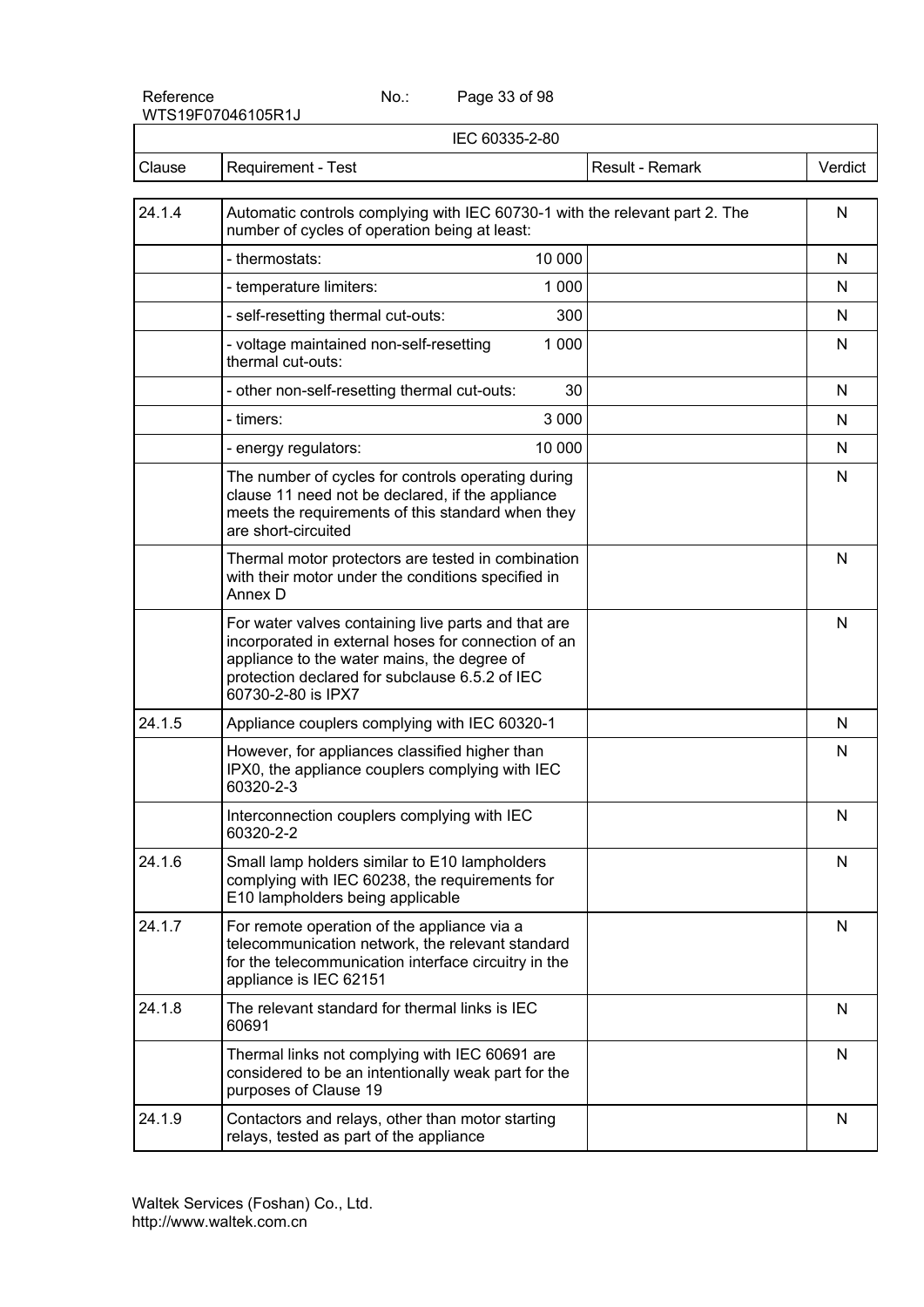Page 34 of 98

| IEC 60335-2-80 |                                                                                                                                                                                                                                                                                |                                      |         |
|----------------|--------------------------------------------------------------------------------------------------------------------------------------------------------------------------------------------------------------------------------------------------------------------------------|--------------------------------------|---------|
| Clause         | Requirement - Test                                                                                                                                                                                                                                                             | Result - Remark                      | Verdict |
|                | They are also tested in accordance with Clause 17<br>of IEC 60730-1, the number of cycles of operations<br>in 24.1.4 selected according to the contactor or<br>relay function in the appliance                                                                                 |                                      | N       |
| 24.2           | Appliances not fitted with:                                                                                                                                                                                                                                                    |                                      | P       |
|                | - switches or automatic controls in flexible cords                                                                                                                                                                                                                             |                                      | P       |
|                | - devices causing the protective device in the fixed<br>wiring to operate in the event of a fault in the<br>appliance                                                                                                                                                          |                                      | P       |
|                | - thermal cut-outs that can be reset by soldering,<br>unless                                                                                                                                                                                                                   |                                      | P       |
|                | the solder has a melding point of at least 230 °C                                                                                                                                                                                                                              |                                      | N       |
| A              | Switches or automatic controls in flexible cords are<br>allowed for appliances not exceeding 25 W. (IEC<br>60335-2-80)                                                                                                                                                         |                                      | N       |
| 24.3           | Switches intended for all-pole disconnection of<br>stationary appliances are directly connected to the<br>supply terminals and have a contact separation in<br>all poles, providing full disconnection under<br>overvoltage category III conditions                            |                                      | N       |
| 24.4           | Plugs and socket-outlets for extra-low voltage<br>circuits and heating elements, not interchangeable<br>with plugs and socket-outlets listed in<br>IEC/TR 60083 or IEC 60906-1 or with connectors<br>and appliance inlets complying with the standard<br>sheets of IEC 60320-1 |                                      | N       |
| 24.5           | Capacitors in auxiliary windings of motors marked<br>with their rated voltage and capacitance, and used<br>accordingly                                                                                                                                                         |                                      | P       |
|                | Voltage across capacitors in series with a motor<br>winding does not exceed 1,1 times rated voltage,<br>when the appliance is supplied at 1,1 times rated<br>voltage under minimum load                                                                                        | Limit: 495V;<br>Measure: Max: 423.8V | P       |
| 24.6           | Working voltage of motors connected to the supply<br>mains and having basic insulation that is<br>inadequate for the rated voltage of the appliance,<br>not exceeding 42 V                                                                                                     |                                      | N       |
|                | In addition, the motors comply with the<br>requirements of Annex I                                                                                                                                                                                                             |                                      | N       |
| 24.7           | Detachable hose-sets for connection of appliances<br>to the water mains comply with IEC 61770                                                                                                                                                                                  |                                      | N       |
|                | They are supplied with the appliance                                                                                                                                                                                                                                           |                                      | N       |
|                | Appliances intended to be permanently connected<br>to the water mains not connected by a detachable<br>hose-set                                                                                                                                                                |                                      | N       |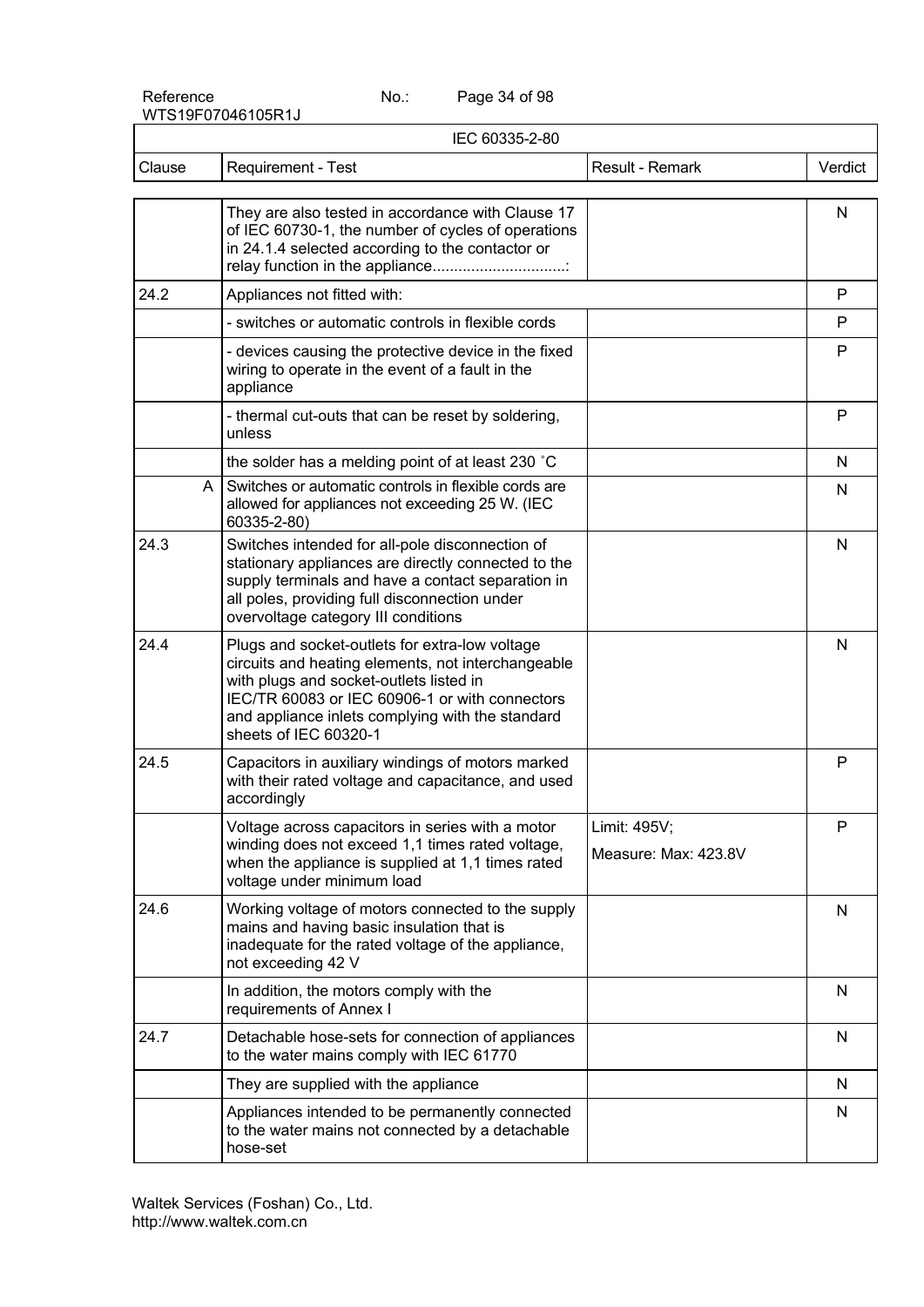Page 35 of 98

|        | IEC 60335-2-80                                                                                                                                                                                                        |                 |         |
|--------|-----------------------------------------------------------------------------------------------------------------------------------------------------------------------------------------------------------------------|-----------------|---------|
| Clause | Requirement - Test                                                                                                                                                                                                    | Result - Remark | Verdict |
| 24.8   | Motor running capacitors in appliances for which<br>30.2.3 is applicable and that are permanently<br>connected in series with a motor winding, not<br>causing a hazard in event of a failure                          |                 | P       |
|        | One or more of the following conditions are to be met:                                                                                                                                                                |                 | P       |
|        | - the capacitors are of class P2 according to IEC<br>60252-1                                                                                                                                                          |                 | N       |
|        | - the capacitors are housed within a metallic or<br>ceramic enclosure                                                                                                                                                 |                 | N       |
|        | - the distance of separation of the outer surface to<br>adjacent non-metallic parts exceeds 50 mm                                                                                                                     |                 | N       |
|        | - adjacent non-metallic parts within 50 mm<br>withstand the needle-flame test of Annex E                                                                                                                              |                 | P       |
|        | - adjacent non-metallic parts within 50 mm<br>classified as at least V-1 according to IEC 60695-<br>$11 - 10$                                                                                                         |                 | N       |
| 24.101 | Thermal cut-outs in duct fans in order to comply with<br>cl. 19 are not self-resetting (IEC 60335-2-80)                                                                                                               |                 | N       |
| 25     | SUPPLY CONNECTION AND EXTERNAL FLEXIBLE CORDS                                                                                                                                                                         |                 | P       |
| 25.1   | Appliance not intended for permanent connection to fixed wiring, means for<br>connection to the supply:                                                                                                               |                 | N       |
|        | - supply cord fitted with a plug,                                                                                                                                                                                     |                 | N       |
|        | - an appliance inlet having at least the same<br>degree of protection against moisture as required<br>for the appliance, or                                                                                           |                 | N       |
|        | - pins for insertion into socket-outlets                                                                                                                                                                              |                 | N       |
| 25.2   | Appliance not provided with more than one means<br>of connection to the supply mains                                                                                                                                  |                 | P       |
|        | Stationary appliance for multiple supply may be<br>provided with more than one means of connection,<br>provided electric strength test of 1250 V for 1 min<br>between each means of connection causes no<br>breakdown |                 | N       |
| 25.3   | Appliance intended to be permanently connected to fixed wiring provided with one<br>of the following means for connection to the supply mains:                                                                        |                 | P       |
|        | - a set of terminals allowing the connection of a<br>flexible cord                                                                                                                                                    |                 | N       |
|        | - a fitted supply cord                                                                                                                                                                                                |                 | N       |
|        | - a set of supply leads accommodated in a suitable<br>compartment                                                                                                                                                     |                 | N       |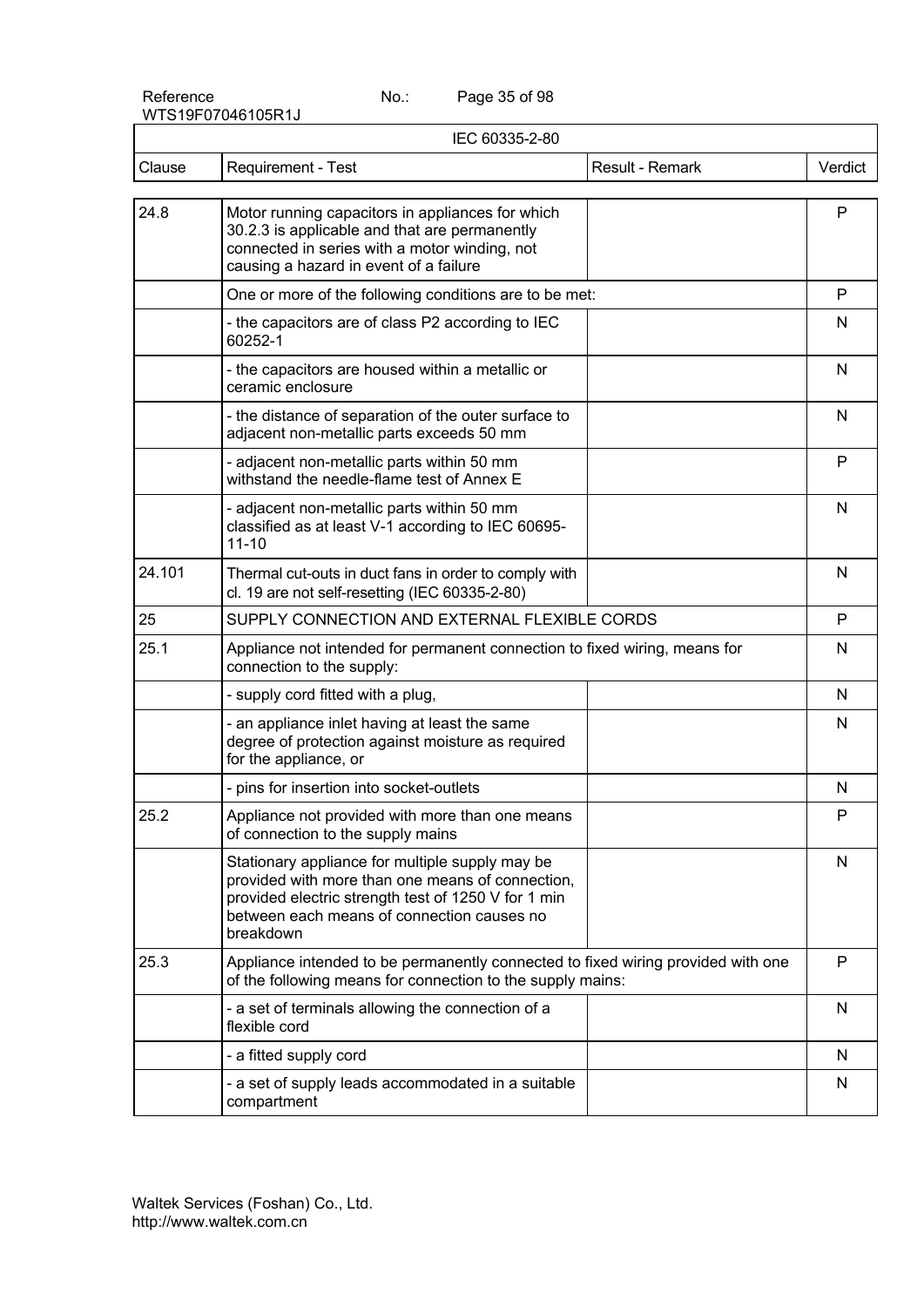Page 36 of 98

| IEC 60335-2-80 |                                                                                                                                                                                                                                                                                |              |
|----------------|--------------------------------------------------------------------------------------------------------------------------------------------------------------------------------------------------------------------------------------------------------------------------------|--------------|
| Clause         | <b>Requirement - Test</b><br>Result - Remark                                                                                                                                                                                                                                   | Verdict      |
|                | - a set of terminals for the connection of cables of<br>fixed wiring, cross-sectional areas specified in 26.6,<br>and the appliance allows the connection of the<br>supply conductor22.102                                                                                     | $\mathsf{P}$ |
|                | s after the appliance has been fixed to its support                                                                                                                                                                                                                            |              |
|                | - a set of terminals and cable entries, conduit<br>entries, knock-outs or glands, allowing connection<br>of appropriate types of cable or conduit, and the<br>appliance allows the connection of the supply<br>conductors after the appliance has been fixed to its<br>support | N            |
|                | For a fixed appliance constructed so that parts can<br>be removed to facilitate easy installation, this<br>requirement is met if it is possible to connect the<br>fixed wiring without difficulty after a part of the<br>appliance has been fixed to its support               | P            |
| 25.4           | Cable and conduit entries, rated current of<br>appliance not exceeding 16 A, dimension according                                                                                                                                                                               | N            |
|                | Introduction of conduit or cable does not reduce<br>clearances or creepage distances below values<br>specified in clause 29                                                                                                                                                    | N            |
| 25.5           | Method for assembling the supply cord to the appliance:                                                                                                                                                                                                                        | N            |
|                | - type X attachment                                                                                                                                                                                                                                                            | N            |
|                | - type Y attachment                                                                                                                                                                                                                                                            | N            |
|                | - type Z attachment, if allowed in relevant part 2                                                                                                                                                                                                                             | N            |
|                | Type X attachment, other than those with a<br>specially prepared cord, not used for flat twin tinsel<br>cords                                                                                                                                                                  | N            |
|                | For multi-phase appliances supplied with a supply<br>cord and that are intended to be permanently<br>connected to fixed wiring, the supply cord is<br>assembled to the appliance by type Y attachment                                                                          | N            |
| A              | - type Z attachment is allowed for portable fans (IEC<br>60335-2-80)                                                                                                                                                                                                           | N            |
| 25.6           | Plugs fitted with only one flexible cord                                                                                                                                                                                                                                       | N            |
| 25.7           | Supply cords, other than for class III appliances, being one of the following types:                                                                                                                                                                                           | N            |
|                | - rubber sheathed (at least 60245 IEC 53)                                                                                                                                                                                                                                      | N            |
|                | - polychloroprene sheathed (at least 60245 IEC 57)                                                                                                                                                                                                                             | N            |
|                | - cross-linked polyvinyl chloride sheathed (at least<br>60245 IEC 88)                                                                                                                                                                                                          | N            |
|                | - polyvinyl chloride sheathed. Not used if they are likely to touch metal parts having<br>a temperature rise exceeding 75 K during the test of clause 11                                                                                                                       | N            |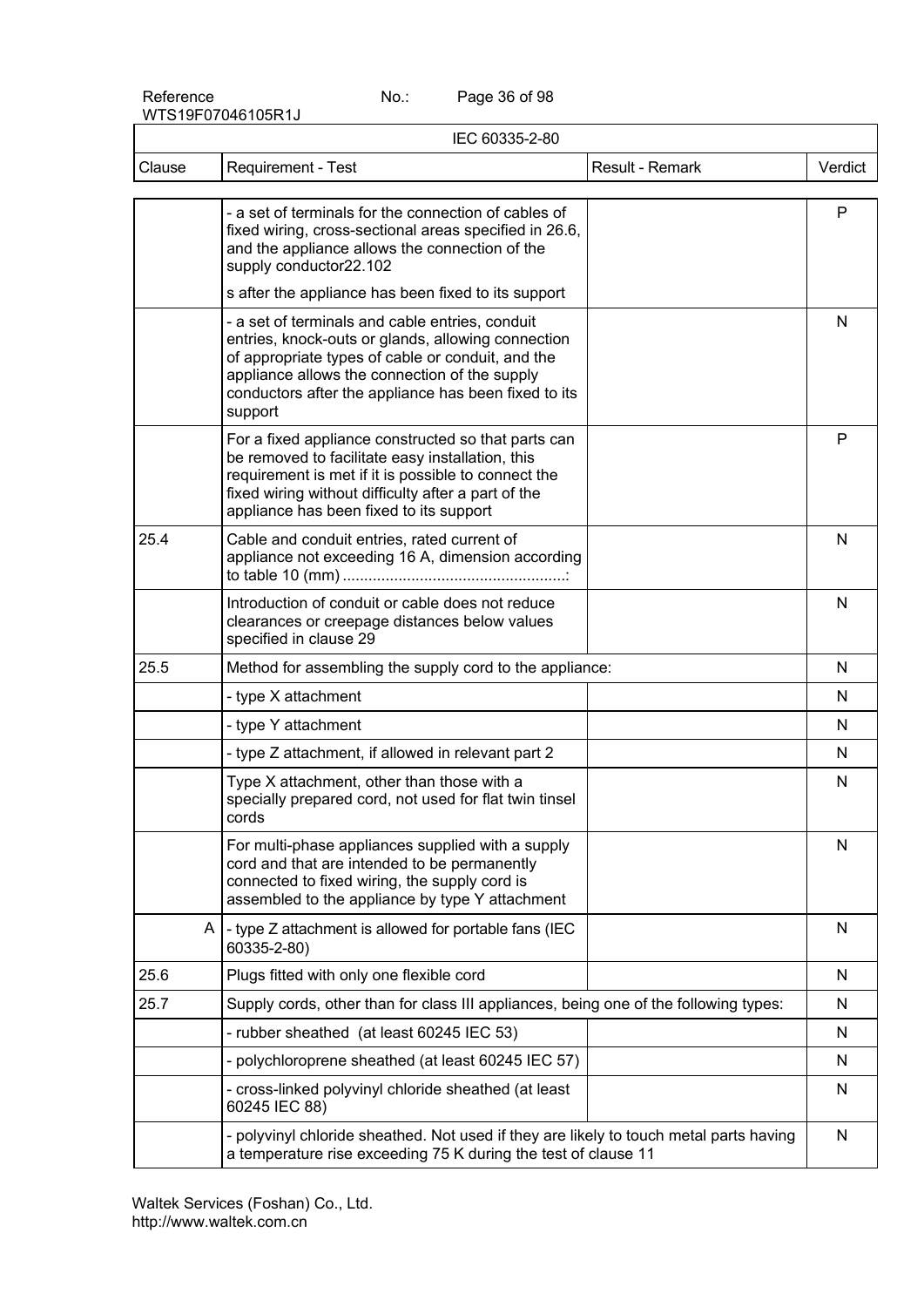Page 37 of 98

|        | IEC 60335-2-80                                                                                                                                                             |                 |         |
|--------|----------------------------------------------------------------------------------------------------------------------------------------------------------------------------|-----------------|---------|
| Clause | Requirement - Test                                                                                                                                                         | Result - Remark | Verdict |
|        | light polyvinyl chloride sheathed cord<br>$\bullet$<br>(60227 IEC 52), for appliances not<br>exceeding 3 kg                                                                |                 | N       |
|        | ordinary polyvinyl chloride sheathed cord<br>$\bullet$<br>(60227 IEC 53), for other appliances                                                                             |                 | N       |
|        | - heat resistant polyvinyl chloride sheathed. Not used for type X attachment other<br>than specially prepared cords                                                        |                 | N       |
|        | heat-resistant light polyvinyl chloride<br>$\bullet$<br>sheathed cord (60227 IEC 56), for<br>appliances not exceeding 3 kg                                                 |                 | N       |
|        | heat-resistant polyvinyl chloride sheathed<br>$\bullet$<br>cord (60227 IEC 57), for other appliances                                                                       |                 | N       |
|        | Supply cords for class III appliances adequately<br>insulated                                                                                                              |                 | N       |
|        | Test with 500 V for 2 min for supply cords of class<br>III appliances that contain live parts                                                                              |                 | N       |
| 25.8   | Nominal cross-sectional area of supply cords not<br>less than table 11; rated current (A); cross-                                                                          |                 | N       |
| 25.9   | Supply cords not in contact with sharp points or<br>edges                                                                                                                  |                 | N       |
| 25.10  | Supply cord of class I appliances have a<br>green/yellow core for earthing                                                                                                 |                 | N       |
| 25.11  | Conductors of supply cords not consolidated by<br>soldering where they are subject to contact<br>pressure, unless                                                          |                 | N       |
|        | the contact pressure is provided by spring terminals                                                                                                                       |                 | N       |
| 25.12  | Insulation of the supply cord not damaged when<br>moulding the cord to part of the enclosure                                                                               |                 | N       |
| 25.13  | Inlet openings so constructed as to prevent<br>damage to the supply cord                                                                                                   |                 | N       |
|        | If the enclosure at the inlet opening is not of<br>insulating material, a non-detachable lining or<br>bushing complying with 29.3 for supplementary<br>insulation provided |                 | N       |
|        | If unsheathed supply cord, a similar additional<br>bushing or lining is required, unless the appliance<br>is                                                               |                 | N       |
|        | class 0, or                                                                                                                                                                |                 | N       |
|        | a class III appliance not containing live parts                                                                                                                            |                 | N       |
| 25.14  | Supply cords moved while in operation adequately<br>protected against excessive flexing                                                                                    |                 | N.      |
|        | Flexing test, as described:                                                                                                                                                |                 | N       |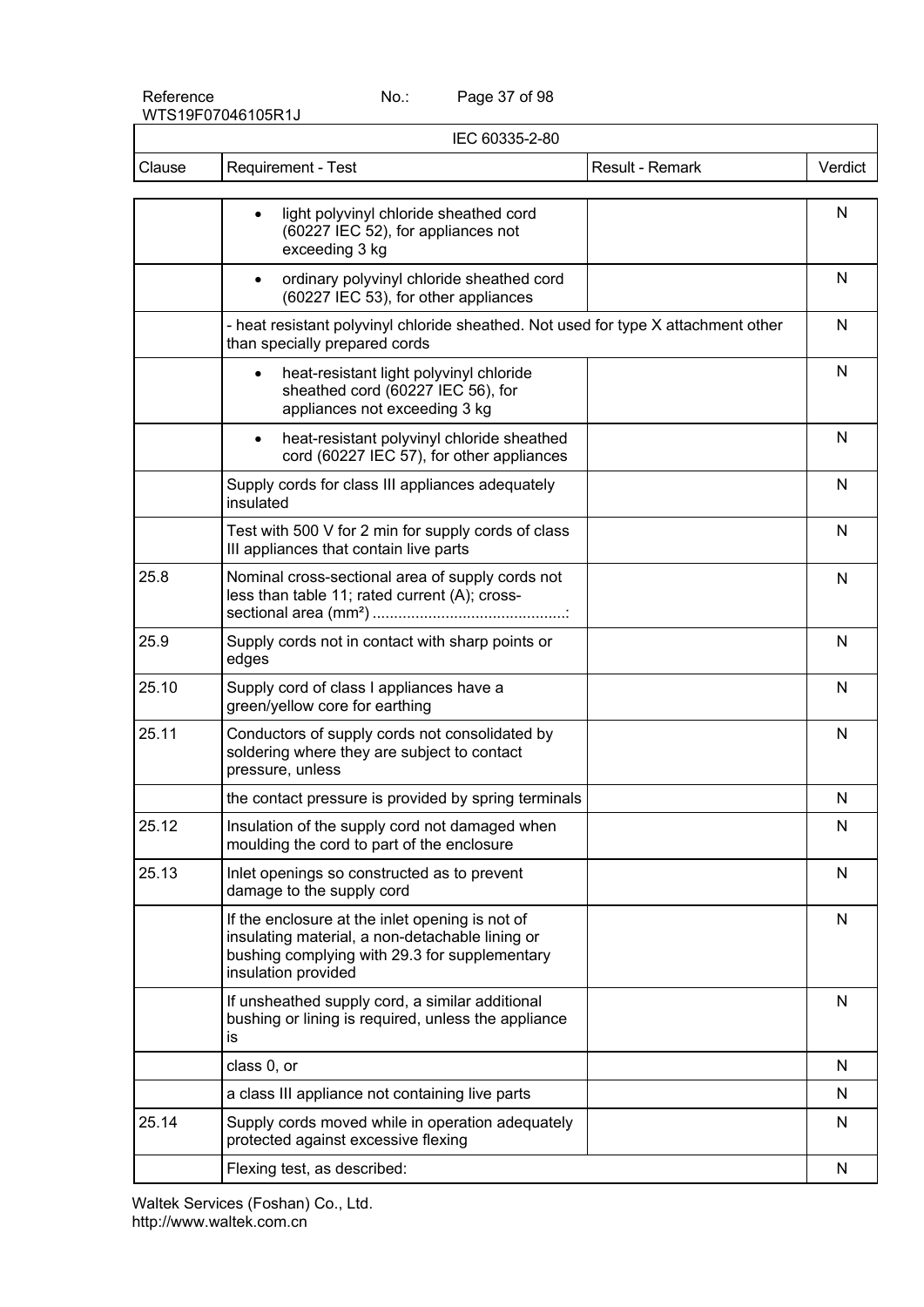Page 38 of 98

| IEC 60335-2-80 |                                                                                                                                                                                                                               |                 |         |
|----------------|-------------------------------------------------------------------------------------------------------------------------------------------------------------------------------------------------------------------------------|-----------------|---------|
| Clause         | Requirement - Test                                                                                                                                                                                                            | Result - Remark | Verdict |
|                |                                                                                                                                                                                                                               |                 | N       |
|                |                                                                                                                                                                                                                               |                 | N       |
|                | The test does not result in:                                                                                                                                                                                                  |                 | N       |
|                | - short-circuit between the conductors, such that<br>the current exceeds a value of twice the rated<br>current                                                                                                                |                 | N       |
|                | - breakage of more than 10% of the strands of any<br>conductor                                                                                                                                                                |                 | N       |
|                | - separation of the conductor from its terminal                                                                                                                                                                               |                 | N       |
|                | - loosening of any cord guard                                                                                                                                                                                                 |                 | N       |
|                | - damage to the cord or the cord guard                                                                                                                                                                                        |                 | N       |
|                | - broken strands piercing the insulation and<br>becoming accessible                                                                                                                                                           |                 | N       |
| 25.15          | For appliances with supply cord and appliances to<br>be permanently connected to fixed wiring by a<br>flexible cord, conductors of the supply cord relieved<br>from strain, twisting and abrasion by use of cord<br>anchorage |                 | N       |
|                | The cord cannot be pushed into the appliance to<br>such an extent that the cord or internal parts of the<br>appliance can be damaged                                                                                          |                 | N       |
|                | Pull and torque test of supply cord, values shown in<br>table 12: mass (kg); pull (N); torque (not on                                                                                                                         |                 | N       |
|                | Cord not damaged and max. 2 mm displacement of<br>the cord                                                                                                                                                                    |                 | N       |
| 25.16          | Cord anchorages for type X attachments constructed and located so that:                                                                                                                                                       |                 | N       |
|                | - replacement of the cord is easily possible                                                                                                                                                                                  |                 | N       |
|                | - it is clear how the relief from strain and the<br>prevention of twisting are obtained                                                                                                                                       |                 | N       |
|                | - they are suitable for different types of supply cord                                                                                                                                                                        |                 | N       |
|                | - cord cannot touch the clamping screws of cord<br>anchorage if these screws are accessible, unless                                                                                                                           |                 | N       |
|                | they are separated from accessible metal parts by<br>supplementary insulation                                                                                                                                                 |                 | N       |
|                | - the cord is not clamped by a metal screw which<br>bears directly on the cord                                                                                                                                                |                 | N       |
|                | - at least one part of the cord anchorage securely<br>fixed to the appliance, unless                                                                                                                                          |                 | N       |
|                | it is part of a specially prepared cord                                                                                                                                                                                       |                 | N       |
|                | - screws which have to be operated when replacing<br>the cord do not fix any other component, unless                                                                                                                          |                 | N       |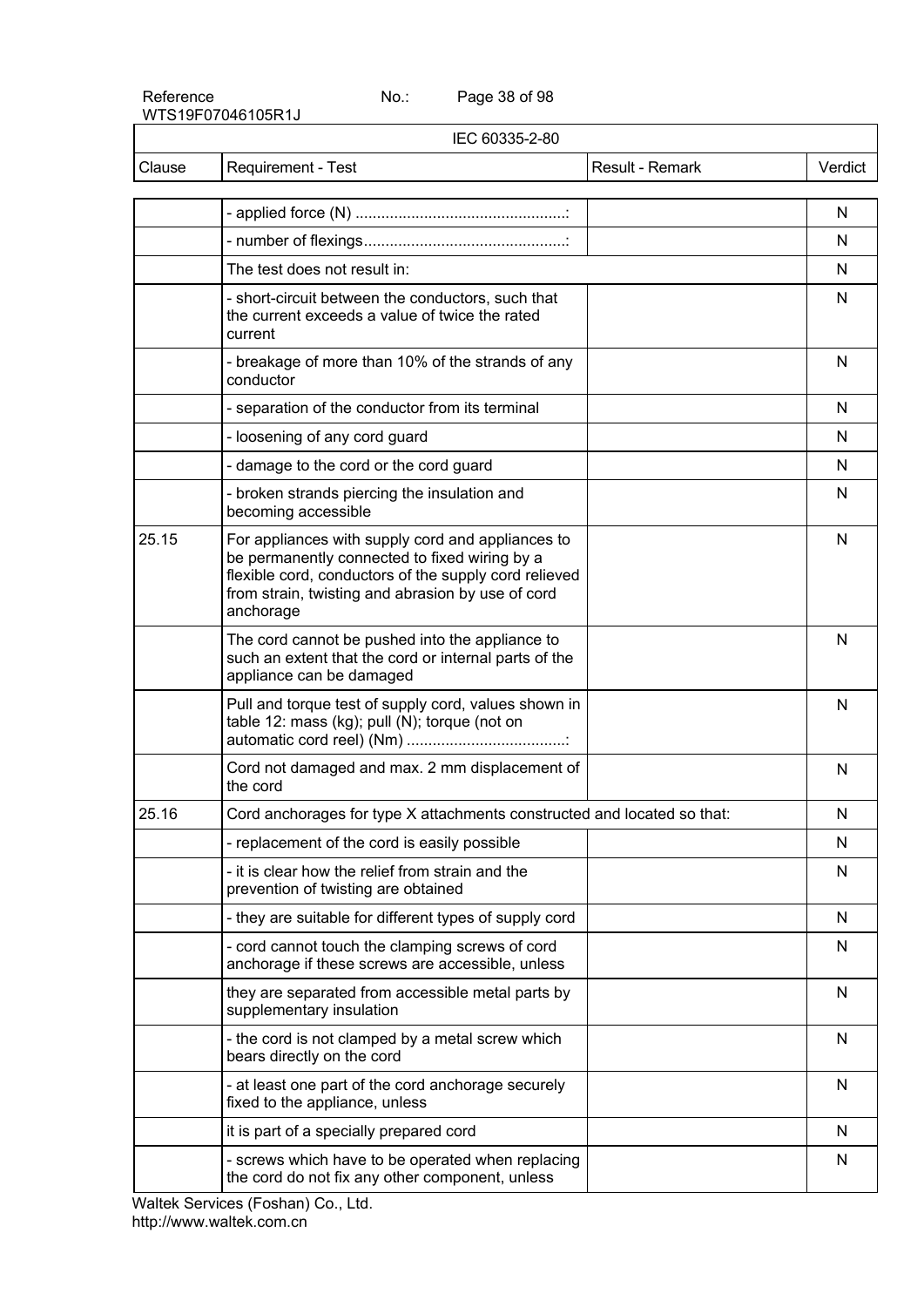Page 39 of 98

|        | IEC 60335-2-80                                                                                                                                                           |                 |           |
|--------|--------------------------------------------------------------------------------------------------------------------------------------------------------------------------|-----------------|-----------|
| Clause | Requirement - Test                                                                                                                                                       | Result - Remark | Verdict   |
|        | the appliance becomes inoperative or incomplete<br>or the parts cannot be removed without a tool                                                                         |                 | N         |
|        | - if labyrinths can be bypassed the test of 25.15 is<br>nevertheless withstood                                                                                           |                 | N         |
|        | - for class 0, 0I and I appliances they are of<br>insulating material or are provided with an<br>insulating lining, unless                                               |                 | N         |
|        | failure of the insulation of the cord does not make<br>accessible metal parts live                                                                                       |                 | N         |
|        | - for class II appliances they are of insulating<br>material, or                                                                                                         |                 | N         |
|        | if of metal, they are insulated from accessible metal<br>parts by supplementary insulation                                                                               |                 | N         |
|        | After the test of 25.15, under the conditions<br>specified, the conductors have not moved by more<br>than 1 mm in the terminals                                          |                 | N         |
| 25.17  | Adequate cord anchorages for type Y and Z<br>attachment, test with the cord supplied with the<br>appliance                                                               |                 | N         |
| 25.18  | Cord anchorages only accessible with the aid of a<br>tool, or                                                                                                            |                 | N         |
|        | Constructed so that the cord can only be fitted with<br>the aid of a tool                                                                                                |                 | N         |
| 25.19  | Type X attachment, glands not used as cord<br>anchorage in portable appliances                                                                                           |                 | N         |
|        | Tying the cord into a knot or tying the cord with<br>string not used                                                                                                     |                 | N         |
| 25.20  | The insulated conductors of the supply cord for<br>type Y and Z attachment additionally insulated from<br>accessible metal parts                                         |                 | ${\sf N}$ |
| 25.21  | Space for supply cord for type X attachment or for connection of fixed wiring<br>constructed:                                                                            |                 | P         |
|        | - to permit checking of conductors with respect to<br>correct positioning and connection before fitting any<br>cover                                                     |                 | P         |
|        | - so there is no risk of damage to the conductors or<br>their insulation when fitting the cover                                                                          |                 | P         |
|        | - for portable appliances, so that the uninsulated<br>end of a conductor, if it becomes free from the<br>terminal, prevented from contact with accessible<br>metal parts |                 | N         |
|        | 2 N test to the conductor for portable appliances;<br>no contact with accessible metal parts                                                                             |                 | N         |
| 25.22  | Appliance inlets:                                                                                                                                                        |                 | N         |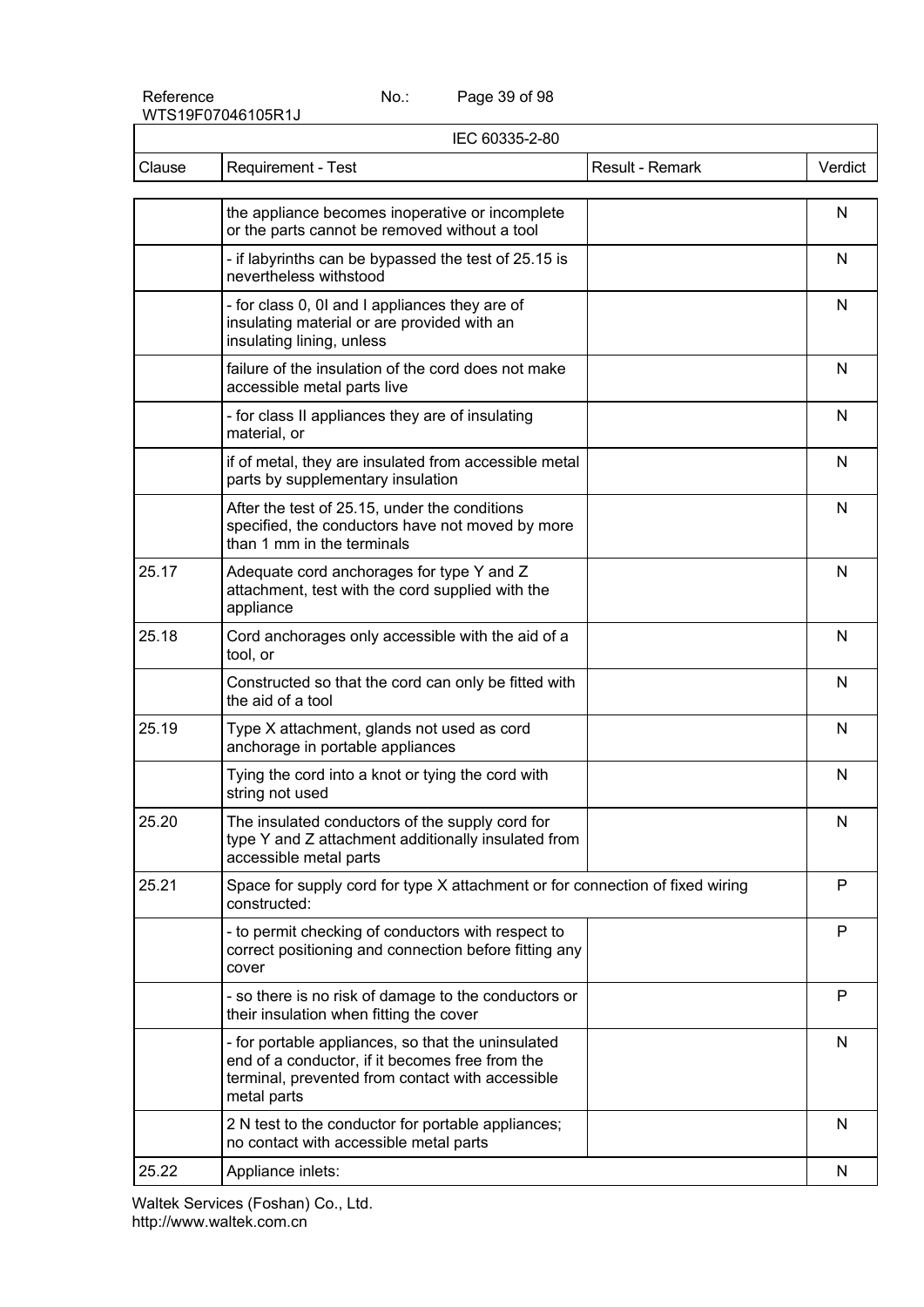Page 40 of 98

| IEC 60335-2-80 |                                                                                                                                                                                                                  |                 |         |
|----------------|------------------------------------------------------------------------------------------------------------------------------------------------------------------------------------------------------------------|-----------------|---------|
| Clause         | Requirement - Test                                                                                                                                                                                               | Result - Remark | Verdict |
|                | - live parts not accessible during insertion or<br>removal                                                                                                                                                       |                 | N       |
|                | Requirement not applicable to appliance inlets<br>complying with IEC 60320-1                                                                                                                                     |                 | N       |
|                | - connector can be inserted without difficulty                                                                                                                                                                   |                 | N       |
|                | - the appliance is not supported by the connector                                                                                                                                                                |                 | N       |
|                | - not for cold conditions if temp. rise of external<br>metal parts exceeds 75 K during clause 11, unless                                                                                                         |                 | N       |
|                | the supply cord is unlikely to touch such metal parts                                                                                                                                                            |                 | N       |
| 25.23          | Interconnection cords comply with the requirements<br>for the supply cord, except that:                                                                                                                          |                 | N       |
|                | - the cross-sectional area of the conductors is<br>determined on the basis of the maximum current<br>during clause 11                                                                                            |                 | N       |
|                | - the thickness of the insulation may be reduced                                                                                                                                                                 |                 | N       |
|                | If necessary, electric strength test of 16.3                                                                                                                                                                     |                 | N       |
| 25.24          | Interconnection cords not detachable without the<br>aid of a tool if compliance with this standard is<br>impaired when they are disconnected                                                                     |                 | N       |
| 25.25          | Dimensions of pins that are inserted into socket-<br>outlets compatible with the dimensions of the<br>relevant socket-outlet.                                                                                    |                 | N       |
|                | Dimensions of pins and engagement face in<br>accordance with the dimensions of the relevant<br>plug in IEC/TR 60083                                                                                              |                 | N       |
| 26             | <b>TERMINALS FOR EXTERNAL CONDUCTORS</b>                                                                                                                                                                         |                 | P       |
| 26.1           | Appliances provided with terminals or equally<br>effective devices for connection of external<br>conductors                                                                                                      |                 | P       |
|                | Terminals only accessible after removal of a non-<br>detachable cover, except                                                                                                                                    |                 | P       |
|                | for class III appliances that do not contain live parts                                                                                                                                                          |                 | N       |
|                | Earthing terminals may be accessible if a tool is<br>required to make the connections and means are<br>provided to clamp the wire independently from its<br>connection                                           |                 | P       |
| 26.2           | Appliances with type X attachment and appliances<br>for the connection of cables to fixed wiring provided<br>with terminals in which connections are made by<br>means of screws, nuts or similar devices, unless |                 | P       |
|                | the connections are soldered                                                                                                                                                                                     |                 | N       |
|                | Screws and nuts not used to fix any other<br>component, except                                                                                                                                                   |                 | P       |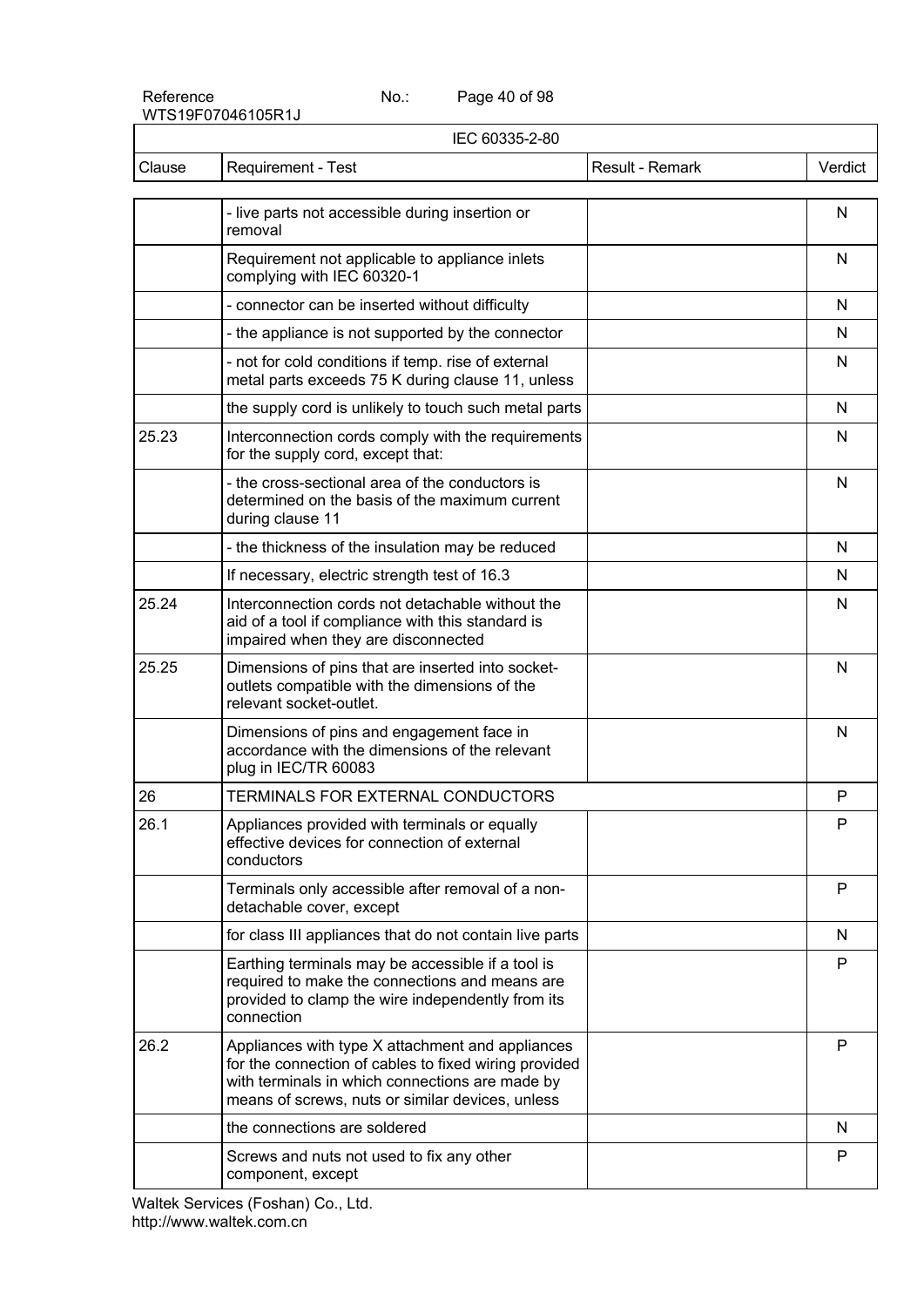Page 41 of 98

| IEC 60335-2-80 |                                                                                                                                                                                                                                                          |                 |         |
|----------------|----------------------------------------------------------------------------------------------------------------------------------------------------------------------------------------------------------------------------------------------------------|-----------------|---------|
| Clause         | Requirement - Test                                                                                                                                                                                                                                       | Result - Remark | Verdict |
|                | internal conductors, if so arranged that they are<br>unlikely to be displaced when fitting the supply<br>conductors                                                                                                                                      |                 | N       |
|                | If soldered connections used, the conductor so<br>positioned or fixed that reliance is not placed on<br>soldering alone, unless                                                                                                                          |                 | N       |
|                | barriers provided so that neither clearances nor<br>creepage distances between live parts and other<br>metal parts reduced below the values for<br>supplementary insulation if the conductor becomes<br>free at the soldered joint                       |                 | N       |
| 26.3           | Terminals for type X attachment and for connection<br>of cables of fixed wiring so constructed that the<br>conductor is clamped between metal surfaces with<br>sufficient contact pressure but without damaging<br>the conductor                         |                 | P       |
|                | Terminals fixed so that when the clamping means is tightened or loosened:                                                                                                                                                                                |                 | P       |
|                | - the terminal does not become loose                                                                                                                                                                                                                     |                 | P       |
|                | - internal wiring is not subjected to stress                                                                                                                                                                                                             |                 | P       |
|                | - neither clearances nor creepage distances are<br>reduced below the values in clause 29                                                                                                                                                                 |                 | P       |
|                | Compliance checked by inspection and by the test<br>of subclause 9.6 of IEC 60999-1, the torque applied<br>being equal to two-thirds of the torque specified                                                                                             | 0.33Nm          | P       |
|                | No deep or sharp indentations of the conductors                                                                                                                                                                                                          |                 | P       |
| 26.4           | Terminals for type X attachment, except those<br>having a specially prepared cord and those for the<br>connection of cables of fixed wiring, no special<br>preparation of conductors such as by soldering,<br>use of cable lugs, eyelets or similar, and |                 | P       |
|                | so constructed or placed that conductors prevented<br>from slipping out when clamping screws or nuts are<br>tightened                                                                                                                                    |                 | P       |
| 26.5           | Terminals for type X attachment so located or<br>shielded that if a wire of a stranded conductor<br>escapes, no risk of accidental connection to other<br>parts that result in a hazard                                                                  |                 | N       |
|                | Stranded conductor test, 8 mm insulation removed                                                                                                                                                                                                         |                 | N       |
|                | No contact between live parts and accessible metal<br>parts and,                                                                                                                                                                                         |                 | N       |
|                | for class II constructions, between live parts and<br>metal parts separated from accessible metal parts<br>by supplementary insulation only                                                                                                              |                 | N       |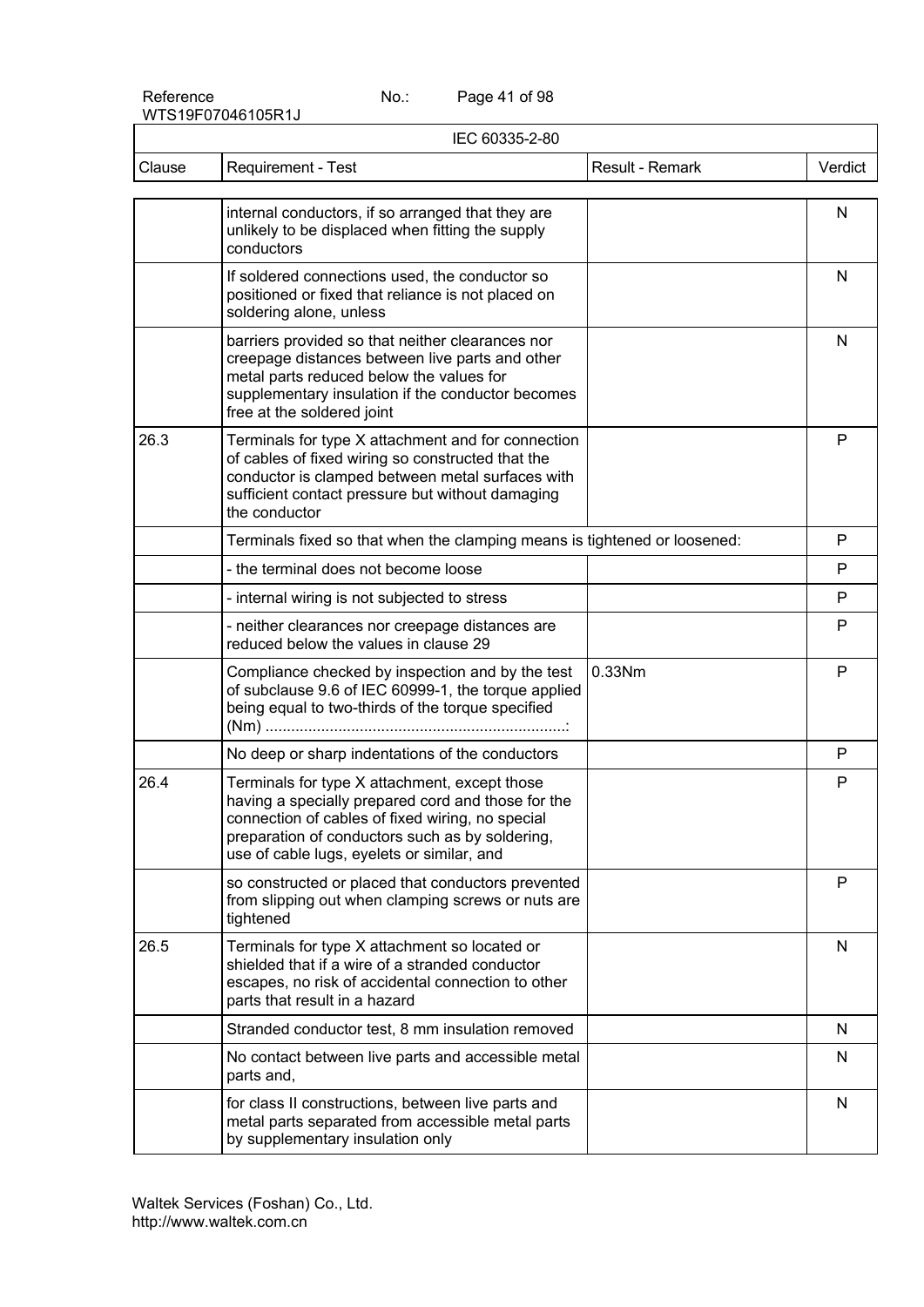Page 42 of 98

| IEC 60335-2-80 |                                                                                                                                                                                                                                                               |                                                                                      |              |
|----------------|---------------------------------------------------------------------------------------------------------------------------------------------------------------------------------------------------------------------------------------------------------------|--------------------------------------------------------------------------------------|--------------|
| Clause         | Requirement - Test                                                                                                                                                                                                                                            | Result - Remark                                                                      | Verdict      |
| 26.6           | Terminals for type X attachment and for connection<br>of cables of fixed wiring suitable for connection of<br>conductors with cross-sectional area according to<br>table 13; rated current (A); nominal cross-sectional                                       | Rated current: 0.35A;<br>Nominal cross-sectional area:<br>1 to $2.5$ mm <sup>2</sup> | $\mathsf{P}$ |
|                | If a specially prepared cord is used, terminals need<br>only be suitable for that cord                                                                                                                                                                        |                                                                                      | P            |
| 26.7           | Terminals for type X attachment, except in class III<br>appliances not containing live parts, accessible<br>after removal of a cover or part of the enclosure                                                                                                 |                                                                                      | N            |
| 26.8           | Terminals for the connection of fixed wiring,<br>including the earthing terminal, located close to<br>each other                                                                                                                                              |                                                                                      | P            |
| 26.9           | Terminals of the pillar type constructed and located<br>as specified                                                                                                                                                                                          |                                                                                      | P            |
| 26.10          | Terminals with screw clamping and screwless<br>terminals not used for flat twin tinsel cords, unless                                                                                                                                                          |                                                                                      | P            |
|                | conductors ends fitted with means suitable for<br>screw terminals                                                                                                                                                                                             |                                                                                      | $\mathsf{N}$ |
|                | Pull test of 5 N to the connection                                                                                                                                                                                                                            |                                                                                      | P            |
| 26.11          | For type Y and Z attachment, soldered, welded,<br>crimped or similar connections may be used                                                                                                                                                                  |                                                                                      | N            |
|                | For Class II appliances, the conductor so<br>positioned or fixed that reliance is not placed on<br>soldering, welding or crimping alone                                                                                                                       |                                                                                      | N            |
|                | If soldering, welding or crimping alone used,<br>barriers provided so that clearances and creepage<br>distances between live parts and other metal parts<br>are not reduced below the values for<br>supplementary insulation if the conductor becomes<br>free |                                                                                      | N            |
| 27             | PROVISION FOR EARTHING                                                                                                                                                                                                                                        |                                                                                      | P            |
| 27.1           | Accessible metal parts of Class 0I and I appliances<br>permanently and reliably connected to an earthing<br>terminal or earthing contact of the appliance inlet                                                                                               |                                                                                      | P            |
|                | Earthing terminals and earthing contacts not<br>connected to the neutral terminal                                                                                                                                                                             |                                                                                      | P            |
|                | Class 0, II and III appliances have no provision for<br>earthing                                                                                                                                                                                              |                                                                                      | N            |
|                | Safety extra-low voltage circuits not earthed, unless                                                                                                                                                                                                         |                                                                                      | N            |
|                | protective extra-low voltage circuits                                                                                                                                                                                                                         |                                                                                      | N            |
| 27.2           | Clamping means of earthing terminals adequately<br>secured against accidental loosening                                                                                                                                                                       |                                                                                      | P            |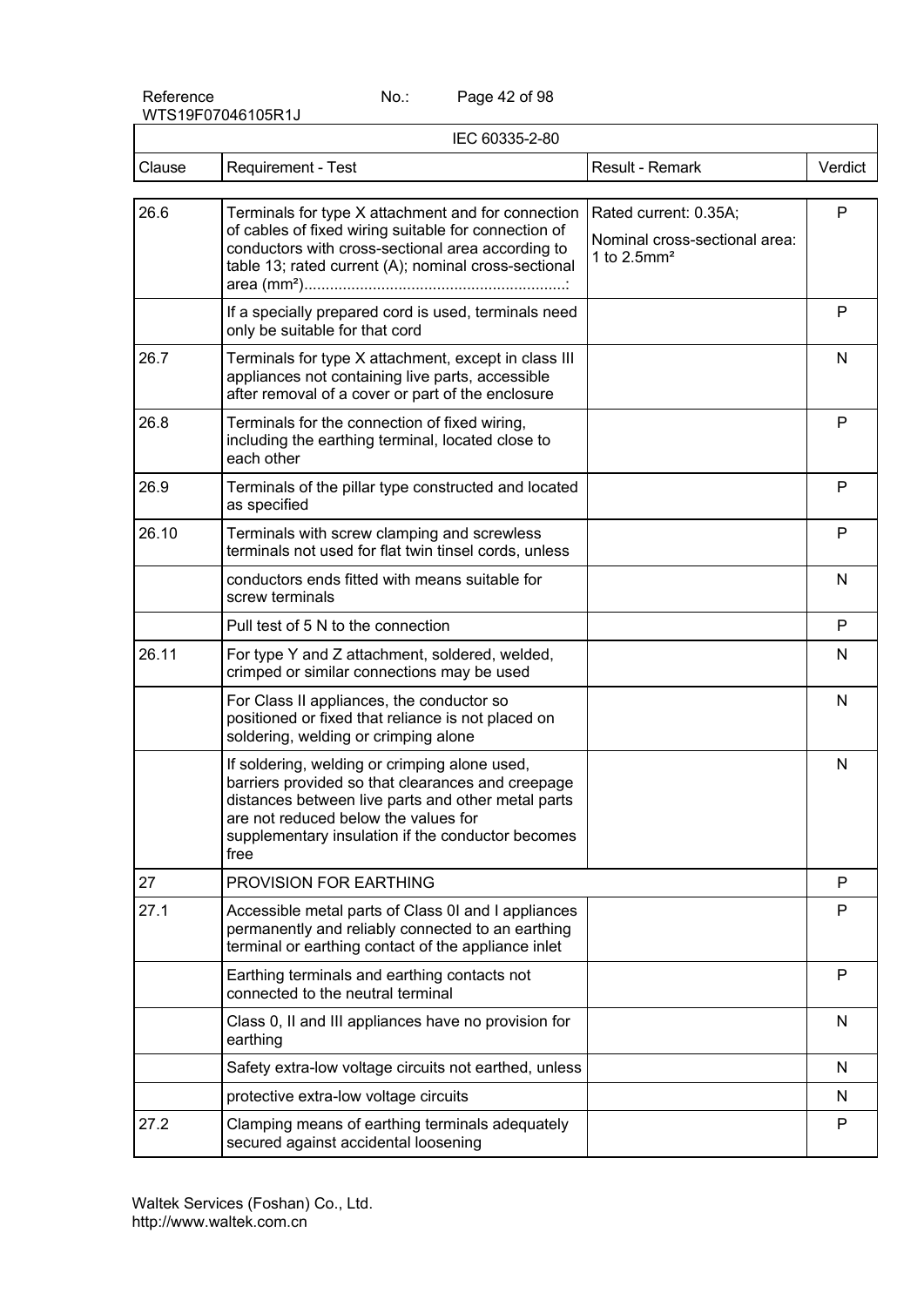Page 43 of 98

| IEC 60335-2-80 |                                                                                                                                                                                                                                    |                 |         |
|----------------|------------------------------------------------------------------------------------------------------------------------------------------------------------------------------------------------------------------------------------|-----------------|---------|
| Clause         | Requirement - Test                                                                                                                                                                                                                 | Result - Remark | Verdict |
|                | Terminals for the connection of external<br>equipotential bonding conductors allow connection<br>of conductors of 2.5 to 6 mm <sup>2</sup> , and                                                                                   |                 | N       |
|                | do not provide earthing continuity between different<br>parts of the appliance, and                                                                                                                                                |                 | N       |
|                | conductors cannot be loosened without the aid of a<br>tool                                                                                                                                                                         |                 | P       |
| 27.3           | For a detachable part having an earth connection<br>and being plugged into another part of the<br>appliance, the earth connection is made before and<br>separated after current-carrying connections when<br>removing the part     |                 | N       |
|                | For appliances with supply cords, current-carrying<br>conductors become taut before earthing conductor,<br>if the cord slips out of the cord anchorage                                                                             |                 | N       |
| 27.4           | No risk of corrosion resulting from contact between<br>parts of the earthing terminal and the copper of the<br>earthing conductor or other metal                                                                                   |                 | P       |
|                | Parts providing earthing continuity, other than parts<br>of a metal frame or enclosure, have adequate<br>resistance to corrosion                                                                                                   |                 | P       |
|                | If of steel, these parts provided with an<br>electroplated coating with a thickness at least 5 µm                                                                                                                                  |                 | N       |
|                | Adequate protection against rusting of parts of<br>coated or uncoated steel, only intended to provide<br>or transmit contact pressure                                                                                              |                 | P       |
|                | In the body of the earthing terminal is a part of a<br>frame or enclosure of aluminium or aluminium<br>alloys, precautions taken to avoid risk of corrosion                                                                        |                 | N       |
| 27.5           | Low resistance of connection between earthing<br>terminal and earthed metal parts                                                                                                                                                  |                 | P       |
|                | This requirement does not apply to connections<br>providing earthing continuity in the protective extra-<br>low voltage circuit, provided the clearances of basic<br>insulation are based on the rated voltage of the<br>appliance |                 | N       |
|                | Resistance not exceeding $0,1$ $\Omega$ at the specified                                                                                                                                                                           | Max 0.023Ω      | P       |
| 27.6           | The printed conductors of printed circuit boards not<br>used to provide earthing continuity in hand-held<br>appliances.                                                                                                            |                 | N       |
|                | They may be used to provide earthing continuity in<br>other appliances if at least two tracks are used with<br>independent soldering points and the appliance<br>complies with 27.5 for each circuit                               |                 | N       |
| 28             | <b>SCREWS AND CONNECTIONS</b>                                                                                                                                                                                                      |                 | P       |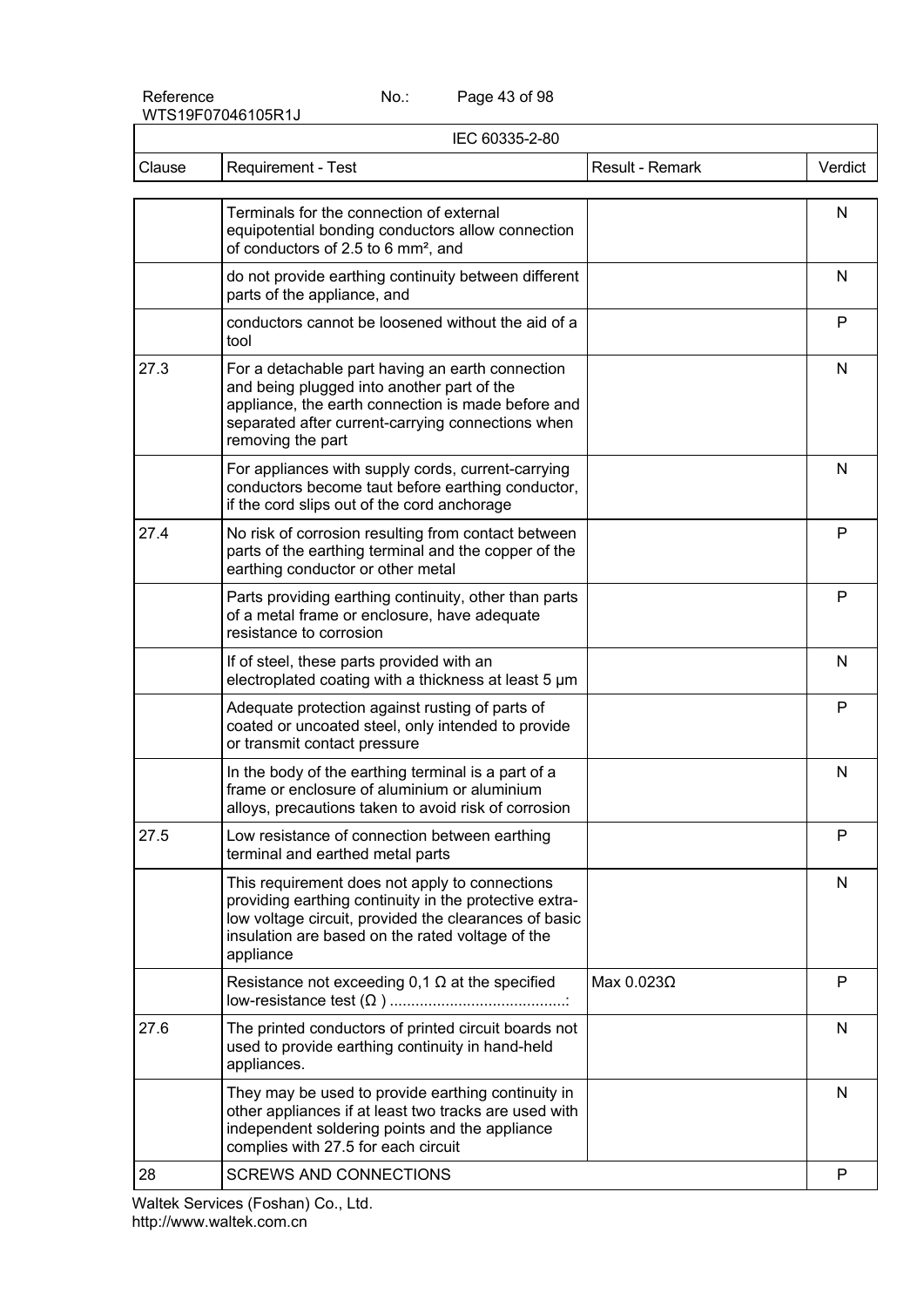Page 44 of 98

| IEC 60335-2-80 |                                                                                                                                                                                                                   |                      |         |
|----------------|-------------------------------------------------------------------------------------------------------------------------------------------------------------------------------------------------------------------|----------------------|---------|
| Clause         | Requirement - Test                                                                                                                                                                                                | Result - Remark      | Verdict |
| 28.1           | Fixings, electrical connections and connections<br>providing earthing continuity withstand mechanical<br>stresses                                                                                                 |                      | P       |
|                | Screws not of soft metal liable to creep, such as<br>zinc or aluminium                                                                                                                                            |                      | P       |
|                | Diameter of screws of insulating material min.<br>3 mm                                                                                                                                                            |                      | N       |
|                | Screws of insulating material not used for any<br>electrical connections or connections providing<br>earthing continuity                                                                                          |                      | N       |
|                | Screws used for electrical connections or<br>connections providing earthing continuity screwed<br>into metal                                                                                                      |                      | P       |
|                | Screws not of insulating material if their<br>replacement by a metal screw can impair<br>supplementary or reinforced insulation                                                                                   |                      | N       |
|                | For type X attachment, screws to be removed for<br>replacement of supply cord or for user<br>maintenance, not of insulating material if their<br>replacement by a metal screw impairs basic<br>insulation         |                      | N       |
|                | For screws and nuts; torque-test as specified in                                                                                                                                                                  | (see appended table) | P       |
| 28.2           | Electrical connections and connections providing<br>earthing continuity constructed so that contact<br>pressure is not transmitted through non-ceramic<br>insulating material liable to shrink or distort, unless |                      | P       |
|                | there is resiliency in the metallic parts to<br>compensate for shrinkage or distortion of the<br>insulating material                                                                                              |                      | N       |
|                | This requirement does not apply to electrical connections in circuits of appliances<br>for which:                                                                                                                 |                      | N       |
|                | 30.2.2 is applicable and that carry a current<br>$\bullet$<br>not exceeding 0,5 A                                                                                                                                 |                      | N       |
|                | 30.2.3 is applicable and that carry a current<br>$\bullet$<br>not exceeding 0,2 A                                                                                                                                 |                      | N       |
| 28.3           | Space-threaded (sheet metal) screws only used for<br>electrical connections if they clamp the parts<br>together                                                                                                   |                      | N       |
|                | Thread-cutting (self-tapping) screws and thread<br>rolling screws only used for electrical connections if<br>they generate a full form standard machine screw<br>thread                                           |                      | N       |
|                | Thread-cutting (self-tapping) screws not used if<br>they are likely to be operated by the user or<br>installer                                                                                                    |                      | N       |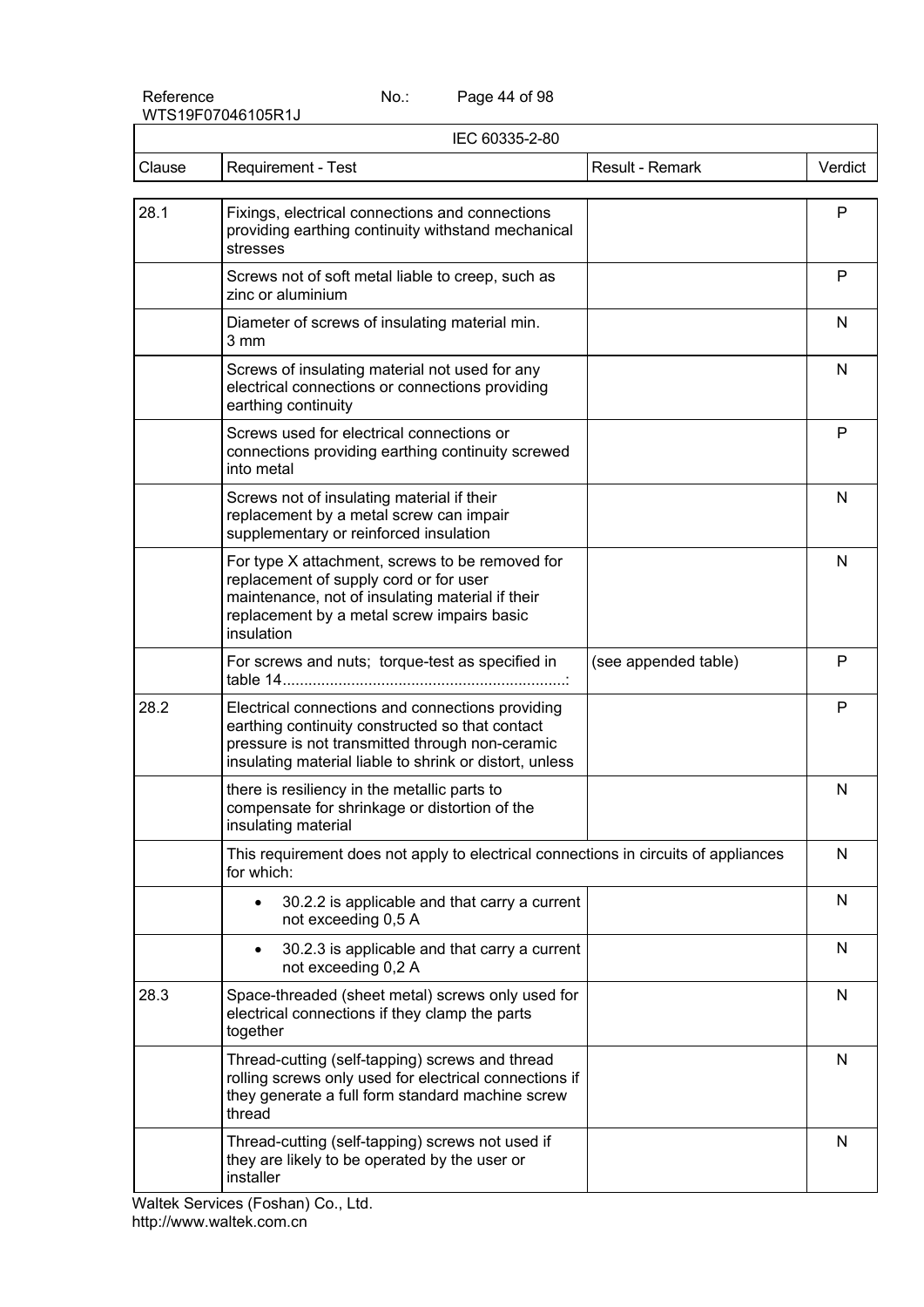Page 45 of 98

|        | IEC 60335-2-80                                                                                                                                                                  |                      |              |  |
|--------|---------------------------------------------------------------------------------------------------------------------------------------------------------------------------------|----------------------|--------------|--|
| Clause | Requirement - Test                                                                                                                                                              | Result - Remark      | Verdict      |  |
|        | Thread-cutting, thread rolling and space threaded screws may be used in<br>connections providing earthing continuity provided it is not necessary to disturb the<br>connection: |                      | N            |  |
|        | - in normal use,                                                                                                                                                                |                      | N            |  |
|        | - during user maintenance,                                                                                                                                                      |                      | N            |  |
|        | - when replacing a supply cord having a type X<br>attachment, or                                                                                                                |                      | N            |  |
|        | - during installation                                                                                                                                                           |                      | N            |  |
|        | At least two screws being used for each connection<br>providing earthing continuity, unless                                                                                     |                      | N            |  |
|        | the screw forms a thread having a length of at least<br>half the diameter of the screw                                                                                          |                      | N            |  |
| 28.4   | Screws and nuts that make mechanical connection<br>secured against loosening if they also make<br>electrical connections or connections providing<br>earthing continuity        |                      | P            |  |
|        | This requirement does not apply to screws in the<br>earthing circuit if at least two screws are used, or                                                                        |                      | P            |  |
|        | if an alternative earthing circuit is provided                                                                                                                                  |                      | N            |  |
|        | Rivets for electrical connections or connections<br>providing earthing continuity secured against<br>loosening if the connections are subjected to<br>torsion                   |                      | N            |  |
| 29     | CLEARANCES, CREEPAGE DISTANCES AND SOLID INSULATION                                                                                                                             |                      | P            |  |
|        | Clearances, creepage distances and solid<br>insulation withstand electrical stress                                                                                              |                      | P            |  |
|        | For coatings used on printed circuits boards to<br>protect the microenvironment (Type 1) or to provide<br>basic insulation (Type 2), Annex J applies                            |                      | N            |  |
|        | The microenvironment is pollution degree 1 under<br>type 1 protection                                                                                                           |                      | N            |  |
|        | For type 2 protection, the spacing between the<br>conductors before the protection is applied is not<br>less than the values specified in Table 1 of IEC<br>60664-3             |                      | N            |  |
|        | These values apply to functional, basic,<br>supplementary and reinforced insulation                                                                                             |                      | N            |  |
| 29.1   | Clearances not less than the values specified in<br>table 16, taking into account the rated impulse<br>voltage for the overvoltage categories of table 15,                      | (see appended table) | P            |  |
|        | for basic insulation and functional insulation they<br>comply with the impulse voltage test of clause 14                                                                        |                      | $\mathsf{N}$ |  |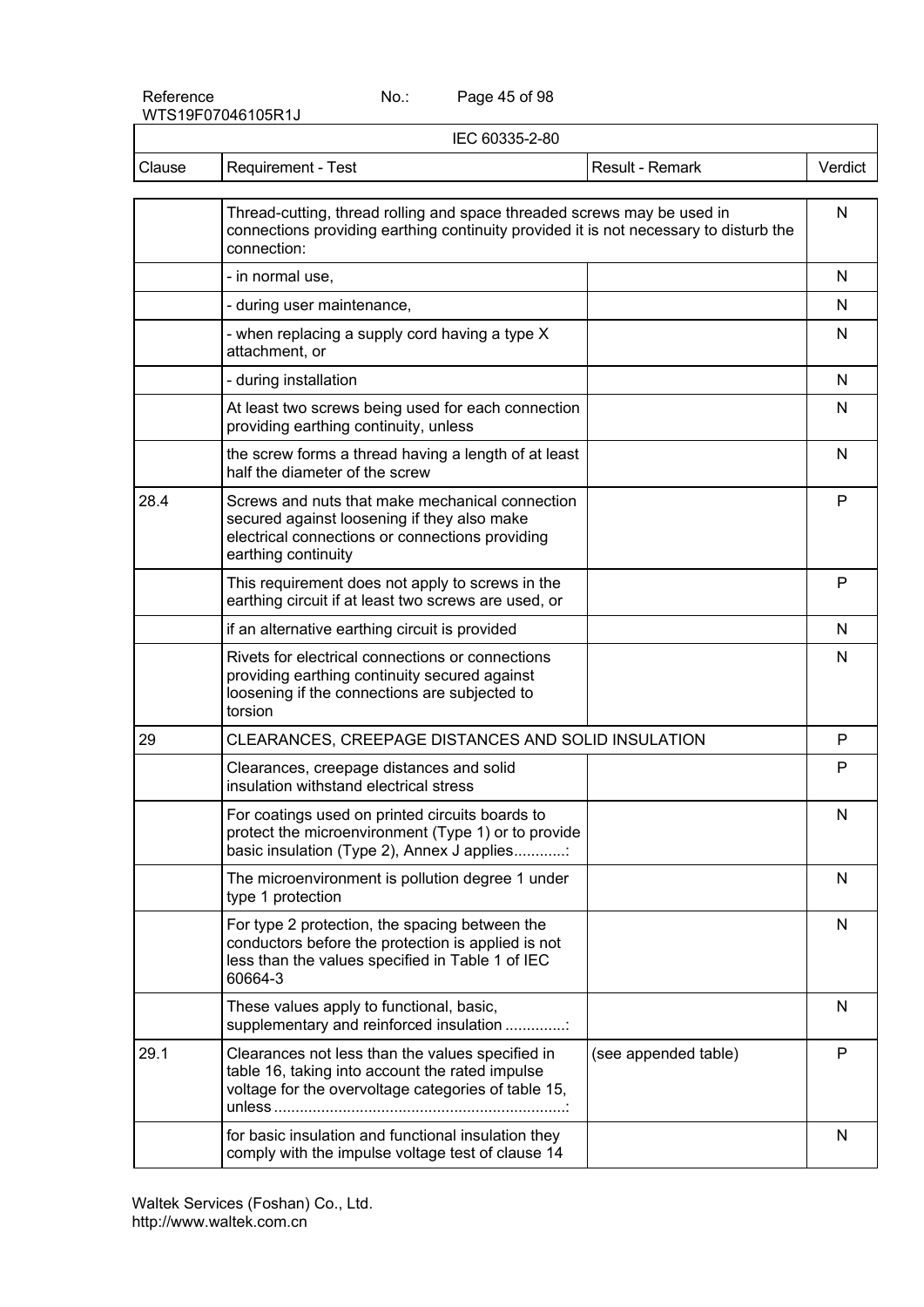Page 46 of 98

| IEC 60335-2-80 |                                                                                                                                                                                                                                                          |                      |         |
|----------------|----------------------------------------------------------------------------------------------------------------------------------------------------------------------------------------------------------------------------------------------------------|----------------------|---------|
| Clause         | Requirement - Test                                                                                                                                                                                                                                       | Result - Remark      | Verdict |
|                | However, if the distances are affected by wear,<br>distortion, movement of the parts or during<br>assembly, the clearances for rated impulse<br>voltages of 1500V and above are increased by 0,5<br>mm and the impulse voltage test is not applicable    |                      | P       |
|                | Impulse voltage test is not applicable:                                                                                                                                                                                                                  |                      | P       |
|                | - when the microenvironment is pollution degree 3,<br>or                                                                                                                                                                                                 |                      | P       |
|                | - for basic insulation of class 0 and class 01<br>appliances                                                                                                                                                                                             |                      | N       |
|                | Appliances are in overvoltage category II                                                                                                                                                                                                                |                      | P       |
|                | A force of 2 N is applied to bare conductors, other<br>than heating elements                                                                                                                                                                             |                      | P       |
|                | A force of 30 N is applied to accessible surfaces                                                                                                                                                                                                        |                      | P       |
| 29.1.1         | Clearances of basic insulation withstand the<br>overvoltages, taking into account the rated impulse<br>voltage                                                                                                                                           |                      | P       |
|                | The values of table 16 or the impulse voltage test of $ $ (see appended table)                                                                                                                                                                           |                      | P       |
|                | Clearance at the terminals of tubular sheathed<br>heating elements may be reduced to 1,0 mm if the<br>microenvironment is pollution degree 1                                                                                                             |                      | N       |
|                | Lacquered conductors of windings considered to be<br>bare conductors                                                                                                                                                                                     |                      | P       |
| 29.1.2         | Clearances of supplementary insulation not less<br>than those specified for basic insulation in table 16                                                                                                                                                 | (see appended table) | P       |
| 29.1.3         | Clearances of reinforced insulation not less than<br>those specified for basic insulation in table 16,<br>using the next higher step for rated impulse voltage                                                                                           | (see appended table) | ٢       |
|                | For double insulation, with no intermediate<br>conductive part between basic and supplementary<br>insulation, clearances are measured between live<br>parts and the accessible surface, and the insulation<br>system is treated as reinforced insulation |                      | P       |
| 29.1.4         | Clearances for functional insulation are the largest values determined from:                                                                                                                                                                             |                      | P       |
|                | - table 16 based on the rated impulse voltage                                                                                                                                                                                                            | (see appended table) | P       |
|                | - table F.7a in IEC 60664-1, frequency not<br>exceeding 30 kHz                                                                                                                                                                                           |                      | N.      |
|                | - clause 4 of IEC 60664-4, frequency exceeding 30<br>kHz                                                                                                                                                                                                 |                      | N       |
|                | If values of table 16 are largest, the impulse voltage<br>test of clause 14 may be applied instead, unless                                                                                                                                               |                      | N       |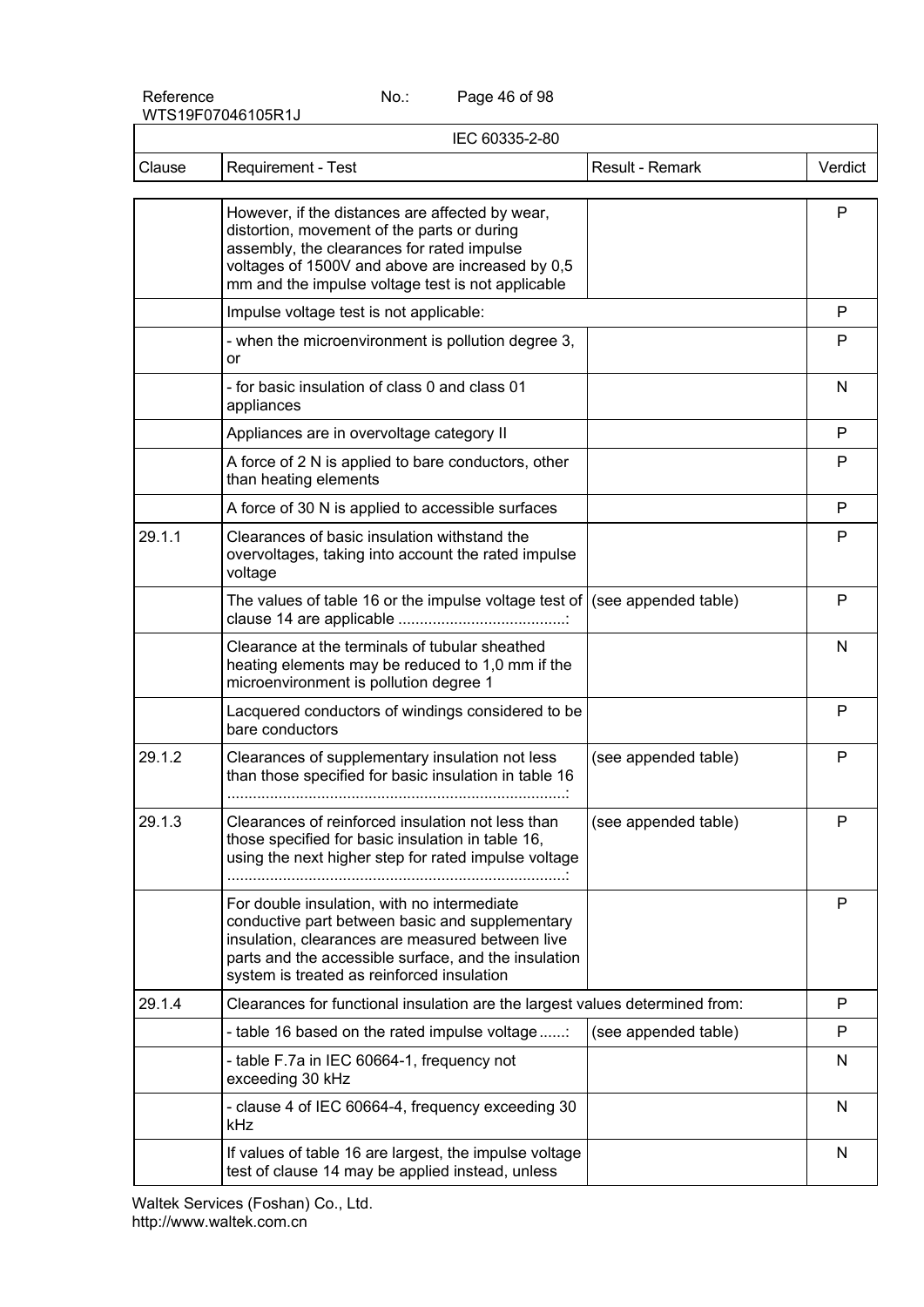Page 47 of 98

| IEC 60335-2-80 |                                                                                                                                                                                                                                                                                                                        |                 |         |
|----------------|------------------------------------------------------------------------------------------------------------------------------------------------------------------------------------------------------------------------------------------------------------------------------------------------------------------------|-----------------|---------|
| Clause         | Requirement - Test                                                                                                                                                                                                                                                                                                     | Result - Remark | Verdict |
|                | the microenvironment is pollution degree 3, or                                                                                                                                                                                                                                                                         |                 | P       |
|                | the distances can be affected by wear, distortion,<br>movement of the parts or during assembly                                                                                                                                                                                                                         |                 | P       |
|                | However, clearances are not specified if the<br>appliance complies with clause 19 with the<br>functional insulation short-circuited                                                                                                                                                                                    |                 | N       |
|                | Lacquered conductors of windings considered to be<br>bare conductors                                                                                                                                                                                                                                                   |                 | P       |
|                | However, clearances at crossover points are not<br>measured                                                                                                                                                                                                                                                            |                 | P       |
|                | Clearance between surfaces of PTC heating<br>elements may be reduced to 1mm                                                                                                                                                                                                                                            |                 | N       |
| 29.1.5         | Appliances having higher working voltages than rated voltage, clearances for basic<br>insulation are the largest values determined from:                                                                                                                                                                               |                 | P       |
|                | - table 16 based on the rated impulse voltage                                                                                                                                                                                                                                                                          |                 | P       |
|                | - table F.7a in IEC 60664-1, frequency not<br>exceeding 30 kHz                                                                                                                                                                                                                                                         |                 | N       |
|                | - clause 4 of IEC 60664-4, frequency exceeding 30<br>kHz                                                                                                                                                                                                                                                               |                 | N       |
|                | If clearances for basic insulation are selected from<br>Table F.7a of IEC 60664-1 or Clause 4 of IEC<br>60664-4, the clearances of supplementary<br>insulation are not less than those specified for<br>basic insulation                                                                                               |                 | N       |
|                | If clearances for basic insulation are selected from<br>Table F.7a of IEC 60664-1, the clearances of<br>reinforced insulation dimensioned as specified in<br>Table F.7a are to withstand 160% of the withstand<br>voltage required for basic insulation                                                                |                 | N       |
|                | If clearances for basic insulation are selected from<br>Clause 4 of IEC 60664-4, the clearances of<br>reinforced insulation are twice the value required<br>for basic insulation                                                                                                                                       |                 | N       |
|                | If the secondary winding of a step-down<br>transformer is earthed, or if there is an earthed<br>screen between the primary and secondary<br>windings, clearances of basic insulation on the<br>secondary side not less than those specified in<br>table 16, but using the next lower step for rated<br>impulse voltage |                 | N       |
|                | Circuits supplied with a voltage lower than rated<br>voltage, clearances of functional insulation are<br>based on the working voltage used as the rated<br>voltage in table 15                                                                                                                                         |                 | N       |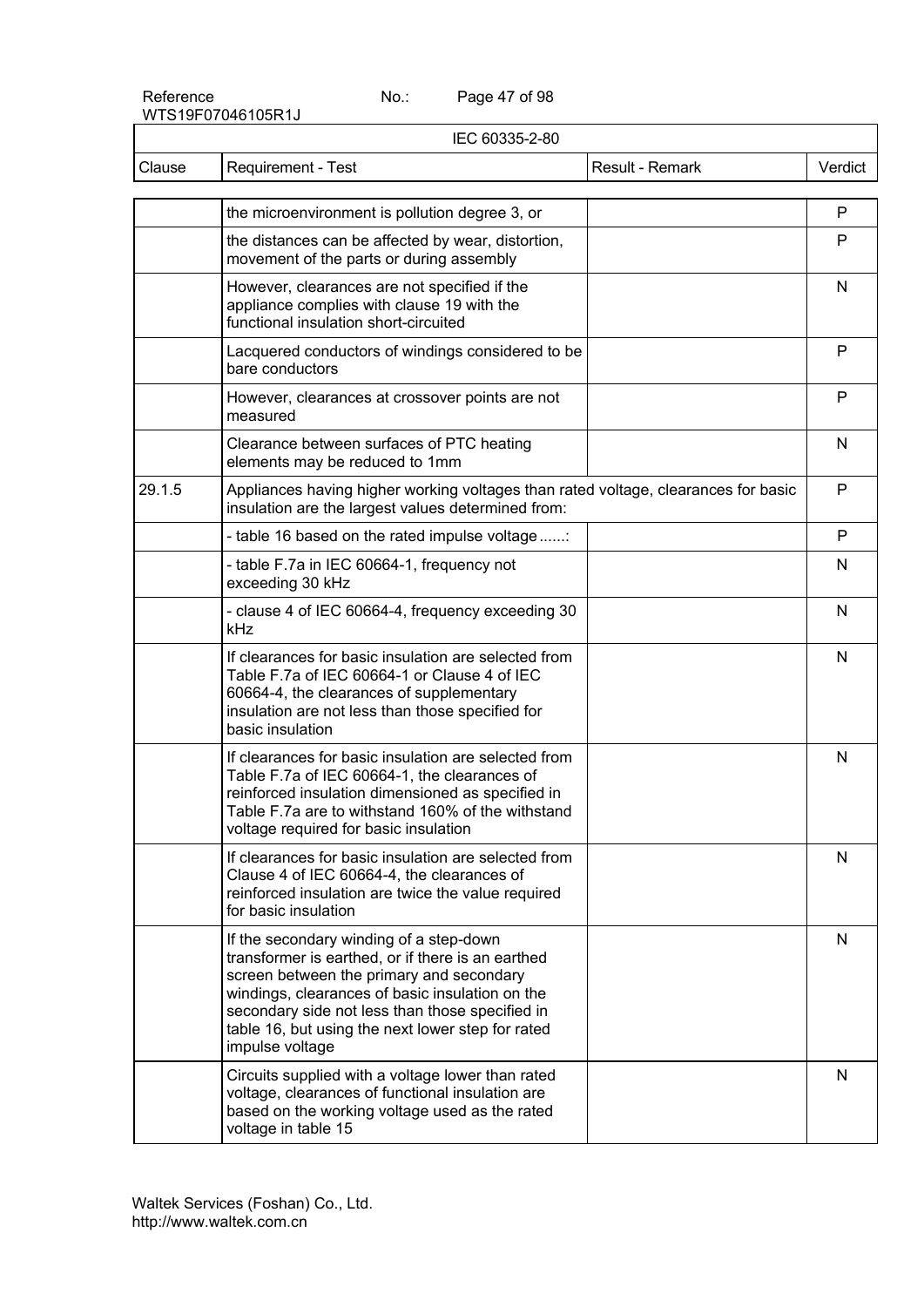Page 48 of 98

| IEC 60335-2-80 |                                                                                                                                                                                                             |                      |              |
|----------------|-------------------------------------------------------------------------------------------------------------------------------------------------------------------------------------------------------------|----------------------|--------------|
| Clause         | Requirement - Test                                                                                                                                                                                          | Result - Remark      | Verdict      |
| 29.2           | Creepage distances not less than those<br>appropriate for the working voltage, taking into<br>account the material group and the pollution degree                                                           | (see appended table) | P            |
|                | Pollution degree 2 applies, unless                                                                                                                                                                          |                      | N            |
|                | - precautions taken to protect the insulation;<br>pollution degree 1                                                                                                                                        |                      | N            |
|                | - insulation subjected to conductive pollution;<br>pollution degree 3                                                                                                                                       |                      | P            |
| A              | Microenvironment is pollution degree 3 unless<br>insulation is enclosed or located that it is unlikely to<br>be exposed to pollution during normal use. (IEC<br>60335-2-80)                                 |                      | P            |
|                | A force of 2 N is applied to bare conductors, other<br>than heating elements                                                                                                                                |                      | P            |
|                | A force of 30 N is applied to accessible surfaces                                                                                                                                                           |                      | P            |
|                | In a double insulation system, the working voltage<br>for both the basic and supplementary insulation is<br>taken as the working voltage across the complete<br>double insulation system                    |                      | P            |
| 29.2.1         | Creepage distances of basic insulation not less                                                                                                                                                             | (see appended table) | P            |
|                | However, if the working voltage is periodic and has<br>a frequency exceeding 30 kHz, the creepage<br>distances are also determined from table 2 of IEC<br>60664-4, these values being used if exceeding the |                      | N            |
|                | Except for pollution degree 1, corresponding<br>creepage distance not less than the minimum<br>specified for the clearance in table 16, if the<br>clearance has been checked according to the test          |                      | $\mathsf{N}$ |
| 29.2.2         | Creepage distances of supplementary insulation at<br>least those specified for basic insulation in table 17,                                                                                                | (see appended table) | P            |
|                | Table 2 of IEC 60664-4, as applicable                                                                                                                                                                       |                      | N            |
| 29.2.3         | Creepage distances of reinforced insulation at least<br>double those specified for basic insulation in table                                                                                                | (see appended table) | P            |
|                | Table 2 of IEC 60664-4, as applicable                                                                                                                                                                       |                      | N            |
| 29.2.4         | Creepage distances of functional insulation not less                                                                                                                                                        | (see appended table) | P            |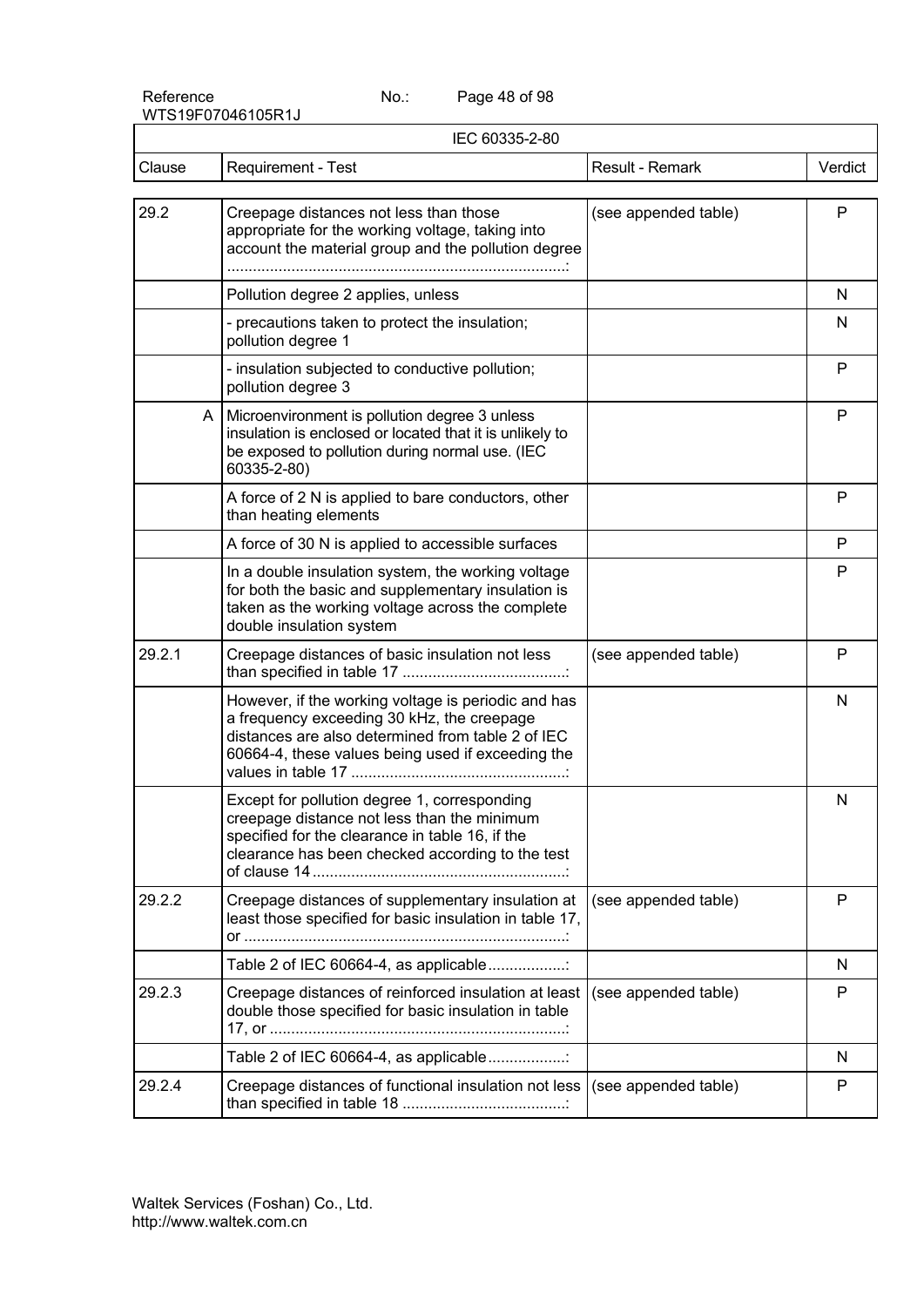Page 49 of 98

|        | IEC 60335-2-80                                                                                                                                                                                              |                 |         |
|--------|-------------------------------------------------------------------------------------------------------------------------------------------------------------------------------------------------------------|-----------------|---------|
| Clause | <b>Requirement - Test</b>                                                                                                                                                                                   | Result - Remark | Verdict |
|        | However, if the working voltage is periodic and has<br>a frequency exceeding 30 kHz, the creepage<br>distances are also determined from table 2 of IEC<br>60664-4, these values being used if exceeding the |                 | N       |
|        | Creepage distances may be reduced if the<br>appliance complies with clause 19 with the<br>functional insulation short-circuited                                                                             |                 | N       |
| 29.3   | Supplementary and reinforced insulation have<br>adequate thickness, or a sufficient number of<br>layers, to withstand the electrical stresses                                                               |                 | P       |
|        | Compliance checked:                                                                                                                                                                                         |                 | P       |
|        | - by measurement, in accordance with 29.3.1, or                                                                                                                                                             |                 | P       |
|        | - by an electric strength test in accordance with<br>29.3.2, or                                                                                                                                             |                 | N       |
|        | - by an assessment of the thermal quality of the<br>material combined with an electric strength test, in<br>accordance with 29.3.3, and                                                                     |                 | N       |
|        | for accessible parts of reinforced insulation<br>consisting of a single layer, by measurement in<br>accordance with 29.3.4, or                                                                              |                 | N       |
|        | - as specified in subclause 6.3 of IEC 60664-4 for<br>insulation that is subjected to any periodic voltage<br>having a frequency exceeding 30 kHz                                                           |                 | N       |
| 29.3.1 | Supplementary insulation have a thickness of at<br>least 1 mm                                                                                                                                               |                 | P       |
|        | Reinforced insulation have a thickness of at least 2<br>mm                                                                                                                                                  |                 | P       |
| 29.3.2 | Each layer of material withstand the electric<br>strength test of 16.3 for supplementary insulation                                                                                                         |                 | N       |
|        | Supplementary insulation consist of at least 2<br>layers                                                                                                                                                    |                 | N       |
|        | Reinforced insulation consist of at least 3 layers                                                                                                                                                          |                 | N       |
| 29.3.3 | The insulation is subjected to the dry heat test Bb<br>of IEC 60068-2-2, followed by                                                                                                                        |                 | N       |
|        | the electric strength test of 16.3                                                                                                                                                                          |                 | N       |
|        | If the temperature rise during the tests of clause 19<br>does not exceed the value specified in table 3, the<br>test of IEC 60068-2-2 is not carried out                                                    |                 | N       |
| 29.3.4 | Thickness of accessible parts of reinforced<br>insulation consisting of a single layer not less than                                                                                                        |                 | N       |
| 30     | RESISTANCE TO HEAT AND FIRE                                                                                                                                                                                 |                 | P       |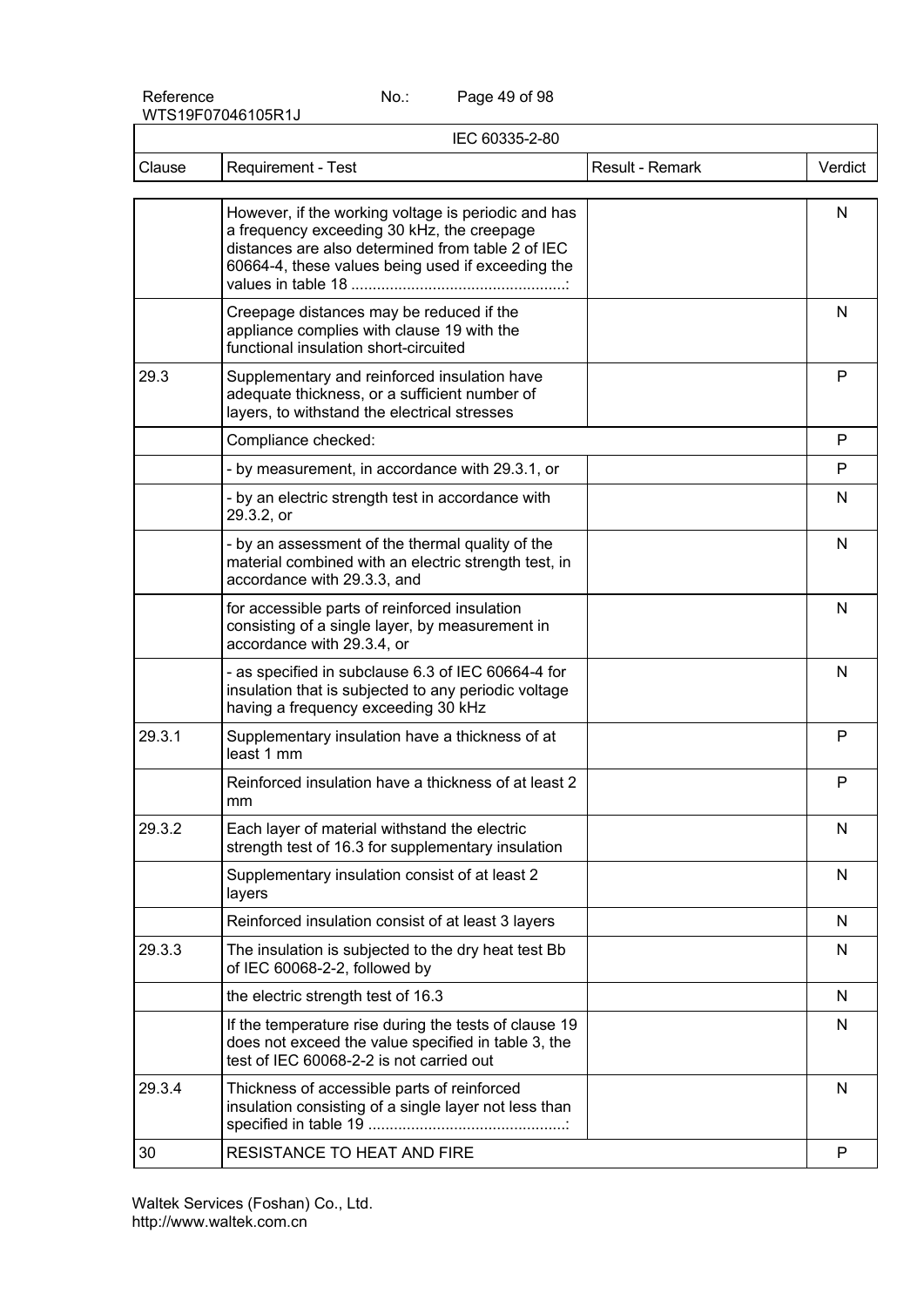Page 50 of 98

| IEC 60335-2-80 |                                                                                                                                                                                                         |                      |         |
|----------------|---------------------------------------------------------------------------------------------------------------------------------------------------------------------------------------------------------|----------------------|---------|
| Clause         | Requirement - Test                                                                                                                                                                                      | Result - Remark      | Verdict |
| 30.1           | External parts of non-metallic material,                                                                                                                                                                |                      | P       |
|                | parts supporting live parts, and                                                                                                                                                                        |                      | P       |
|                | parts of thermoplastic material providing<br>supplementary or reinforced insulation                                                                                                                     |                      | N       |
|                | sufficiently resistant to heat                                                                                                                                                                          |                      | P       |
|                | Ball-pressure test according to IEC 60695-10-2                                                                                                                                                          |                      | P       |
|                | External parts tested at 40 $\degree$ C plus the maximum<br>temperature rise determined during the test of<br>clause 11, or at 75 °C, whichever is the higher;                                          | (see appended table) | P       |
|                | Parts supporting live parts tested at 40°C plus the<br>maximum temperature rise determined during the<br>test of clause 11, or at 125 °C, whichever is the                                              | (see appended table) | P       |
|                | Parts of thermoplastic material providing<br>supplementary or reinforced insulation tested at 25<br>°C plus the maximum temperature rise determined<br>during clause 19, if higher; temperature (°C):   |                      | N       |
| 30.2           | Parts of non-metallic material resistant to ignition<br>and spread of fire                                                                                                                              |                      | P       |
|                | This requirement does not apply to:                                                                                                                                                                     |                      | P       |
|                | parts having a mass not exceeding 0,5 g, provided<br>the cumulative effect is unlikely to propagate flames<br>that originate inside the appliance by propagating<br>flames from one part to another, or |                      | P       |
|                | decorative trims, knobs and other parts unlikely to<br>be ignited or to propagate flames that originate<br>inside the appliance                                                                         |                      | P       |
|                | Compliance checked by the tests of 30.2.1 and<br>30.2.3                                                                                                                                                 |                      | P       |
|                | For base material of printed circuit boards, 30.2.4<br>applies                                                                                                                                          |                      | N       |
| 30.2.1         | Parts of non-metallic material subjected to the<br>glow-wire test of IEC 60695-2-11 at 550 $^{\circ}$ C                                                                                                 |                      | P       |
|                | However, test not carried out if the material is<br>classified as having a glow-wire flammability index<br>according to IEC 60695-2-12 of at least 550 °C, or                                           |                      | N       |
|                | the material is classified at least HB40 according to<br>IEC 60695-11-10                                                                                                                                |                      | N       |
|                | Parts for which the glow-wire test cannot be carried<br>out need to meet the requirements in ISO 9772 for<br>material classified HBF                                                                    |                      | N       |
| 30.2.2         | Not applicable. (IEC 60335-2-80)                                                                                                                                                                        |                      | N       |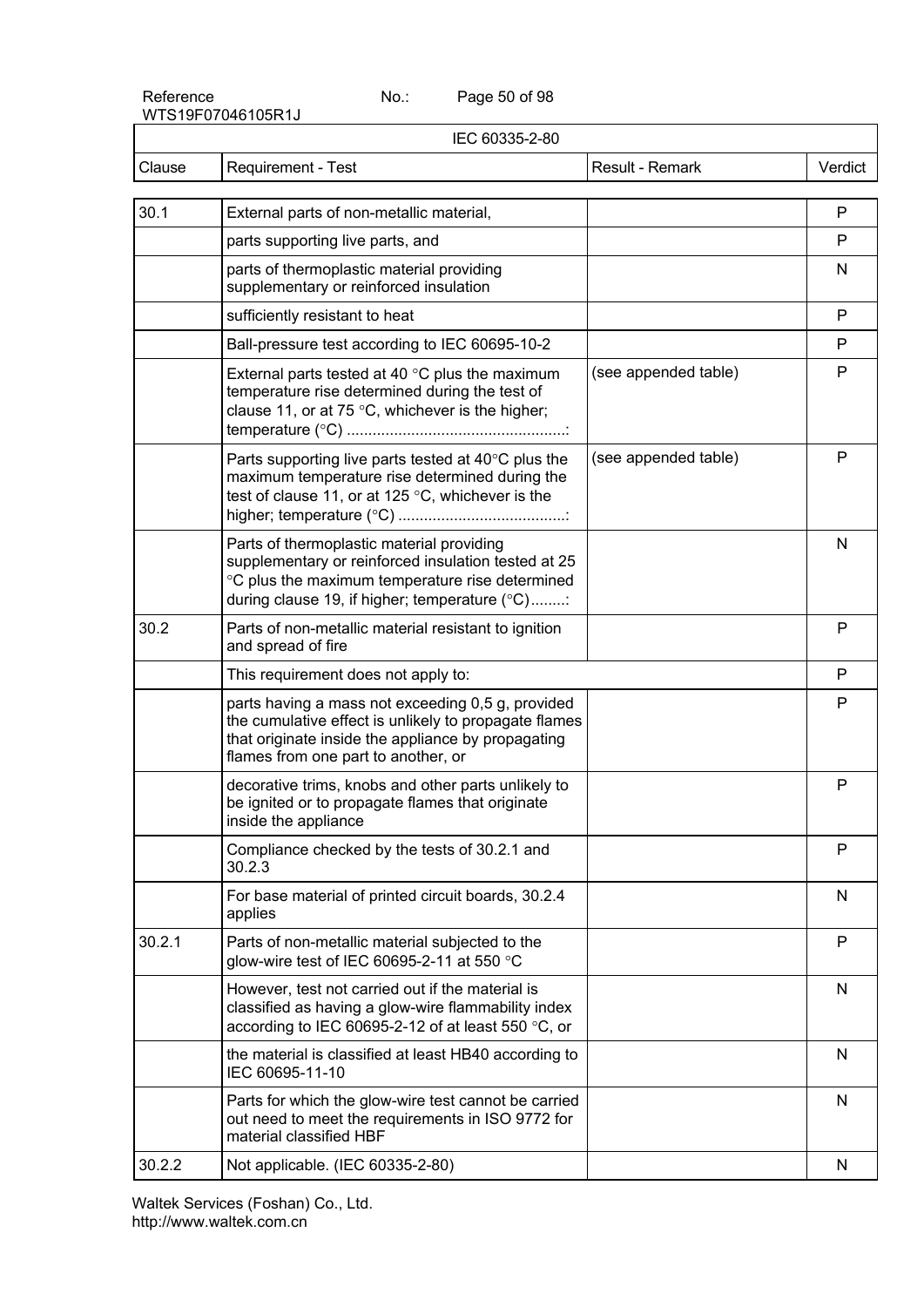Page 51 of 98

| IEC 60335-2-80 |                                                                                                                                                                                          |         |
|----------------|------------------------------------------------------------------------------------------------------------------------------------------------------------------------------------------|---------|
| Clause         | Requirement - Test<br>Result - Remark                                                                                                                                                    | Verdict |
| 30.2.3         | Appliances operated while unattended, tested as<br>specified in 30.2.3.1 and 30.2.3.2                                                                                                    | P       |
|                | The tests are not applicable to conditions as                                                                                                                                            | N       |
| 30.2.3.1       | Parts of non-metallic material supporting<br>connections carrying a current exceeding 0,2 A<br>during normal operation, and                                                              | P       |
|                | parts of non-metallic material, other than small<br>parts, within a distance of 3 mm,                                                                                                    | P       |
|                | subjected to the glow-wire test of IEC 60695-2-11<br>with a test severity of 850 °C                                                                                                      | P       |
|                | Glow-wire applied to an interposed shielding<br>material, if relevant                                                                                                                    | P       |
|                | The glow-wire test is not carried out on parts of<br>material classified as having a glow-wire<br>flammability index according to IEC 60695-2-12 of<br>at least 850 °C                   | N       |
| 30.2.3.2       | Parts of non-metallic material supporting<br>connections, and                                                                                                                            | P       |
|                | parts of non-metallic material within a distance of<br>3mm,                                                                                                                              | P       |
|                | subjected to glow-wire test of IEC 60695-2-11                                                                                                                                            | P       |
|                | The test severity is:                                                                                                                                                                    | P       |
|                | - 750 $\degree$ C, for connections carrying a current<br>exceeding 0,2 A during normal operation                                                                                         | P       |
|                | - 650 °C, for other connections                                                                                                                                                          | N       |
|                | Glow-wire applied to an interposed shielding<br>material, if relevant                                                                                                                    | P       |
|                | However, the glow-wire test of 750 $\degree$ C or 650 $\degree$ C as appropriate, is not carried out<br>on parts of material fulfilling both or either of the following classifications: | N       |
|                | - a glow-wire ignition temperature according to IEC<br>60695-2-13 of at least:                                                                                                           | N       |
|                | 775 °C, for connections carrying a current<br>exceeding 0,2 A during normal operation                                                                                                    | N       |
|                | 675 °C, for other connections                                                                                                                                                            | N       |
|                | - a glow-wire flammability index according to IEC<br>60695-2-12 of at least:                                                                                                             | N       |
|                | - 750 $\degree$ C, for connections carrying a current<br>exceeding 0,2 A during normal operation                                                                                         | N       |
|                | - 650 °C, for other connections                                                                                                                                                          | N       |
|                | The glow-wire test is also not carried out on small parts. These parts are to:                                                                                                           | N       |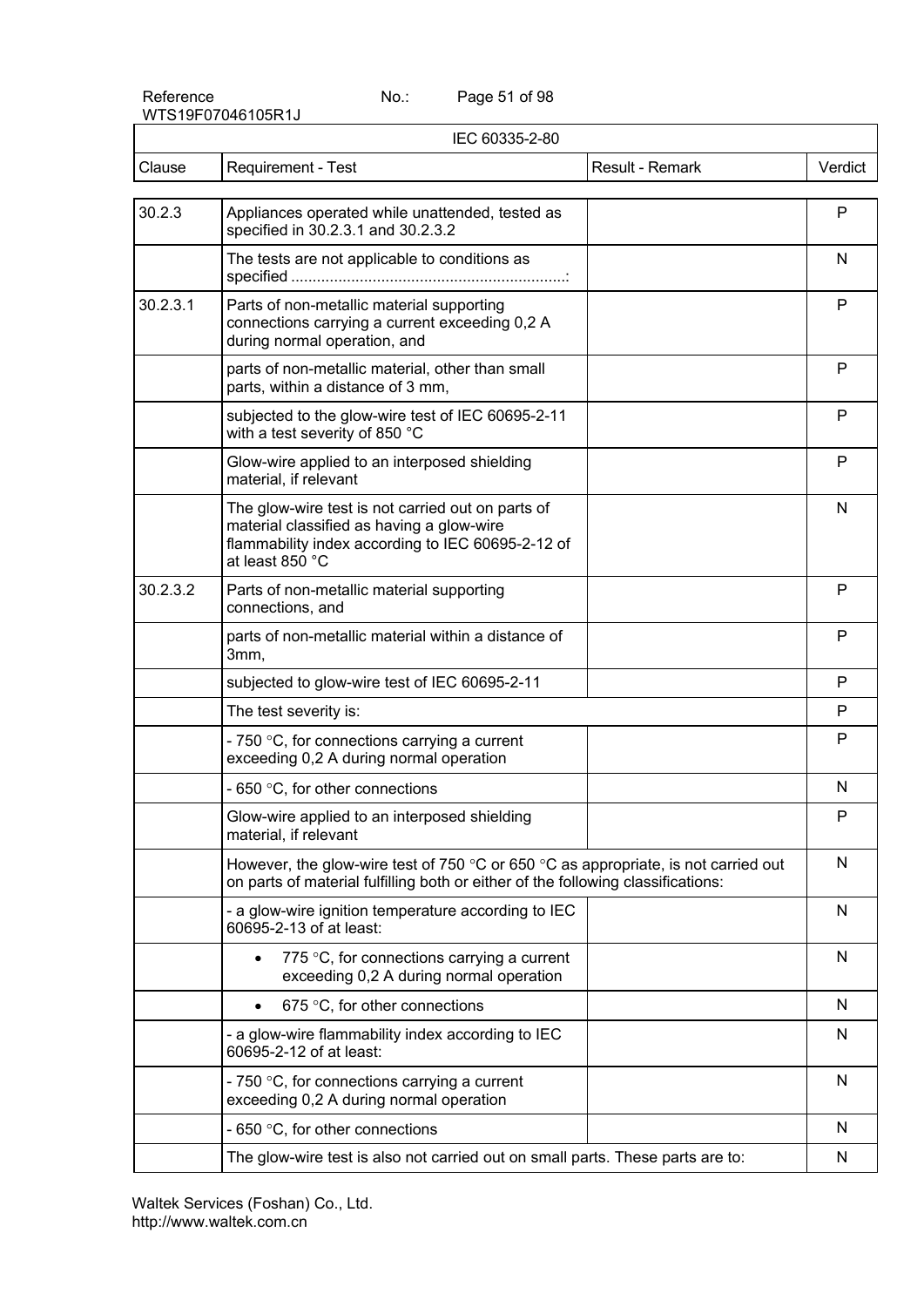Page 52 of 98

| IEC 60335-2-80 |                                                                                                                                                                                                                                                                                                                                                                             |         |
|----------------|-----------------------------------------------------------------------------------------------------------------------------------------------------------------------------------------------------------------------------------------------------------------------------------------------------------------------------------------------------------------------------|---------|
| Clause         | Requirement - Test<br>Result - Remark                                                                                                                                                                                                                                                                                                                                       | Verdict |
|                | - comprise material having a glow-wire ignition<br>temperature of at least 775 °C or 675 °C as<br>appropriate, or                                                                                                                                                                                                                                                           | N       |
|                | - comprise material having a glow-wire flammability<br>index of at least 750 $\degree$ C or 650 $\degree$ C as appropriate,<br>or                                                                                                                                                                                                                                           | N       |
|                | - comply with the needle-flame test of Annex E, or                                                                                                                                                                                                                                                                                                                          | N       |
|                | - comprise material classified as V-0 or V-1<br>according to IEC 60695-11-10                                                                                                                                                                                                                                                                                                | N       |
|                | The consequential needle-flame test of Annex E applied to non-metallic parts that<br>encroach within the vertical cylinder placed above the centre of the connection<br>zone and on top of the non-metallic parts supporting current-carrying connections,<br>and parts of non-metallic material within a distance of 3 mm of such connections if<br>these parts are those: | N       |
|                | - parts that withstood the glow-wire test of IEC<br>60695-2-11 of 750 °C or 650 °C as appropriate, but<br>produce a flame that persist longer than 2 s, or                                                                                                                                                                                                                  | N       |
|                | - parts that comprised material having a glow-wire<br>flammability index of at least 750 °C or 650 °C as<br>appropriate, or                                                                                                                                                                                                                                                 | N       |
|                | - small parts, that comprised material having a<br>glow-wire flammability index of at least 750 °C or<br>650 °C as appropriate, or                                                                                                                                                                                                                                          | N       |
|                | - small parts for which the needle-flame test of<br>Annex E was applied, or                                                                                                                                                                                                                                                                                                 | N       |
|                | - small parts for which a material classification of V-<br>0 or V-1 was applied                                                                                                                                                                                                                                                                                             | N       |
|                | However, the consequential needle-flame test is not carried out on non-metallic<br>parts, including small parts, within the cylinder that are:                                                                                                                                                                                                                              | N       |
|                | - parts having a glow-wire ignition temperature of at<br>least 775 °C or 675 °C as appropriate, or                                                                                                                                                                                                                                                                          | N       |
|                | - parts comprising material classified as V-0 or V-1<br>according to IEC 60695-11-10, or                                                                                                                                                                                                                                                                                    | N       |
|                | - parts shielded by a flame barrier that meets the<br>needle-flame test of Annex E or that comprises<br>material classified as V-0 or V-1 according to IEC<br>60695-11-10                                                                                                                                                                                                   | N       |
| 30.2.4         | Base material of printed circuit boards subjected to<br>the needle-flame test of Annex E                                                                                                                                                                                                                                                                                    | N       |
|                | Test not applicable to conditions as specified                                                                                                                                                                                                                                                                                                                              | N.      |
| 31             | <b>RESISTANCE TO RUSTING</b>                                                                                                                                                                                                                                                                                                                                                | P.      |
|                | Relevant ferrous parts adequately protected<br>against rusting                                                                                                                                                                                                                                                                                                              | P       |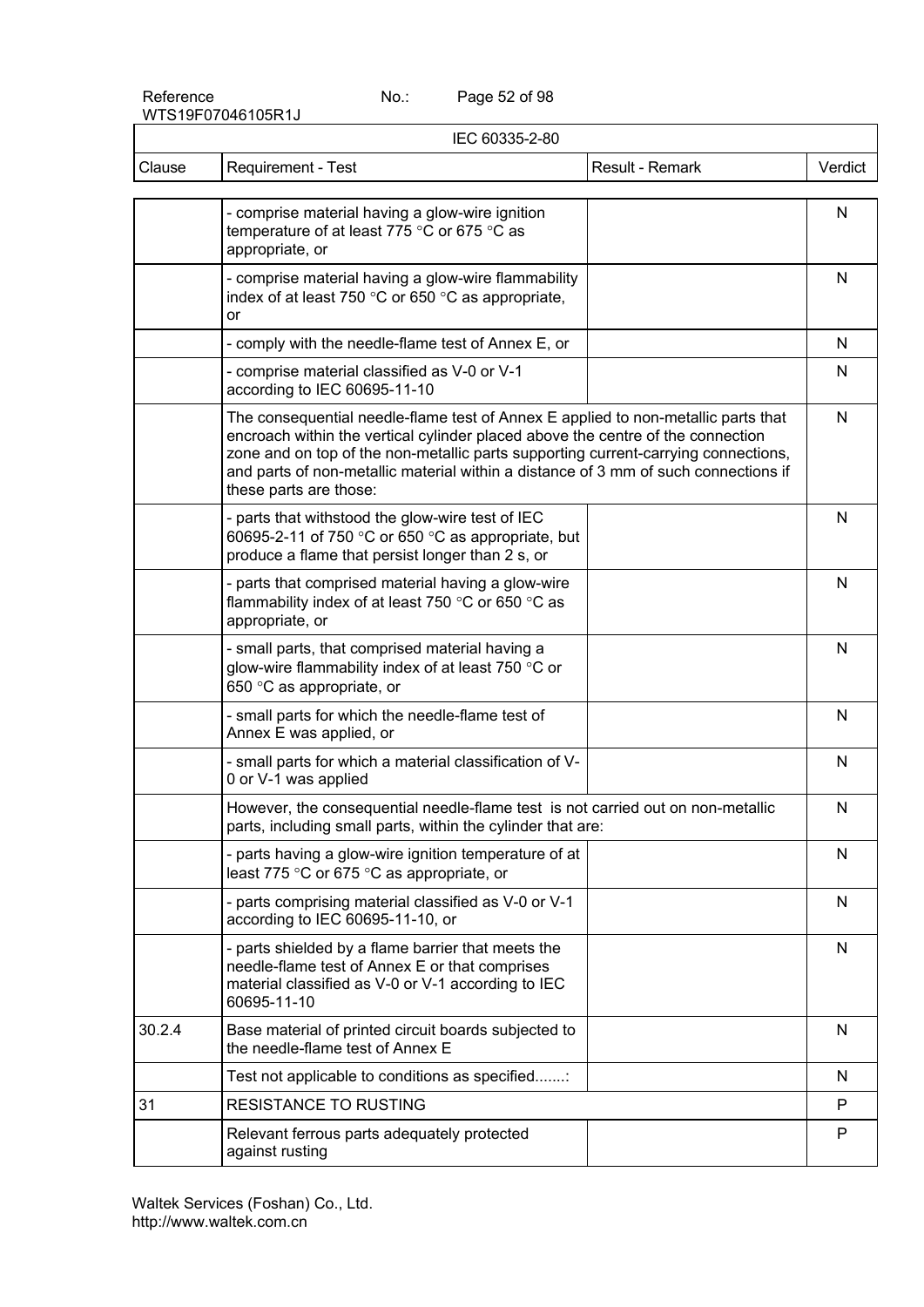Page 53 of 98

| IEC 60335-2-80 |                                                                                                                                                                                                                                                              |                 |              |
|----------------|--------------------------------------------------------------------------------------------------------------------------------------------------------------------------------------------------------------------------------------------------------------|-----------------|--------------|
| Clause         | <b>Requirement - Test</b>                                                                                                                                                                                                                                    | Result - Remark | Verdict      |
|                | Tests specified in part 2 when necessary                                                                                                                                                                                                                     |                 | N            |
| 32             | RADIATION, TOXICITY AND SIMILAR HAZARDS                                                                                                                                                                                                                      |                 | P            |
|                | Appliance does not emit harmful radiation or<br>present a toxic or similar hazard due to their<br>operation in normal use                                                                                                                                    |                 | P            |
|                | Compliance is checked by the limits or tests<br>specified in part 2, if relevant                                                                                                                                                                             |                 | N            |
| Α              | ANNEX A (INFORMATIVE)<br><b>ROUTINE TESTS</b>                                                                                                                                                                                                                |                 | N            |
|                | Description of routine tests to be carried out by the<br>manufacturer                                                                                                                                                                                        |                 | N            |
| B              | ANNEX B (NORMATIVE)<br>APPLIANCES POWERED BY RECHARGEABLE BATTERIES                                                                                                                                                                                          |                 | N            |
|                | The following modifications to this standard are<br>applicable for appliances powered by batteries that<br>are recharged in the appliance                                                                                                                    |                 | N            |
|                | This annex does not apply to battery chargers                                                                                                                                                                                                                |                 | N            |
| 3.1.9          | Appliance operated under the following conditions:                                                                                                                                                                                                           |                 | N            |
|                | - the appliance, supplied by its fully charged<br>battery, operated as specified in relevant part 2                                                                                                                                                          |                 | N            |
|                | - the battery is charged, the battery being initially<br>discharged to such an extent that the appliance<br>cannot operate                                                                                                                                   |                 | N            |
|                | -if possible, the appliance is supplied from the<br>supply mains through its battery charger, the<br>battery being initially discharged to such an extent<br>that the appliance cannot operate. The appliance is<br>operated as specified in relevant part 2 |                 | N            |
|                | - if the appliance incorporates inductive coupling<br>between two parts that are detachable from each<br>other, the appliance is supplied from the supply<br>mains with the detachable part removed                                                          |                 | N            |
| 3.6.2          | Part to be removed in order to discard the battery is<br>not considered to be detachable                                                                                                                                                                     |                 | $\mathsf{N}$ |
| 5.B.101        | Appliances supplied from the supply mains tested<br>as specified for motor-operated appliances                                                                                                                                                               |                 | $\mathsf{N}$ |
| 7.1            | Battery compartment for batteries intended to be<br>replaced by the user, marked with battery voltage<br>and polarity of the terminals                                                                                                                       |                 | N            |
|                | The positive terminal indicated by symbol IEC<br>60417-5005 and the negative terminal by symbol<br>IEC 60417-5006                                                                                                                                            |                 | N            |
| 7.6            | Symbols 60417-5005 and IEC 60417-5006                                                                                                                                                                                                                        |                 | N            |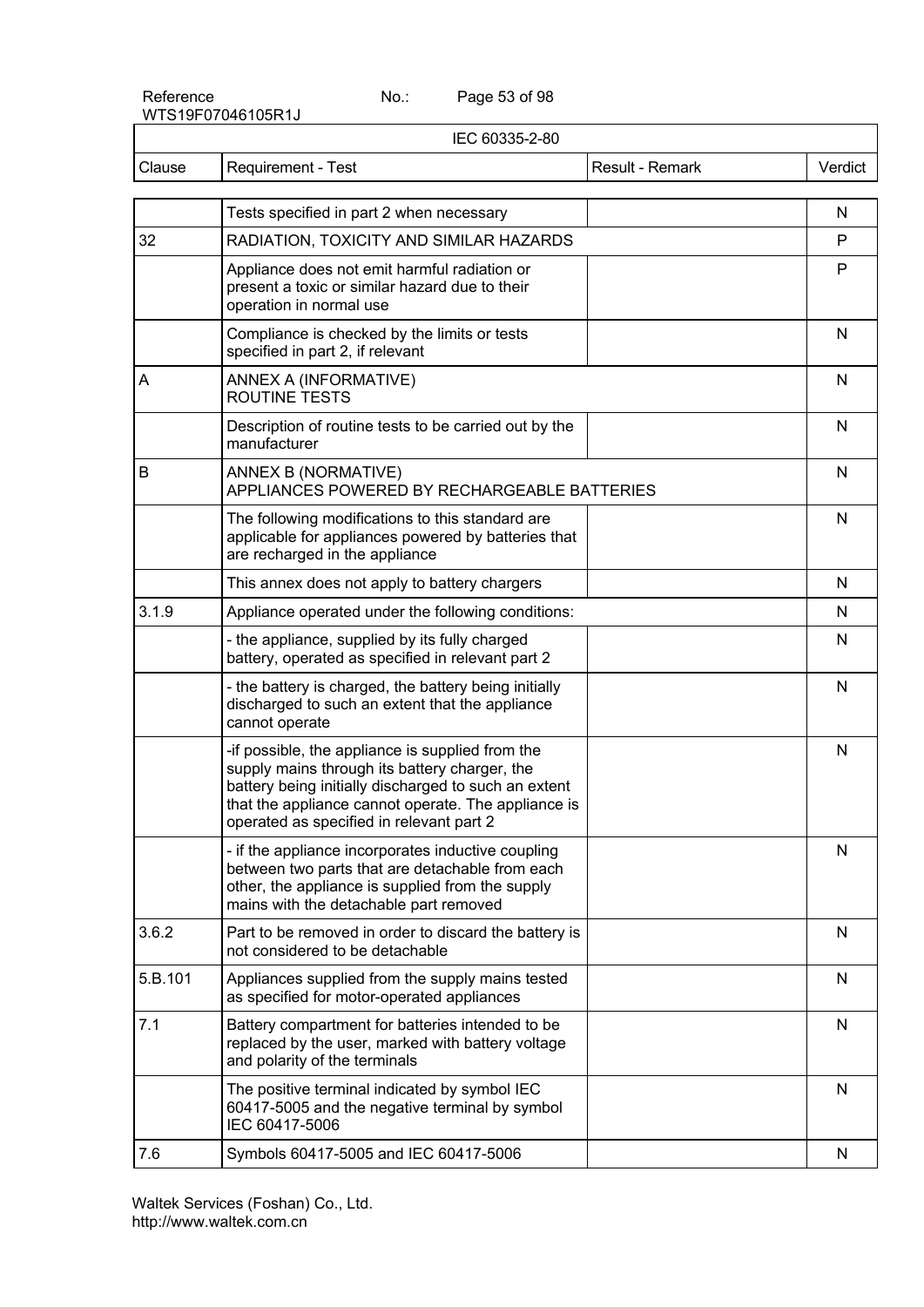Page 54 of 98

| IEC 60335-2-80 |                                                                                                                                                                                                        |         |
|----------------|--------------------------------------------------------------------------------------------------------------------------------------------------------------------------------------------------------|---------|
| Clause         | Result - Remark<br>Requirement - Test                                                                                                                                                                  | Verdict |
| 7.12           | The instructions give information regarding<br>charging                                                                                                                                                | N       |
|                | The instructions for appliances incorporating<br>batteries intended to be replaced by the user<br>includes required information                                                                        | N       |
|                | Details about how to remove batteries containing<br>materials hazardous to the environment given                                                                                                       | N       |
| 7.15           | Markings placed on the part of the appliance<br>connected to the supply mains                                                                                                                          | N       |
| 8.2            | Appliances having batteries that according to the<br>instruction may be replaced by the user need only<br>have basic insulation between live parts and the<br>inner surface of the battery compartment | N       |
|                | If the appliance can be operated without batteries,<br>double or reinforced insulation required                                                                                                        | N       |
| 11.7           | The battery is charged for the period stated in the                                                                                                                                                    | N       |
| 19.1           | Appliances subjected to tests of 19.B.101, 19.B.102<br>and 19.B.103                                                                                                                                    | N       |
| 19.10          | Not applicable                                                                                                                                                                                         | N       |
| 19.B.101       | Appliances supplied at rated voltage for 168 h, the<br>battery being continually charged                                                                                                               | N       |
| 19.B.102       | For appliances having batteries that can be<br>removed without the aid of a tool, short-circuit of<br>the terminals of the battery, the battery being fully<br>charged,                                | N       |
| 19.B.103       | Appliances having batteries replaceable by the<br>user supplied at rated voltage under normal<br>operation with the battery removed or in any<br>position allowed by the construction                  | N       |
| 21.B.101       | Appliances having pins for insertion into socket-<br>outlets have adequate mechanical strength                                                                                                         | N       |
|                | Part of the appliance incorporating the pins subjected to the free fall test, procedure<br>2, of IEC 60068-2-31, the number of falls being:                                                            | N       |
|                | - 100, if the mass of the part does not exceed 250 g                                                                                                                                                   | N       |
|                | - 50, if the mass of the part exceeds 250 g                                                                                                                                                            | N       |
|                | After the test, the requirements of 8.1, 15.1.1, 16.3<br>and clause 29 are met                                                                                                                         | N       |
| 22.3           | Appliances having pins for insertion into socket-<br>outlets tested as fully assembled as possible                                                                                                     | N       |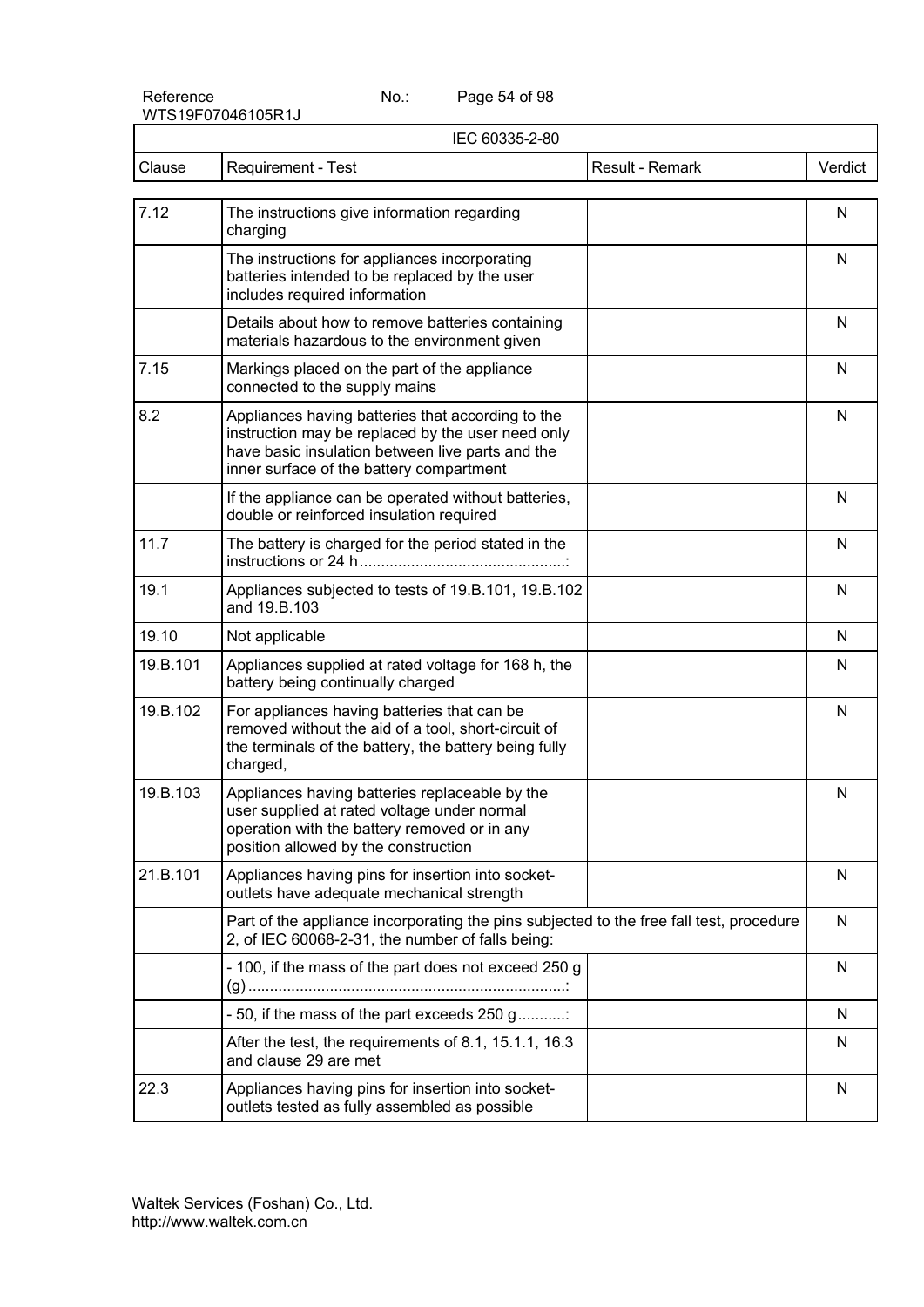Page 55 of 98

| IEC 60335-2-80 |                                                                                                                                                                                                    |                 |         |
|----------------|----------------------------------------------------------------------------------------------------------------------------------------------------------------------------------------------------|-----------------|---------|
| Clause         | <b>Requirement - Test</b>                                                                                                                                                                          | Result - Remark | Verdict |
| 25.13          | An additional lining or bushing not required for<br>interconnection cords in class III appliances or<br>class III constructions operating at safety extra-low<br>voltage not containing live parts |                 | N       |
| 30.2           | For parts of the appliance connected to the supply<br>mains during the charging period, 30.2.3 applies                                                                                             |                 | N       |
|                | For other parts, 30.2.2 applies                                                                                                                                                                    |                 | N       |
| C              | ANNEX C (NORMATIVE)<br>AGEING TEST ON MOTORS                                                                                                                                                       |                 | N       |
|                | Tests, as described, carried out when doubt with<br>regard to the temperature classification of the<br>insulation of a motor winding                                                               |                 | N       |
|                | Test conditions as specified                                                                                                                                                                       |                 | N       |
| D              | ANNEX D (NORMATIVE)<br>THERMAL MOTOR PROTECTORS                                                                                                                                                    |                 | N       |
|                | Applicable to appliances having motors that<br>incorporate thermal motor protectors necessary for<br>compliance with the standard                                                                  |                 | N       |
|                | Test conditions as specified                                                                                                                                                                       |                 | N       |
| E              | ANNEX E (NORMATIVE)<br>NEEDLE-FLAME TEST                                                                                                                                                           |                 | P       |
|                | Needle-flame test carried out in accordance with IEC 60695-11-5, with the following<br>modifications:                                                                                              |                 | P       |
| $\overline{7}$ | <b>Severities</b>                                                                                                                                                                                  |                 | P       |
|                | The duration of application of the test flame is<br>$30 s \pm 1 s$                                                                                                                                 |                 | P       |
| 9              | Test procedure                                                                                                                                                                                     |                 | P       |
| 9.1            | The specimen so arranged that the flame can be<br>applied to a vertical or horizontal edge as shown in<br>the examples of Figure 1                                                                 |                 | P       |
| 9.2            | The first paragraph does not apply                                                                                                                                                                 |                 | P       |
|                | If possible, the flame is applied at least 10 mm from<br>a corner                                                                                                                                  |                 | P       |
| 9.3            | The test is carried out on one specimen                                                                                                                                                            |                 | P       |
|                | If the specimen does not withstand the test, the test<br>may be repeated on two additional specimens, both<br>withstanding the test                                                                |                 | N       |
| 11             | Evaluation of test results                                                                                                                                                                         |                 | P       |
|                | The duration of burning not exceeding 30 s                                                                                                                                                         |                 | P       |
|                | However, for printed circuit boards, the duration of<br>burning not exceeding 15 s                                                                                                                 |                 | N       |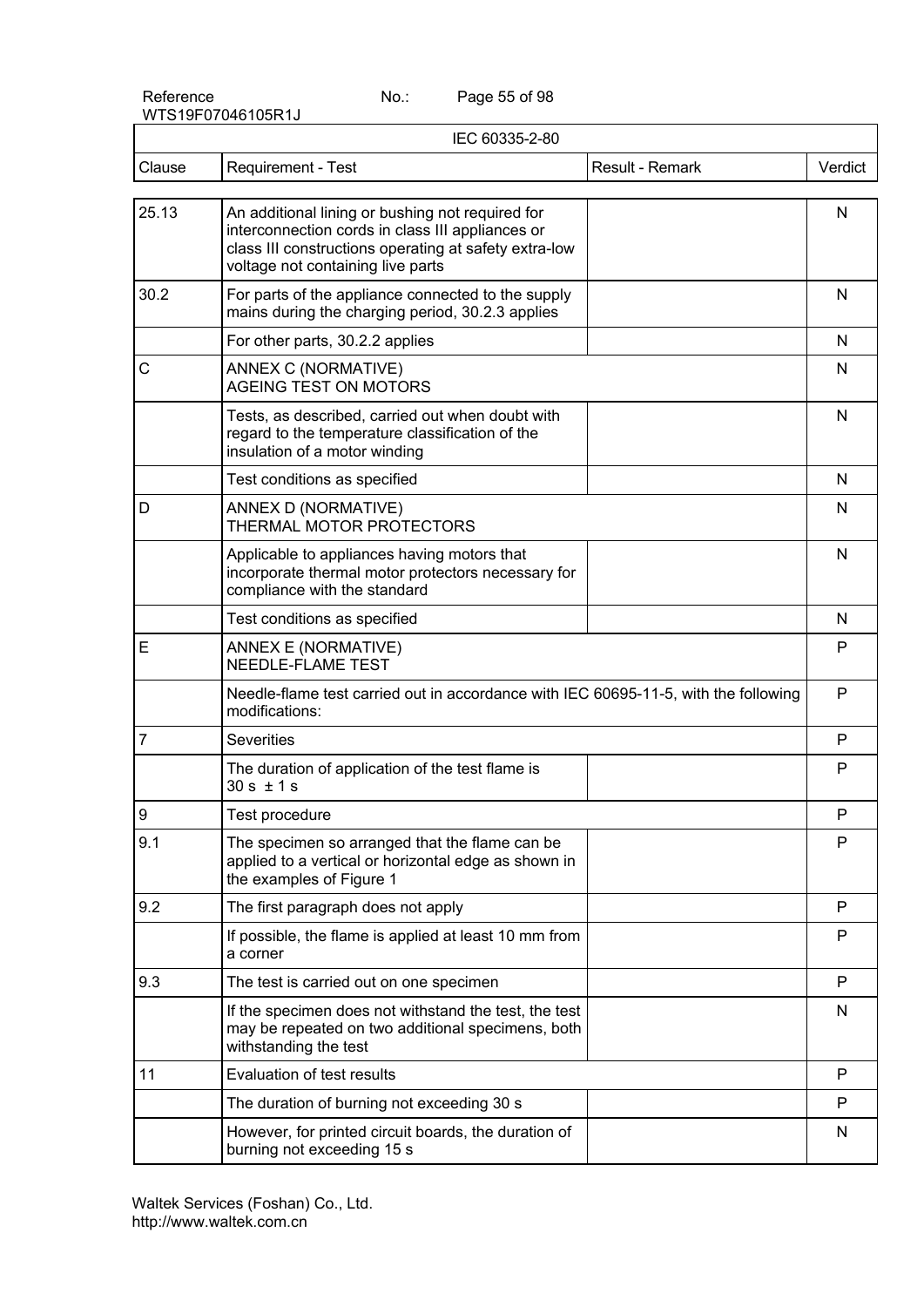Page 56 of 98

|         | IEC 60335-2-80                                                                                                                                                                                                                   |                 |         |
|---------|----------------------------------------------------------------------------------------------------------------------------------------------------------------------------------------------------------------------------------|-----------------|---------|
| Clause  | Requirement - Test                                                                                                                                                                                                               | Result - Remark | Verdict |
| F       | ANNEX F (NORMATIVE)<br><b>CAPACITORS</b>                                                                                                                                                                                         |                 | N       |
|         | Capacitors likely to be permanently subjected to the supply voltage, and used for<br>radio interference suppression or voltage dividing, comply with the following<br>clauses of IEC 60384-14, with the following modifications: |                 | N       |
| 1.5     | Terms and definitions                                                                                                                                                                                                            |                 | N       |
| 1.5.3   | Class X capacitors tested according to subclass X2                                                                                                                                                                               |                 | N       |
| 1.5.4   | This subclause is applicable                                                                                                                                                                                                     |                 | N       |
| 1.6     | Marking                                                                                                                                                                                                                          |                 | N       |
|         | Items a) and b) are applicable                                                                                                                                                                                                   |                 | N       |
| 3.4     | Approval testing                                                                                                                                                                                                                 |                 | N       |
| 3.4.3.2 | Table 3 is applicable as described                                                                                                                                                                                               |                 | N       |
| 4.1     | Visual examination and check of dimensions                                                                                                                                                                                       |                 | N       |
|         | This subclause is applicable                                                                                                                                                                                                     |                 | N       |
| 4.2     | <b>Electrical tests</b>                                                                                                                                                                                                          |                 | N       |
| 4.2.1   | This subclause is applicable                                                                                                                                                                                                     |                 | N       |
| 4.2.5   | This subclause is applicable                                                                                                                                                                                                     |                 | N       |
| 4.2.5.2 | Only table 11 is applicable                                                                                                                                                                                                      |                 | N       |
|         | Values for test A apply                                                                                                                                                                                                          |                 | N       |
|         | However, for capacitors in heating appliances the<br>values for test B or C apply                                                                                                                                                |                 | N       |
| 4.12    | Damp heat, steady state                                                                                                                                                                                                          |                 | N       |
|         | This subclause is applicable                                                                                                                                                                                                     |                 | N       |
|         | Only insulation resistance and voltage proof are<br>checked                                                                                                                                                                      |                 | N       |
| 4.13    | Impulse voltage                                                                                                                                                                                                                  |                 | N       |
|         | This subclause is applicable                                                                                                                                                                                                     |                 | N       |
| 4.14    | Endurance                                                                                                                                                                                                                        |                 | N       |
|         | Subclauses 4.14.1, 4.14.3, 4.14.4 and 4.14.7 are<br>applicable                                                                                                                                                                   |                 | N       |
| 4.14.7  | Only insulation resistance and voltage proof are<br>checked                                                                                                                                                                      |                 | N       |
|         | No visible damage                                                                                                                                                                                                                |                 | N       |
| 4.17    | Passive flammability test                                                                                                                                                                                                        |                 | N       |
|         | This subclause is applicable                                                                                                                                                                                                     |                 | N       |
| 4.18    | Active flammability test                                                                                                                                                                                                         |                 | N       |
|         | This subclause is applicable                                                                                                                                                                                                     |                 | N       |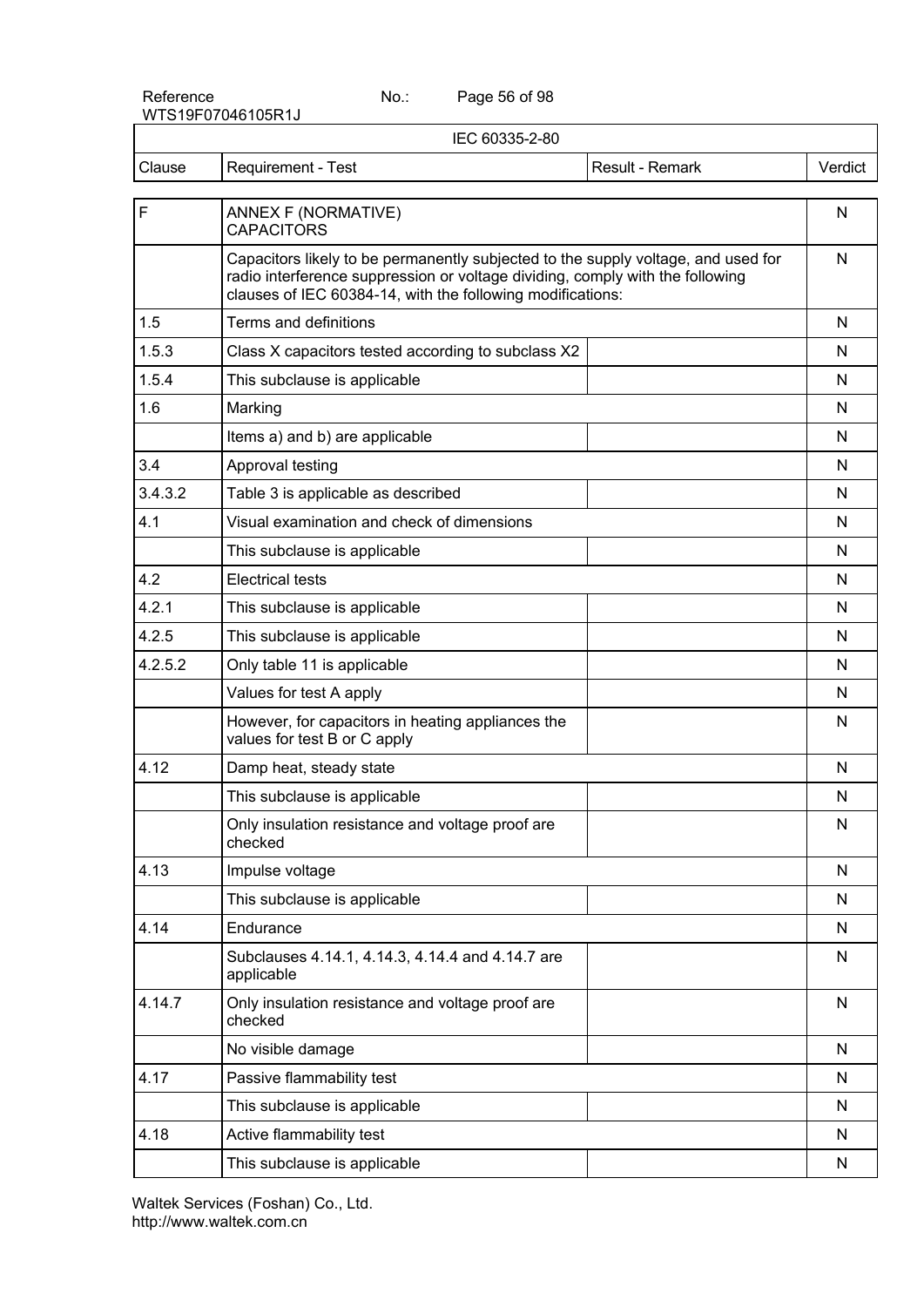Page 57 of 98

| IEC 60335-2-80      |                                                                                                                                                                                                                                                                                                                  |                 |         |
|---------------------|------------------------------------------------------------------------------------------------------------------------------------------------------------------------------------------------------------------------------------------------------------------------------------------------------------------|-----------------|---------|
| Clause              | Requirement - Test                                                                                                                                                                                                                                                                                               | Result - Remark | Verdict |
| G                   | ANNEX G (NORMATIVE)<br>SAFETY ISOLATING TRANSFORMERS                                                                                                                                                                                                                                                             |                 | N       |
|                     | The following modifications to this standard are applicable for safety isolating<br>transformers:                                                                                                                                                                                                                |                 | N       |
| $\overline{7}$      | Marking and instructions                                                                                                                                                                                                                                                                                         |                 | N       |
| 7.1                 | Transformers for specific use marked with:                                                                                                                                                                                                                                                                       |                 | N       |
|                     | -name, trademark or identification mark of the<br>manufacturer or responsible vendor                                                                                                                                                                                                                             |                 | N       |
|                     |                                                                                                                                                                                                                                                                                                                  |                 | N       |
| 17                  | Overload protection of transformers and associated circuits                                                                                                                                                                                                                                                      |                 | N       |
|                     | Fail-safe transformers comply with subclause 15.5<br>of IEC 61558-1                                                                                                                                                                                                                                              |                 | N       |
| 22                  | Construction                                                                                                                                                                                                                                                                                                     |                 | N       |
|                     | Subclauses 19.1 and 19.1.2 of IEC 61558-2-6 are<br>applicable                                                                                                                                                                                                                                                    |                 | N       |
| 29                  | Clearances, creepage distances and solid insulation                                                                                                                                                                                                                                                              |                 | N       |
| 29.1, 29.2,<br>29.3 | The distances specified in items 2a, 2c and 3 in<br>table 13 of IEC 61558-1 apply                                                                                                                                                                                                                                |                 | N       |
|                     | For insulated winding wires complying with<br>subclause 19.12.3 of IEC 61558-1 there are no<br>requirements for clearances or creepage distances                                                                                                                                                                 |                 | N       |
|                     | For windings providing reinforced insulation, the<br>distance specified in item 2c of table 13 of IEC<br>61558-1 is not assessed                                                                                                                                                                                 |                 | N       |
|                     | For safety isolating transformers subjected to<br>periodic voltages with a frequency exceeding 30<br>kHz, the clearances, creepage distances and solid<br>insulation values specified in IEC 60664-4 are<br>applicable, if greater than the values specified in<br>items 2a, 2c and 3 in table 13 of IEC 61558-1 |                 | N       |
| H                   | ANNEX H (NORMATIVE)<br><b>SWITCHES</b>                                                                                                                                                                                                                                                                           |                 | N       |
|                     | Switches comply with the following clauses of IEC 61058-1, as modified below:                                                                                                                                                                                                                                    |                 | N       |
|                     | The tests of IEC 61058-1 carried out under the<br>conditions occurring in the appliance                                                                                                                                                                                                                          |                 | N       |
|                     | Before being tested, switches are operated 20<br>times without load                                                                                                                                                                                                                                              |                 | N       |
| 8                   | Marking and documentation                                                                                                                                                                                                                                                                                        |                 | N       |
|                     | Switches are not required to be marked                                                                                                                                                                                                                                                                           |                 | N       |
|                     | However, a switch that can be tested separately<br>from the appliance marked with the manufacturer's<br>name or trade mark and the type reference                                                                                                                                                                |                 | N       |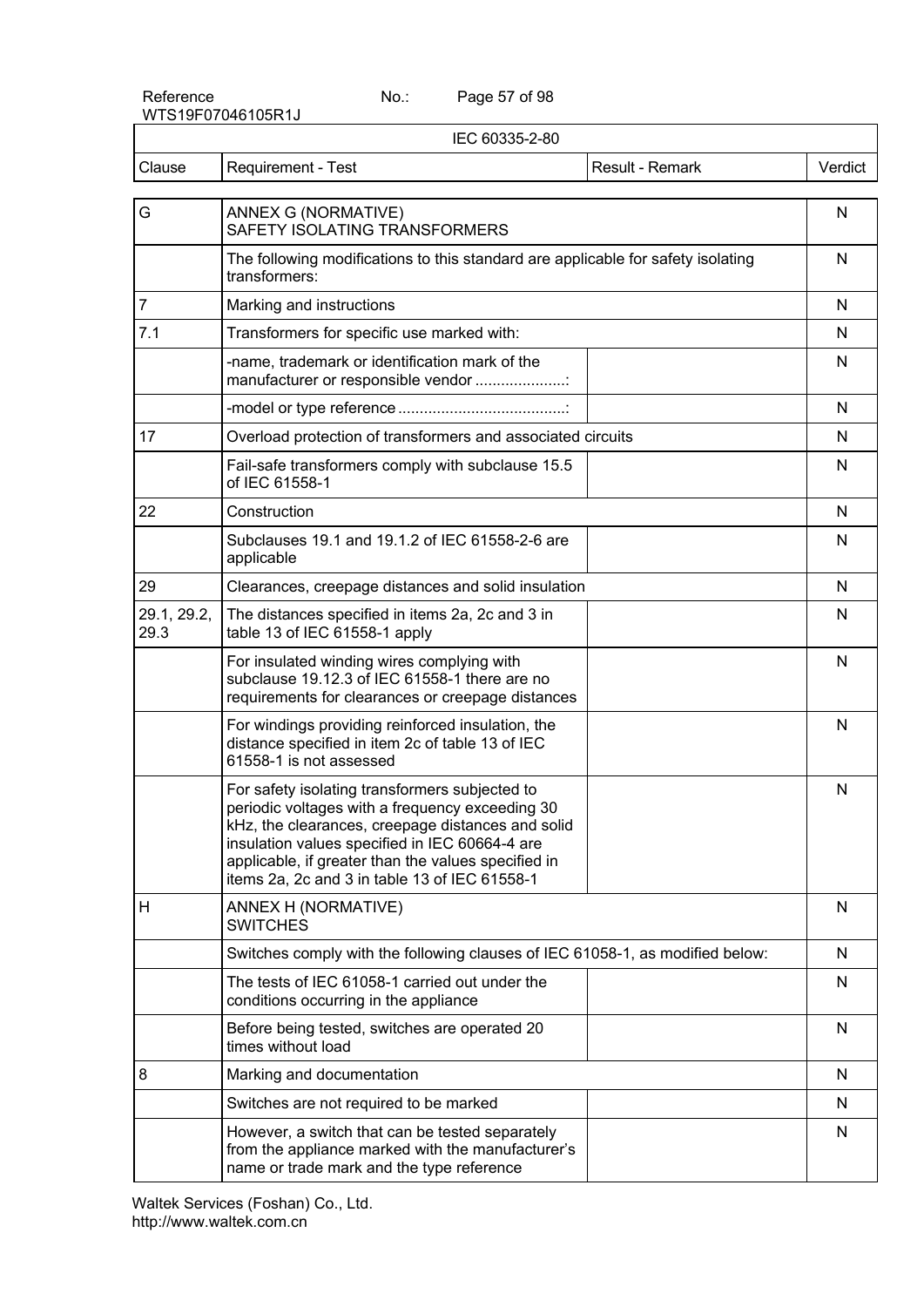Page 58 of 98

| IEC 60335-2-80 |                                                                                                                                                                             |         |
|----------------|-----------------------------------------------------------------------------------------------------------------------------------------------------------------------------|---------|
| Clause         | Result - Remark<br><b>Requirement - Test</b>                                                                                                                                | Verdict |
| 13             | Mechanism                                                                                                                                                                   | N       |
|                | The tests may be carried out on a separate sample                                                                                                                           | N       |
| 15             | Insulation resistance and dielectric strength                                                                                                                               | N       |
| 15.1           | Not applicable                                                                                                                                                              | N       |
| 15.2           | Not applicable                                                                                                                                                              | N       |
| 15.3           | Applicable for full disconnection and micro-<br>disconnection                                                                                                               | N       |
| 17             | Endurance                                                                                                                                                                   | N       |
|                | Compliance is checked on three separate<br>appliances or switches                                                                                                           | N       |
|                | For 17.2.4.4, the number of cycles declared<br>according to 7.1.4 is 10 000, unless                                                                                         | N       |
|                | otherwise specified in 24.1.3 of the relevant part 2                                                                                                                        | N       |
|                | Switches for operation under no load and which<br>can be operated only by a tool, and                                                                                       | N       |
|                | switches operated by hand that are interlocked so<br>that they cannot be operated under load,                                                                               | N       |
|                | are not subjected to the tests                                                                                                                                              | N       |
|                | However, switches without this interlock are<br>subjected to the test of 17.2.4.4 for 100 cycles of<br>operation                                                            | N       |
|                | Subclauses 17.2.2 and 17.2.5.2 not applicable                                                                                                                               | N       |
|                | The ambient temperature during the test is that<br>occurring in the appliance during the test of Clause<br>11 in IEC 60335-1                                                | N       |
|                | The temperature rise of the terminals not more than<br>30 K above the temperature rise measured in<br>clause 11 of IEC 60335-1 (K)                                          | N       |
| 20             | Clearances, creepage distances, solid insulation and coatings of rigid printed board<br>assemblies                                                                          | N       |
|                | This clause is applicable to clearances and<br>creepage distances for functional insulation, across<br>full disconnection and micro-disconnection, as<br>stated in table 24 | N       |
|                | ANNEX I (NORMATIVE)<br>MOTORS HAVING BASIC INSULATION THAT IS INADEQUATE FOR THE<br>RATED VOLTAGE OF THE APPLIANCE                                                          | N       |
|                | The following modifications to this standard are applicable for motors having basic<br>insulation that is inadequate for the rated voltage of the appliance:                | N       |
| 8              | Protection against access to live parts                                                                                                                                     | N       |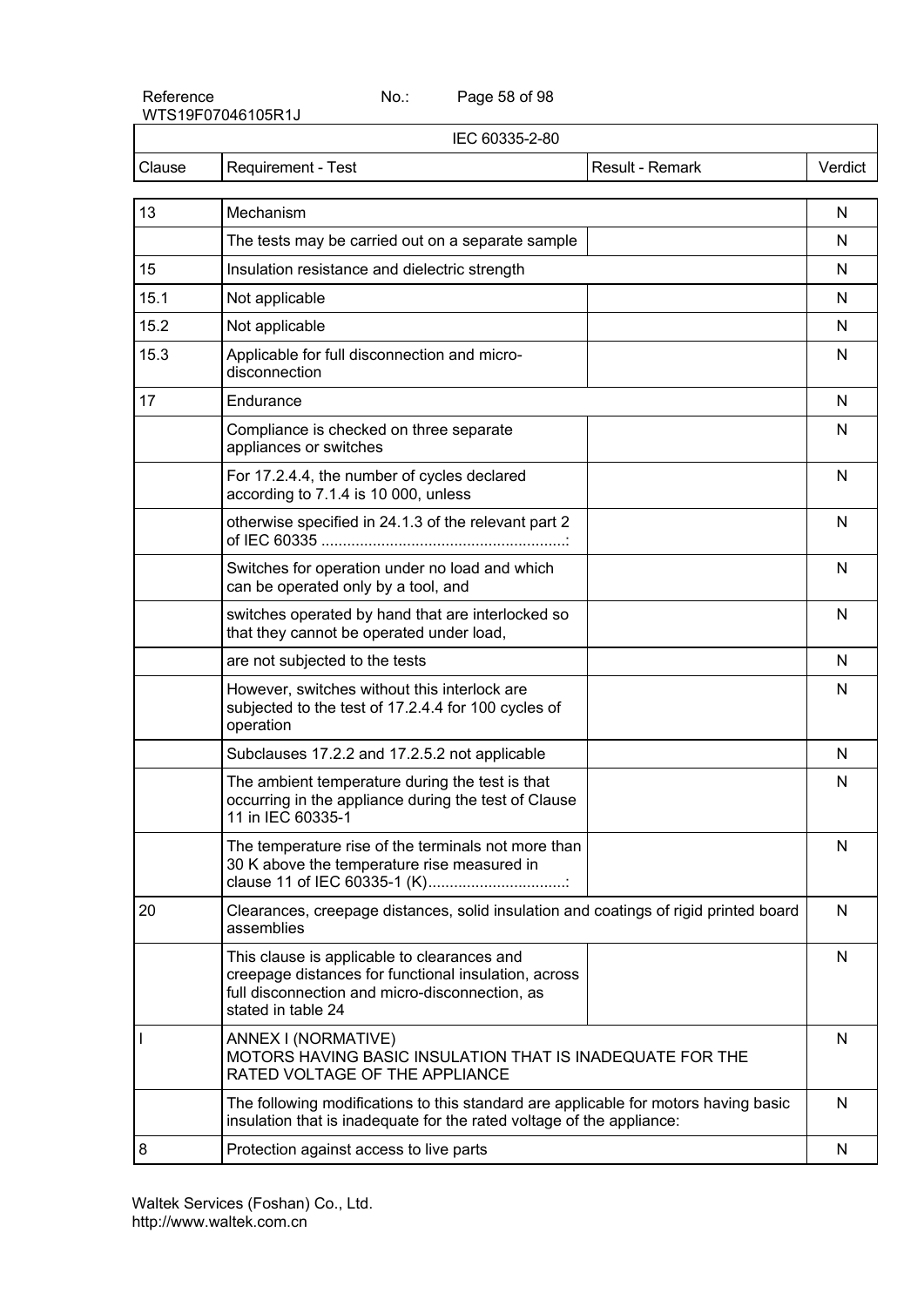Page 59 of 98

|          | IEC 60335-2-80                                                                                                                                                                                    |         |
|----------|---------------------------------------------------------------------------------------------------------------------------------------------------------------------------------------------------|---------|
| Clause   | Result - Remark<br>Requirement - Test                                                                                                                                                             | Verdict |
| 8.1      | Metal parts of the motor are considered to be bare<br>live parts                                                                                                                                  | N       |
| 11       | Heating                                                                                                                                                                                           | N       |
| 11.3     | The temperature rise of the body of the motor is<br>determined instead of the temperature rise of the<br>windings                                                                                 | N       |
| 11.8     | The temperature rise of the body of the motor,<br>where in contact with insulating material, not<br>exceeding values in table 3 for the relevant<br>insulating material                           | N       |
| 16       | Leakage current and electric strength                                                                                                                                                             | N       |
| 16.3     | Insulation between live parts of the motor and its<br>other metal parts is not subjected to the test                                                                                              | N       |
| 19       | Abnormal operation                                                                                                                                                                                | N       |
| 19.1     | The tests of 19.7 to 19.9 are not carried out                                                                                                                                                     | N       |
| 19.I.101 | Appliance operated at rated voltage with each of the following fault conditions:                                                                                                                  | N       |
|          | - short circuit of the terminals of the motor,<br>including any capacitor incorporated in the motor<br>circuit                                                                                    | N       |
|          | - short circuit of each diode of the rectifier                                                                                                                                                    | N       |
|          | - open circuit of the supply to the motor                                                                                                                                                         | N       |
|          | - open circuit of any parallel resistor, the motor<br>being in operation                                                                                                                          | N       |
|          | Only one fault simulated at a time, the tests carried<br>out consecutively                                                                                                                        | N       |
| 22       | Construction                                                                                                                                                                                      | N       |
| 22.I.101 | For class I appliances incorporating a motor<br>supplied by a rectifier circuit, the d.c. circuit being<br>insulated from accessible parts of the appliance by<br>double or reinforced insulation | N       |
|          | Compliance checked by the tests specified for<br>double and reinforced insulation                                                                                                                 | N       |
| J        | ANNEX J (NORMATIVE)<br><b>COATED PRINTED CIRCUIT BOARDS</b>                                                                                                                                       | N       |
|          | Testing of protective coatings of printed circuit boards carried out in accordance<br>with IEC 60664-3 with the following modifications:                                                          | N       |
| 5.7      | Conditioning of the test specimens                                                                                                                                                                | N       |
|          | When production samples are used, three samples<br>of the printed circuit board are tested                                                                                                        | N       |
| 5.7.1    | Cold                                                                                                                                                                                              | N       |
|          | The test is carried out at -25 $\degree$ C                                                                                                                                                        | N       |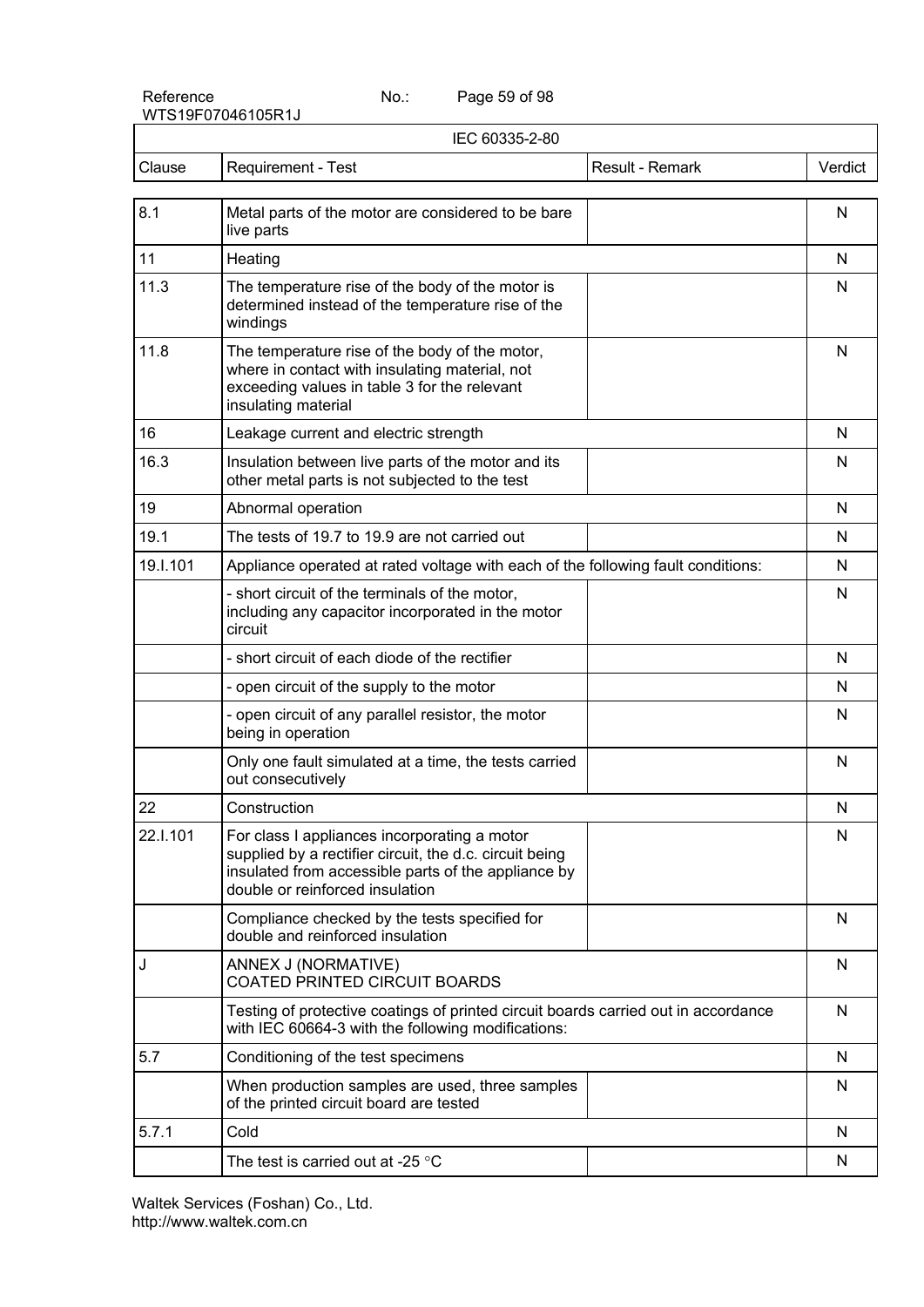Page 60 of 98

| IEC 60335-2-80 |                                                                                                                                                                                                 |              |
|----------------|-------------------------------------------------------------------------------------------------------------------------------------------------------------------------------------------------|--------------|
| Clause         | Requirement - Test<br>Result - Remark                                                                                                                                                           | Verdict      |
| 5.7.3          | Rapid change of temperature                                                                                                                                                                     | N            |
|                | Severity 1 is specified                                                                                                                                                                         | N            |
| 5.9            | <b>Additional tests</b>                                                                                                                                                                         | N            |
|                | This subclause is not applicable                                                                                                                                                                | N            |
| K              | ANNEX K (NORMATIVE)<br><b>OVERVOLTAGE CATEGORIES</b>                                                                                                                                            | P            |
|                | The information on overvoltage categories is<br>extracted from IEC 60664-1                                                                                                                      | P            |
|                | Overvoltage category is a numeral defining a<br>transient overvoltage condition                                                                                                                 | $\mathsf{P}$ |
|                | Equipment of overvoltage category IV is for use at<br>the origin of the installation                                                                                                            | N            |
|                | Equipment of overvoltage category III is equipment<br>in fixed installations and for cases where the<br>reliability and the availability of the equipment is<br>subject to special requirements | N            |
|                | Equipment of overvoltage category II is energy<br>consuming equipment to be supplied from the fixed<br>installation                                                                             | P            |
|                | If such equipment is subjected to special<br>requirements with regard to reliability and<br>availability, overvoltage category III applies                                                      | N            |
|                | Equipment of overvoltage category I is equipment<br>for connection to circuits in which measures are<br>taken to limit transient overvoltages to an<br>appropriate low level                    | N            |
| L              | ANNEX L (INFORMATIVE)<br>GUIDANCE FOR THE MEASUREMENT OF CLEARANCES AND CREEPAGE<br><b>DISTANCES</b>                                                                                            | P            |
|                | Information for the determination of clearances and<br>creepage distances                                                                                                                       | P            |
| M              | ANNEX M (NORMATIVE)<br>POLLUTION DEGREE                                                                                                                                                         | P            |
|                | The information on pollution degrees is extracted<br>from IEC 60664-1                                                                                                                           | P            |
|                | Pollution                                                                                                                                                                                       | P            |
|                | The microenvironment determines the effect of<br>pollution on the insulation, taking into account the<br>macroenvironment                                                                       | P            |
|                | Means may be provided to reduce pollution at the<br>insulation by effective enclosures or similar                                                                                               | P            |
|                | Minimum clearances specified where pollution may<br>be present in the microenvironment                                                                                                          | P            |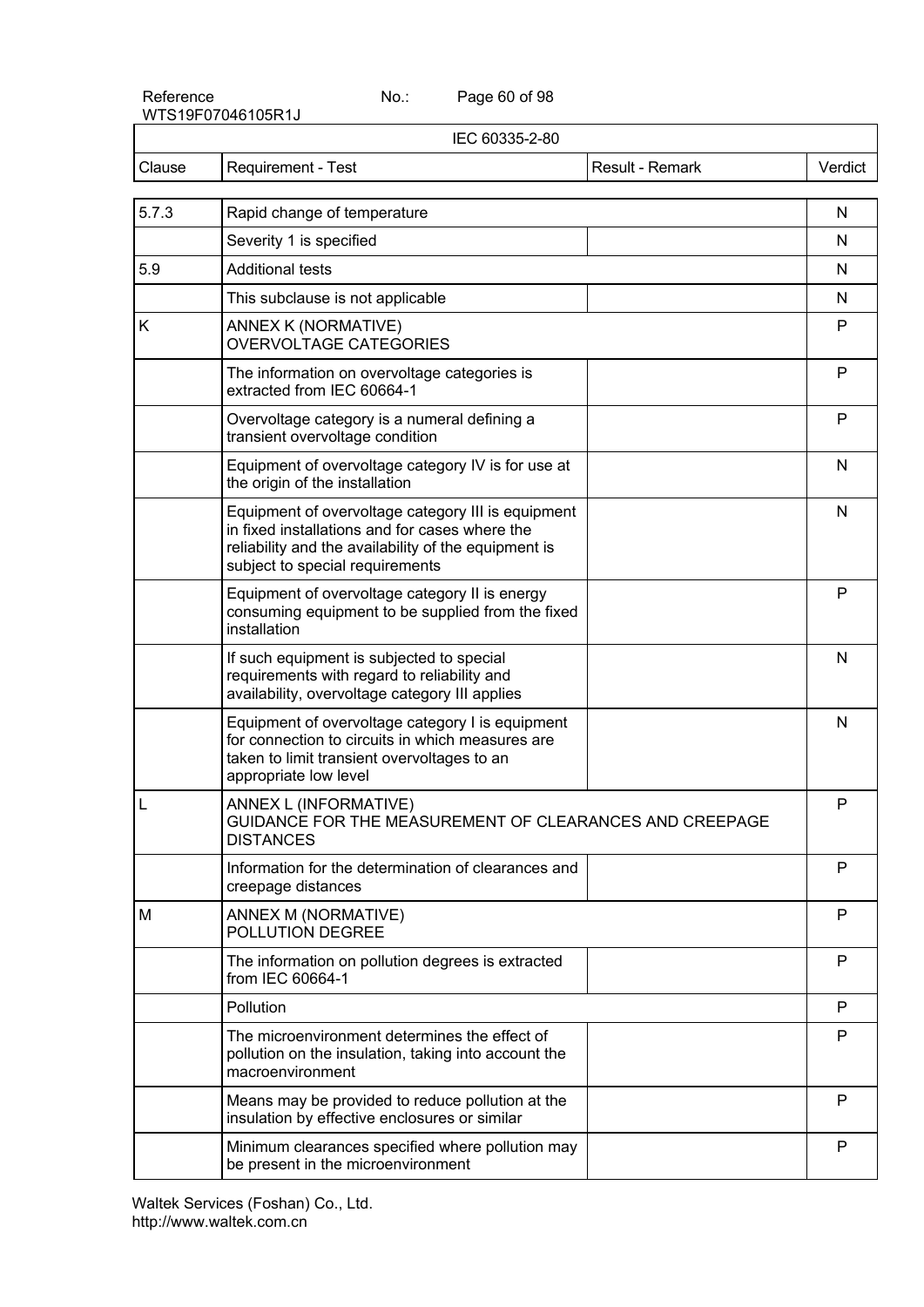Page 61 of 98

| IEC 60335-2-80 |                                                                                                                                                                      |                 |         |  |  |
|----------------|----------------------------------------------------------------------------------------------------------------------------------------------------------------------|-----------------|---------|--|--|
| Clause         | Requirement - Test                                                                                                                                                   | Result - Remark | Verdict |  |  |
|                |                                                                                                                                                                      |                 | P       |  |  |
|                | Degrees of pollution in the microenvironment                                                                                                                         |                 |         |  |  |
|                | For evaluating creepage distances, the following degrees of pollution in the<br>microenvironment are established:                                                    |                 | P       |  |  |
|                | - pollution degree 1: no pollution or only dry, non-<br>conductive pollution occurs. The pollution has no<br>influence                                               |                 |         |  |  |
|                | - pollution degree 2: only non-conductive pollution<br>occurs, except that occasionally a temporary<br>conductivity caused by condensation is to be<br>expected      |                 | N       |  |  |
|                | - pollution degree 3: conductive pollution occurs or<br>dry non-conductive pollution occurs that becomes<br>conductive due to condensation that is to be<br>expected |                 |         |  |  |
|                | - pollution degree 4: the pollution generates<br>persistent conductivity caused by conductive dust<br>or by rain or snow                                             |                 | N       |  |  |
| N              | ANNEX N (NORMATIVE)<br>PROOF TRACKING TEST                                                                                                                           |                 | P       |  |  |
|                | The proof tracking test is carried out in accordance with IEC 60112 with the<br>following modifications:                                                             |                 | P       |  |  |
| 7              | Test apparatus                                                                                                                                                       |                 | P       |  |  |
| 7.3            | <b>Test solutions</b>                                                                                                                                                |                 | P       |  |  |
|                | Test solution A is used                                                                                                                                              |                 | P       |  |  |
| 10             | Determination of proof tracking index (PTI)                                                                                                                          |                 | P       |  |  |
| 10.1           | Procedure                                                                                                                                                            |                 | P       |  |  |
|                | The proof voltage is 100V, 175V, 400V or 600V:                                                                                                                       | 175V            | P       |  |  |
|                | The test is carried out on five specimens                                                                                                                            |                 | P       |  |  |
|                | In case of doubt, additional test with proof voltage<br>reduced by 25V, the number of drops increased to<br>100                                                      |                 | N       |  |  |
| 10.2           | Report                                                                                                                                                               |                 | P       |  |  |
|                | The report states if the PTI value was based on a<br>test using 100 drops with a test voltage of (PTI-25)<br>V                                                       |                 | N       |  |  |
| O              | ANNEX O (INFORMATIVE)<br>SELECTION AND SEQUENCE OF THE TESTS OF CLAUSE 30                                                                                            |                 | P       |  |  |
|                | Description of tests for determination of resistance<br>to heat and fire                                                                                             |                 | P       |  |  |
| P              | ANNEX P (INFORMATIVE)<br>GUIDANCE FOR THE APPLICATION OF THIS STANDARD TO APPLIANCES<br>USED IN WARM DAMP EQUABLE CLIMATES                                           |                 |         |  |  |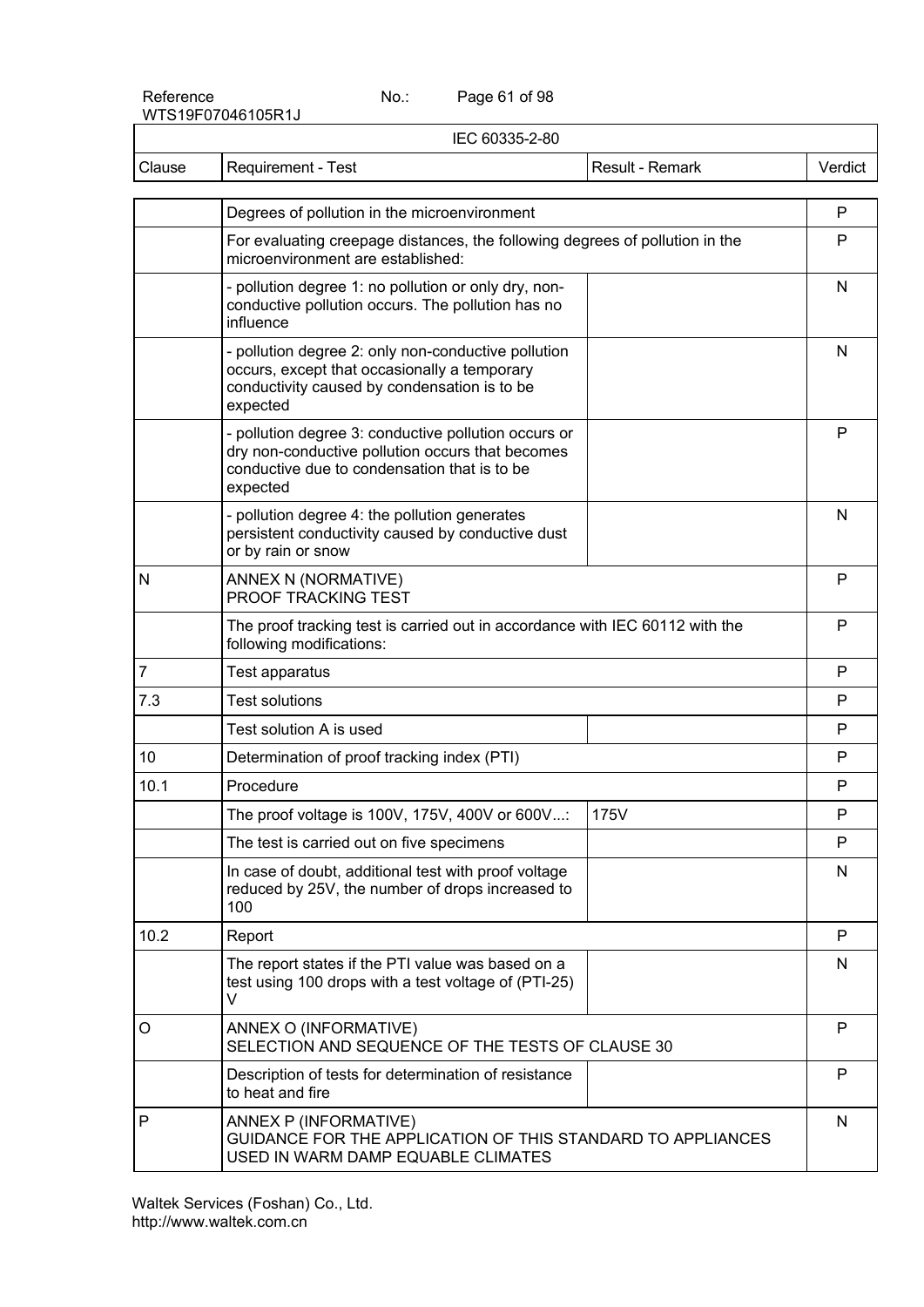Page 62 of 98

| IEC 60335-2-80 |                                                                                                                                                                                                                                                                                                   |              |  |  |  |
|----------------|---------------------------------------------------------------------------------------------------------------------------------------------------------------------------------------------------------------------------------------------------------------------------------------------------|--------------|--|--|--|
| Clause         | <b>Requirement - Test</b><br>Result - Remark                                                                                                                                                                                                                                                      | Verdict      |  |  |  |
|                | Modifications applicable for class 0 and 01 appliances having a rated voltage<br>exceeding 150V, intended to be used in countries having a warm damp equable<br>climate and that are marked WDaE                                                                                                  | $\mathsf{N}$ |  |  |  |
|                | Modifications may also be applied to class 1 appliances having a rated voltage<br>exceeding 150V, intended to be used in countries having a warm damp equable<br>climate and that are marked WdaE, if liable to be connected to a supply mains that<br>excludes the protective earthing conductor |              |  |  |  |
| 5.7            | The ambient temperature for the tests of clauses<br>11 and 13 is 40 +3/0 °C                                                                                                                                                                                                                       | N            |  |  |  |
| 7.1            | The appliance marked with the letters WDaE                                                                                                                                                                                                                                                        | N            |  |  |  |
| 7.12           | The instructions state that the appliance is to be<br>supplied through a residual current device (RCD)<br>having a rated residual operating current not<br>exceeding 30 mA                                                                                                                        | N            |  |  |  |
|                | The instructions state that the appliance is<br>considered to be suitable for use in countries<br>having a warm damp equable climate, but may also<br>be used in other countries                                                                                                                  | N            |  |  |  |
| 11.8           | The values of Table 3 are reduced by 15 K                                                                                                                                                                                                                                                         | N            |  |  |  |
| 13.2           | The leakage current for class I appliances not<br>exceeding 0,5 mA                                                                                                                                                                                                                                | N            |  |  |  |
| 15.3           | The value of t is 37 $\degree$ C                                                                                                                                                                                                                                                                  | $\mathsf{N}$ |  |  |  |
| 16.2           | The leakage current for class I appliances not<br>exceeding 0,5 mA (mA):                                                                                                                                                                                                                          | N            |  |  |  |
| 19.13          | The leakage current test of 16.2 is applied in<br>addition to the electric strength test of 16.3                                                                                                                                                                                                  | N            |  |  |  |
| Q              | ANNEX Q (INFORMATIVE)<br>SEQUENCE OF TESTS FOR THE EVALUATION OF ELECTRONIC CIRCUITS                                                                                                                                                                                                              | N            |  |  |  |
|                | Description of tests for appliances incorporating electronic circuits                                                                                                                                                                                                                             | N            |  |  |  |
| R              | ANNEX R (NORMATIVE)<br>SOFTWARE EVALUATION                                                                                                                                                                                                                                                        | N            |  |  |  |
|                | Programmable electronic circuits requiring software<br>incorporating measures to control the fault/error<br>conditions specified in table R.1 or R.2 validated in<br>accordance with the requirements of this annex                                                                               | N            |  |  |  |
| R.1            | Programmable electronic circuits using software                                                                                                                                                                                                                                                   | N            |  |  |  |
|                | Programmable electronic circuits requiring software<br>incorporating measures to control the fault/error<br>conditions specified in table R.1 or R.2 constructed<br>so that the software does not impair compliance<br>with the requirements of this standard                                     | N            |  |  |  |
| R.2            | Requirements for the architecture                                                                                                                                                                                                                                                                 | $\mathsf{N}$ |  |  |  |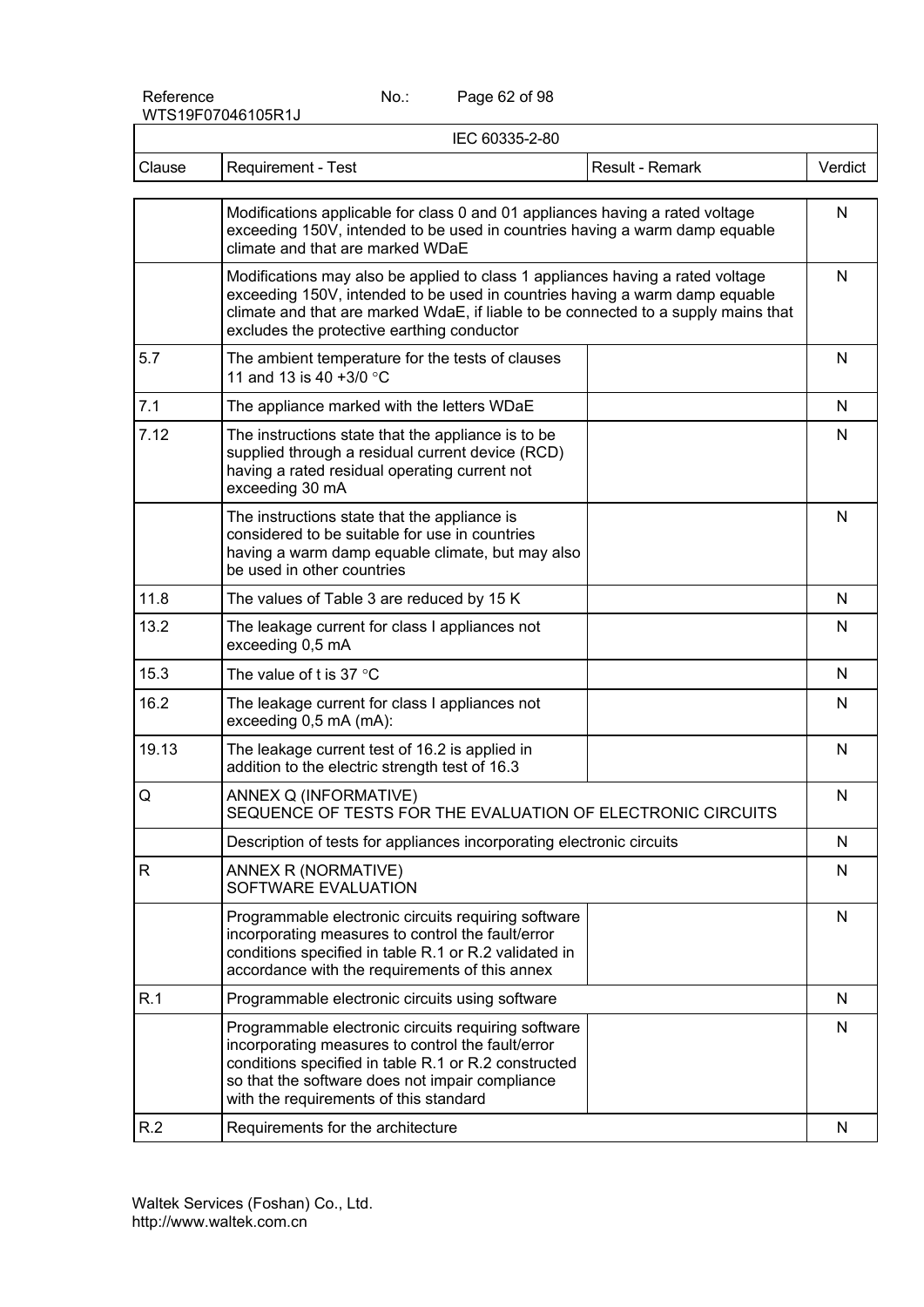Page 63 of 98

| IEC 60335-2-80 |                                                                                                                                                                                                                                                                                                                                                              |         |  |  |
|----------------|--------------------------------------------------------------------------------------------------------------------------------------------------------------------------------------------------------------------------------------------------------------------------------------------------------------------------------------------------------------|---------|--|--|
| Clause         | Result - Remark<br>Requirement - Test                                                                                                                                                                                                                                                                                                                        | Verdict |  |  |
|                | Programmable electronic circuits requiring software<br>incorporating measures to control the fault/error<br>conditions specified in table R.1 or R.2 use<br>measures to control and avoid software-related<br>faults/errors in safety-related data and safety-<br>related segments of the software                                                           | N       |  |  |
| R.2.1.1        | Programmable electronic circuits requiring software incorporating measures to<br>control the fault/error conditions specified in table R.2 have one of the following<br>structures:                                                                                                                                                                          | N       |  |  |
|                | - single channel with periodic self-test and<br>monitoring                                                                                                                                                                                                                                                                                                   | N       |  |  |
|                | - dual channel (homogenous) with comparison                                                                                                                                                                                                                                                                                                                  | N       |  |  |
|                | - dual channel (diverse) with comparison                                                                                                                                                                                                                                                                                                                     | N       |  |  |
|                | Programmable electronic circuits requiring software incorporating measures to<br>control the fault/error conditions specified in table R.1 have one of the following<br>structures:                                                                                                                                                                          | N       |  |  |
|                | - single channel with functional test                                                                                                                                                                                                                                                                                                                        | N       |  |  |
|                | - single channel with periodic self-test                                                                                                                                                                                                                                                                                                                     | N       |  |  |
|                | - dual channel without comparison                                                                                                                                                                                                                                                                                                                            | N       |  |  |
| R.2.2          | Measures to control faults/errors                                                                                                                                                                                                                                                                                                                            | N       |  |  |
| R.2.2.1        | When redundant memory with comparison is<br>provided on two areas of the same component, the<br>data in one area is stored in a different format from<br>that in the other area                                                                                                                                                                              | N       |  |  |
| R.2.2.2        | Programmable electronic circuits with functions<br>requiring software incorporating measures to<br>control the fault/error conditions specified in table<br>R.2 and that use dual channel structures with<br>comparison, have additional fault/error detection<br>means for any fault/errors not detected by the<br>comparison                               | N       |  |  |
| R.2.2.3        | For programmable electronic circuits with functions<br>requiring software incorporating measures to<br>control the fault/error conditions specified in table<br>R.1 or R.2, means are provided for the recognition<br>and control of errors in transmissions to external<br>safety-related data paths                                                        | N       |  |  |
| R.2.2.4        | For programmable electronic circuits with functions<br>requiring software incorporating measures to<br>control the fault/error conditions specified in table<br>R.1 or R.2, the programmable electronic circuits<br>incorporate measures to address the fault/errors in<br>safety-related segments and data indicated in table<br>R.1 and R.2 as appropriate | N       |  |  |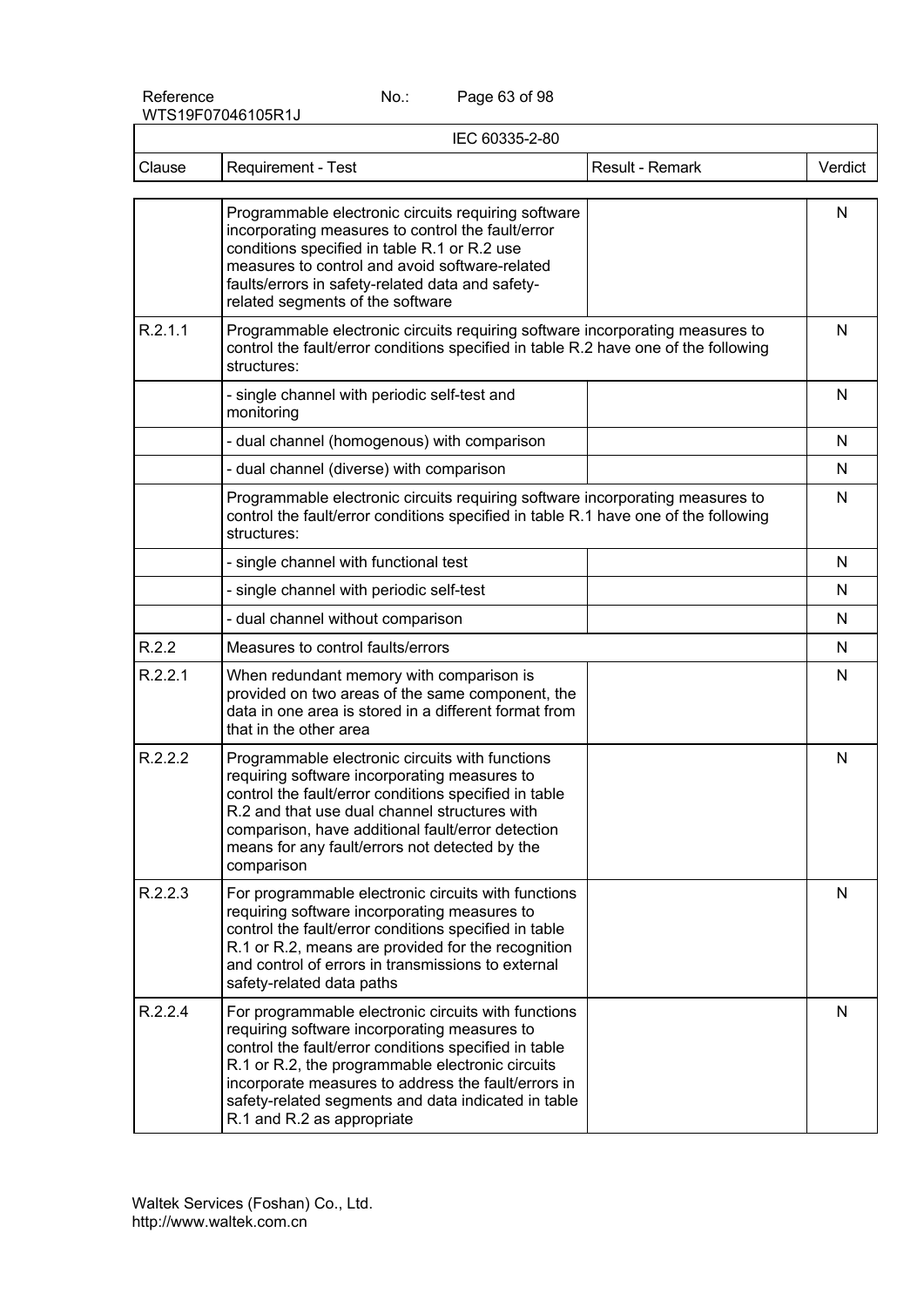Reference No.:

Page 64 of 98

|           | IEC 60335-2-80                                                                                                                                                                                                                                               |                   |              |  |
|-----------|--------------------------------------------------------------------------------------------------------------------------------------------------------------------------------------------------------------------------------------------------------------|-------------------|--------------|--|
| Clause    | Requirement - Test                                                                                                                                                                                                                                           | Result - Remark   | Verdict      |  |
| R.2.2.5   | For programmable electronic circuits with functions<br>requiring software incorporating measures to<br>control the fault/error conditions specified in table<br>R.1 or R.2, detection of a fault/error occur before<br>compliance with clause 19 is impaired |                   | N            |  |
| R.2.2.6   | The software is referenced to relevant parts of the<br>operating sequence and the associated hardware<br>functions                                                                                                                                           |                   | N            |  |
| R.2.2.7   | Labels used for memory locations are unique                                                                                                                                                                                                                  |                   | N            |  |
| R.2.2.8   | The software is protected from user alteration of<br>safety-related segments and data                                                                                                                                                                        |                   | N            |  |
| R.2.2.9   | Software and safety-related hardware under its<br>control is initialized and terminates before<br>compliance with clause 19 is impaired                                                                                                                      |                   | $\mathsf{N}$ |  |
| R.3       | Measures to avoid errors                                                                                                                                                                                                                                     |                   | N            |  |
| R.3.1     | General                                                                                                                                                                                                                                                      |                   |              |  |
|           | For programmable electronic circuits with functions requiring software incorporating<br>measures to control the fault/error conditions specified in table R.1 or R.2, the<br>following measures to avoid systematic fault in the software are applied        |                   | N            |  |
|           | Software that incorporates measures used to<br>control the fault/error conditions specified in table<br>R.2 is inherently acceptable for software required to<br>control the fault/error conditions specified in table<br>R.1                                |                   | N            |  |
| R.3.2     | Specification                                                                                                                                                                                                                                                |                   | N            |  |
| R.3.2.1   | Software safety requirements:                                                                                                                                                                                                                                | Software Id:      | N            |  |
|           | The specification of the software safety<br>requirements includes the descriptions listed                                                                                                                                                                    |                   | N            |  |
| R.3.2.2   | Software architecture                                                                                                                                                                                                                                        |                   | N            |  |
| R.3.2.2.1 | The specification of the software architecture<br>includes the aspects listed                                                                                                                                                                                | Document ref. No: | N            |  |
|           | - techniques and measures to control software<br>faults/errors (refer to R.2.2);                                                                                                                                                                             |                   |              |  |
|           | - interactions between hardware and software;                                                                                                                                                                                                                |                   |              |  |
|           | - partitioning into modules and their allocation to the<br>specified safety functions;                                                                                                                                                                       |                   |              |  |
|           | - hierarchy and call structure of the modules<br>(control flow);                                                                                                                                                                                             |                   |              |  |
|           | - interrupt handling;                                                                                                                                                                                                                                        |                   |              |  |
|           | - data flow and restrictions on data access;                                                                                                                                                                                                                 |                   |              |  |
|           | - architecture and storage of data;                                                                                                                                                                                                                          |                   |              |  |
|           | - time-based dependencies of sequences and data                                                                                                                                                                                                              |                   |              |  |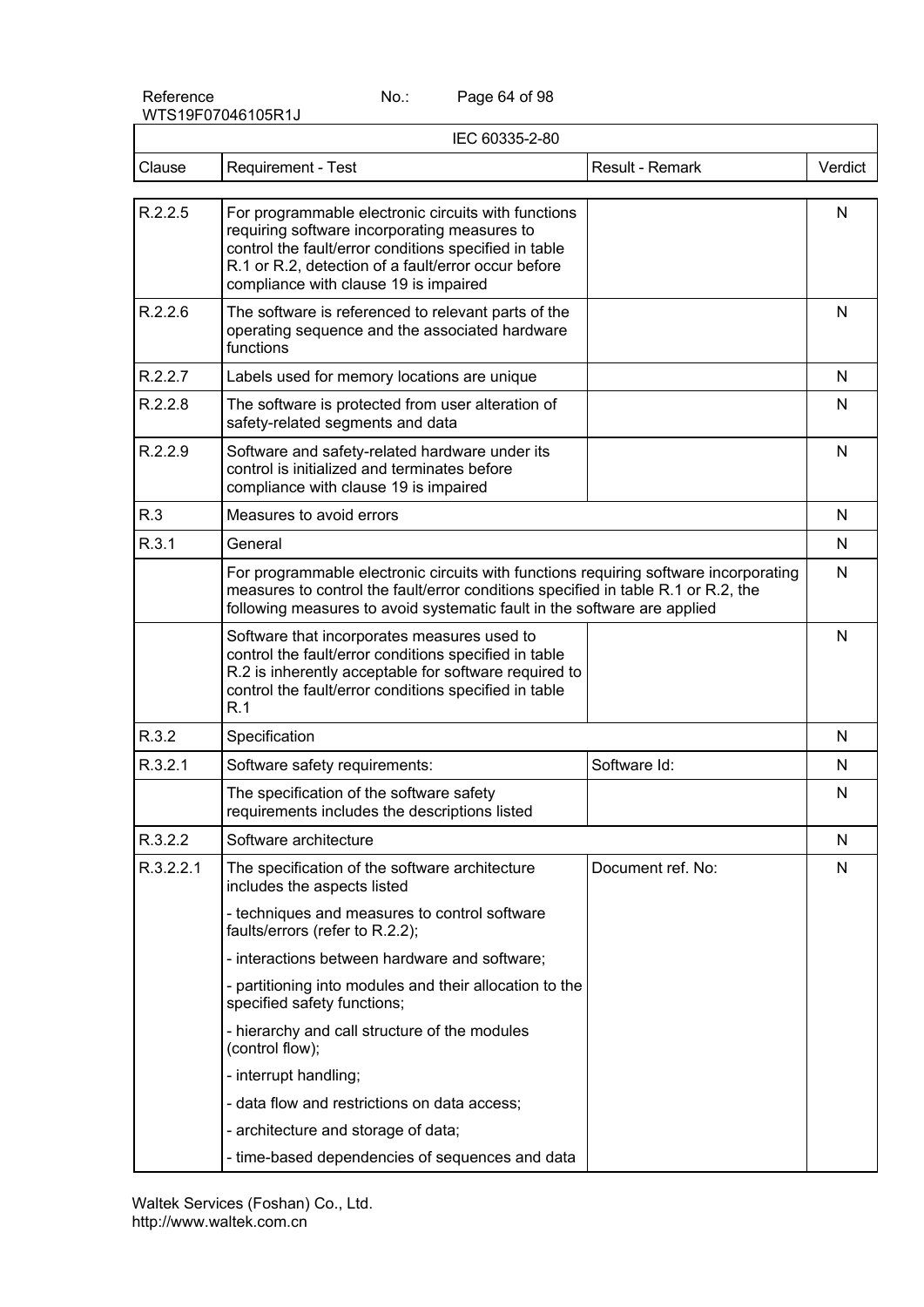Reference No.:

Page 65 of 98

| Verdict |
|---------|
| N       |
| N       |
| N       |
| N       |
| N       |
| N       |
| N       |
| N       |
| N       |
| N       |
| N       |
| N       |
| N       |
|         |

|                      |             | TABLE R.1 - GENERAL FAULT/ERROR CONDITIONS    |                 |                                                 |                                              |              |
|----------------------|-------------|-----------------------------------------------|-----------------|-------------------------------------------------|----------------------------------------------|--------------|
| Component            | Fault/error | Acceptable measures $^{2(3)}$                 | Definitions     | Document<br>reference<br>for applied<br>measure | Document<br>reference<br>for applied<br>test | Ver-<br>dict |
| 1 CPU                |             |                                               |                 |                                                 |                                              | N            |
| 1.1                  |             |                                               |                 |                                                 |                                              |              |
| Registers            | Stuck at    | Functional test, or                           | H.2.16.5        |                                                 |                                              |              |
|                      |             | periodic self-test using either:              | H.2.16.6        |                                                 |                                              |              |
|                      |             | static memory test, or                        | H.2.19.6        |                                                 |                                              |              |
|                      |             | word protection with<br>single bit redundancy | H.2.19.8.2      |                                                 |                                              |              |
| 1.2 VOID             |             |                                               |                 |                                                 |                                              | N            |
| 1.3                  | Stuck at    | Functional test, or                           | H.2.16.5        |                                                 |                                              | N            |
| Programme<br>counter |             | Periodic self-test, or                        | H.2.16.6        |                                                 |                                              |              |
|                      |             | Independent time-slot<br>monitoring, or       | H.2.18.10.<br>4 |                                                 |                                              |              |
|                      |             | Logical monitoring of the                     |                 |                                                 |                                              |              |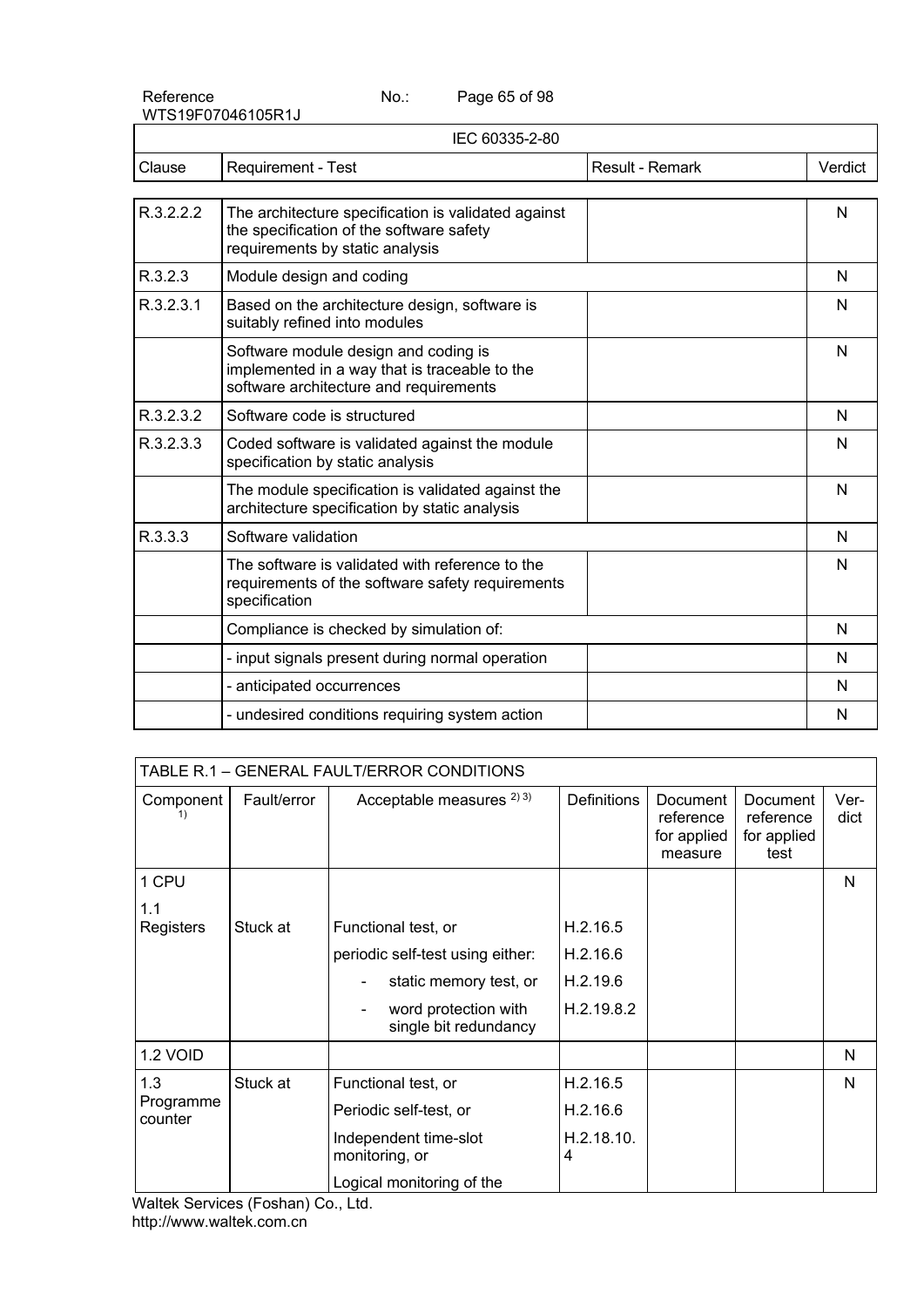Page 66 of 98

|                            |                            | IEC 60335-2-80                                                 |   |                 |              |
|----------------------------|----------------------------|----------------------------------------------------------------|---|-----------------|--------------|
| Clause                     | Requirement - Test         |                                                                |   | Result - Remark | Verdict      |
|                            |                            | programme sequence                                             |   | H.2.18.10.      |              |
|                            |                            |                                                                | 2 |                 |              |
| $\overline{2}$             | No interrupt               | Functional test, or                                            |   | H.2.16.5        | $\mathsf{N}$ |
| Interrupt<br>handling      | or too<br>frequent         | time-slot monitoring                                           |   | H.2.18.10.      |              |
| and                        | interrupt                  |                                                                | 4 |                 |              |
| execution                  |                            |                                                                |   |                 |              |
| $\ensuremath{\mathsf{3}}$  | Wrong                      | Frequency monitoring, or                                       |   | H.2.18.10.      | N            |
| Clock                      | frequency                  | time slot monitoring                                           | 1 |                 |              |
|                            | (for quartz<br>synchronize |                                                                |   | H.2.18.10.      |              |
|                            | d clock:                   |                                                                | 4 |                 |              |
|                            | harmonics/<br>sub-         |                                                                |   |                 |              |
|                            | harmonics<br>only)         |                                                                |   |                 |              |
| 4. Memory                  |                            |                                                                |   |                 | N            |
| 4.1                        | All single bit             | Periodic modified checksum, or                                 |   | H.2.19.3.1      |              |
| Invariable<br>memory       | faults                     | multiple checksum, or                                          |   | H.2.19.3.2      |              |
|                            |                            | word protection with single bit<br>redundancy                  |   | H.2.19.8.2      |              |
| 4.2                        | DC fault                   | Periodic static memory test, or                                |   | H.2.19.6        | N            |
| Variable<br>memory         |                            | word protection with single bit                                |   | H.2.19.8.2      |              |
|                            |                            | redundancy                                                     |   |                 |              |
|                            |                            |                                                                |   |                 |              |
| 4.3<br>Addressing          | Stuck at                   | Word protection with single bit<br>redundancy including the    |   | H.2.19.8.2      | N            |
| (relevant to               |                            | address                                                        |   |                 |              |
| variable and<br>invariable |                            |                                                                |   |                 |              |
| memory)                    |                            |                                                                |   |                 |              |
| 5<br>Internal              | Stuck at<br>DC fault       | Word protection with single bit<br>redundancy                  |   | H.2.19.8.2      | $\mathsf{N}$ |
| data path                  |                            | Comparison of redundant CPUs<br>by either:                     |   |                 |              |
|                            |                            | reciprocal comparison                                          |   | H.2.18.15       |              |
|                            |                            | independent hardware<br>$\overline{\phantom{a}}$<br>comparator |   | H.2.18.3        |              |
| 5.1 VOID                   |                            |                                                                |   |                 | N            |
| 5.2                        | Wrong                      | Word protection with single bit                                |   | H.2.19.8.2      | N            |
| Addressing                 | address                    | redundancy including the<br>address                            |   |                 |              |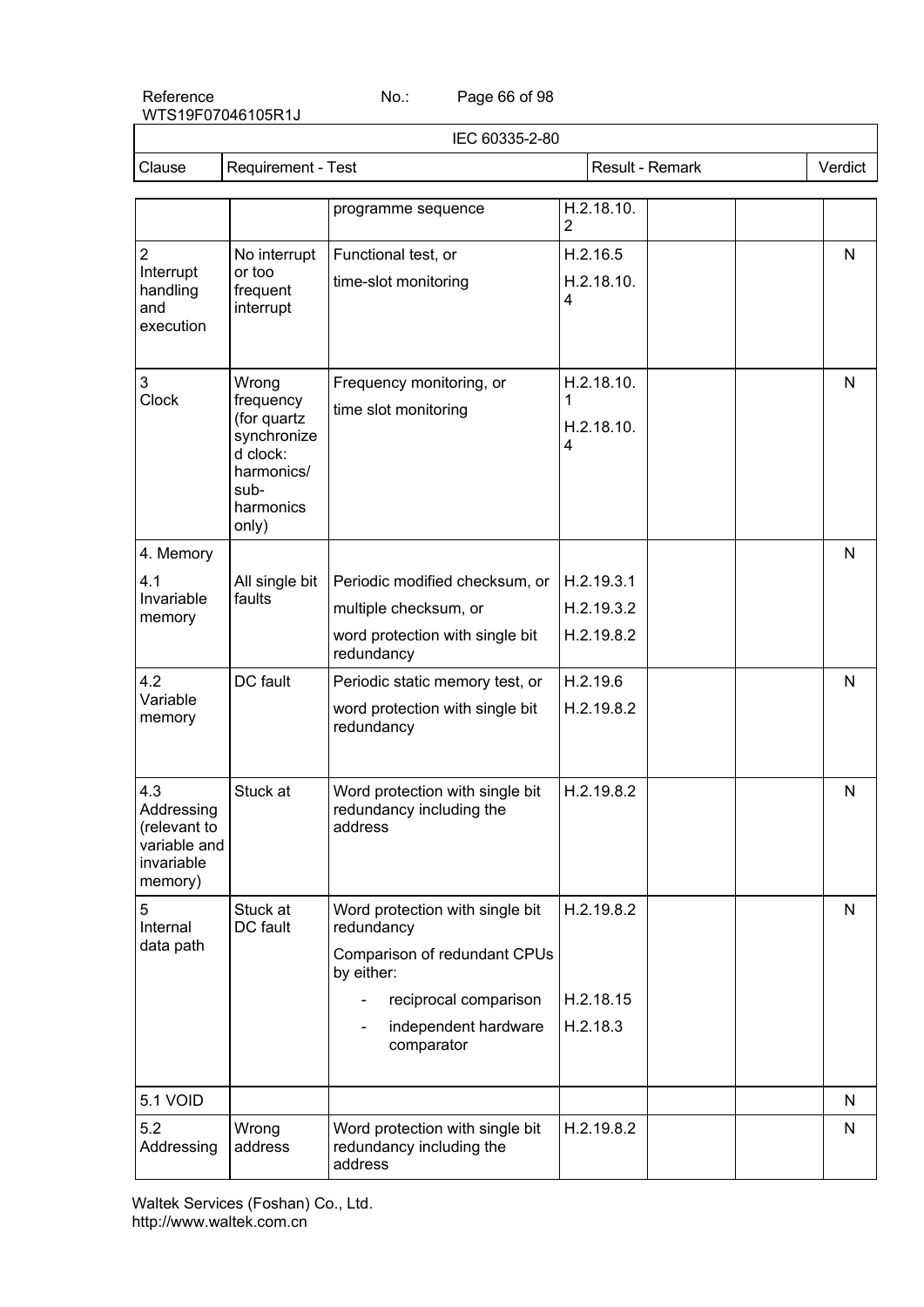Page 67 of 98

| IEC 60335-2-80                        |                                                |                                                                 |                |                         |                 |              |
|---------------------------------------|------------------------------------------------|-----------------------------------------------------------------|----------------|-------------------------|-----------------|--------------|
| Clause                                | Requirement - Test                             |                                                                 |                |                         | Result - Remark | Verdict      |
|                                       |                                                |                                                                 |                |                         |                 |              |
| 6<br>External                         | Hamming<br>distance 3                          | Word protection with multi-bit<br>redundancy, or                |                | H.2.19.8.1              |                 | $\mathsf{N}$ |
| communicat<br>ion                     |                                                | CRC - single work, or                                           |                | H.2.19.4.1              |                 |              |
|                                       |                                                | Transfer redundancy, or                                         |                | H.2.18.2.2              |                 |              |
|                                       |                                                | Protocol test                                                   |                | H.2.18.14               |                 |              |
| 6.1 VOID                              |                                                |                                                                 |                |                         |                 | N            |
| 6.2 VOID                              |                                                |                                                                 |                |                         |                 | N            |
| 6.3                                   | Wrong point                                    | Time-slot monitoring, or                                        |                | H.2.18.10.              |                 | N            |
| Timing                                | in time                                        | scheduled transmission                                          | 4              |                         |                 |              |
|                                       |                                                | Time-slot and logical<br>monitoring, or                         |                | H.2.18.18<br>H.2.18.10. |                 |              |
|                                       |                                                | Comparison of redundant<br>communication channels by<br>either: | 3              |                         |                 |              |
|                                       |                                                | reciprocal comparison                                           |                |                         |                 |              |
|                                       |                                                | independent hardware<br>comparator                              |                | H.2.18.15               |                 |              |
|                                       | Wrong<br>sequence                              | Logical monitoring, or                                          |                | H.2.18.3                |                 |              |
|                                       |                                                | time-slot monitoring, or                                        |                | H.2.18.10.              |                 |              |
|                                       |                                                | Scheduled transmission                                          | $\overline{2}$ |                         |                 |              |
|                                       |                                                | (same options as for wrong<br>point in time)                    | 4              | H.2.18.10.              |                 |              |
|                                       |                                                |                                                                 |                | H.2.18.18               |                 |              |
| 7                                     | Fault<br>conditions<br>specified in<br>19.11.2 | Plausibility check                                              |                | H.2.18.13               |                 | N            |
| Input/output<br>periphery             |                                                | Comparison of redundant<br>communication channels by<br>either: |                |                         |                 |              |
|                                       |                                                | reciprocal comparison                                           |                | H.2.18.15               |                 |              |
|                                       |                                                | independent hardware<br>comparator                              |                | H.2.18.3                |                 |              |
|                                       |                                                |                                                                 |                |                         |                 |              |
| 7.1 VOID                              |                                                |                                                                 |                |                         |                 | N            |
| 7.2<br>Analog I/O                     | Fault<br>conditions                            | Plausibility check                                              |                | H.2.18.13               |                 | $\mathsf{N}$ |
| 7.2.1<br>A/D and<br>D/A-<br>converter | specified in<br>19.11.2                        |                                                                 |                |                         |                 |              |
| 7.2.2<br>Analog<br>multiplexer        | Wrong<br>addressing                            | Plausibility check                                              |                | H.2.18.13               |                 | N            |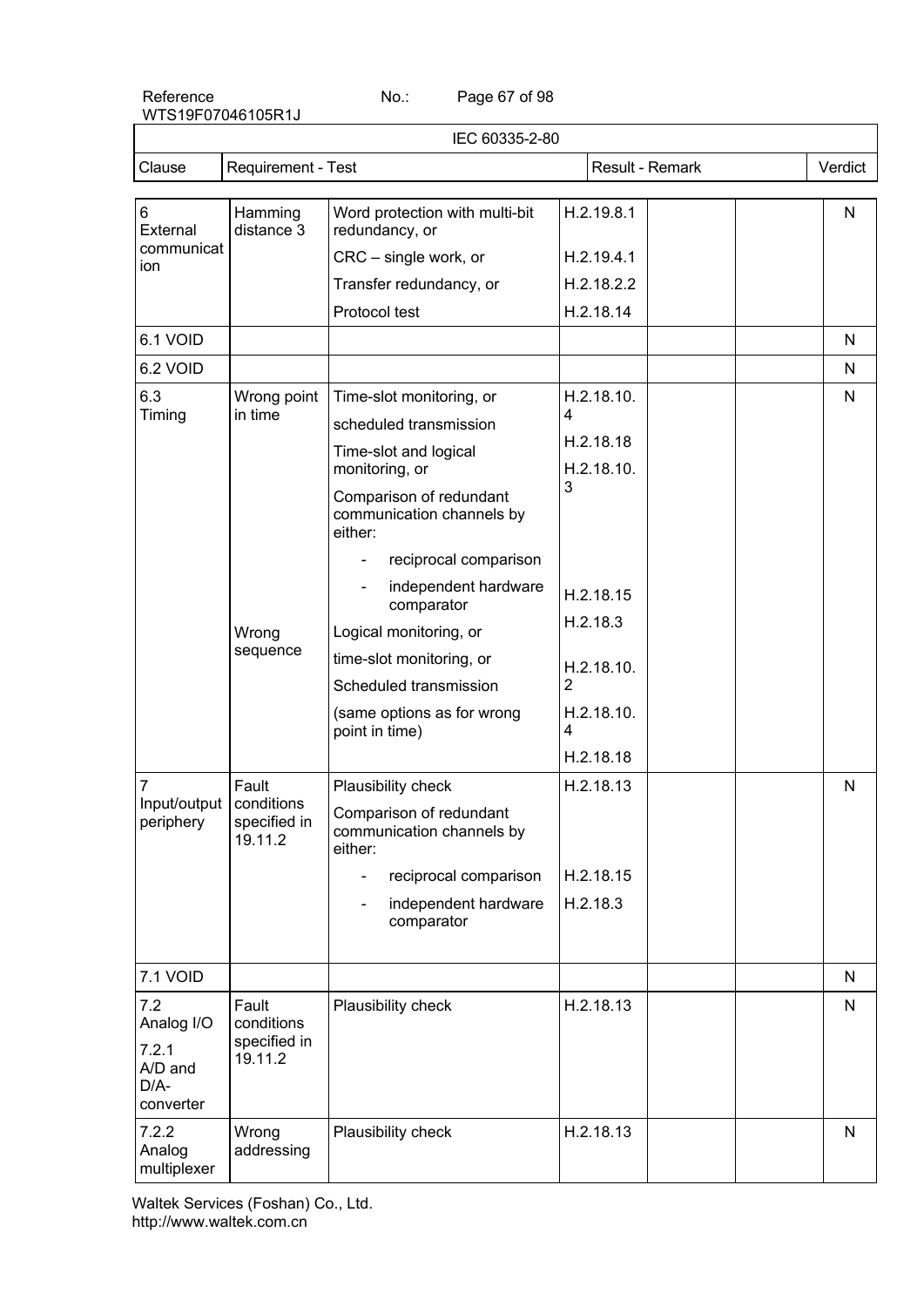Reference No.: WTS19F07046105R1J Page 68 of 98

IEC 60335-2-80 Clause | Requirement - Test Result - Result - Remark | Verdict

| 8 VOID                                                                  |                                                                     |                    |          |  | Ν |
|-------------------------------------------------------------------------|---------------------------------------------------------------------|--------------------|----------|--|---|
| و ا<br>Custom<br>chips 4) e.g.   static and<br>ASIC, GAL,<br>Gate array | Any output<br>outside the<br>dynamic<br>functional<br>specification | Periodic self-test | H.2.16.6 |  | N |

NOTE A Stuck-at fault model denotes a fault model representing an open circuit or a non-varying signal level. A DC fault model denotes a stuck-at fault model incorporating short circuit between signal lines.

<sup>1)</sup> For fault/error assessment, some components are divided into their sub-functions.

 $^{2)}$  For each sub-function in the table, the Table R.2 measure will cover the software fault/error.

 $3)$  Where more than one measure is given for a sub-function, these are alternatives.

 $4)$  To be divided as necessary by the manufacturer into sub-functions.

|                | IEC 60335-1:2010/A1:2013                                                                                                                                                                                                                                                              |              |
|----------------|---------------------------------------------------------------------------------------------------------------------------------------------------------------------------------------------------------------------------------------------------------------------------------------|--------------|
| $\overline{7}$ | <b>MARKING AND INSTRUCTIONS</b>                                                                                                                                                                                                                                                       | P            |
| 7.1            | Add the following new paragraph:                                                                                                                                                                                                                                                      | N            |
|                | Class II and class III appliances incorporating a<br>functional earth shall be marked with the symbol<br>IEC 60417-5018                                                                                                                                                               |              |
| 7.3            | In note 3, replace the text of the example by the<br>following:                                                                                                                                                                                                                       | P            |
|                | Example: 230V~/400V 3N~: the appliance is only<br>suitable for the voltage values indicated, 230 V~<br>being for single-phase, a.c. operation and 400V,<br>3N~ for three-phase, a.c. with neutral operation (an<br>appliance with terminals for both supplies)                        | N            |
| 7.4            | Replace the requirement by the following:                                                                                                                                                                                                                                             | P            |
|                | If the appliances adjustable for different rated<br>voltages or rated frequencies, the voltage or the<br>frequency setting is clearly discernible                                                                                                                                     | $\mathsf{N}$ |
|                | If frequent changes in voltage setting or frequency<br>setting are not required, this requirement is<br>considered to be met if the rated voltage or rated<br>frequency to which the appliance is to be adjusted<br>can be determined from a wiring diagram fixed to<br>the appliance | N            |
| 7.6            | Replace [symbol ISO 7000-0434(2004-01)] by<br>[symbol ISO 7000-0434A(2004-01)]                                                                                                                                                                                                        | N            |
| 7.8            | Add the following to the first paragraph of the<br>requirement:                                                                                                                                                                                                                       | N            |
|                | -functional earthing terminals shall be indicated by<br>symbol IEC 60417-5018(2011-07)                                                                                                                                                                                                | N            |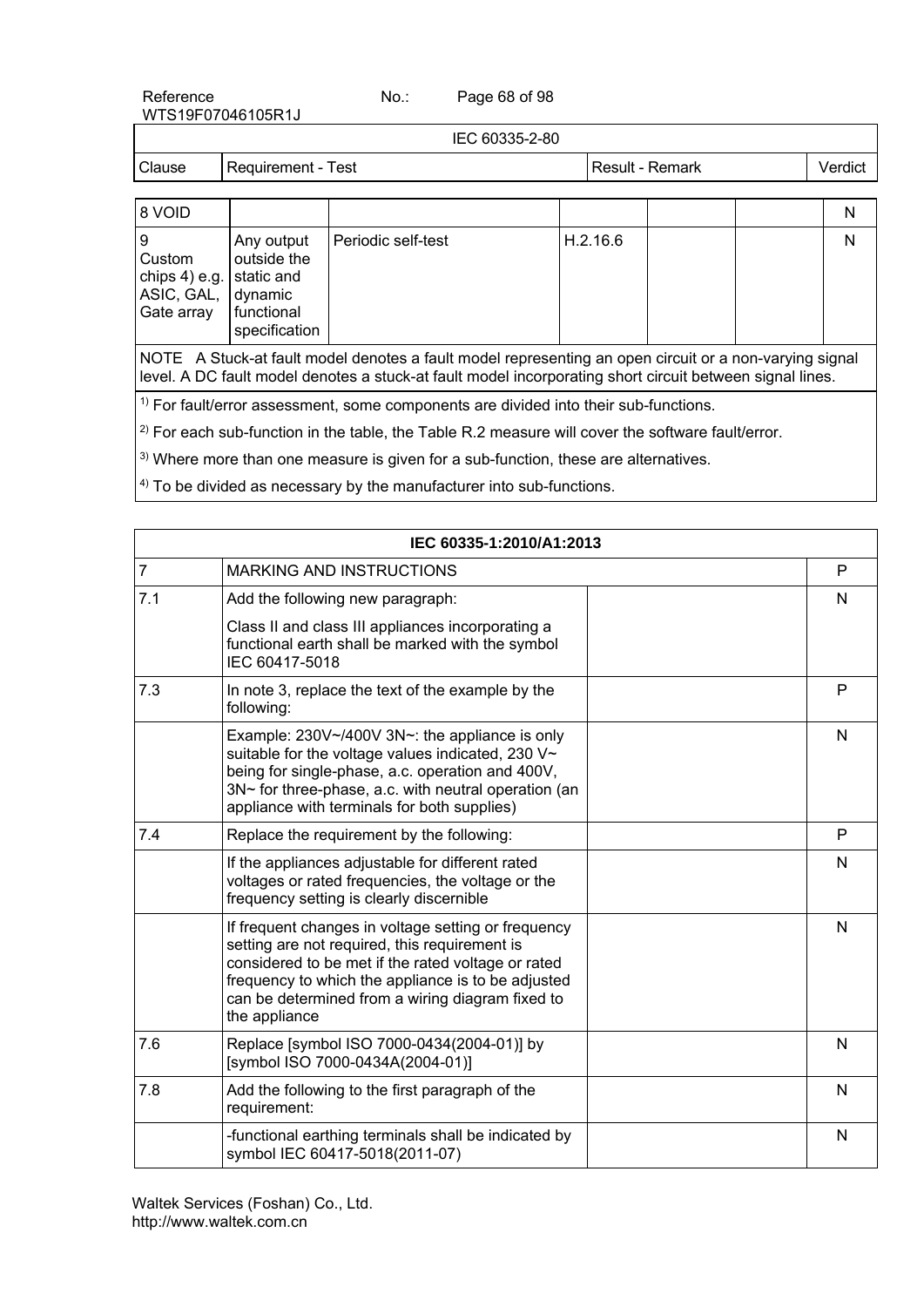Page 69 of 98

|        | IEC 60335-2-80                                                                                                                                                                                                                                                                                                                                          |                 |         |  |  |
|--------|---------------------------------------------------------------------------------------------------------------------------------------------------------------------------------------------------------------------------------------------------------------------------------------------------------------------------------------------------------|-----------------|---------|--|--|
| Clause | <b>Requirement - Test</b>                                                                                                                                                                                                                                                                                                                               | Result - Remark | Verdict |  |  |
| 7.12   | Delete "for use" in the first paragraph and in the<br>NOTE.                                                                                                                                                                                                                                                                                             |                 | P       |  |  |
|        | Added the following after the existing last<br>paragraph of the requirement:                                                                                                                                                                                                                                                                            |                 | N       |  |  |
|        | For appliances for altitudes exceeding 2000 m, the                                                                                                                                                                                                                                                                                                      |                 |         |  |  |
|        | The instructions for appliances incorporating a<br>functional earth states that the appliance<br>incorporates an earth connection for functional<br>purposes only                                                                                                                                                                                       |                 | N       |  |  |
| 7.12.1 | Add the following text:                                                                                                                                                                                                                                                                                                                                 |                 | P       |  |  |
|        | For appliance marked with different rated voltages<br>or different rated frequencies are marked, the<br>instructions state what action to be taken to adjust<br>the appliance                                                                                                                                                                           |                 | N       |  |  |
| 7.15   | Add the following:                                                                                                                                                                                                                                                                                                                                      |                 | P       |  |  |
|        | The symbol IEC 60417-5018(2011-07) shall be<br>placed next to the symbol IEC 60417-5172(2003-<br>02) or the symbol IEC 60417-5180(2003-02) as<br>appropriate.                                                                                                                                                                                           |                 | N       |  |  |
| 8      | Protection against access to live parts                                                                                                                                                                                                                                                                                                                 |                 | P       |  |  |
| 8.1.1  | Delete the note                                                                                                                                                                                                                                                                                                                                         |                 | P       |  |  |
| 10     | POWER INPUT AND CURRENT                                                                                                                                                                                                                                                                                                                                 |                 | P       |  |  |
| 10.1   | Replace the penultimate paragraph of the test<br>specification by the following:                                                                                                                                                                                                                                                                        |                 | P       |  |  |
|        | If the power input varies throughout the operating<br>cycle and the maximum value of the power input<br>exceeds, by a factor greater than two, the<br>arithmetic mean value of the power input occurring<br>during a representative period, the power input is<br>the maximum value that is exceeded for more than<br>10 % of the representative period |                 | N       |  |  |
|        | Otherwise the power input is the arithmetic mean<br>value                                                                                                                                                                                                                                                                                               |                 | P       |  |  |
| 10.2   | Replace the penultimate paragraph of the test<br>specification by the following:                                                                                                                                                                                                                                                                        |                 | N       |  |  |
|        | If the current varies throughout the operating cycle<br>and the maximum value of the current exceeds, by<br>a factor greater than two, the arithmetic mean value<br>of the current occurring during a representative<br>period, the current is the maximum value that is<br>exceeded for more than 10 % of the representative<br>period                 |                 | N       |  |  |
|        | Otherwise the current is the arithmetic mean value                                                                                                                                                                                                                                                                                                      |                 | N       |  |  |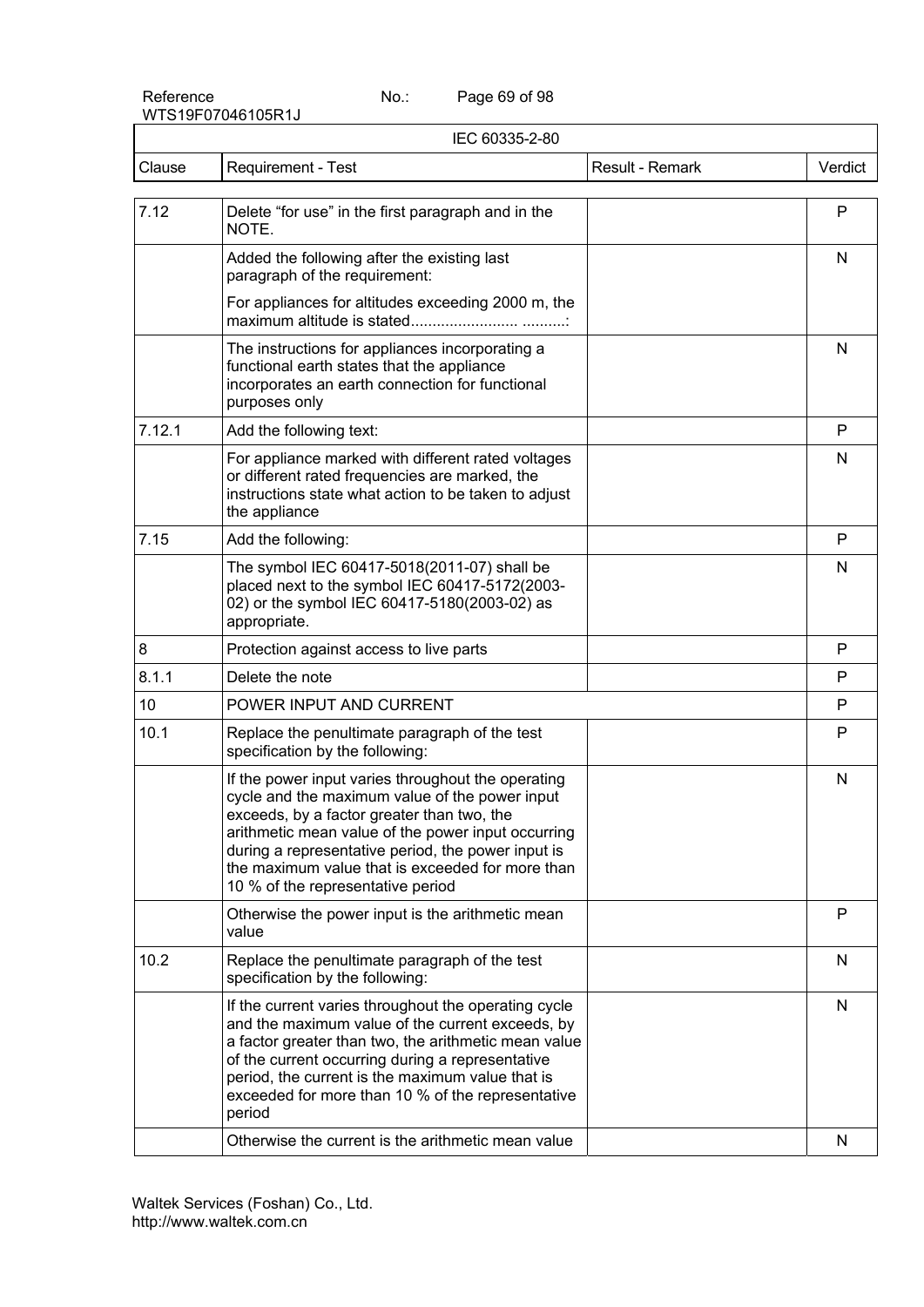Reference No.:

Page 70 of 98

|        | IEC 60335-2-80                                                                                                                                                                                                                                                                                             |                 |         |
|--------|------------------------------------------------------------------------------------------------------------------------------------------------------------------------------------------------------------------------------------------------------------------------------------------------------------|-----------------|---------|
| Clause | Requirement - Test                                                                                                                                                                                                                                                                                         | Result - Remark | Verdict |
| 13     | LEAKAGE CURRENT AND ELECTRIC STRENGTH AT OPERATING<br><b>TEMPERATURE</b>                                                                                                                                                                                                                                   |                 | P       |
| 13.2   | In the first paragraph, after "class II appliance" add<br>"class II constructions" and replace the second<br>sentence by the following:                                                                                                                                                                    |                 | P       |
|        | For class 0I and class I appliances, C may be<br>replace by a low impedance ammeter responding<br>to the rated frequency of the appliance.                                                                                                                                                                 |                 | P       |
| 15     | MOISTURE RESISTANCE                                                                                                                                                                                                                                                                                        |                 | P       |
| 15.2   | Replace the first paragraph of the test specification<br>by the following:                                                                                                                                                                                                                                 |                 | N       |
|        | Compliance is checked by the following test using a<br>spillage solution comprising water containing<br>approximately 1 % NaCl and 0,6 % rinsing agent                                                                                                                                                     |                 | N       |
|        | Replace the fifth paragraph of the test specification<br>by the following:                                                                                                                                                                                                                                 |                 | N       |
|        | The liquid container of the appliance is completely<br>filled with the solution and a further quantity equal<br>to 15 % of the capacity of the container or 0,25 l,<br>whichever is the greater, is poured in steadily over<br>a period of 1 min.                                                          |                 | N       |
|        | Add the following new text as a penultimate<br>paragraph:                                                                                                                                                                                                                                                  |                 | N       |
|        | Any commercially available rinsing agent may be<br>used, but if there is any doubt with regards to the<br>test results, the rinsing agent shall have the<br>following properties:                                                                                                                          |                 | N       |
|        | -viscosity, 17 mPa.s;                                                                                                                                                                                                                                                                                      |                 |         |
|        | -ph, 2.2(1% in water)                                                                                                                                                                                                                                                                                      |                 |         |
| 16     | Leakage current and electric strength                                                                                                                                                                                                                                                                      |                 | P       |
| 16.2   | Replace the first paragraph by the following:                                                                                                                                                                                                                                                              |                 | P       |
|        | An a.c. test voltage is applied between live parts<br>and                                                                                                                                                                                                                                                  |                 | P       |
|        | - accessible metal parts intended to be connected<br>to protective earth, for class I appliances and class<br>Ol appliances;                                                                                                                                                                               |                 | P       |
|        | - metal foil having an area not exceeding 20 cm ×<br>10 cm which is in contact with accessible surfaces<br>of insulating material and metal parts not intended<br>to be connected to protective earth, for class 0<br>appliances, class II appliances, class II<br>constructions and class III appliances. |                 | P       |
|        | In the fourth paragraph, replace the first dashed<br>item by the following                                                                                                                                                                                                                                 |                 | P       |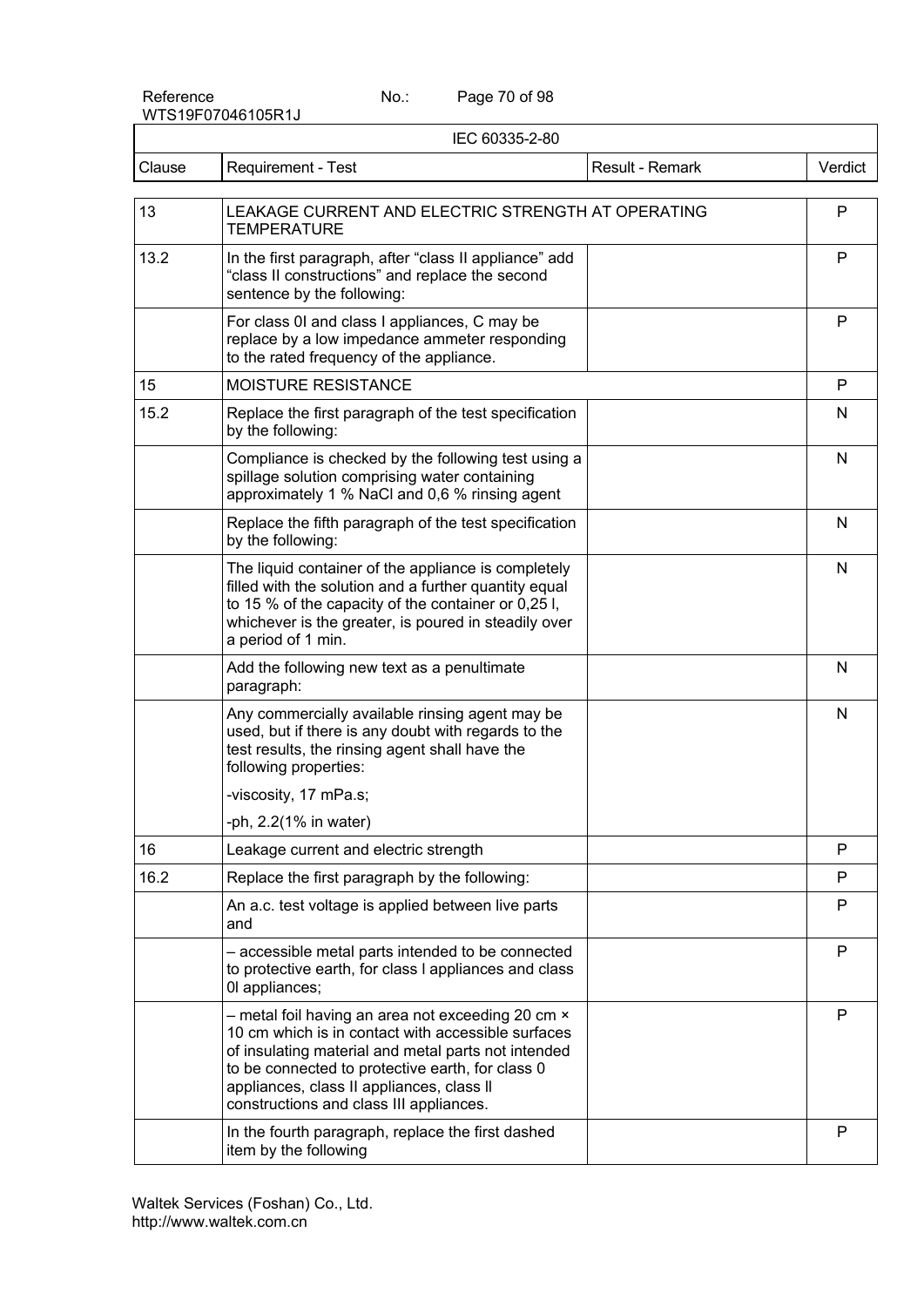Page 71 of 98

| IEC 60335-2-80 |                                                                                                                                                                                                                                                                                                 |                 |              |  |
|----------------|-------------------------------------------------------------------------------------------------------------------------------------------------------------------------------------------------------------------------------------------------------------------------------------------------|-----------------|--------------|--|
| Clause         | Requirement - Test                                                                                                                                                                                                                                                                              | Result - Remark | Verdict      |  |
|                | -for class II appliances and for parts of class II<br>construction: 0.25mA                                                                                                                                                                                                                      |                 | $\mathsf{P}$ |  |
| 19             | ABNORMAL OPERATION                                                                                                                                                                                                                                                                              |                 | P            |  |
| 19.7           | Add the following to the fourth paragraph                                                                                                                                                                                                                                                       |                 | P            |  |
|                | If the timer or programmer that operates to ensure<br>compliance with the test before the maximum<br>period under the conditions of Clause 11 is<br>reached, it is considered to be a protective<br>electronic circuit as well as a control that operates<br>under the conditions of clause 11. |                 | $\mathsf{N}$ |  |
| 19.11.4.4      | Replace the text by the following:                                                                                                                                                                                                                                                              |                 | N            |  |
|                | The power supply terminals of the appliance<br>subjected to voltage surges in accordance with IEC<br>61000-4-5, five positive impulses and five negative<br>impulses being applied at the selected points.                                                                                      |                 | N            |  |
|                | An open circuit test voltage of 2 kV is applicable<br>for the line-to-line coupling mode, a generator<br>having a source impedance of $2 \Omega$ being used.                                                                                                                                    |                 | N            |  |
|                | An open circuit test voltage of 4 kV is applicable for<br>the line-to-earth coupling mode, a generator having<br>a source impedance of 12 $\Omega$ being used.                                                                                                                                  |                 | N            |  |
| 22             | <b>CONSTRUCTION</b>                                                                                                                                                                                                                                                                             |                 | P            |  |
| 22.5           | In the requirement, replace "exceeding" by "equal<br>to or greater than"                                                                                                                                                                                                                        |                 | N            |  |
|                | Add the following text after the existing last<br>paragraph of the test specification                                                                                                                                                                                                           |                 | N            |  |
|                | If compliance relies on the operation of an<br>electronic circuit, the electromagnetic phenomena<br>tests of $19.11.4.3$ and $19.11.4.4$ are applied                                                                                                                                            |                 | N            |  |
|                | The discharge test is then repeated three times,<br>voltage not exceeding 34 V (V)                                                                                                                                                                                                              |                 | N            |  |
| 22.32          | Replace the words Insulating material at the<br>beginning of the 4 <sup>th</sup> paragraph of the requirement<br>by Ceramic and similar porous material and<br>combine this paragraph with third paragraph of the<br>requirement.                                                               |                 | N            |  |
| 22.33          | Add the following to the first sentence of the first<br>paragraph of the requirement:                                                                                                                                                                                                           |                 | N            |  |
|                | or unearthed metal parts separated from live parts<br>by basic insulation only                                                                                                                                                                                                                  |                 | N            |  |
| 22.35          | In the second paragraph of the requirement add<br>"and cordless appliances" after stationary<br>appliances.                                                                                                                                                                                     |                 | N            |  |
|                | Add the following note after the requirement:                                                                                                                                                                                                                                                   |                 | N            |  |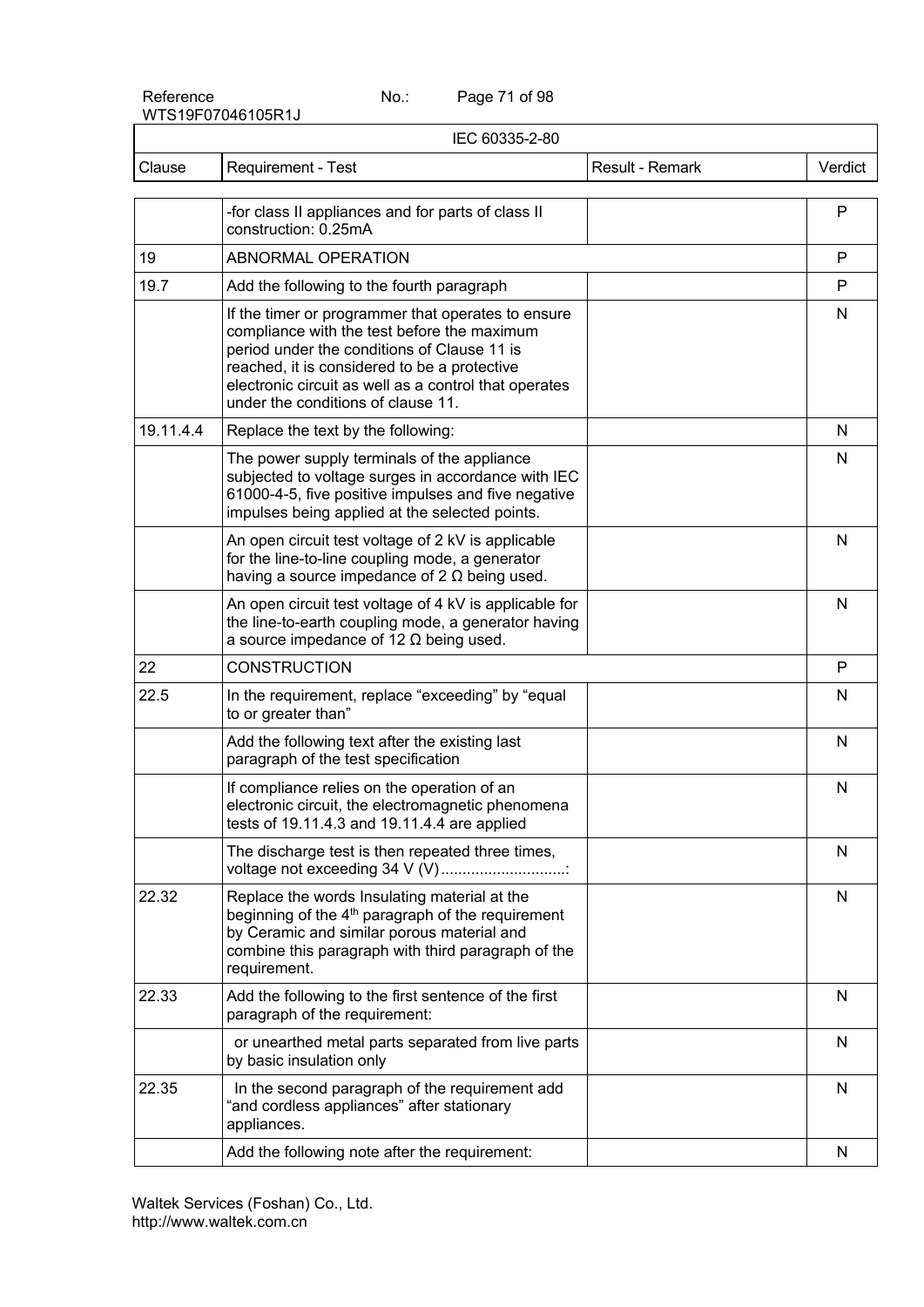Page 72 of 98

| IEC 60335-2-80 |                                                                                                                                                                                                                                   |                 |         |  |
|----------------|-----------------------------------------------------------------------------------------------------------------------------------------------------------------------------------------------------------------------------------|-----------------|---------|--|
| Clause         | Requirement - Test                                                                                                                                                                                                                | Result - Remark | Verdict |  |
|                | Note A cordless appliance is an appliance that is<br>connected to the supply only when placed on its<br>associated stand.                                                                                                         |                 | N       |  |
|                | Add the following new sub-clauses:                                                                                                                                                                                                |                 | N       |  |
| 22.53          | Class II appliances and class III appliances that<br>incorporate functionally earthed parts have at least<br>double insulation or reinforced insulation between<br>live parts and the functionally earthed parts                  |                 | N       |  |
| 22.54          | Button cells and batteries designated R1 not<br>accessible without the aid of a tool, unless                                                                                                                                      |                 | N       |  |
|                | the cover of their compartment can only be opened<br>after at least two independent movements have<br>been applied simultaneously                                                                                                 |                 | N       |  |
| 23             | <b>INTERNAL WIRING</b>                                                                                                                                                                                                            |                 | P       |  |
| 23.5           | Replace Note 2 by the following text.                                                                                                                                                                                             |                 | P       |  |
|                | For class II construction, the requirements for<br>supplementary insulation and reinforced insulation<br>apply except that the sheath of a cord complying<br>with IEC 60227 or IEC 60245 may provide<br>supplementary insulation. |                 | N       |  |
|                | A single layer of internal wiring insulation does not<br>provide reinforced insulation                                                                                                                                            |                 | P       |  |
| 24             | <b>COMPONENTS</b>                                                                                                                                                                                                                 |                 | P       |  |
| 24.1           | Replace Notes 1,2,3 and 4 by the following, and<br>renumber Note 5 to Note 2.                                                                                                                                                     |                 | P       |  |
|                | Compliance with the IEC standard for the relevant<br>component does not necessarily ensure comply<br>with safety requirements of this standard.                                                                                   |                 | P       |  |
|                | Motors not required to comply with IEC 60034-1,<br>they are tested as part of the appliance                                                                                                                                       |                 | P       |  |
|                | Relays tested as part of the appliance, or                                                                                                                                                                                        |                 | N       |  |
|                | alternatively acc. to IEC 60730-1, and meeting the<br>additional requirements in IEC 60335-1                                                                                                                                      |                 | N       |  |
|                | The requirements of Clause 29 apply between live<br>parts of components and accessible parts of the<br>appliance                                                                                                                  |                 | P       |  |
|                | Components can comply with the requirements for<br>clearances and creepage distances for functional<br>insulation in the relevant component standard                                                                              |                 | P       |  |
|                | 30.2 of this standard apply to parts of non-metallic<br>material in components including parts of non-<br>metallic material supporting current-carrying<br>connections                                                            |                 | P       |  |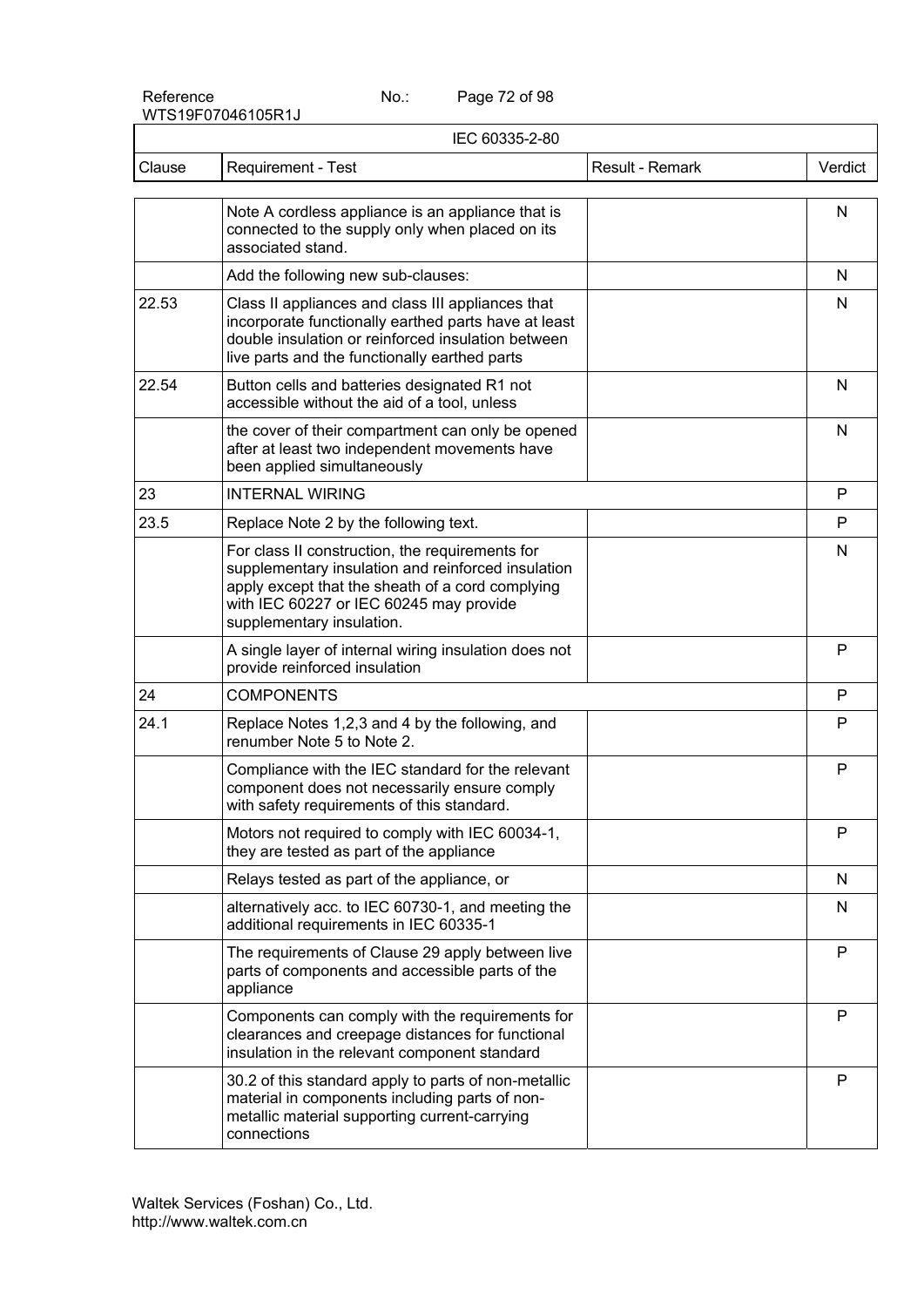Page 73 of 98

|        | IEC 60335-2-80                                                                                                                                                                                                           |                 |              |  |
|--------|--------------------------------------------------------------------------------------------------------------------------------------------------------------------------------------------------------------------------|-----------------|--------------|--|
| Clause | Requirement - Test                                                                                                                                                                                                       | Result - Remark | Verdict      |  |
|        | Components that have not been previously tested<br>to comply with the IEC standard for the relevant<br>component are tested according to the<br>requirements of 30.2                                                     |                 | P            |  |
|        | Components that have been previously tested to<br>comply with the resistance to fire requirements in<br>the IEC standard for the relevant component need<br>not be retested provided the specified conditions<br>are met |                 | P            |  |
|        | If these conditions are not satisfied, the component<br>is tested as part of the appliance.                                                                                                                              |                 | P            |  |
|        | Power electronic converter circuits not required to<br>comply with IEC 62477-1, they are tested as part of<br>the appliance                                                                                              |                 | N            |  |
| 24.1.2 | Add the following text as a new first paragraph.                                                                                                                                                                         |                 | N            |  |
|        | The relevant standard for transformers in<br>associated switch mode power supplies is Annex<br>BB of IEC 61558-2-16. Clause 26 of IEC 61558-1<br>and Annex H of IEC 61558-1 are not applicable.                          |                 | N            |  |
| 24.1.4 | Add the following new paragraph:                                                                                                                                                                                         |                 | N            |  |
|        | Thermal cut-outs of the capillary type comply with<br>the requirements for type 2.K controls in IEC<br>60730-2-9                                                                                                         |                 | N            |  |
| 24.1.5 | In the second sentence of the first paragraph, add<br>"class II" before appliances.                                                                                                                                      |                 | N            |  |
| 25     | SUPPLY CONNECTION AND EXTERNAL FLEXIBLE CORDS                                                                                                                                                                            |                 | P            |  |
| 25.1   | Replace the first dashed item of the requirement by the following:                                                                                                                                                       |                 | N            |  |
|        | - supply cord fitted with a plug, the current rating<br>and voltage rating of the plug being not less than<br>the corresponding ratings of its associated<br>appliance                                                   |                 | N            |  |
| 25.7   | Delete the third dashed item in the first paragraph<br>of the requirement.                                                                                                                                               |                 | N            |  |
| 25.10  | Add the following as a new paragraph to the<br>requirement:                                                                                                                                                              |                 | N            |  |
|        | In multi-phase appliances, the colour of the neutral<br>conductor of the supply cord is blue.                                                                                                                            |                 | $\mathsf{N}$ |  |
| 25.13  | In the requirement, replace the second sentence by<br>the following:                                                                                                                                                     |                 | N            |  |
|        | If it is not evident that the supply cord can be<br>introduced without risk of damage, a non-<br>detachable lining or bushing complying with 29.3<br>for supplementary insulation provided                               |                 | $\mathsf{N}$ |  |
| 25.15  | Replace the second paragraph of the test<br>specification by the following:                                                                                                                                              |                 | N            |  |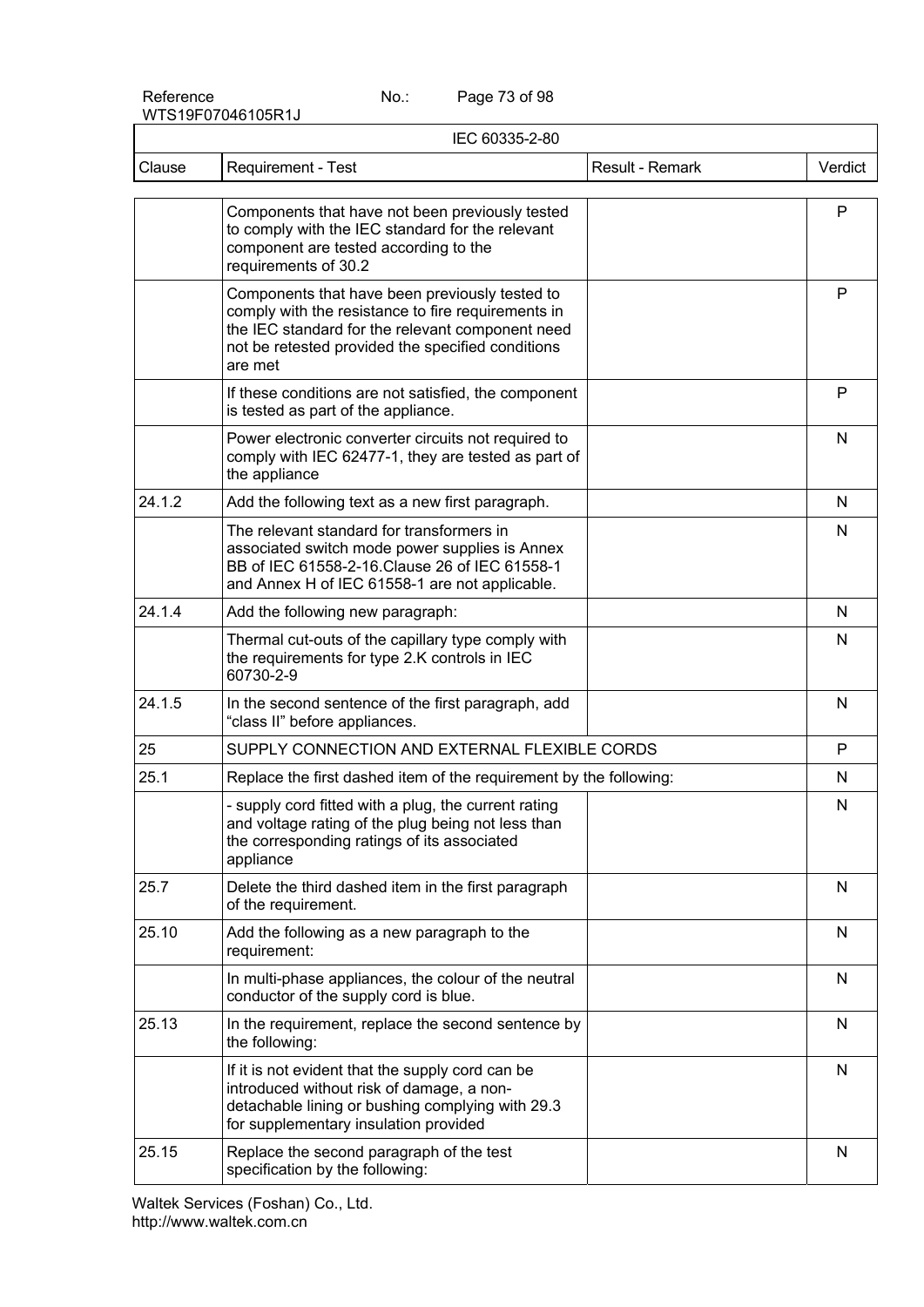Page 74 of 98

|        | IEC 60335-2-80                                                                                                                                                                            |                 |         |
|--------|-------------------------------------------------------------------------------------------------------------------------------------------------------------------------------------------|-----------------|---------|
| Clause | Requirement - Test                                                                                                                                                                        | Result - Remark | Verdict |
|        | A mark is made on the cord at a distance of<br>approximately 20 mm from the cord anchorage or<br>other suitable point. The mark is made while the<br>cord is subjected to a pull force of |                 | N       |
|        | - fixed appliances: pull 100 N; torque (not on                                                                                                                                            |                 | N       |
|        | - other appliances: values shown in table 12: mass<br>(kg); pull (N); torque (not on automatic cord reel)                                                                                 |                 | N       |
| 25.20  | Delete "insulated" and "additionally" from the<br>requirement.                                                                                                                            |                 | N       |
| 27     | PROVISION FOR EARTHING                                                                                                                                                                    |                 | P       |
| 27.1   | In the first paragraph of the requirement replace<br>"an insulation fault" by a failure of basic insulation".                                                                             |                 | P       |
|        | Replace the third paragraph by the following:                                                                                                                                             |                 | P       |
|        | Class 0, II and III appliances have no provision for<br>protective earthing                                                                                                               |                 | N       |
|        | Class II appliances and class III appliances can<br>incorporate an earth for functional purposes                                                                                          |                 | N       |
| 27.2   | Add the following paragraph to the requirement:                                                                                                                                           |                 | N       |
|        | Requirements not applicable to class II appliances<br>and class III appliances that incorporate an earth<br>for functional purposes                                                       |                 | N       |
| 27.3   | Add the following paragraph to the requirement:                                                                                                                                           |                 | N       |
|        | Requirements not applicable to class II appliances<br>and class III appliances that incorporate an earth<br>for functional purposes                                                       |                 | N       |
| 27.4   | Add the following paragraph to the requirement:                                                                                                                                           |                 | N       |
|        | Requirements not applicable to class II appliances<br>and class III appliances that incorporate an earth<br>for functional purposes                                                       |                 | N       |
| 27.5   | Add the following paragraph to the requirement:                                                                                                                                           |                 | N       |
|        | Requirements not applicable to class II appliances<br>and class III appliances that incorporate an earth<br>for functional purposes                                                       |                 | N       |
|        | Replace existing Note 1 by the following as an<br>addition to the existing second paragraph of the<br>test specification.                                                                 |                 | N       |
|        | The test is carried out until steady conditions have<br>been established.                                                                                                                 |                 |         |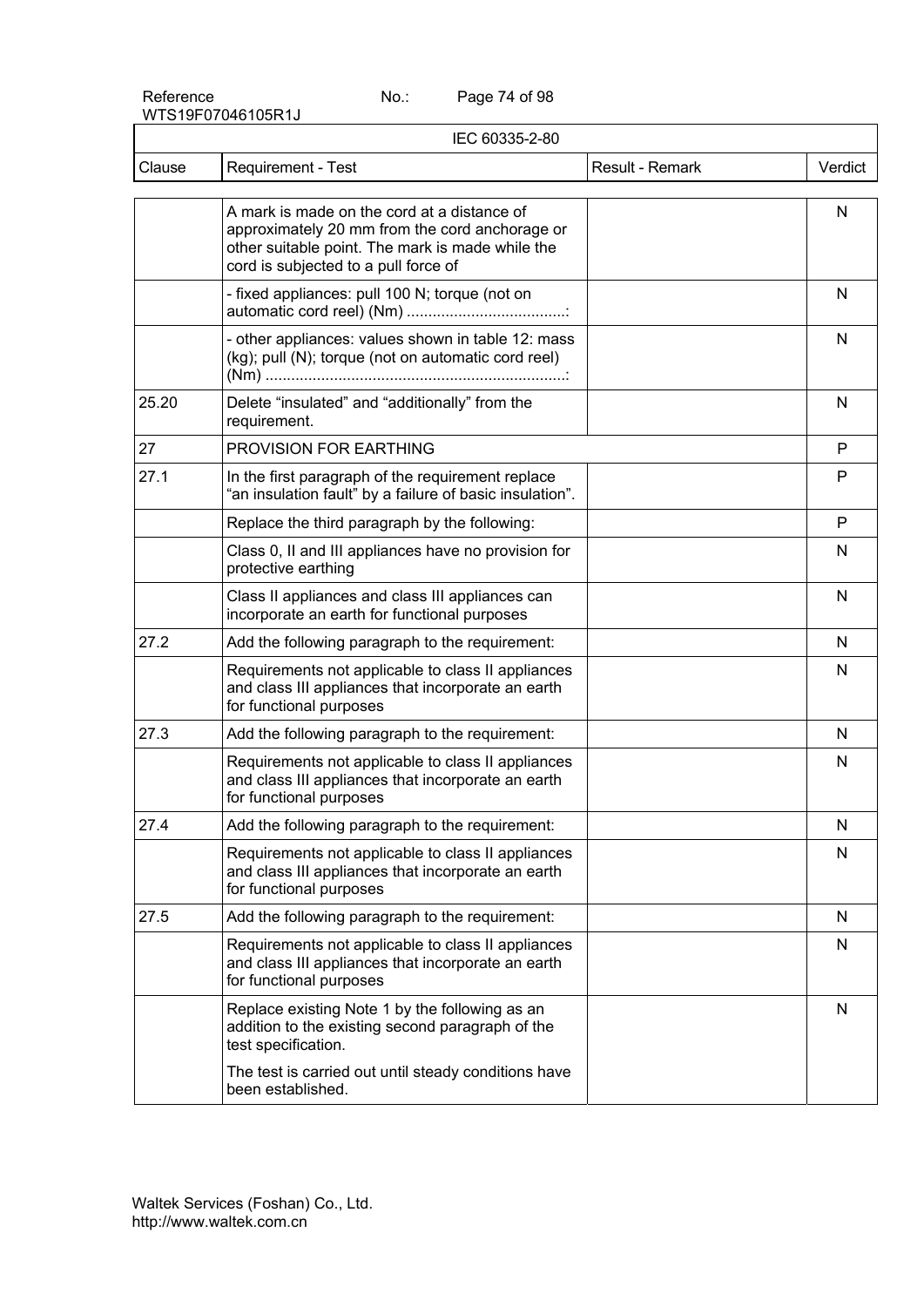Page 75 of 98

| IEC 60335-2-80 |                                                                                                                                                                                                                                     |         |
|----------------|-------------------------------------------------------------------------------------------------------------------------------------------------------------------------------------------------------------------------------------|---------|
| Clause         | Requirement - Test<br>Result - Remark                                                                                                                                                                                               | Verdict |
|                | Replace existing Note 2 by the following as an<br>addition to the last paragraph of the test<br>specification.                                                                                                                      | N       |
|                | The resistance of the supply cord is not included in<br>the resistance calculation                                                                                                                                                  |         |
| 27.6           | Add the following paragraph to the requirement:                                                                                                                                                                                     | N       |
|                | Requirements not applicable to class II appliances<br>and class III appliances that incorporate an earth<br>for functional purposes                                                                                                 | N       |
| 28             | Screws and connections                                                                                                                                                                                                              | P       |
| 28.2           | In the second paragraph of the requirement,<br>replace bullets with dashes in the two bulleted<br>items.                                                                                                                            | N       |
| 29             | CLEARANCES, CREEPAGE DISTANCES AND SOLID INSULATION                                                                                                                                                                                 | P       |
| 29.1           | Add the following as a new second paragraph of<br>the requirement:                                                                                                                                                                  | P       |
|                | For appliances intended for use at altitudes<br>exceeding 2 000 m, the clearances in Table 16 is<br>increased according to the relevant multiplier<br>values in Table A.2 of IEC 60664-1                                            | N       |
|                | Add the following to the existing second paragraph of the requirement:                                                                                                                                                              | N       |
|                | - to appliances intended for use at altitudes<br>exceeding 2 000 m                                                                                                                                                                  | N       |
| 29.3           | Replace the third dashed item by the following:                                                                                                                                                                                     | N       |
|                | - for insulation, other than single layer internal<br>wiring insulation, by an assessment of the thermal<br>quality of the material combined with an electric<br>strength test, in accordance with 29.3.3, and                      | N       |
|                | for accessible parts of reinforced insulation<br>consisting of a single layer, by measurement in<br>accordance with 29.3.4, or                                                                                                      | N       |
|                | - by an assessment of the thermal quality of the<br>material according to 29.3.3 combined with an<br>electric strength test in accordance with 23.5, for<br>each single layer internal wiring insulation touching<br>each other, or | N       |
| В              | ANNEX B (NORMATIVE)<br>APPLIANCES POWERED BY RECHARGEABLE BATTERIES THAT ARE<br>RECHARGED IN THE APPLIANCE                                                                                                                          | N       |
|                | The following modifications to this standard are<br>applicable for appliances powered by batteries that<br>are recharged in the appliance                                                                                           | N       |
|                | Three forms of construction covered:                                                                                                                                                                                                | N       |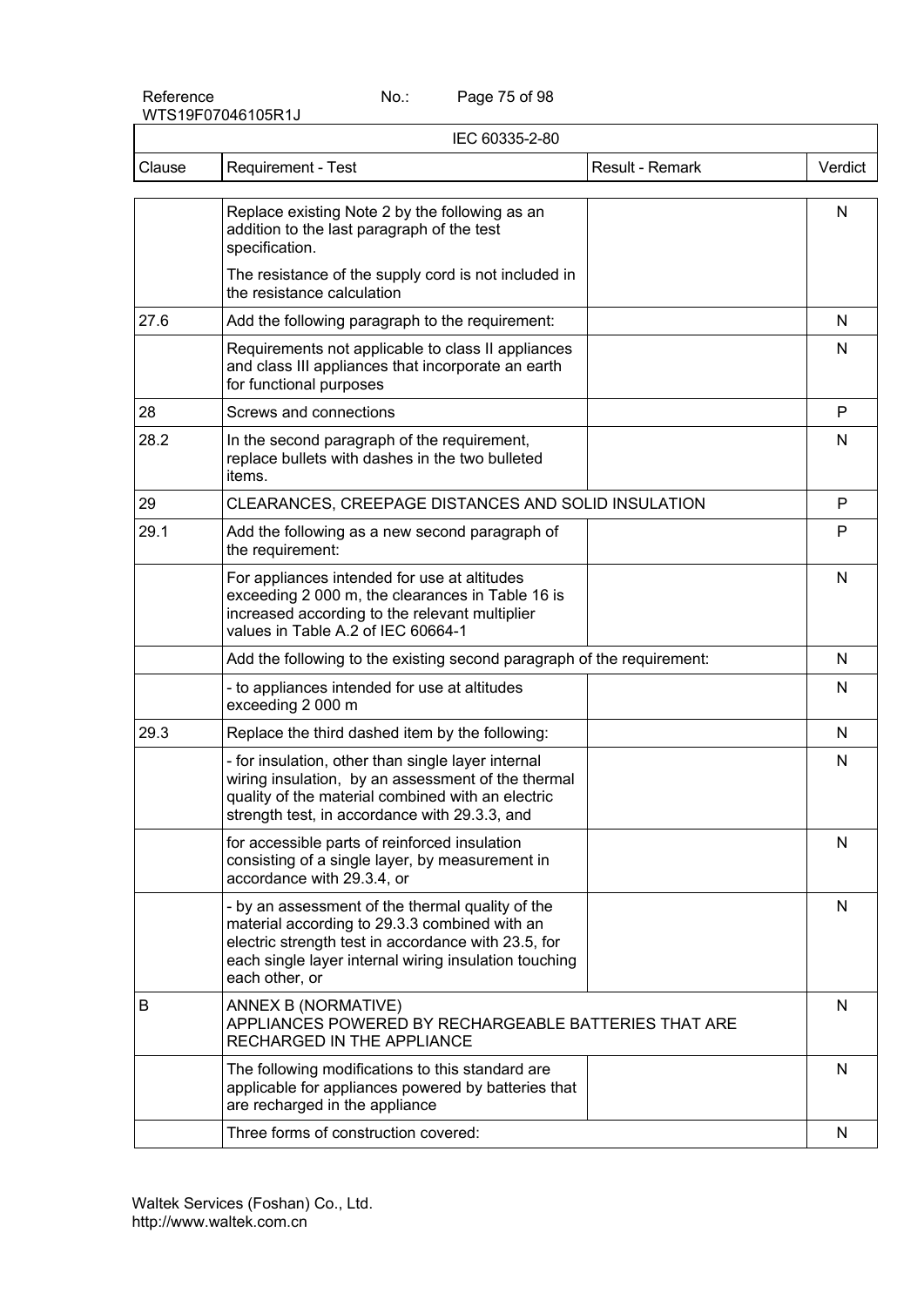Page 76 of 98

|        | IEC 60335-2-80                                                                                                                                                                                                                                                             |         |  |  |
|--------|----------------------------------------------------------------------------------------------------------------------------------------------------------------------------------------------------------------------------------------------------------------------------|---------|--|--|
| Clause | Requirement - Test<br>Result - Remark                                                                                                                                                                                                                                      | Verdict |  |  |
|        | a) Appliance supplied directly from the supply<br>mains or a renewable energy source, the battery<br>charging circuitry and other supply unit circuitry<br>incorporated within the appliance                                                                               | N       |  |  |
|        | b) The part of the appliance incorporating the<br>battery is supplied from the supply mains or a<br>renewable energy source, via a detachable supply<br>unit. The battery charging circuitry is incorporated<br>within the part of the appliance containing the<br>battery | N       |  |  |
|        | c) The part of the appliance incorporating the<br>battery is supplied from the supply mains or a<br>renewable energy source, via a detachable supply<br>unit. The battery charging circuitry is incorporated<br>within the detachable supply unit                          | N       |  |  |
| 7.1    | Battery compartment for batteries intended to be<br>replaced by the user, marked with battery voltage                                                                                                                                                                      | N       |  |  |
|        | The positive terminal indicated by symbol IEC<br>60417-5005 and the negative terminal by symbol<br>IEC 60417-5006                                                                                                                                                          | N       |  |  |
|        | Appliances intending to be supplied from a<br>detachable supply unit marked with symbol IEC<br>60417-6181 and its type reference along with<br>symbol ISO 7000-0790 (2004-01), or                                                                                          | N       |  |  |
|        | use only with <model designation=""> supply unit </model>                                                                                                                                                                                                                  | N       |  |  |
| 7.6    | Additional symbols                                                                                                                                                                                                                                                         | N       |  |  |
| 7.12   | The instructions give information regarding<br>charging                                                                                                                                                                                                                    | N       |  |  |
|        | The instructions for appliances incorporating<br>batteries intended to be replaced by the user<br>includes required information                                                                                                                                            | N       |  |  |
|        | Details about how to remove batteries containing<br>materials hazardous to the environment given                                                                                                                                                                           | N       |  |  |
|        | For appliances intending to be supplied from a detachable supply unit for the<br>purposes of recharging the battery, the type reference of the detachable supply unit<br>is stated along with the following:                                                               | N       |  |  |
|        | WARNING: For the purposes of recharging the<br>battery, only use the detachable supply unit<br>provided with this appliance                                                                                                                                                | N       |  |  |
|        | If the symbol for detachable supply unit is used, its<br>meaning is explained                                                                                                                                                                                              | N       |  |  |
| 7.15   | Markings placed on the part of the appliance<br>connected to the supply mains                                                                                                                                                                                              | N       |  |  |
|        | The type reference of the detachable supply unit is<br>placed in close proximity to the symbol                                                                                                                                                                             | N       |  |  |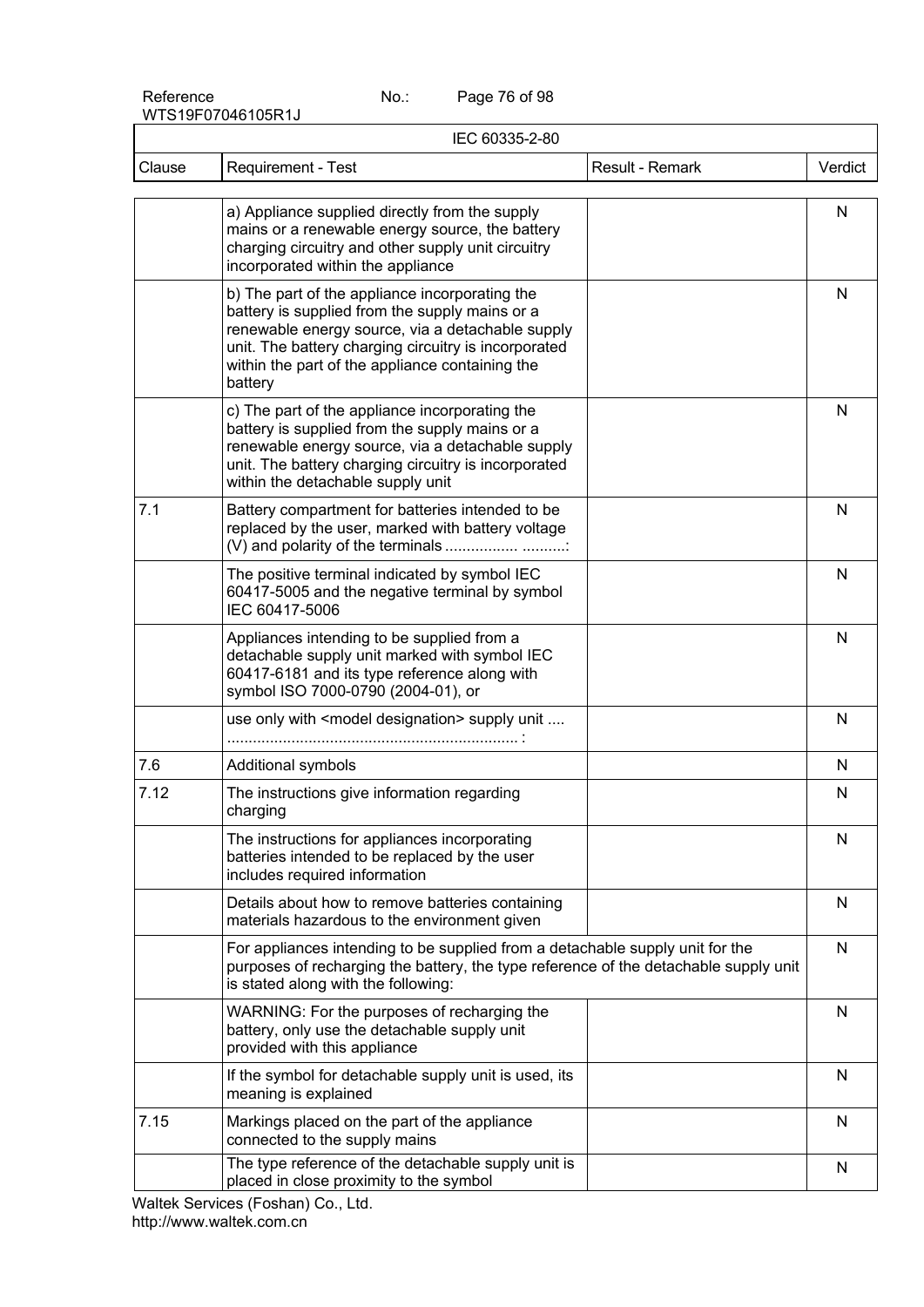Page 77 of 98

|          | IEC 60335-2-80                                                                                                                                                                                         |                 |         |
|----------|--------------------------------------------------------------------------------------------------------------------------------------------------------------------------------------------------------|-----------------|---------|
| Clause   | <b>Requirement - Test</b>                                                                                                                                                                              | Result - Remark | Verdict |
| 8.2      | Appliances having batteries that according to the<br>instruction may be replaced by the user need only<br>have basic insulation between live parts and the<br>inner surface of the battery compartment |                 | N       |
|          | If the appliance can be operated without batteries,<br>double or reinforced insulation required                                                                                                        |                 | N       |
| 11.7     | The battery is charged for the period stated in the                                                                                                                                                    |                 | N       |
| 11.8     | Temperature rise of the battery surface does not<br>exceed the limit in the battery manufacturer's<br>specification; measured (K); limit (K)                                                           |                 | N       |
|          | If no limit specified, the temperature rise does not                                                                                                                                                   |                 | N       |
| 19.1     | Appliances subjected to tests of 19.B.101, 19.B.102<br>and 19.B.103                                                                                                                                    |                 | N       |
| 19.10    | Not applicable                                                                                                                                                                                         |                 | N       |
| 19.B.101 | Appliances supplied at rated voltage for 168 h, the<br>battery being continually charged                                                                                                               |                 | N       |
| 19.B.102 | For appliances having batteries that can be<br>removed without the aid of a tool, short-circuit of<br>the terminals of the battery, the battery being fully<br>charged,                                |                 | N       |
| 19.B.103 | Appliances having batteries replaceable by the<br>user supplied at rated voltage under normal<br>operation with the battery removed or in any<br>position allowed by the construction                  |                 | N       |
| 19.13    | The battery does not rupture or ignite                                                                                                                                                                 |                 | N       |
|          |                                                                                                                                                                                                        |                 |         |

| H   | ANNEX H (NORMATIVE)<br><b>SWITCHES</b>                                                                                                                |  |
|-----|-------------------------------------------------------------------------------------------------------------------------------------------------------|--|
| -20 | Clearances, creepage distances, solid insulation and coatings of rigid printed board<br>assemblies                                                    |  |
|     | Replace the text by the following:                                                                                                                    |  |
|     | Clause 20 is applicable to clearances across full<br>disconnection and micro-disconnection                                                            |  |
|     | Replace the text by the following:                                                                                                                    |  |
|     | It is also applicable to creepage distances for<br>functional insulation, across full disconnection and<br>micro-disconnection, as stated in Table 24 |  |

S | ANNEX S (NORMATIVE) BATTERY OPERATED APPLIANCES POWERED BY BATTERIES THAT ARE NON-RECHARGEABLE OR NOT RECHARGED IN THE APPLIANCE N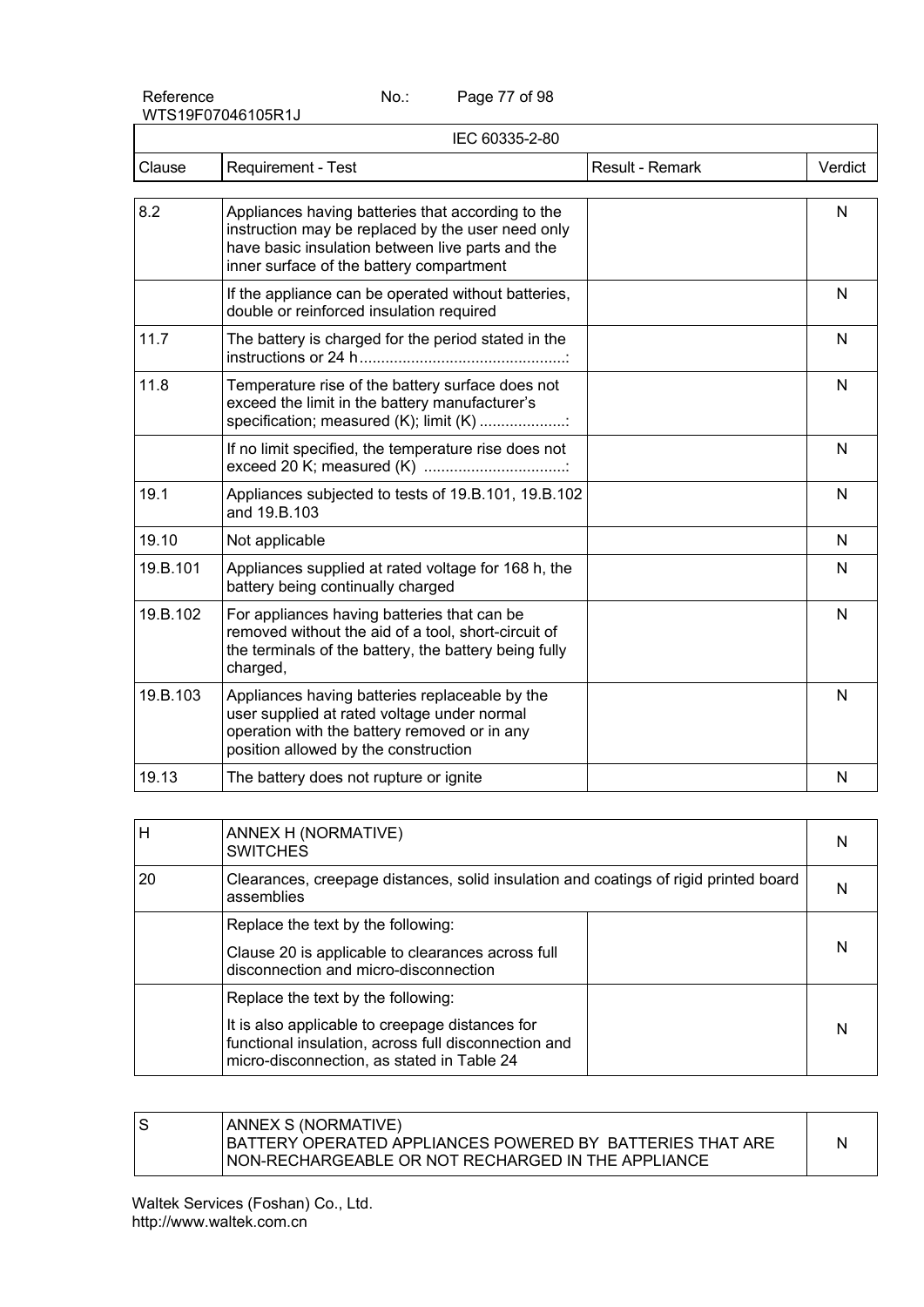Page 78 of 98

|         | IEC 60335-2-80                                                                                                                                                                |                 |         |
|---------|-------------------------------------------------------------------------------------------------------------------------------------------------------------------------------|-----------------|---------|
| Clause  | Requirement - Test                                                                                                                                                            | Result - Remark | Verdict |
|         |                                                                                                                                                                               |                 |         |
|         | The following modifications to this standard are.<br>applicable for battery-operated appliances where<br>the batteries are either non-rechargeable (primary<br>batteries), or |                 | N       |
|         | rechargeable batteries (secondary batteries) that<br>are not recharged in the appliance                                                                                       |                 | N       |
| 5.8.1   | If the supply terminals for the connection of the<br>battery have no indication of polarity, the more<br>unfavourable polarity is applied                                     |                 | N       |
| 5.S.101 | Appliances intended for use with a battery box are<br>tested with the battery box supplied with the<br>appliance or with the battery box recommended in<br>the instructions   |                 | N       |
| 5.S.102 | Appliances are tested as motor-operated<br>appliances.                                                                                                                        |                 | N       |

| 7.1  | Appliances marked with the battery voltage (V) and<br>the polarity of the terminals, unless                                               | N |
|------|-------------------------------------------------------------------------------------------------------------------------------------------|---|
|      | the polarity is irrelevant                                                                                                                | N |
|      | Appliances also marked with:                                                                                                              | N |
|      | - name, trade mark or identification mark of the<br>manufacturer or responsible vendor                                                    | N |
|      |                                                                                                                                           | N |
|      | - IP number according to degree of protection<br>against ingress of water, other than IPX0                                                | N |
|      | - type reference of battery or batteries                                                                                                  | N |
|      | If relevant, the positive terminal is indicated by the<br>symbol IEC 60417-5005 and the negative terminal<br>by the symbol IEC 60417-5006 | N |
|      | If appliances use more than one battery, they are<br>marked to indicate correct polarity connection of<br>the batteries                   | N |
| 7.6  | Additional symbols                                                                                                                        | N |
| 7.12 | The instructions contain the following, as applicable:                                                                                    | N |
|      | - the types of batteries that may be used                                                                                                 | N |
|      | - how to remove and insert the batteries                                                                                                  | N |
|      | - non-rechargeable batteries are not to be<br>recharged                                                                                   | N |
|      | - rechargeable batteries are to be removed from<br>the appliance before being charged                                                     | N |
|      | - different types of batteries or new and used<br>batteries are not to be mixed                                                           | N |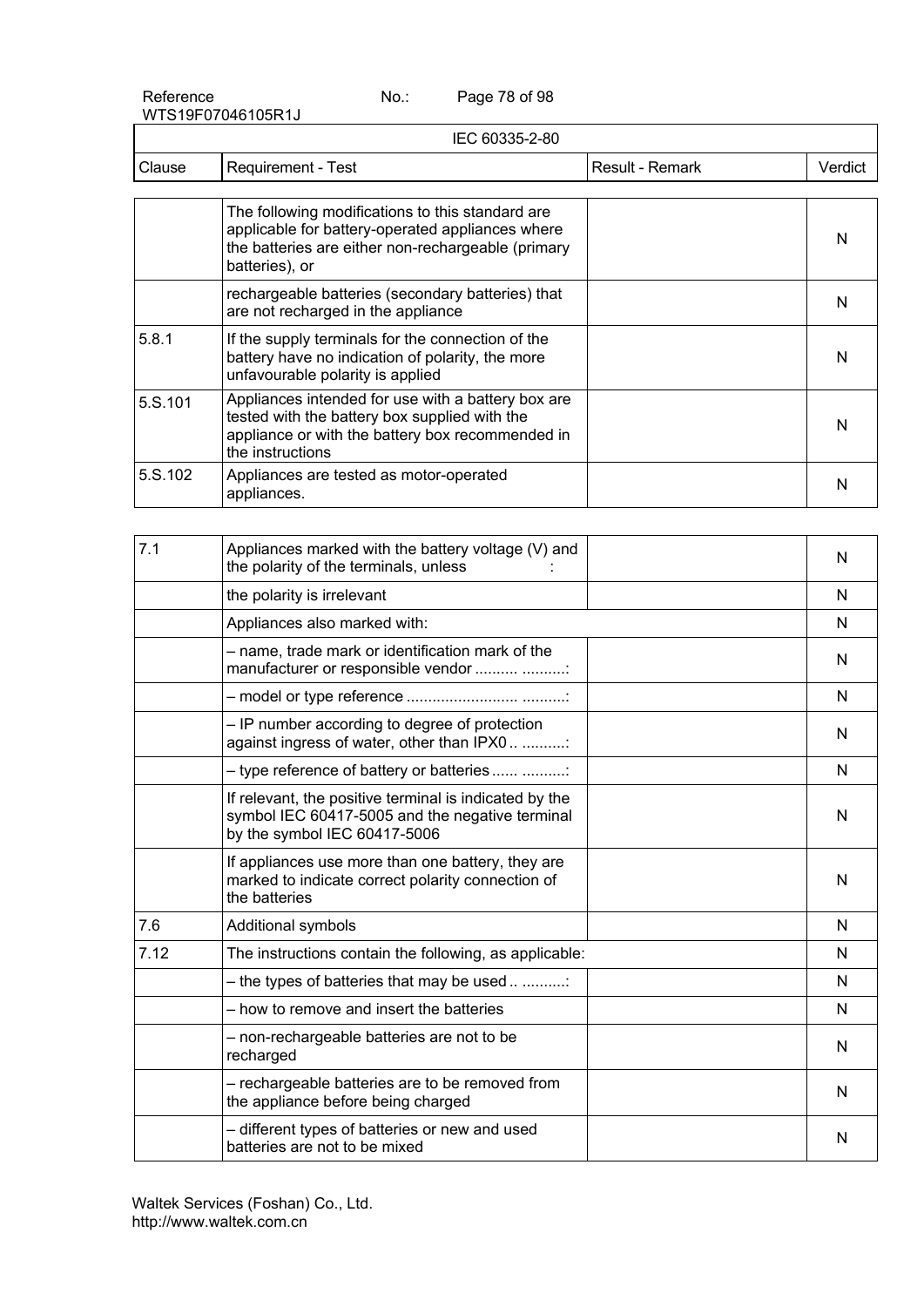Page 79 of 98

| IEC 60335-2-80 |                                                                                                                                                                                                                                                         |                 |         |
|----------------|---------------------------------------------------------------------------------------------------------------------------------------------------------------------------------------------------------------------------------------------------------|-----------------|---------|
| Clause         | Requirement - Test                                                                                                                                                                                                                                      | Result - Remark | Verdict |
|                | - batteries are to be inserted with the correct<br>polarity                                                                                                                                                                                             |                 | N       |
|                | - exhausted batteries are to be removed from the<br>appliance and safely disposed of                                                                                                                                                                    |                 | N       |
|                | - if the appliance is to be stored unused for a long<br>period, the batteries are removed                                                                                                                                                               |                 | N       |
|                | - the supply terminals are not to be short-circuited                                                                                                                                                                                                    |                 | N       |
| 11.5           | Appliances are supplied with the most unfavourable supply voltage between                                                                                                                                                                               |                 | N       |
|                | -0,55 and 1,0 times the battery voltage, if the<br>appliance can be used with non-rechargeable<br>batteries                                                                                                                                             |                 | N       |
|                | - 0,75 and 1,0 times battery voltage, if the<br>appliance is designed for use with rechargeable<br>batteries only                                                                                                                                       |                 | N       |
|                | The values specified in Table S.101 for the internal<br>resistance per cell of the battery is taken into<br>account                                                                                                                                     |                 | N       |
| 19.1           | The tests are carried out with the battery fully<br>charged unless otherwise specified                                                                                                                                                                  |                 | N       |
| 19.13          | The battery does not rupture or ignite                                                                                                                                                                                                                  |                 | N       |
| 19.S.101       | Appliances are supplied with the voltage specified<br>in 11.5. The supply terminals having an indication<br>of polarity are connected to the opposite polarity,<br>unless                                                                               |                 | N       |
|                | such a connection is unlikely to occur due to the<br>construction of the appliance                                                                                                                                                                      |                 | N       |
| 19.S.102       | For appliances with provision for multiple batteries,<br>one or more of the batteries are reversed and the<br>appliance is operated, if reversal of batteries is<br>allowed by the construction                                                         |                 | N       |
| 25.5           | The flexible leads or flexible cord used to connect<br>an external battery or battery box in is connected to<br>the appliance by a type X attachment                                                                                                    |                 | N       |
| 25.13          | This requirement is not applicable to the flexible<br>leads or flexible cord connecting external batteries<br>or a battery box with an appliance                                                                                                        |                 | N       |
| 25.S.101       | Appliances have suitable means for connection of<br>the battery. If the type of battery is marked on the<br>appliance, the means of connection is suitable for<br>this type of battery                                                                  |                 | N       |
| 26.5           | Terminal devices in an appliance for the connection<br>of the flexible leads or flexible cord connecting an<br>external battery or battery box are so located or<br>shielded that there is no risk of accidental<br>connection between supply terminals |                 | N       |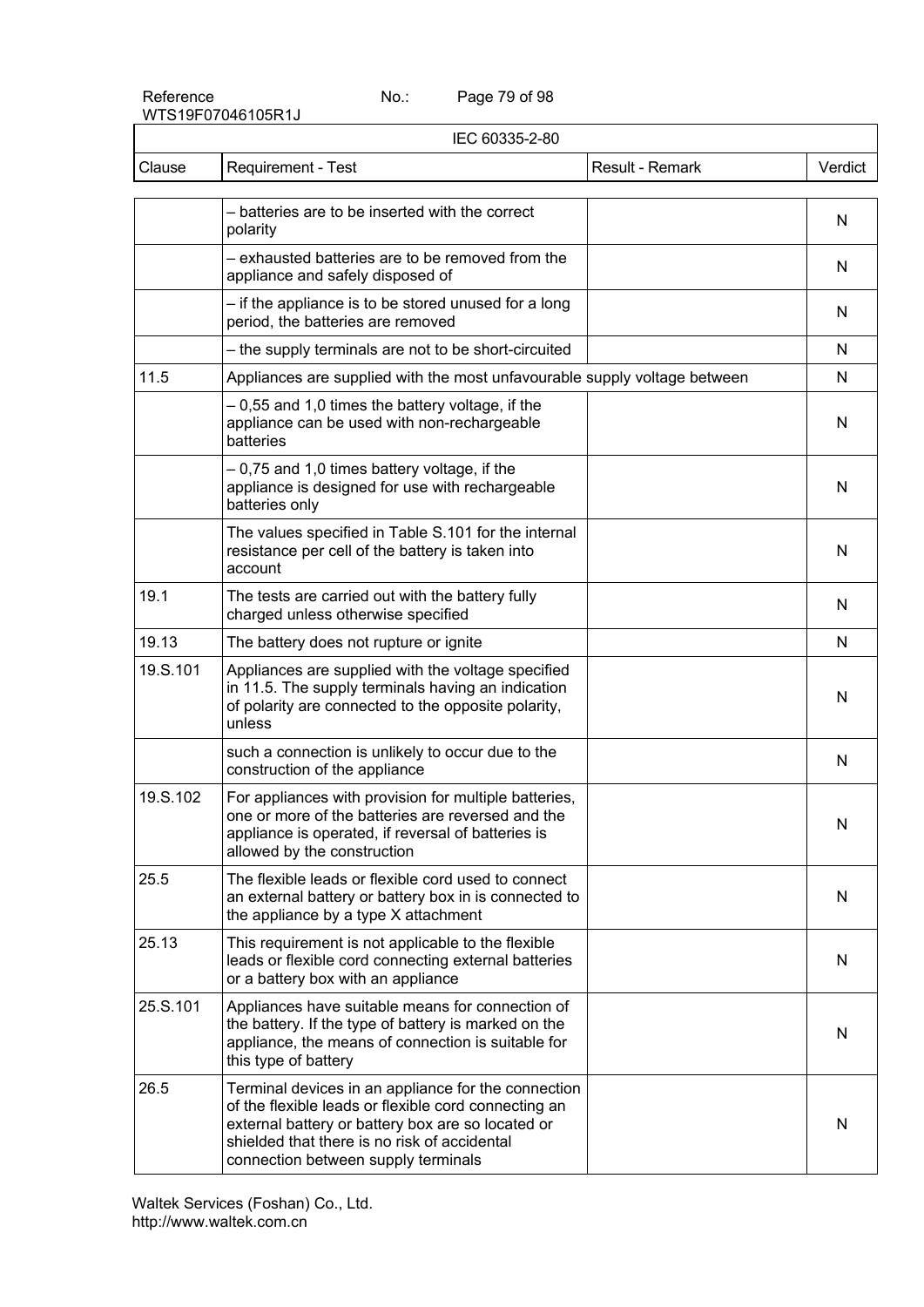| Reference         | No.: | Page 80 of 98 |
|-------------------|------|---------------|
| WTS19F07046105R1J |      |               |

|          | IEC 60335-2-80                                                                                                      |                 |         |
|----------|---------------------------------------------------------------------------------------------------------------------|-----------------|---------|
| Clause   | Requirement - Test                                                                                                  | Result - Remark | Verdict |
| 30.2.3.2 | There is no battery in the area of the vertical<br>cylinder used for the consequential needle flame<br>test, unless |                 | N       |
|          | the battery is shielded by a barrier that meets the<br>needle flame test of Annex E, or                             |                 | N       |
|          | that comprises material classified as V-0 or V-1<br>according to IEC 60695-11-10                                    |                 | N       |

|                | IEC 60335-1: 2010 (Fifth Edition) /AMD2:2016                                                                                                                                      |  |   |  |
|----------------|-----------------------------------------------------------------------------------------------------------------------------------------------------------------------------------|--|---|--|
| 5              | GENERAL CONDITIONS FOR THE TESTS                                                                                                                                                  |  | P |  |
| 5.10           | A class III construction part of the appliance is<br>tested connected to its detachable power supply<br>part taking into account the instructions provided<br>with the appliance. |  | N |  |
| 6              | <b>CLASSIFICATION</b>                                                                                                                                                             |  | P |  |
| 6.1            | For a class III construction with a detachable power<br>supply part the appliance is classified according to<br>the detachable power supply part                                  |  | N |  |
| $\overline{7}$ | <b>MARKING AND INSTRUCTIONS</b>                                                                                                                                                   |  | P |  |
| 7.1            | Symbol IEC 60417-5180, for class III appliances,<br>unless                                                                                                                        |  | N |  |
|                | the appliance is operated by batteries only, or                                                                                                                                   |  | N |  |
|                | for appliances powered by rechargeable batteries<br>recharged in the appliance                                                                                                    |  | N |  |
| 7.12.9         | Instructions specified in 7.12 and from 7.12.1 to<br>7.12.8 appear together before any other<br>instructions supplied with the appliance                                          |  | P |  |
|                | These instructions may be supplied with the<br>appliance separately from any functional use<br>booklet                                                                            |  | P |  |
|                | They may follow the description of the appliance<br>that identifies parts, or follow the drawings/sketches                                                                        |  | P |  |
|                | In addition, instructions are also available in an<br>alternative format such as on a website or on<br>request from the user in a format such as a DVD                            |  | P |  |
| 7.14           | Markings clearly legible and durable:                                                                                                                                             |  | P |  |
|                | Signal words WARNING, CAUTION, DANGER in<br>uppercase having a height as specified                                                                                                |  | N |  |
|                | Uppercase letter of the text explaining the signal                                                                                                                                |  | N |  |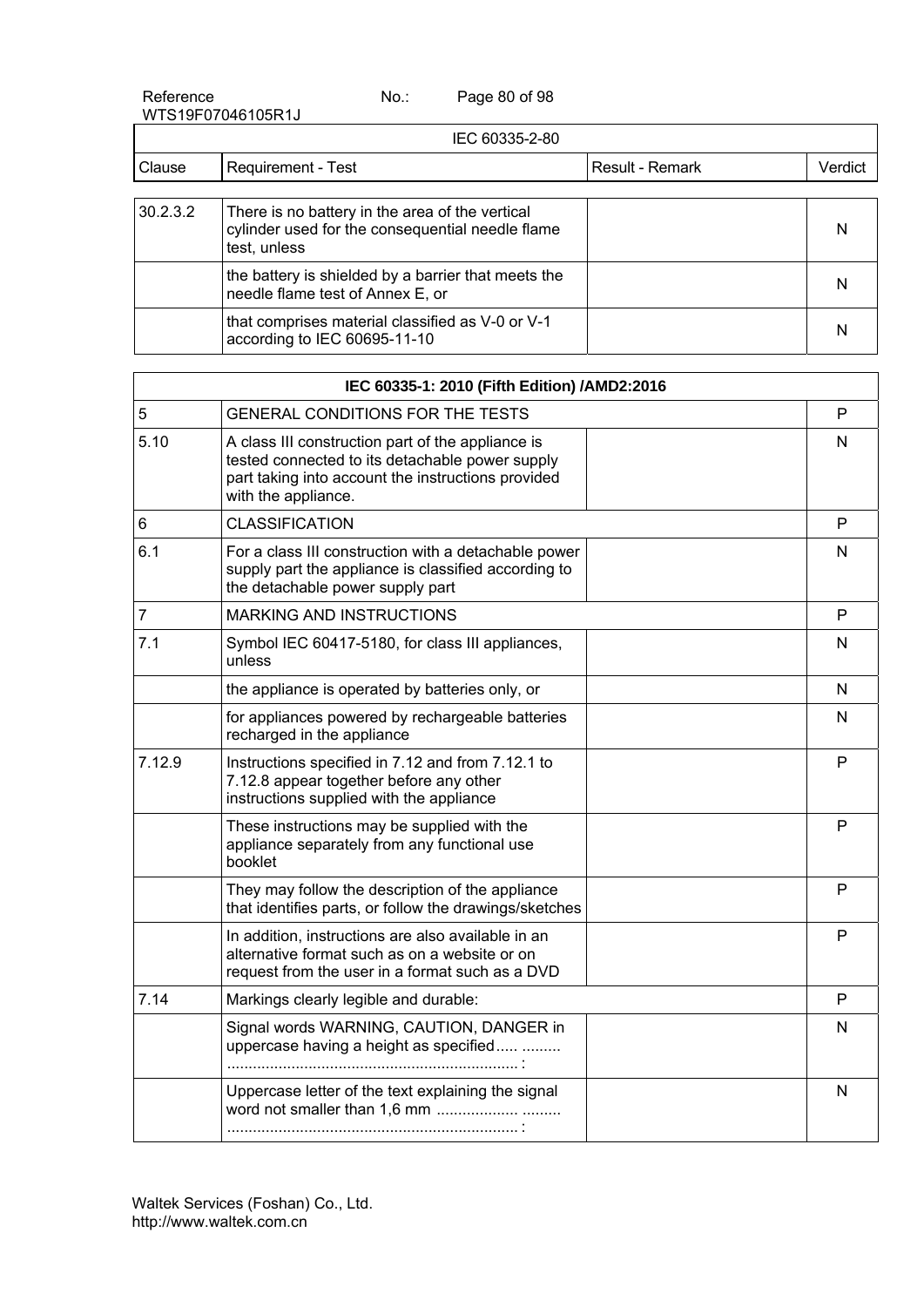Page 81 of 98

| IEC 60335-2-80 |                                                                                                                                                                                                                                          |                      |         |  |  |
|----------------|------------------------------------------------------------------------------------------------------------------------------------------------------------------------------------------------------------------------------------------|----------------------|---------|--|--|
| Clause         | Requirement - Test                                                                                                                                                                                                                       | Result - Remark      | Verdict |  |  |
|                | Moulded in, engraved, or stamped markings either<br>raised above or have a depth below the surface of<br>at least 0,25 mm, unless                                                                                                        |                      | N       |  |  |
|                | contrasting colours are used                                                                                                                                                                                                             |                      | N       |  |  |
|                | Markings checked by inspection, measurement and<br>rubbing test as specified                                                                                                                                                             |                      | P       |  |  |
| 8              | PROTECTION AGAINST ACCESS TO LIVE PARTS                                                                                                                                                                                                  |                      | P       |  |  |
| 8.1.3          | For a single switching action obtained by a<br>switching device, requirements as specified                                                                                                                                               |                      | N       |  |  |
|                | For appliances with a supply cord and without a<br>switching device, the single switching action may<br>be obtained by the withdrawal of the plug                                                                                        |                      | N       |  |  |
| 13             | LEAKAGE CURRENT AND ELECTRIC STRENGTH AT OPERATING<br><b>TEMPERATURE</b>                                                                                                                                                                 |                      | P       |  |  |
| 13.2           | The leakage current is measured by means of the<br>circuit described in Figure 4 of IEC 60990:1999                                                                                                                                       |                      | P       |  |  |
|                | For class 0I appliances and class I appliances,<br>except parts of class II construction, C may be<br>replaced by a low impedance ammeter                                                                                                |                      | P       |  |  |
|                | Leakage current measurements :                                                                                                                                                                                                           | (see appended table) | P       |  |  |
| 19             | ABNORMAL OPERATION                                                                                                                                                                                                                       |                      | P       |  |  |
| 19.1           | If the control performs more than one function, only<br>that aspect of the control under consideration is<br>rendered inoperative. Other functions of the control<br>may continue to operate normally.                                   |                      | N       |  |  |
| 19.7           | Locked rotor, capacitors open-circuited one at a<br>time                                                                                                                                                                                 |                      | P       |  |  |
|                | Test repeated with capacitors short-circuited one at<br>a time, unless                                                                                                                                                                   |                      | P       |  |  |
|                | the capacitor is of class S2 or S3 of IEC 60252-1                                                                                                                                                                                        |                      | N       |  |  |
| 19.11.3        | If the appliance incorporates a protective electronic<br>circuit that operates to ensure compliance with<br>clause 19, the appliance is tested as specified                                                                              |                      | N       |  |  |
| 19.11.4.2      | The appliance is subjected to radiated fields in<br>accordance with IEC 61000-4-3, at frequency<br>ranges specified                                                                                                                      |                      | N       |  |  |
| 22             | <b>CONSTRUCTION</b>                                                                                                                                                                                                                      |                      | P       |  |  |
| 22.5           | No risk of electric shock when touching pins, for<br>appliances having a capacitor with rated<br>capacitance equal to or greater than $0,1\mu F$ , the<br>appliance being disconnected from the supply at<br>the instant of voltage peak |                      | N       |  |  |
| 22.12          | Handles, knobs etc. fixed in a reliable manner, if<br>loosening result in a hazard                                                                                                                                                       |                      | P       |  |  |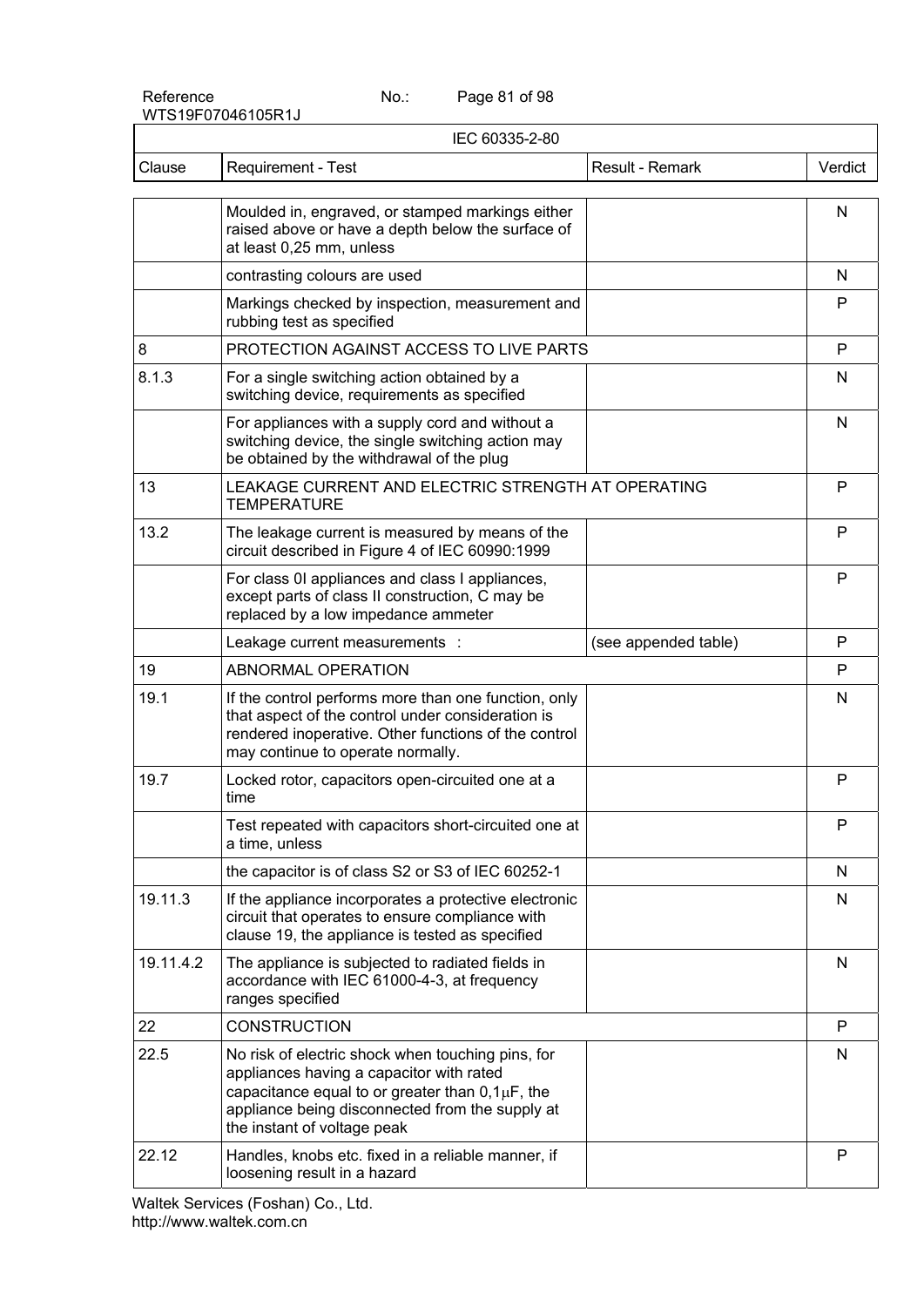Page 82 of 98

|        | IEC 60335-2-80                                                                                                                                                                          |         |  |  |  |  |
|--------|-----------------------------------------------------------------------------------------------------------------------------------------------------------------------------------------|---------|--|--|--|--|
| Clause | Result - Remark<br>Requirement - Test                                                                                                                                                   | Verdict |  |  |  |  |
|        | Removing or fixing in wrong position of handles,<br>knobs etc. indicating position of switches or similar<br>components not possible, if resulting in a hazard                          | P       |  |  |  |  |
|        | A choking hazard does not apply to appliances for<br>commercial use                                                                                                                     | N       |  |  |  |  |
|        | If the part is removed and can be contained within<br>the small parts cylinder, it is considered to be a<br>choking hazard                                                              | N       |  |  |  |  |
| 22.55  | Devices operated to stop the intended function of<br>the appliance, if any, are be distinguished from<br>other manual devices by means of shape, size,<br>surface texture or position : | P       |  |  |  |  |
|        | The requirement concerning position does not<br>preclude use of a push on push off switch                                                                                               | N       |  |  |  |  |
|        | An indication when the device has been operated is given by:                                                                                                                            | P       |  |  |  |  |
|        | - tactile feedback from the actuator or from the<br>appliance, or                                                                                                                       | N       |  |  |  |  |
|        | - reduction in heat output; or                                                                                                                                                          | N       |  |  |  |  |
|        | - audible and visible feedback                                                                                                                                                          | P       |  |  |  |  |
| 22.56  | Detachable power supply part provided with the<br>part of class III construction                                                                                                        | N       |  |  |  |  |
| 22.57  | The properties of non-metallic materials do not<br>degrade from exposure to UV-C radiation, as<br>specified in Annex T                                                                  | N       |  |  |  |  |
|        | This requirement does not apply to glass, ceramics<br>or similar materials                                                                                                              | N       |  |  |  |  |
| 24     | <b>COMPONENTS</b>                                                                                                                                                                       | P       |  |  |  |  |
| 24.2   | Appliances not fitted with:                                                                                                                                                             | P       |  |  |  |  |
|        | - switches, automatic controls or power supplies in<br>flexible cords                                                                                                                   | P       |  |  |  |  |
| 24.8   | One or more of the following conditions are to be met:                                                                                                                                  | P       |  |  |  |  |
|        | - the capacitors are of class S2 or S3 according to<br>IEC 60252-1                                                                                                                      | N       |  |  |  |  |
| 25     | SUPPLY CONNECTION AND EXTERNAL FLEXIBLE CORDS                                                                                                                                           | P       |  |  |  |  |
| 25.7   | Supply cords, other than for class III appliances, being one of the following types:                                                                                                    | N       |  |  |  |  |
|        | - halogen-free, low smoke, thermoplastic insulated and sheathed                                                                                                                         | N       |  |  |  |  |
|        | light duty halogen-free low smoke flexible<br>$\bullet$<br>cable (62821 IEC 101) for circular cable<br>and (62821 IEC 101f) for flat cable                                              | N       |  |  |  |  |
|        | Ordinary duty halogen-free low smoke<br>$\bullet$<br>flexible cable (62821 IEC 102) for circular<br>cable and (62821 IEC 102f( for flat cable                                           | N       |  |  |  |  |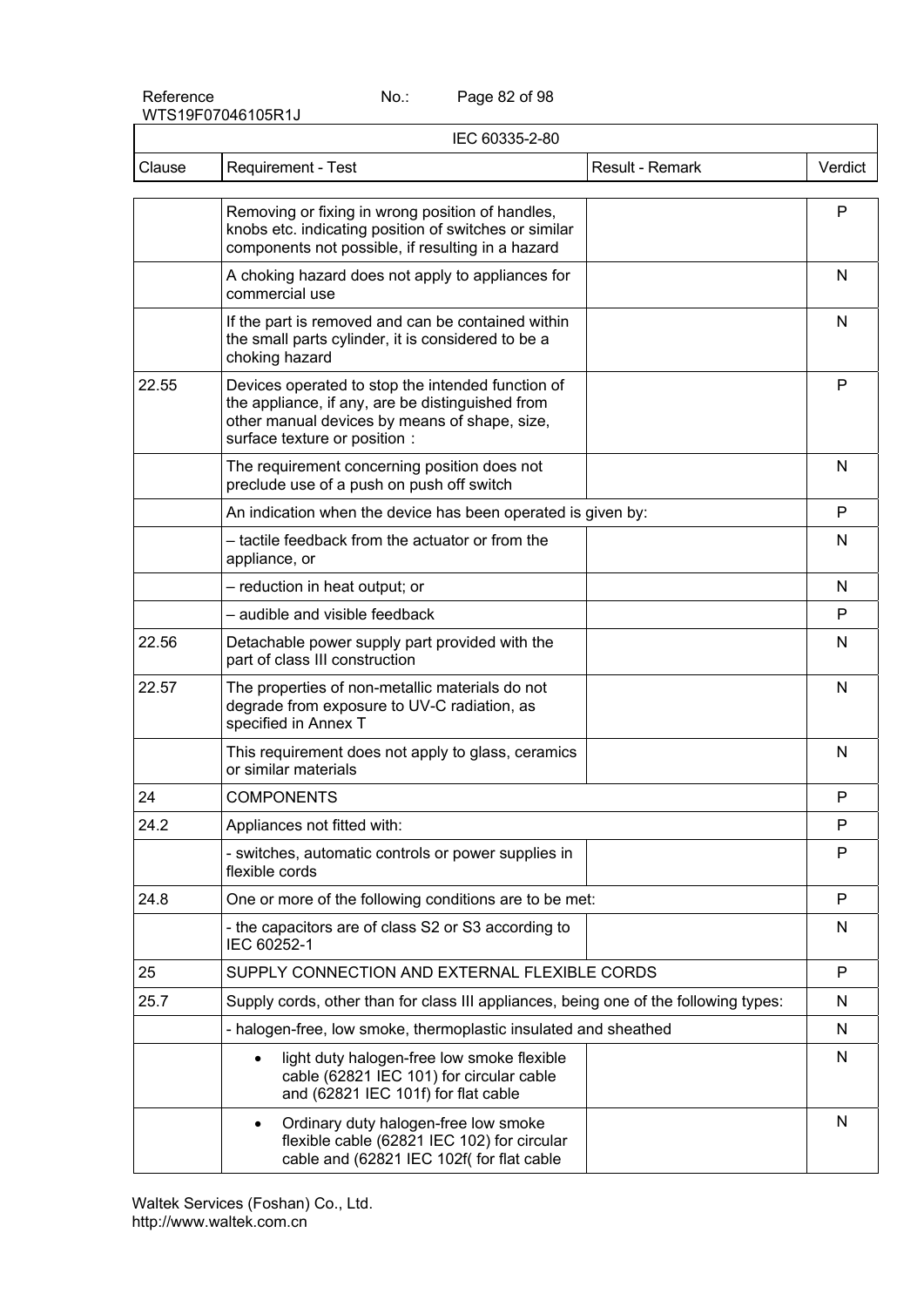Page 83 of 98

| IEC 60335-2-80 |                                                                                                                                                                                                                                                                                                                |         |  |  |  |
|----------------|----------------------------------------------------------------------------------------------------------------------------------------------------------------------------------------------------------------------------------------------------------------------------------------------------------------|---------|--|--|--|
| Clause         | Requirement - Test<br>Result - Remark                                                                                                                                                                                                                                                                          | Verdict |  |  |  |
| 25.10          | Where additional neutral conductors are provided in the supply cord:                                                                                                                                                                                                                                           | N       |  |  |  |
|                | - other colours may be used for these additional<br>neutral conductors;                                                                                                                                                                                                                                        | N       |  |  |  |
|                | - all of the neutral conductors and line conductors<br>are identified by marking using the alpha numeric<br>notation specified in IEC 60445                                                                                                                                                                    | N       |  |  |  |
|                | - the supply cord is fitted to the appliance                                                                                                                                                                                                                                                                   | N       |  |  |  |
| 25.23          | Interconnection cords comply with the requirements for the supply cord, except<br>that:                                                                                                                                                                                                                        | N       |  |  |  |
|                | - for class I or class II appliance with class III<br>construction, the cross sectional areas of the<br>conductors need not comply with 25.8 if specified<br>conditions are met                                                                                                                                | N       |  |  |  |
| B              | ANNEX B (NORMATIVE)<br>APPLIANCES POWERED BY RECHARGEABLE BATTERIES THAT ARE<br>RECHARGED IN THE APPLIANCE                                                                                                                                                                                                     |         |  |  |  |
| 7.12           | Instructions for appliances containing non user-replaceable batteries state the<br>substance of the following:                                                                                                                                                                                                 |         |  |  |  |
|                | This appliance contains batteries that are only<br>replaceable by skilled persons                                                                                                                                                                                                                              | N       |  |  |  |
|                | Instructions for appliances containing non-replaceable batteries shall state the<br>substance of the following:                                                                                                                                                                                                | N       |  |  |  |
|                | This appliance contains batteries that are non-<br>replaceable                                                                                                                                                                                                                                                 | N       |  |  |  |
| P              | ANNEX P (INFORMATIVE)<br>GUIDANCE FOR THE APPLICATION OF THIS STANDARD TO APPLIANCES<br><b>USED IN TROPICAL CLIMATES</b>                                                                                                                                                                                       | N       |  |  |  |
|                | Modifications applicable for class 0 and 01 appliances having a rated voltage<br>exceeding 150V, intended to be used in countries having a tropical climate and that<br>are marked with symbol IEC 60417-6332                                                                                                  | N       |  |  |  |
|                | Modifications may also be applied to class 1 appliances having a rated voltage<br>exceeding 150V, intended to be used in countries having a tropical climate and that<br>are marked with symbol IEC 60417-6332, if liable to be connected to a supply<br>mains that excludes the protective earthing conductor | N       |  |  |  |
| 5.7            | The ambient temperature for the tests of clauses<br>11 and 13 is 40 +3/0 °C                                                                                                                                                                                                                                    | N       |  |  |  |
| 7.1            | The appliance marked with symbol IEC 60417-<br>6332                                                                                                                                                                                                                                                            | N       |  |  |  |
| 7.12           | The instructions state that the appliance is to be<br>supplied through a residual current device (RCD)<br>having a rated residual operating current not<br>exceeding 30 mA                                                                                                                                     | N       |  |  |  |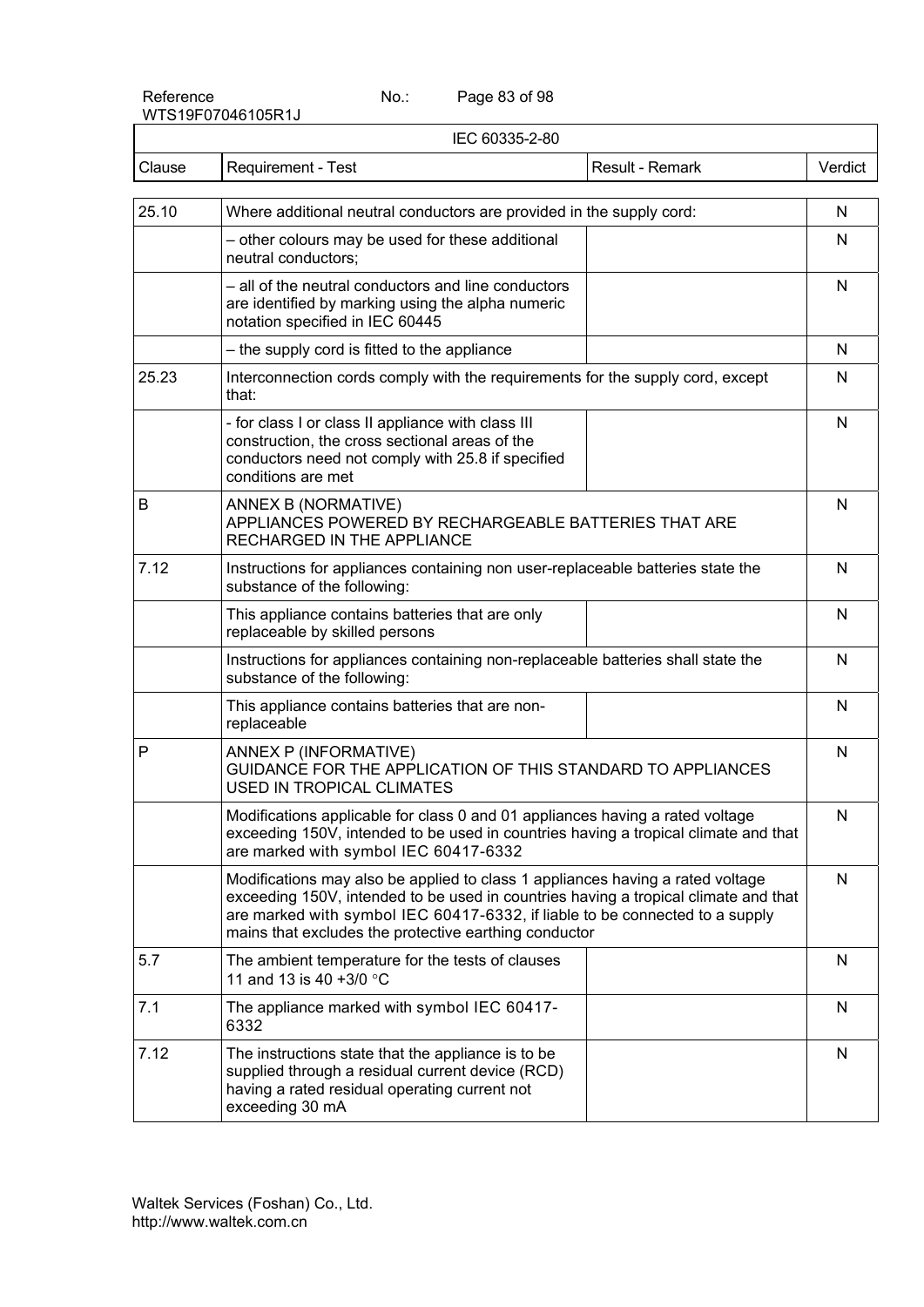Page 84 of 98

|        | IEC 60335-2-80                                                                                                                                                                                 |              |  |  |  |
|--------|------------------------------------------------------------------------------------------------------------------------------------------------------------------------------------------------|--------------|--|--|--|
| Clause | Requirement - Test<br>Result - Remark                                                                                                                                                          | Verdict      |  |  |  |
|        | The instructions state that the appliance is<br>considered to be suitable for use in countries<br>having a tropical climate, but may also be used in<br>other countries                        | N            |  |  |  |
|        | If symbol IEC 60417-6332 is used, its meaning<br>is explained                                                                                                                                  | N            |  |  |  |
| 11.8   | The values of Table 3 are reduced by 15 K                                                                                                                                                      | N            |  |  |  |
| 13.2   | The leakage current for class I appliances not<br>exceeding 0,5 mA                                                                                                                             | N            |  |  |  |
| 15.3   | The value of t is 37 $^{\circ}$ C                                                                                                                                                              | N            |  |  |  |
| 16.2   | The leakage current for class I appliances not<br>exceeding 0,5 mA (mA):                                                                                                                       | N            |  |  |  |
| 19.13  | The leakage current test of 16.2 is applied in<br>addition to the electric strength test of 16.3                                                                                               | N            |  |  |  |
| Τ      | ANNEX T (NORMATIVE)<br>UV-C RADIATION EFFECT ON NON-METALLIC MATERIALS                                                                                                                         | $\mathsf{N}$ |  |  |  |
|        | Requirements for non-metallic materials subject to<br>direct or reflected UV-C radiation exposure and<br>whose mechanical and electrical properties are<br>relied upon for compliance with the | N            |  |  |  |
|        | Does not apply to glass, ceramic and similar<br>materials                                                                                                                                      | N            |  |  |  |
|        | Tested as specified in ISO 4892-1 and ISO 4892-2, with the following modifications:                                                                                                            | N            |  |  |  |
|        | Modifications to ISO 4892-1:                                                                                                                                                                   | N            |  |  |  |
| 5.1.6  | The UV-C emitter is a low pressure mercury lamp<br>with a quartz envelope having a continuous<br>spectral irradiance of 10 W/m2 at 254 nm                                                      | N            |  |  |  |
|        | Subclause 5.1.6.1 and Table 1 are not applicable                                                                                                                                               | N            |  |  |  |
| 5.2.4  | The black-panel temperature shall be 63 $°C$ +/-<br>3 °C                                                                                                                                       | N            |  |  |  |
| 5.3.1  | Humidification of the chamber air is specified in<br>part 2 when necessary                                                                                                                     | N            |  |  |  |
| 9      | This clause is not applicable                                                                                                                                                                  | N            |  |  |  |
|        | Modifications to ISO 4892-2:                                                                                                                                                                   | N            |  |  |  |
| 7.1    | At least three test specimens are tested                                                                                                                                                       | N            |  |  |  |
|        | Ten samples of internal wiring is tested                                                                                                                                                       | N            |  |  |  |
| 7.2    | The specimens are attached to the specimen<br>holders such that they are not subject to any stress                                                                                             | N            |  |  |  |
| 7.3    | Apparatus prepared as specified                                                                                                                                                                | N            |  |  |  |
|        | The test specimens and, if used, the irradiance-<br>measuring instrument are exposed for 1 000 h                                                                                               | N            |  |  |  |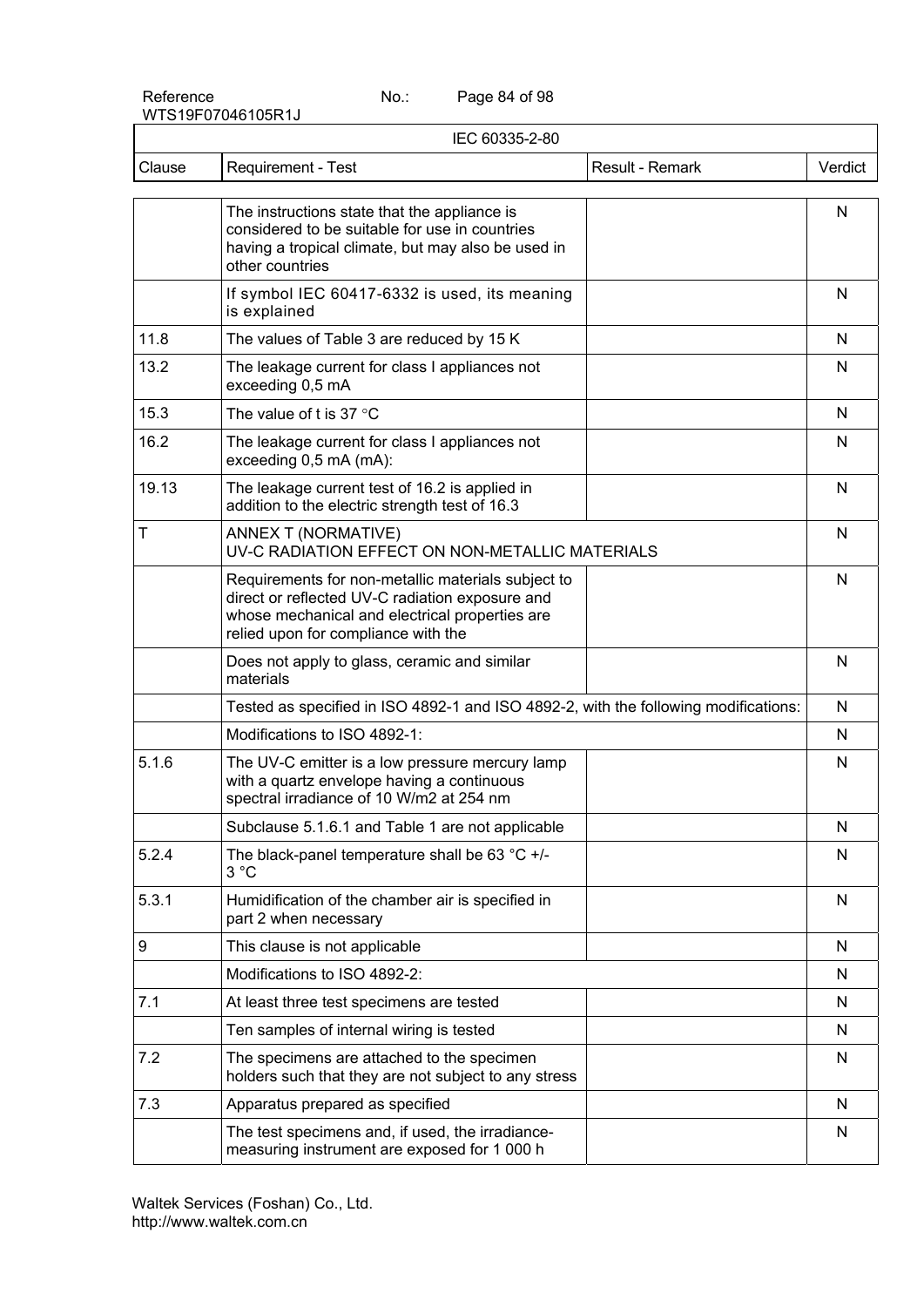Reference No.: WTS19F07046105R1J Page 85 of 98

|        | IEC 60335-2-80                                                                                                                         |                 |         |  |  |  |  |
|--------|----------------------------------------------------------------------------------------------------------------------------------------|-----------------|---------|--|--|--|--|
| Clause | Requirement - Test                                                                                                                     | Result - Remark | Verdict |  |  |  |  |
|        |                                                                                                                                        |                 |         |  |  |  |  |
| 7.4    | If used, a radiometer is mounted and calibrated<br>such that it measures the irradiance at the exposed<br>surface of the test specimen |                 | N       |  |  |  |  |
| 7.5    | Material properties and test methods for parts<br>providing mechanical support or impact resistance<br>as specified in Table T.1       |                 | N       |  |  |  |  |
|        | Material properties and test method for electrical<br>insulation of internal wiring as specified in Table<br>T <sub>.2</sub>           |                 | N       |  |  |  |  |
| 8      | This clause is not applicable                                                                                                          |                 |         |  |  |  |  |

|                | Deviation Between IEC 60335-2-80:2015 and IEC 60335-2-80:2002+A1:2004+A2:2008                                                                                                                                                                                                                                                                                                |   |
|----------------|------------------------------------------------------------------------------------------------------------------------------------------------------------------------------------------------------------------------------------------------------------------------------------------------------------------------------------------------------------------------------|---|
| 3              | <b>Definitions</b>                                                                                                                                                                                                                                                                                                                                                           | P |
|                | Addition:<br>3.102 suspension system<br>system which is used to secure the ceiling fan unit<br>to the ceiling                                                                                                                                                                                                                                                                | P |
|                | 3.103 safety suspension system device<br>device used to secure the motor with blades of the<br>ceiling fan to the mounting rod of the fan                                                                                                                                                                                                                                    | P |
| $\overline{7}$ | Marking and instructions                                                                                                                                                                                                                                                                                                                                                     | P |
| 7.12           | Addition:<br>The instructions for ceiling fans shall include the<br>substance of the following warning:<br>WARNING: If unusual oscillating movement is<br>observed, immediately stop using the ceiling fan<br>and contact the manufacturer, its service agent or<br>suitably qualified persons.                                                                              | P |
|                | The instructions for ceiling fans shall include the<br>substance of the following:<br>- the maintenance cycle and method of<br>maintenance;<br>- the weight of the appliance in kilograms;<br>- that the replacement of parts of the safety<br>suspension system device shall be performedby<br>the manufacturer, its service agent or suitably<br>qualified persons.        | P |
|                | The instructions for fans incorporating motors<br>containing brushes shall include the substance<br>of the following:<br>If it is necessary to replace the live or neutral<br>brushes to ensure operation of the motor then both<br>brushes and the earth brush shall be replaced at<br>the same time. The brushes shall only be replaced<br>by a suitably qualified person. | N |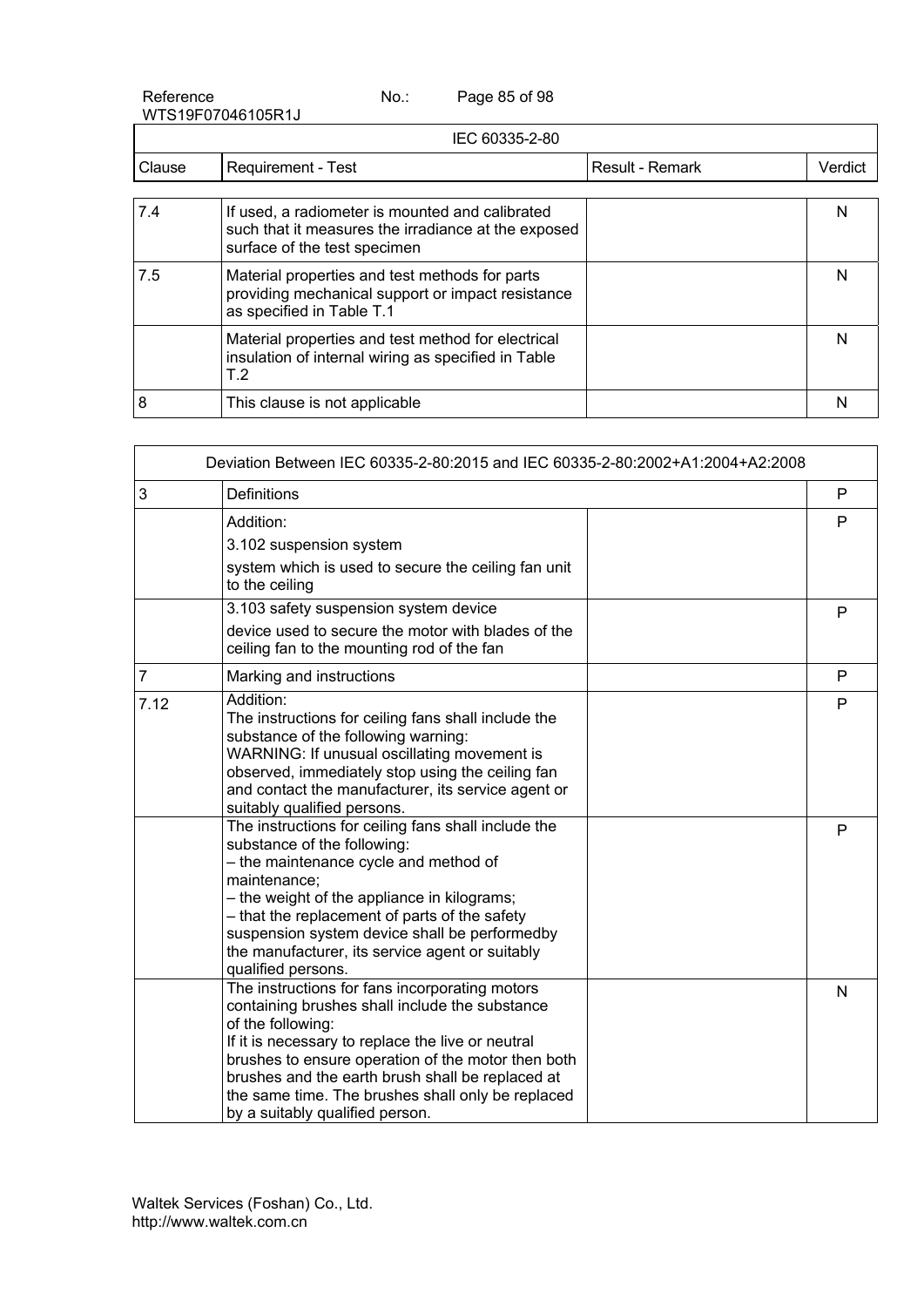Page 86 of 98

| IEC 60335-2-80 |                                                                                                                                                                                                                                                                                                                                                                                                                                                                                                                                                                                                                                                                                                                                                                                               |                        |         |  |  |
|----------------|-----------------------------------------------------------------------------------------------------------------------------------------------------------------------------------------------------------------------------------------------------------------------------------------------------------------------------------------------------------------------------------------------------------------------------------------------------------------------------------------------------------------------------------------------------------------------------------------------------------------------------------------------------------------------------------------------------------------------------------------------------------------------------------------------|------------------------|---------|--|--|
| Clause         | <b>Requirement - Test</b>                                                                                                                                                                                                                                                                                                                                                                                                                                                                                                                                                                                                                                                                                                                                                                     | Result - Remark        | Verdict |  |  |
|                |                                                                                                                                                                                                                                                                                                                                                                                                                                                                                                                                                                                                                                                                                                                                                                                               |                        |         |  |  |
| 7.12.1         | Change<br>The instructions for ceiling fans shall include the<br>substance of the following:<br>- the fixing means for attachment to the ceiling<br>such as hooks or other devices shall be fixed with a<br>sufficient strength to withstand 4 times the weight of<br>the ceiling fan;<br>- that the mounting of the suspension system shall<br>be performed by the manufacturer, its service<br>agent or suitably qualified persons;<br>- that the fan is to be installed so that the blades<br>are more than 2,3 m above the floor;<br>- the model or type reference of a luminaire that<br>may be installed in a fan constructed for this<br>purpose.<br>The instructions for other fans shall include the<br>substance of the following:<br>- whether the fan is intended for mounting in |                        | P<br>P  |  |  |
|                | outside windows or walls (for partition fans);<br>- that the fan is to be installed so that the blades<br>are more than 2,3 m above the floor (for<br>fans intended to be mounted at high level);<br>- that precautions must be taken to avoid the back-<br>flow of gases into the room from theopen flue of<br>gas or other fuel-burning appliances (for duct and<br>partition fans).                                                                                                                                                                                                                                                                                                                                                                                                        |                        |         |  |  |
| 20             | Stability and mechanical hazards                                                                                                                                                                                                                                                                                                                                                                                                                                                                                                                                                                                                                                                                                                                                                              |                        | P       |  |  |
| 20.101         | Change:<br>Fan blades, other than those of fans for mounting<br>at high level, shall be guarded unless their leading<br>edges and tips are rounded with a radius of not<br>less than 0,5 mm and                                                                                                                                                                                                                                                                                                                                                                                                                                                                                                                                                                                               | Mounting at high level | N       |  |  |
|                | - they have a hardness less than D 60 Shore, or<br>- they have a peripheral speed less than 15 m/s<br>when the fan is supplied at rated voltage, or<br>- the fan has a power output not exceeding 2 W<br>when supplied at rated voltage.                                                                                                                                                                                                                                                                                                                                                                                                                                                                                                                                                      |                        | N       |  |  |
| 20.102         | Addition:<br>There shall be no risk of entrapment or injury<br>caused by movement of the oscillating head of<br>pedestal fans or table fans.                                                                                                                                                                                                                                                                                                                                                                                                                                                                                                                                                                                                                                                  |                        | N       |  |  |
|                | Unless the entrapment point is guarded so that it<br>cannot be touched by test probe 18 of IEC 61032,<br>the appliance is operated at rated voltage and test<br>probe 18 is placed at theentrapment point across<br>the width and height of its opening.                                                                                                                                                                                                                                                                                                                                                                                                                                                                                                                                      |                        | N       |  |  |
|                | If test probe 18 is touched by the moving part, it<br>shall not be subjected to a force exceeding15 N.                                                                                                                                                                                                                                                                                                                                                                                                                                                                                                                                                                                                                                                                                        |                        | N       |  |  |
| 21             | Mechanical strength                                                                                                                                                                                                                                                                                                                                                                                                                                                                                                                                                                                                                                                                                                                                                                           |                        | P       |  |  |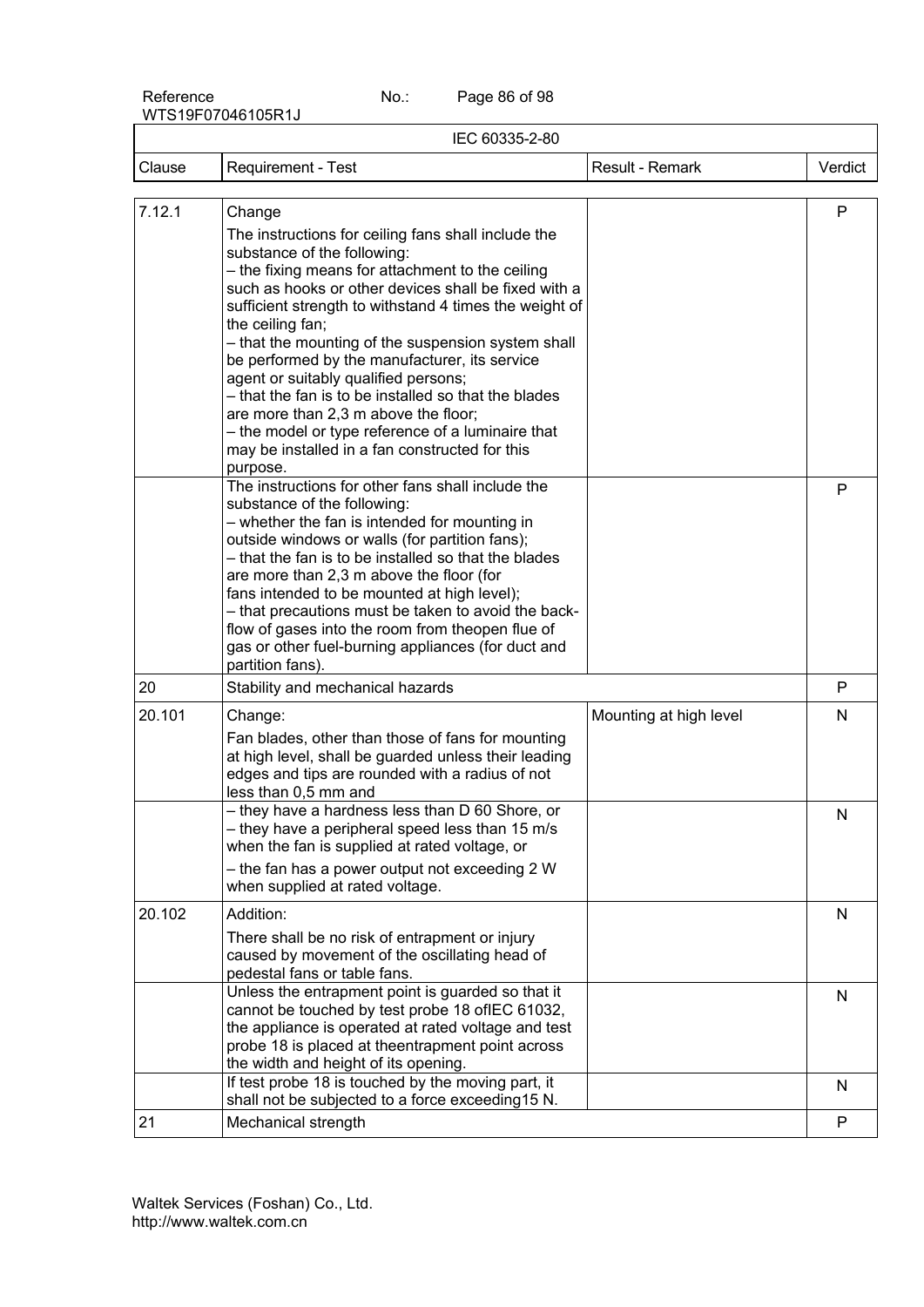Page 87 of 98

| IEC 60335-2-80 |                                                                                                                                                                                                                                                                                                                                                                                                                                                                                                                                                               |                 |         |  |  |
|----------------|---------------------------------------------------------------------------------------------------------------------------------------------------------------------------------------------------------------------------------------------------------------------------------------------------------------------------------------------------------------------------------------------------------------------------------------------------------------------------------------------------------------------------------------------------------------|-----------------|---------|--|--|
| Clause         | Requirement - Test                                                                                                                                                                                                                                                                                                                                                                                                                                                                                                                                            | Result - Remark | Verdict |  |  |
|                |                                                                                                                                                                                                                                                                                                                                                                                                                                                                                                                                                               |                 |         |  |  |
| 21.102         | Add<br>The suspension system including any safety<br>suspension system device shall not break and the<br>fan shall not be damaged to such an extent that<br>compliance with 8.1, 16.3 and Clause 29 is<br>impaired.<br>NOTE The intent is to test the parts of the ceiling<br>fan and not the capability of the ceiling materials.                                                                                                                                                                                                                            |                 | P       |  |  |
| 22             | Construction                                                                                                                                                                                                                                                                                                                                                                                                                                                                                                                                                  |                 | P       |  |  |
| 22.101         | Change:<br>Appliances having provision for attaching a<br>luminaire shall incorporate appropriate terminals<br>and internal wiring. The internal wiring associated<br>with the luminaire shall have insulation at least<br>equivalent to silicone rubber compound type IE2<br>complying with IEC 60245-3. This requirement is<br>not applicable to fans incorporating a luminaire that<br>cannotbe replaced without breaking the appliance.                                                                                                                   |                 | N       |  |  |
| 22.102         | Addition                                                                                                                                                                                                                                                                                                                                                                                                                                                                                                                                                      |                 | N       |  |  |
|                | The ceiling fan shall be constructed so that a failure<br>of the fixing device of the motor to the mounting rod<br>could not give rise to risk of injury to the user or<br>surroundings.                                                                                                                                                                                                                                                                                                                                                                      |                 | P       |  |  |
|                | Compliance is checked by the requirement and<br>inspection or test of 22.102.1, 22.102.2, 22.102.3,<br>22.102.4 or 22.102.5, as appropriate for the design.<br>After the test, the ceiling fan shall not be damaged<br>to such an extent that compliance with Clause 8.1,<br>16.3, 29.1 and 29.2are impaired.                                                                                                                                                                                                                                                 |                 | P       |  |  |
| 22.102.1       | Addition                                                                                                                                                                                                                                                                                                                                                                                                                                                                                                                                                      |                 | N       |  |  |
|                | The ceiling fan shall incorporate a device that<br>disconnects the fan from the supply before the<br>suspension system fails. An example of this<br>construction is shown in Figure 101.                                                                                                                                                                                                                                                                                                                                                                      |                 | N       |  |  |
|                | Compliance is checked by the following test.<br>The bolt that connects the down rod to the motor is<br>replaced with the specially prepared testpin shown<br>in Figure 102 that simulates wear on the bolt. The<br>pin is fully inserted so that itconnects the down rod<br>to the motor.<br>The fan is supplied at rated voltage and operated at<br>maximum speed. The pin is thenpartially withdrawn<br>so that the motor is connected to the down rod by<br>that part of the pinhaving diameter b.<br>The supply to the ceiling fan shall be automatically |                 | N<br>N  |  |  |
|                | disconnected and the fan shall not becapable of<br>operation without replacing the worn bolt.                                                                                                                                                                                                                                                                                                                                                                                                                                                                 |                 |         |  |  |
| 22.102.2       | The ceiling fan shall be constructed so that the fan<br>motor and blades do not fallmore than 300 mm<br>after failure of the suspension system and the fan<br>shall be disconnectedfrom the supply. An example<br>of this construction is shown in Figure 103.                                                                                                                                                                                                                                                                                                |                 | N       |  |  |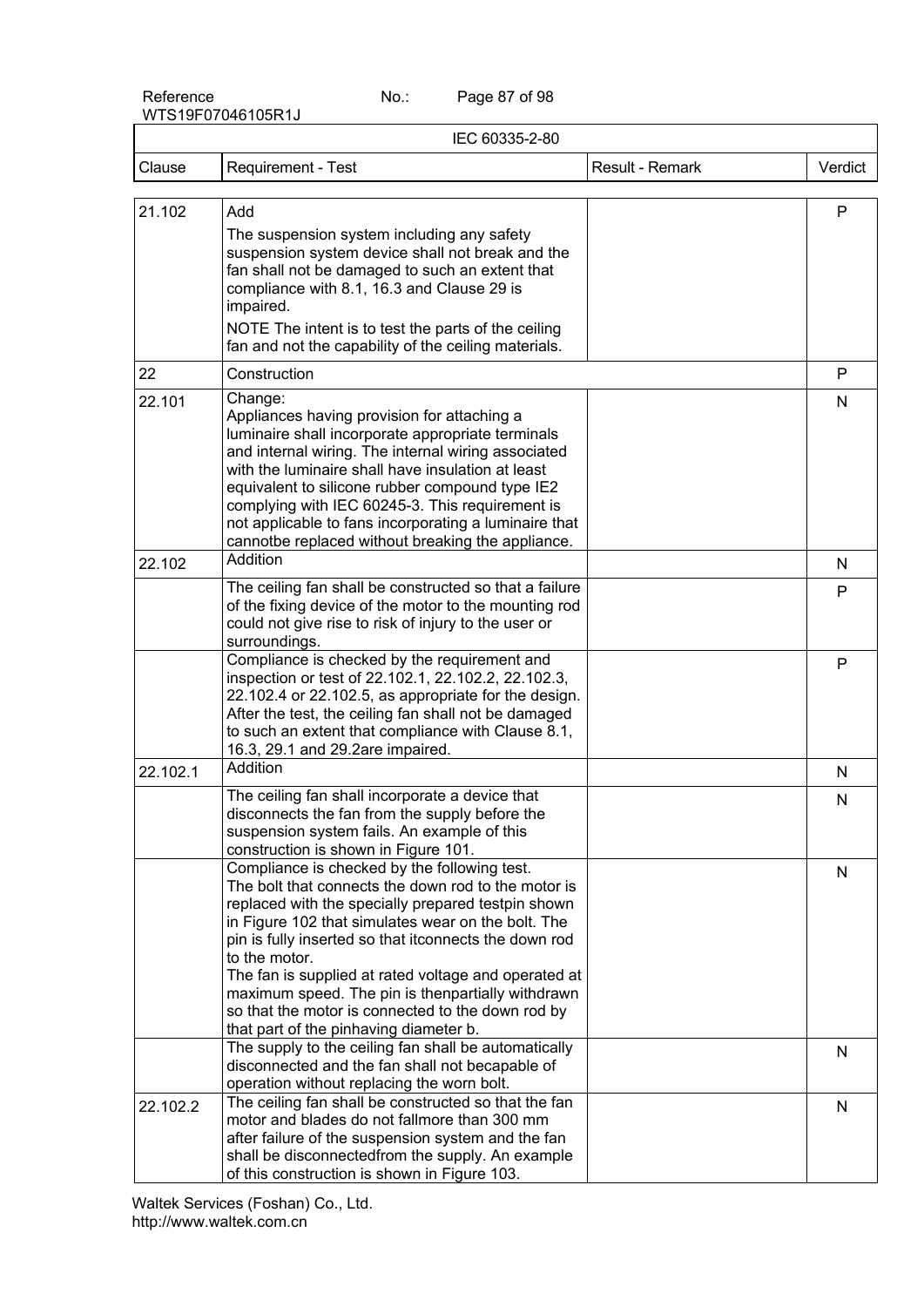Page 88 of 98

| IEC 60335-2-80 |                                                                                                                                                                                                                                                                                                                                                                                                                                       |                 |         |  |  |
|----------------|---------------------------------------------------------------------------------------------------------------------------------------------------------------------------------------------------------------------------------------------------------------------------------------------------------------------------------------------------------------------------------------------------------------------------------------|-----------------|---------|--|--|
| Clause         | Requirement - Test                                                                                                                                                                                                                                                                                                                                                                                                                    | Result - Remark | Verdict |  |  |
|                | Compliance is checked by the following test.<br>The ceiling fan is installed in accordance with the<br>manufacturer's instructions.<br>A load equal to two times the mass of the ceiling<br>fan is suspended from its body.<br>The fan is supplied at rated voltage and operated at<br>maximum speed.<br>The suspension system is then simulated to fail by<br>disconnecting the motor from the down rod.                             |                 | N       |  |  |
|                | The motor and fan blades shall not drop more than<br>300 mm from their original position andthe supply<br>to the ceiling fan shall be automatically<br>disconnected.                                                                                                                                                                                                                                                                  |                 | N       |  |  |
| 22.102.3       | The ceiling fan shall be constructed so that the fan<br>blades and motor areconnected to the suspension<br>system via a threaded down rod that is locked by<br>means of oneor more setscrews. An example of<br>this construction is shown in Figure 104.                                                                                                                                                                              |                 | P       |  |  |
| 22.102.4       | The ceiling fan shall be constructed so that an<br>additional through bolt, lock washerand nut, or the<br>like limits the distance of drop by no more than 75<br>mm in case of the suspension system failure. An<br>example of this construction is shown in Figure<br>105.                                                                                                                                                           |                 | N       |  |  |
| 22.102.5       | The ceiling fan shall be constructed so that all<br>components required to prevent the failure of the<br>suspension system are treated or coated to resist<br>corrosion. Any fixing bolts shall have a minimum<br>diameter of 5 mm and a minimum tensile strength<br>of 200 MPa. Any such bolts shall have provision to<br>prevent them working loose due to vibration. An<br>example of this construction is shown in Figure<br>106. |                 | N       |  |  |
| 27             | Provision for earthing                                                                                                                                                                                                                                                                                                                                                                                                                |                 | P       |  |  |
| 27.3           | Addition:<br>The allowed travel of the live and neutral brushes<br>due to wear shall be less than the allowed travel of<br>the earth brush so that the earthing circuit<br>ismaintained even after the applianceceases to<br>operate due to live and neutral brush wear.                                                                                                                                                              |                 | N       |  |  |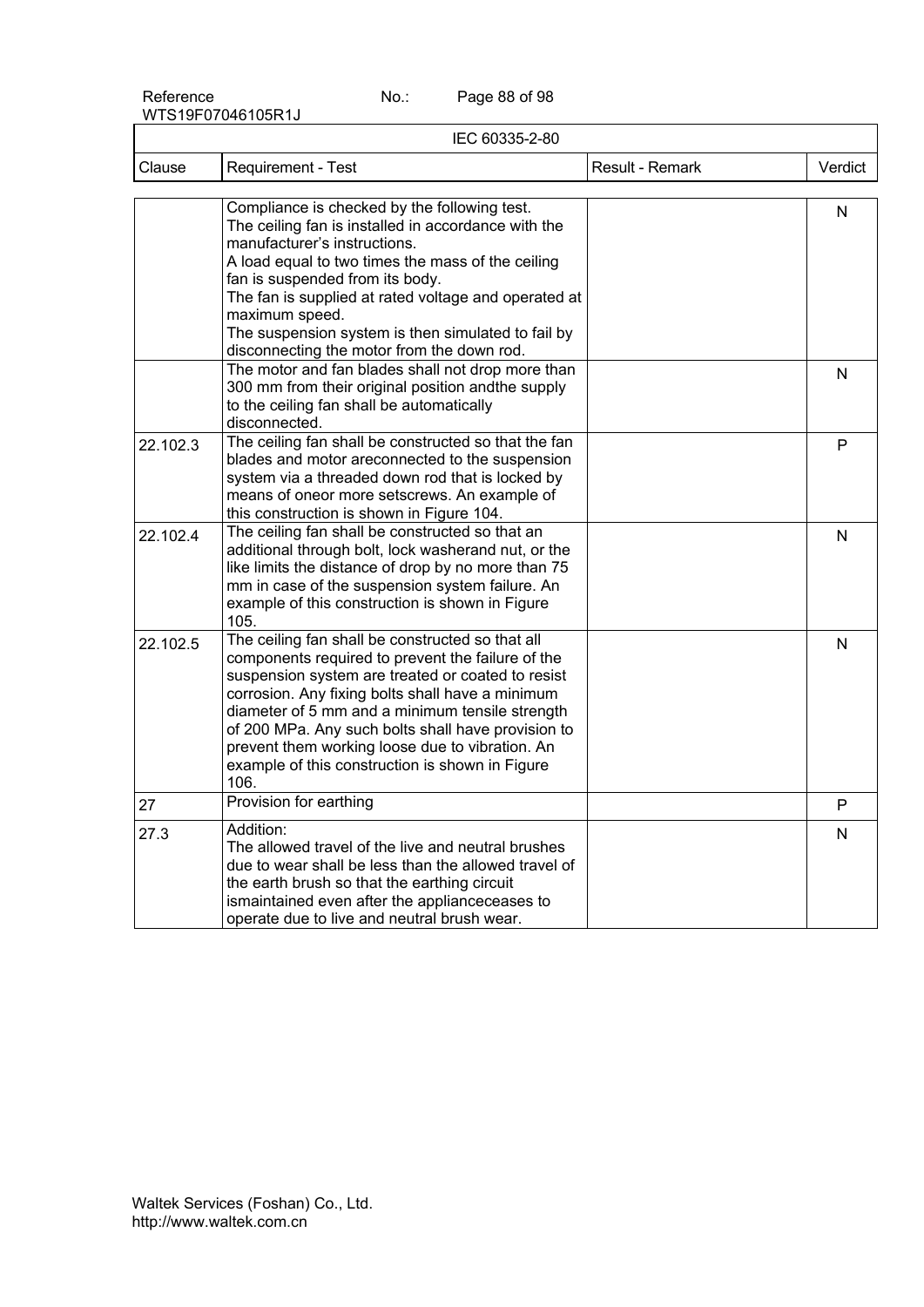Page 89 of 98

IEC 60335-2-80

| 10.1                   |  | TABLE: Power input deviation (Ambient 40±2°C) |                 |           |             |        |  |
|------------------------|--|-----------------------------------------------|-----------------|-----------|-------------|--------|--|
| Input deviation of/at: |  | P rated (W)                                   | measured<br>(W) | dP        | Required dP | Remark |  |
| 230V, 50Hz             |  | 85                                            | 69.9            | $-17.8\%$ | $+20%$      | $- -$  |  |

| 10.2<br><b>TABLE: Current deviation</b> |  |        |           |              |       |             |  |        |
|-----------------------------------------|--|--------|-----------|--------------|-------|-------------|--|--------|
| Input deviation<br>of/at:               |  | Model: | rated (A) | measured (A) | dP    | Required dP |  | Remark |
| $- -$                                   |  | $- -$  | $- -$     | $- -$        | $- -$ | --          |  | $- -$  |

| 11.8                    | TABLE: Heating test, thermocouples                                     |       | P            |                                      |       |                |                                     |
|-------------------------|------------------------------------------------------------------------|-------|--------------|--------------------------------------|-------|----------------|-------------------------------------|
|                         | Test voltage (V)                                                       |       |              | Test 1: 0.94x220V=206.8V, low speed  |       |                |                                     |
|                         |                                                                        |       |              | Test 2: 1.06x240V=254.4V, high speed |       |                |                                     |
|                         |                                                                        |       |              | 38.3                                 |       | 38.6           |                                     |
|                         |                                                                        |       |              | 38.6                                 |       | 40.8           |                                     |
|                         | Thermocouple locations                                                 |       |              |                                      | dT(K) |                | Max. $dT(K)$                        |
|                         |                                                                        |       |              | Test 1                               |       | Test 2         |                                     |
| <b>Terminal block</b>   |                                                                        |       |              | 3.0                                  |       | 1.1            | T110-40=70                          |
| Quick connector         |                                                                        |       |              | 3.0                                  |       | 1.0            | CI.30                               |
| Internal wire (hottest) |                                                                        |       |              | 4.4                                  |       | 6.9            | T105-40=65                          |
| Reverse switch          |                                                                        |       |              | 4.3                                  |       | 5.7            | $T85-40=45$                         |
|                         | Motor running capacitor                                                |       |              | 4.0                                  |       | 6.0            | $T85-40=45$                         |
|                         | Fan motor winding (Main)                                               |       |              | 11.9                                 |       | 47.6           | <b>Class 120,</b><br>$90 - 15 = 75$ |
|                         | Fan motor winding (Aux.)                                               |       |              | 11.6                                 |       | 49.1           | <b>Class 120,</b><br>$90 - 15 = 75$ |
|                         | Outer enclosure (near motor)                                           |       |              | 3.8                                  |       | 4.8            | $59-15=44$                          |
| Speed switch            |                                                                        |       |              | 0.7                                  |       | 0.1            | $T55-40=15$                         |
|                         | Speed control capacitor                                                |       |              | 0.5                                  |       | 0.4            | T70-40=30                           |
|                         | Plastic box of wall switch                                             |       |              | 0.7                                  |       | 0.3            | CI.30                               |
|                         | Switch knob                                                            |       |              | 2.1                                  |       | 3.0            | $60 - 15 = 45$                      |
| Mounting surface        |                                                                        |       |              | 3.3                                  |       | 1.0            | $65 - 15 = 50$                      |
|                         | Temperature rise of winding<br>$R_1(\Omega)$<br>$R_2(\Omega)$<br>dT(K) |       | Max. $dT(K)$ | Insulation<br>class                  |       |                |                                     |
|                         | Fan motor winding (Main)                                               | 198.4 | 242.0        | 59.7                                 |       | $90 - 15 = 75$ | Class 120                           |
|                         | Fan motor winding (Aux.)                                               | 165.9 | 202.0        | 59.1                                 |       | $90-15=75$     | Class 120                           |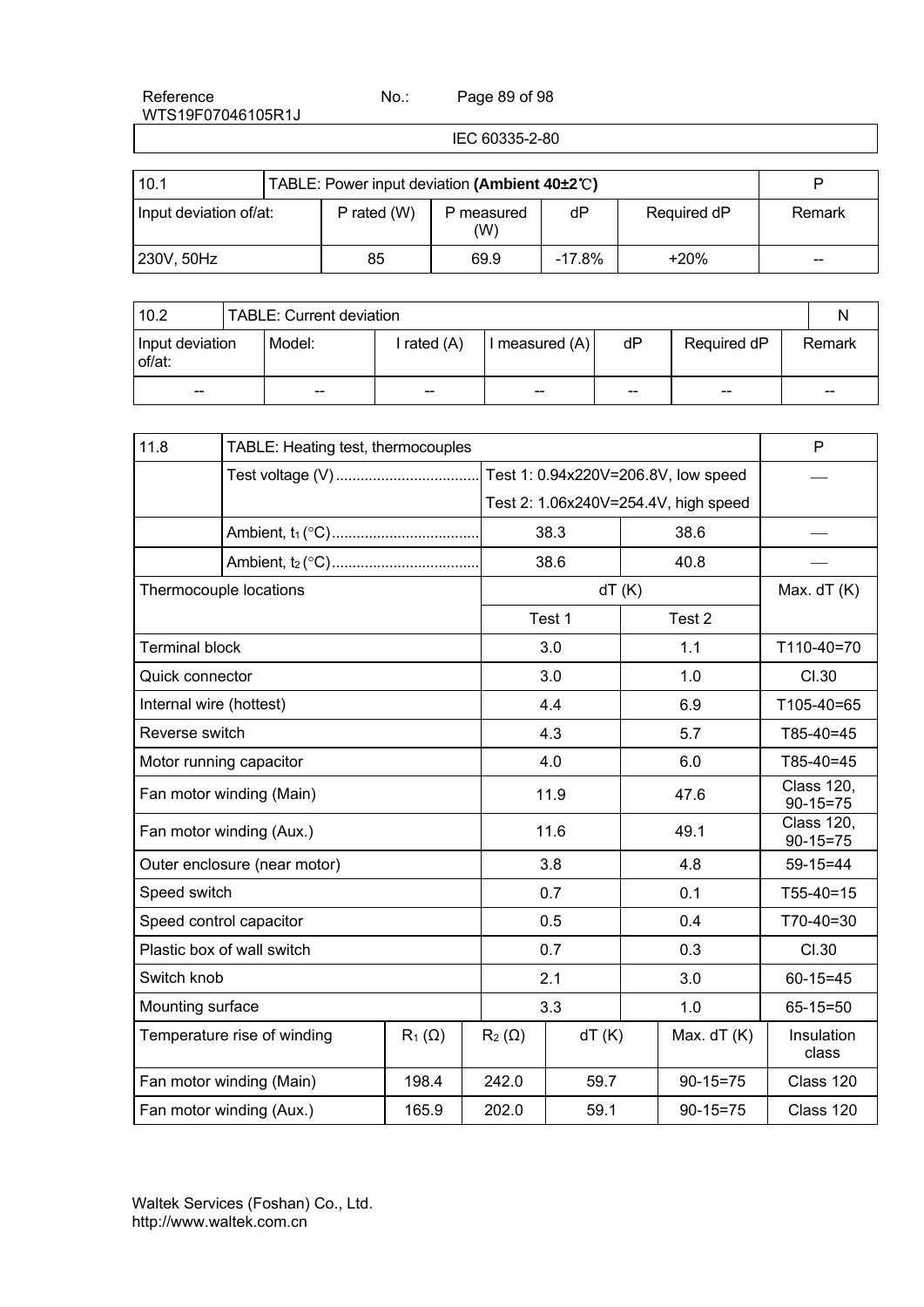Page 90 of 98

IEC 60335-2-80

| 13.2                        | TABLE: Leakage current (Ambient 40±2°C) |          |                     |  |  |
|-----------------------------|-----------------------------------------|----------|---------------------|--|--|
|                             | Heating appliances: 1.15 x rated input  |          |                     |  |  |
|                             | Motor-operated and combined appliances: | 254.4V   |                     |  |  |
| Leakage current between:    |                                         | $l$ (mA) | Max. allowed I (mA) |  |  |
| Live part and switch knob   |                                         | 0.021    | $0.35$ peak         |  |  |
| Live part and earthing part |                                         | 0.022    | 3.5                 |  |  |

| 13.3                               | TABLE: Electric strength(Ambient 40±2°C) |             |                              |  |  |
|------------------------------------|------------------------------------------|-------------|------------------------------|--|--|
|                                    | Test voltage applied between:            | Voltage (V) | <b>Breakdown</b><br>(Yes/No) |  |  |
|                                    | Live part and switch knob                | 3325        | No                           |  |  |
| Internal wires and insulation tube |                                          | 1912        | No                           |  |  |
|                                    | Live part and earthing part              | 1162        | No                           |  |  |

| 14                 | TABLE: Transient overvoltages |         |                     |                                |                             |                       |  |
|--------------------|-------------------------------|---------|---------------------|--------------------------------|-----------------------------|-----------------------|--|
| Clearance between: |                               | Cl (mm) | Required<br>Cl (mm) | Rated impulse<br>voltage $(V)$ | Impulse test<br>voltage (V) | Flashover<br>(Yes/No) |  |
|                    | --                            | --      | --                  | --                             | $-$                         | $- -$                 |  |

| 16.2                          | TABLE: Leakage current                                    |          |                     |  |  |
|-------------------------------|-----------------------------------------------------------|----------|---------------------|--|--|
|                               | Single phase appliances: 1.06 x rated voltage :<br>254.4V |          |                     |  |  |
|                               | Three phase appliances 1.06 x rated voltage               |          |                     |  |  |
| Test voltage applied between: |                                                           | $l$ (mA) | Max. allowed I (mA) |  |  |
| Live part and switch knob     |                                                           | 0.023    | 0.25                |  |  |
| Live part and earthing part   |                                                           | 0.025    | 3.5                 |  |  |

| 16.3                               | <b>TABLE: Electric strength</b> |             |                              | D |
|------------------------------------|---------------------------------|-------------|------------------------------|---|
| Test voltage applied between:      |                                 | Voltage (V) | <b>Breakdown</b><br>(Yes/No) |   |
|                                    | Live part and switch knob       | 3325        | No                           |   |
| Internal wires and insulation tube |                                 | 1912        | No                           |   |
|                                    | Live part and earthing part     | 1412        | No                           |   |

| $-1$ | TABLE: Overload protection, temperature rise |  |
|------|----------------------------------------------|--|
|      | Test voltage:                                |  |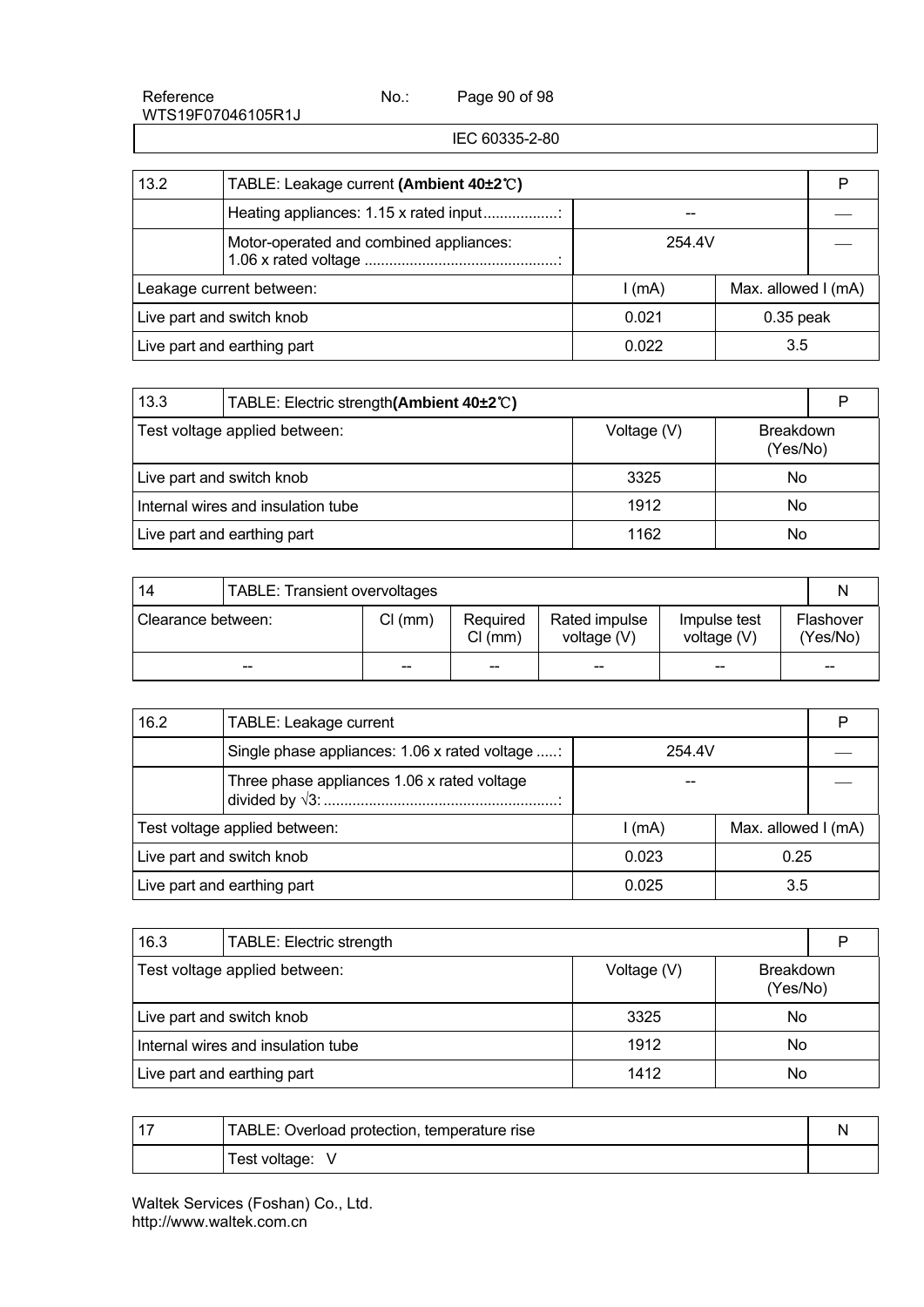Page 91 of 98

IEC 60335-2-80

| Temperature rise of part/at: | (K<br>u | Max. $dT(K)$ |
|------------------------------|---------|--------------|
| ---                          | --      | $- -$        |

| 19.7                            | TABLE: abnormal operation, temperature rise measurements |       |       |                      |               |       | P                                                       |                           |                       |
|---------------------------------|----------------------------------------------------------|-------|-------|----------------------|---------------|-------|---------------------------------------------------------|---------------------------|-----------------------|
|                                 | Abnormal conditions:                                     |       |       |                      |               |       | Supplied at rated voltage 240V; Until steady conditions |                           |                       |
|                                 |                                                          | 1)    |       | Locking moving parts |               |       |                                                         |                           |                       |
|                                 |                                                          | 2)    |       |                      |               |       | Locking moving parts and capacitor open circuit         |                           |                       |
|                                 |                                                          | 3)    |       |                      |               |       | Locking moving parts and capacitor short circuit        |                           |                       |
|                                 | Temperature rise dT of part/at:                          |       | dT(K) |                      |               |       |                                                         | Required dT (K)           |                       |
|                                 |                                                          | 1)    |       |                      | 2)            |       | 3)                                                      |                           |                       |
|                                 | Fan motor winding (Main)                                 |       | 120.7 |                      | 87.2          |       | 117.2                                                   |                           | Class 120, 165-25=140 |
|                                 | Fan motor winding (Aux.)                                 | 111.1 | 69.3  |                      |               | 105.6 |                                                         | Class 120, 165-25=140     |                       |
| Temperature rise dT of winding: |                                                          |       |       | $R_1(\Omega)$        | $R_2(\Omega)$ |       | Temperat<br>ure $(^{\circ}C)$                           | Required<br>$(^{\circ}C)$ | Insulation<br>class   |
| Fan motor winding (Main)        |                                                          |       |       | 187.9                | 282.5         |       | 155.7                                                   | 165                       | Class 120             |
|                                 | Fan motor winding (Aux.)                                 |       |       | 157.1                | 225.0         |       | 137.2                                                   | 165                       | Class 120             |

| 24.1                   |  | TABLE: Components information                           |                 |                                    |                                          |            |                                         |
|------------------------|--|---------------------------------------------------------|-----------------|------------------------------------|------------------------------------------|------------|-----------------------------------------|
| Object / part No.      |  | Manufacturer/<br>trademark                              | Type / model    | <b>Technical data</b>              | Standard                                 |            | Mark(s) of<br>conformity <sup>1</sup> ) |
| Wall switch for<br>AU  |  | Foshan Shunde<br>Man Fang Electric<br>Industry Co., Ltd | MFQ-10          | 250V~, 10A                         | <b>AS/NZS 3100</b><br><b>AS/NZS 3133</b> |            | TUV AZ<br>69022018                      |
| Speed switch for<br>AU |  | Foshan Shunde<br>Man Fang Electric<br>Industry Co., Ltd | $MFX-3$         | 250V~, 3A                          | AS/NZS 61058.1                           |            | TUV AZ<br>69021930                      |
| Speed capacitor        |  | <b>NEW TECH</b><br><b>ELECTRONIC</b><br>Co., Ltd.       | CBB61           | 450V~, T70, S0,<br>$2+4uF$         | IEC/EN 60252-1                           | <b>VDE</b> | 40043817                                |
| <b>Alternative</b>     |  | <b>NEW TECH</b><br><b>ELECTRONIC</b><br>Co., Ltd.       | <b>CBB 61</b>   | AC400V/450V,<br>2+4uF, S0, T70     | <b>IEC/EN 60252-1</b>                    | <b>VDE</b> | 40017380                                |
| <b>Terminal block</b>  |  | Heavy Power Co.,<br>Ltd.                                | PA <sub>9</sub> | 450V, 2.5mm <sup>2</sup> ,<br>T110 | IEC/EN 60998-1<br>IEC/EN 60998-2-<br>1   | <b>VDE</b> | 40016425                                |
| Alternative            |  | Heavy Power Co.,<br>Ltd.                                | PA7             | 450V~, T110                        | IEC/EN 60998-1<br>IEC/EN 60998-2-<br>1   | <b>VDF</b> | 40019839                                |
| Alternative            |  | Heavy Power Co.,<br>Ltd.                                | PA <sub>8</sub> | 450V~, T110                        | IEC/EN 60998-1<br>IEC/EN 60998-2-<br>1   | <b>VDE</b> | 40019248                                |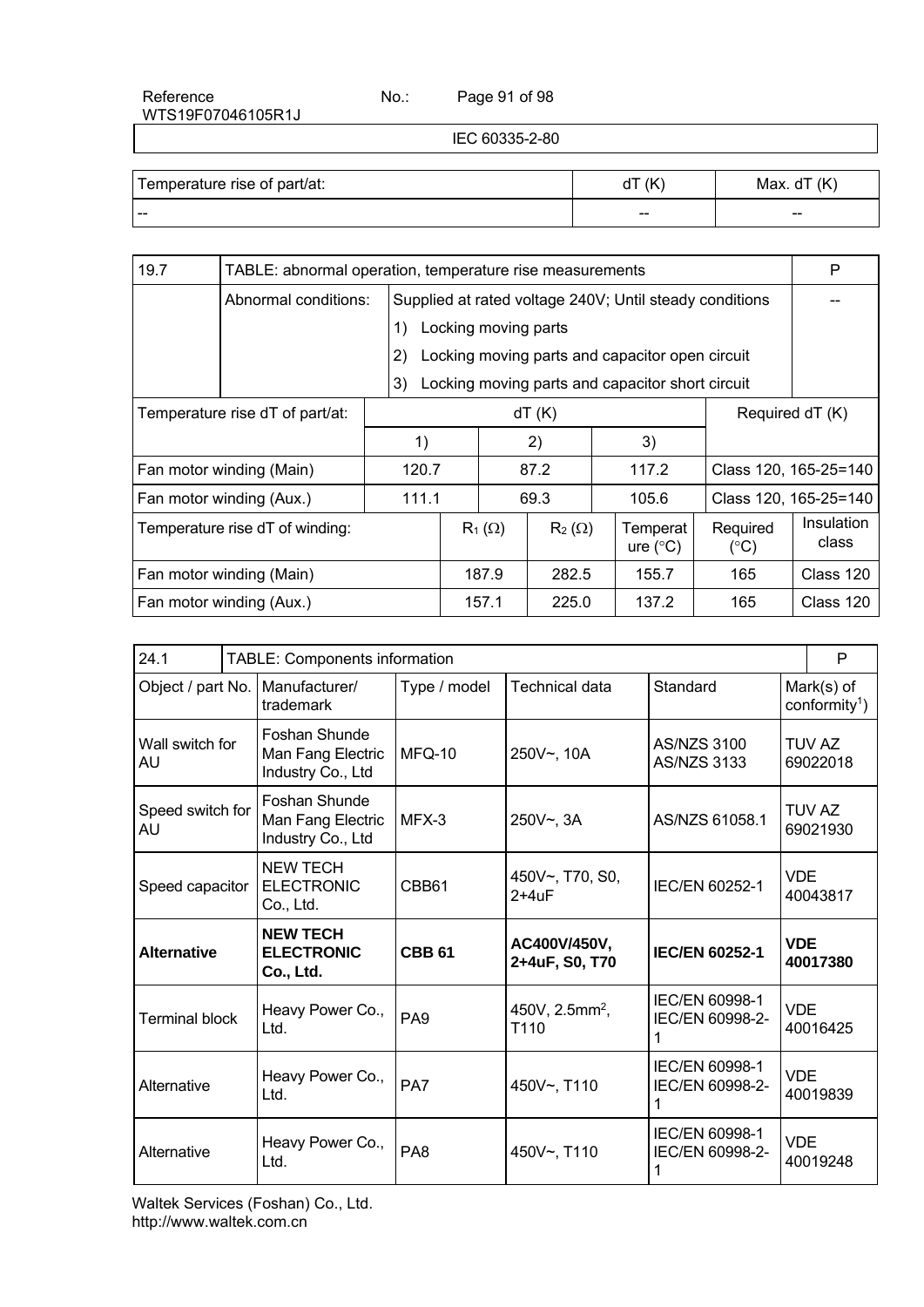Page 92 of 98

| Alternative     | Heavy Power Co.,<br>Ltd.                                            | <b>PA10</b>           | 450V~, T110               | IEC/EN 60998-1<br>IEC/EN 60998-2-<br>1  | <b>VDE</b><br>40019247                        |
|-----------------|---------------------------------------------------------------------|-----------------------|---------------------------|-----------------------------------------|-----------------------------------------------|
| Alternative     | Foshan Shunde<br>Jinjin Electrical<br>Co.,Ltd                       | KZ8-502               | AC750V, 24A               | IEC/EN 60998-1<br>IEC/EN 60998-2-<br>1  | <b>VDE</b><br>40018824                        |
| Alternative     | Foshan Nanhai<br>Ding Qing<br>Hardware &<br>Electric Co., Ltd.      | 502                   | T110                      | IEC/EN 60998-1<br>IEC/EN 60998-2-<br>1  | <b>VDE</b><br>40027883                        |
| Alternative     | <b>SHENZHEN</b><br><b>GREENWAY</b><br><b>ELECTRONIC</b><br>CO., LTD | 502                   | T110                      | IEC/EN 60998-1<br>IEC/EN 60998-2-<br>1  | <b>TUVSUD U6</b><br>17 04 90250<br>012        |
| Alternative     | Openwise<br>Industrial Ltd.                                         | 502                   | T110                      | IEC/EN 60998-1<br>IEC/EN 60998-2-<br>1  | <b>VDE</b><br>40022616                        |
| Alternative     | Jiang Men Krealux<br>Electrical<br>Appliances Co.<br>Ltd.           | T04                   | 450V, 24A, T110           | IEC/EN 60998-1<br>IEC/EN 60998-2-<br>1  | <b>VDE</b><br>40018381                        |
| Alternative     | Jiang Men Krealux<br>Electrical<br>Appliances Co.<br>Ltd.           | T06                   | 450V, 32A, T110           | IEC/EN 60998-1<br>IEC/EN 60998-2-<br>1  | <b>VDE</b><br>40018381                        |
| Alternative     | Jiang Men Krealux<br>Electrical<br>Appliances Co.<br>Ltd.           | <b>T06-B</b>          | 750V, 32A, T110           | IEC/EN 60998-1<br>IEC/EN 60998-2-<br>1  | <b>VDE</b><br>40018381                        |
| Quick connector | YAW CHYI<br><b>ENTERPRISE CO</b><br><b>LTD</b>                      | 2621-H,<br>2622-H     |                           | IEC/EN 60335-1<br>IEC/EN 60335-2-<br>80 | UL E236134<br>Tested with<br>appliance        |
| Alternative     | <b>HAU SHIUNN</b><br><b>ENTERPRISE CO</b><br>LTD                    | H66A5-4P,<br>H66A6-4P |                           | IEC/EN 60335-1<br>IEC/EN 60335-2-<br>80 | <b>UL E141311</b><br>Tested with<br>appliance |
| Internal wire   | <b>WONDERFUL HI-</b><br>TECH CO LTD                                 | 1015                  | 600V, 105°C, 16-<br>24AWG |                                         | <b>UL E77981</b>                              |
| Alternative     | Various                                                             | 1015                  | 600V, 105°C, 16-<br>24AWG |                                         | UL approved                                   |
| Alternative     | YANG TAI WIRE &<br>CABLE CO LTD                                     | 1010                  | 300V, 105°C, 16-<br>24AWG |                                         | <b>UL E214859</b>                             |
| Alternative     | Various                                                             | 1010                  | 300V, 105°C, 16-<br>24AWG |                                         | UL approved                                   |

IEC 60335-2-80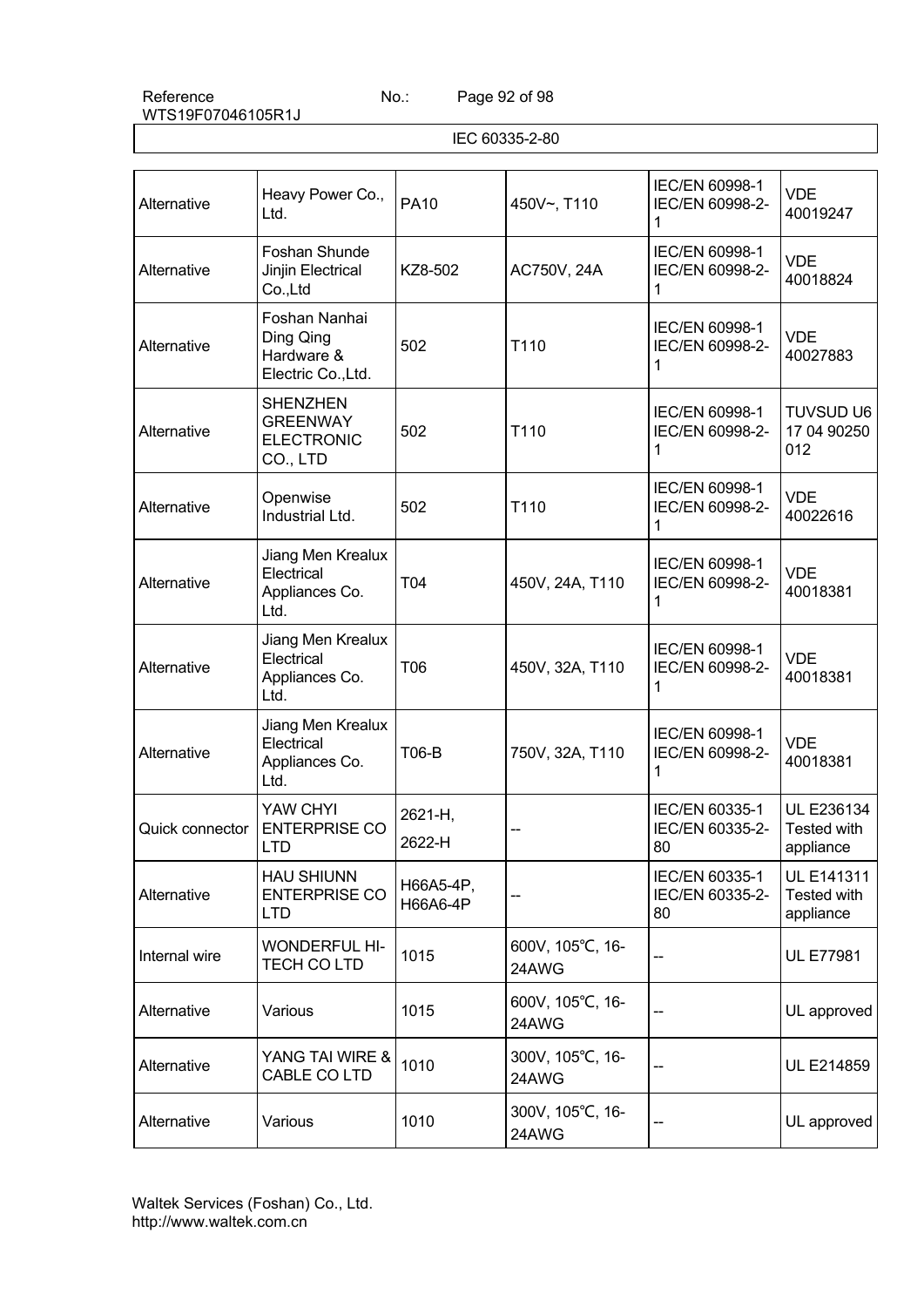Page 93 of 98

IEC 60335-2-80

| Alternative                                                                                        | <b>HANSTAR</b><br>FLUORO-<br><b>PLASTIC</b><br><b>INSULATED</b><br><b>ELECTRIC</b><br><b>WIRES</b> | 1332                             | 300V, 200°C,<br>18AWG              |                                                | <b>UL E159007</b>                                    |
|----------------------------------------------------------------------------------------------------|----------------------------------------------------------------------------------------------------|----------------------------------|------------------------------------|------------------------------------------------|------------------------------------------------------|
| Alternative                                                                                        | Various                                                                                            | 1332                             | 300V, 200°C,<br>18AWG              |                                                | UL approved                                          |
| Closed-end<br>connector                                                                            | <b>HEAVY POWER</b><br><b>COLTD</b>                                                                 | CE2, CE5                         | 300V, 105°C                        | IEC/EN 60335-1<br>IEC/EN 60335-2-<br>80        | <b>UL E113650</b><br>Tested with<br>appliance        |
| <b>Alternative</b>                                                                                 | <b>HEAVY POWER</b><br><b>COLTD</b>                                                                 | CE2X 150°C,<br><b>CE5X 150°C</b> | 300V, 150°C                        | <b>IEC/EN 60335-1</b><br>IEC/EN 60335-2-<br>80 | <b>UL E113650</b><br><b>Tested with</b><br>appliance |
| Reverse switch                                                                                     | Kai Tak Electrical<br>Manufacturing Ltd.                                                           | 2009                             | 250V~, 3(2)A, 1E4,<br>T85          | IEC/EN 61058-1                                 | <b>TUV</b><br>R50148221                              |
| Alternative                                                                                        | <b>ZING EAR</b><br><b>ENTERRRISE CO</b><br><b>LTD</b>                                              | <b>ZE-209B</b>                   | 250VAC, 3(1)A,<br>T85              | IEC/EN 61058-1                                 | ENEC-<br>02382                                       |
| <b>Alternative</b>                                                                                 | <b>Huiyang Zing Ear</b><br>Industry Co., Ltd.                                                      | <b>ZE-209B</b>                   | 250V~, 3(1)A, 1E4,<br>T85          | <b>IEC/EN 61058-1</b>                          | <b>TUV R</b><br>50085964                             |
| Motor running<br>capacitor except<br>for 56" AC ORB<br>/ DK, 56" AC<br><b>ANT WH, 56"</b><br>AC XX | Liow Gu<br>Electronics<br>Industry Co. Ltd.                                                        | $GS$ -.-L                        | 450V~, T85, S0,<br>1.5uF           | IEC/EN 60252-1                                 | <b>VDE</b><br>40017161                               |
| Motor running<br>capacitor for 56"<br>AC ORB / DK,<br>56" AC ANT<br>WH, 56" AC XX                  | Liow Gu<br>Electronics<br>Industry Co. Ltd.                                                        | $GS$ -.-L                        | 450V~, T85, S0,<br>2uF             | IEC/EN 60252-1                                 | <b>VDE</b><br>40017161                               |
| Motor except for<br>56" AC ORB /<br>DK, 56" AC<br><b>ANT WH, 56"</b><br>AC XX                      | Zhongshan Sanfan<br>Electrical<br>Appliance Co., Ltd.                                              | 188*14mm                         | 240V, 0.5A, Class<br>120(E)        | IEC/EN 60335-1<br>IEC/EN 60335-2-<br>80        | Tested with<br>appliance                             |
| Motor for 56" AC<br>ORB / DK, 56"<br>AC ANT WH,<br><b>56" AC XX</b>                                | Zhong shan<br>sanfan co. limited                                                                   | D188*14                          | 220-240V~, 50Hz,<br>85W, Class 120 | IEC/EN 60335-1<br>IEC/EN 60335-2-<br>80        | Tested with<br>appliance                             |
| Heat shrinkable<br>tube                                                                            | <b>DONGGUAN</b><br>SALIPT CO LTD                                                                   | <b>SALIPT S-</b><br>901-300      | 300V, 125°C                        |                                                | UL E209436                                           |
| Alternative                                                                                        | <b>GUANGZHOU</b><br><b>KAIHENG NEW</b><br><b>MATERIAL CO</b><br><b>LTD</b>                         | K-102 (CB)                       | 300V, 125°C                        |                                                | <b>UL E321827</b>                                    |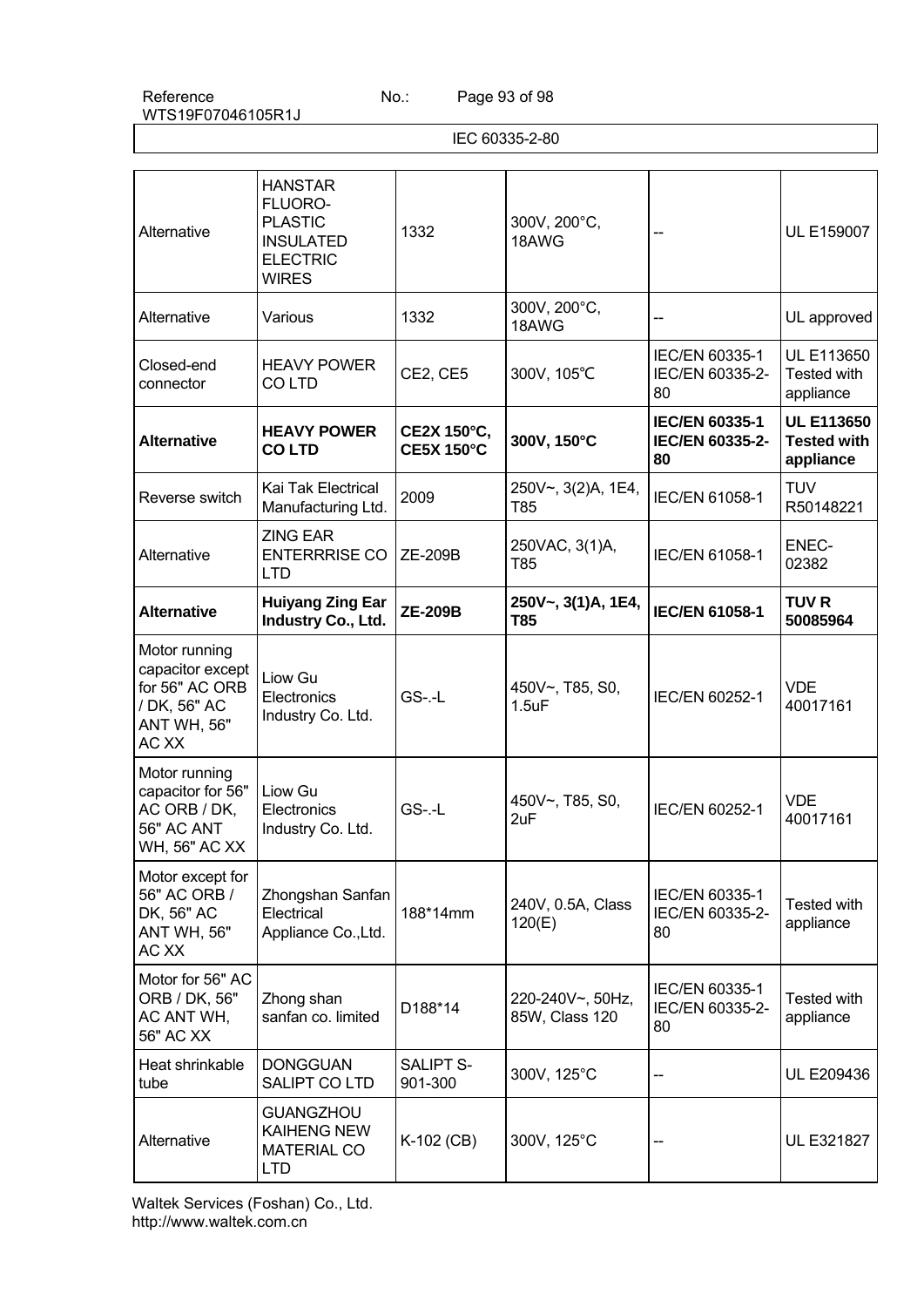Page 94 of 98

IEC 60335-2-80

| Alternative                                             | <b>SHENZHEN</b><br><b>WOER HEAT-</b><br><b>SHRINKABLE</b><br><b>MATERIAL CO</b><br>LTD                                        | RSFR-H     | 600V, 125°C     | -- | <b>UL E203950</b> |
|---------------------------------------------------------|-------------------------------------------------------------------------------------------------------------------------------|------------|-----------------|----|-------------------|
| Alternative                                             | Various                                                                                                                       | Various    | Min.300V, 125°C |    | UL approved       |
| Sleeving for<br>internal wire for<br>56" AC ORB /<br>BK | <b>FOSHAN</b><br><b>SHUNDE BEIJIAO</b><br><b>YONGYING</b><br><b>INSULATING</b><br><b>MATERIAL CO</b><br><b>LTD</b>            | YY01, YY02 | Ф5mm, 200°С     |    | UL E236323        |
| Alternative                                             | <b>GUANGDONG</b><br><b>FOSHAN CITY</b><br><b>SHUNDE</b><br><b>QIAOCHENG</b><br><b>INSULATION</b><br><b>MATERIAL CO</b><br>LTD | 2753-3     | Ф5mm, Ф6mm      | -- | <b>UL E238534</b> |
| Alternative                                             | Various                                                                                                                       | Various    | Ф5mm, 200°С     |    | UL approved       |

| 28.1                        | TABLE: Threaded part torque test |                            |                                 |                     |  |
|-----------------------------|----------------------------------|----------------------------|---------------------------------|---------------------|--|
|                             | Threaded part identification     | Diameter of thread<br>(mm) | Column number<br>(l, ll, or ll) | Applied torque (Nm) |  |
| Screw for earthing terminal |                                  | 3.9                        |                                 | 1.2                 |  |
| Screw for fixed enclosure   |                                  | 3.9                        |                                 | 12                  |  |

| 29.1                          | <b>TABLE: Clearances</b>     |               |                       |                    |                    |              |                  |
|-------------------------------|------------------------------|---------------|-----------------------|--------------------|--------------------|--------------|------------------|
|                               |                              |               |                       |                    | $\mathbf{I}$       |              |                  |
|                               |                              |               | Type of insulation:   |                    |                    |              |                  |
| Rated impulse<br>voltage (V): | Min. cl (mm)                 | Basic<br>(mm) | Supplementary<br>(mm) | Reinforced<br>(mm) | Functional<br>(mm) |              | Verdict / Remark |
| 330                           | $0.2* / 0.5 / 0.8**$         | N             | N                     | N                  | N                  | $\mathsf{N}$ |                  |
| 500                           | $0,2^*$ / $0,5$ / $0,8^{**}$ | N             | N                     | N                  | N                  | N            |                  |
| 800                           | $0,2^*$ / $0,5$ / $0,8^{**}$ | N             | N                     | N                  | N                  | N            |                  |
| 1 500                         | $0.5 / 0.8** / 1.0***$       | N             | N                     | N                  | N                  | N            |                  |
| 2 500                         | $1,5/2,0***$                 | >2.0          | >2.0                  | N                  | >2.0               | $\mathsf{P}$ |                  |
| 4 0 0 0                       | $3,0/3,5***$                 | N             | N                     | > 3.5              | N                  | P            |                  |
| 6 0 0 0                       | $5,5/6,0***$                 | N             | N                     | N                  | N                  | $\mathsf{N}$ |                  |
| 8 0 0 0                       | $8,0/8,5***$                 | N             | N                     | N                  | N                  | $\mathsf{N}$ |                  |
| 10 000                        | $11,0/11,5***$               | N             | N                     | N                  | N                  | N            |                  |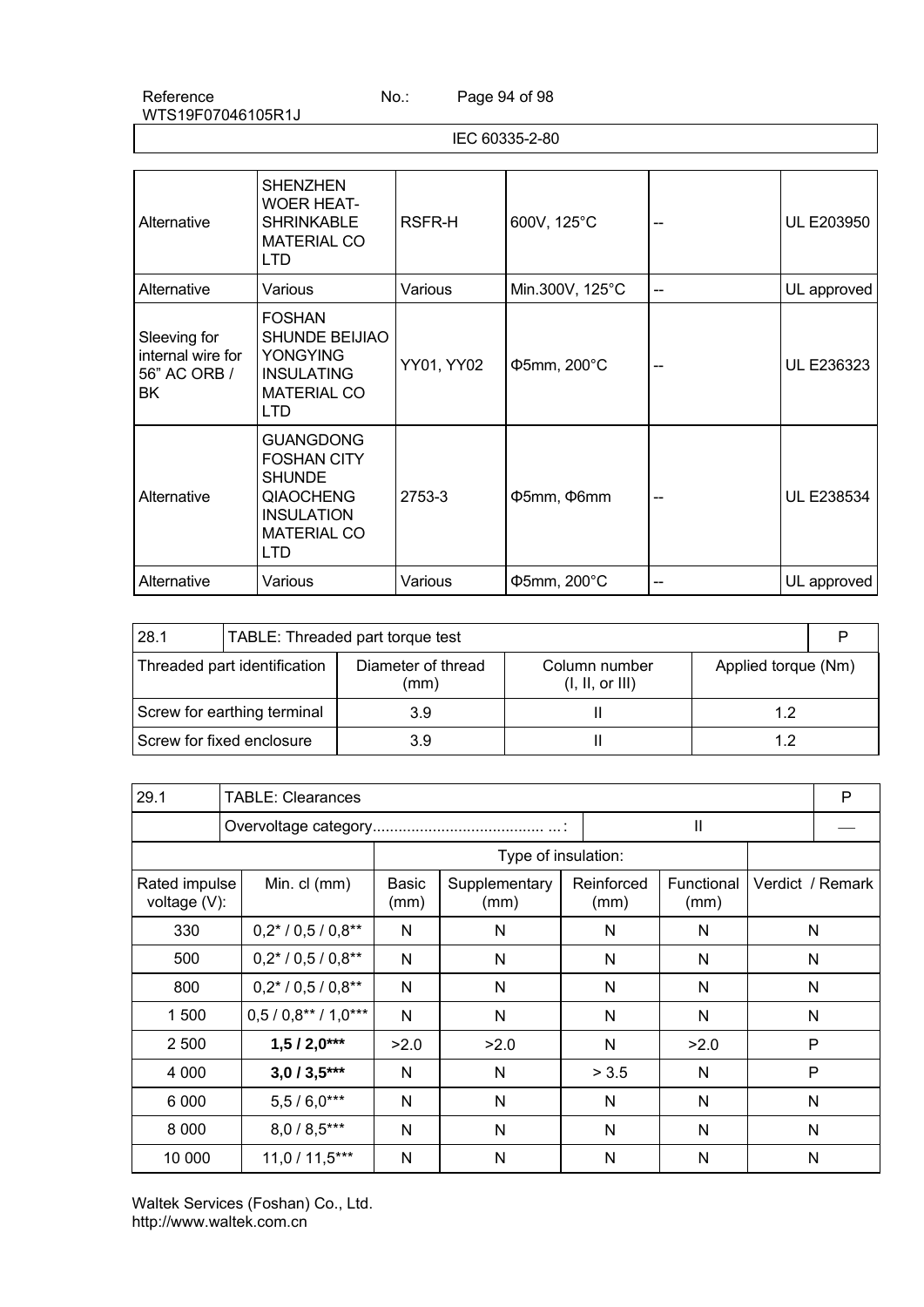IEC 60335-2-80

Supplementary information:

\*) For tracks on printed circuit boards if pollution degree 1 and 2

\*\*) For pollution degree 3

\*\*\*) If the construction is affected by wear, distortion, movement of the parts or during assembly

| 29.2                   |                                               |              |                |           |             |                            | TABLE: Creepage distances, basic, supplementary and reinforced insulation |                    |          |              | P            |
|------------------------|-----------------------------------------------|--------------|----------------|-----------|-------------|----------------------------|---------------------------------------------------------------------------|--------------------|----------|--------------|--------------|
| Working voltage<br>(V) | Creepage distance<br>(mm)<br>Pollution degree |              |                |           |             |                            |                                                                           |                    |          |              |              |
|                        | $\mathbf{1}$                                  |              | $\overline{2}$ |           |             | $\overline{3}$             |                                                                           | Type of insulation |          |              |              |
|                        |                                               |              | Material group |           |             | Material group             |                                                                           |                    |          |              |              |
|                        |                                               | $\mathbf{I}$ | $\mathbf{II}$  | Illa/Illb | $\mathsf I$ | $\ensuremath{\mathsf{II}}$ | $IIIa/IIIb*$                                                              | $B^{**}$           | $S^{**}$ | $R^{**}$     | Verdict      |
| $\leq 50$              | 0,18                                          | 0,6          | 0,85           | 1,2       | 1,5         | 1,7                        | 1,9                                                                       |                    |          |              | ${\sf N}$    |
| $\leq 50$              | 0,18                                          | 0,6          | 0,85           | 1,2       | 1,5         | 1,7                        | 1,9                                                                       |                    |          |              | ${\sf N}$    |
| $\leq 50$              | 0,36                                          | 1,2          | 1,7            | 2,4       | 3,0         | 3,4                        | 3,8                                                                       |                    |          |              | ${\sf N}$    |
| 125                    | 0,28                                          | 0,75         | 1,05           | 1,5       | 1,9         | 2,1                        | 2,4                                                                       |                    |          |              | ${\sf N}$    |
| 125                    | 0,28                                          | 0,75         | 1,05           | 1,5       | 1,9         | 2,1                        | 2,4                                                                       |                    |          |              | ${\sf N}$    |
| 125                    | 0,56                                          | 1,5          | 2,1            | 3,0       | 3,8         | 4,2                        | 4,8                                                                       |                    |          |              | $\mathsf{N}$ |
| 250                    | 0,56                                          | 1,25         | 1,8            | 2,5       | 3,2         | 3,6                        | 4,0                                                                       |                    |          |              | ${\sf N}$    |
| 250                    | 0,56                                          | 1,25         | 1,8            | 2,5       | 3,2         | 3,6                        | 4,0                                                                       |                    |          |              | ${\sf N}$    |
| 250                    | 1,12                                          | 2,5          | 3,6            | 5,0       | 6,4         | 7,2                        | 8,0                                                                       |                    |          |              | ${\sf N}$    |
| 250                    | 0,56                                          | 1,25         | 1,8            | 2,5       | 3,2         | 3,6                        | 4,0                                                                       | > 4.0              |          |              | ${\sf P}$    |
| 250                    | 0,56                                          | 1,25         | 1,8            | 2,5       | 3,2         | 3,6                        | 4,0                                                                       |                    | > 4.0    |              | $\mathsf{P}$ |
| 250                    | 1,12                                          | 2,5          | 3,6            | 5,0       | 6,4         | 7,2                        | 8,0                                                                       |                    |          | > 8.0        | ${\sf P}$    |
| 400                    | 1,0                                           | 2,0          | 2,8            | 4,0       | 5,0         | 5,6                        | 6,3                                                                       |                    |          |              | N            |
| 400                    | 1,0                                           | 2,0          | 2,8            | 4,0       | 5,0         | 5,6                        | 6,3                                                                       |                    |          |              | ${\sf N}$    |
| 400                    | 2,0                                           | 4,0          | 5,6            | 8,0       | 10,0        | 11,2                       | 12,6                                                                      |                    |          | $\,$<br>12.6 | $\mathsf{P}$ |
| 500                    | 1,3                                           | 2,5          | 3,6            | 5,0       | 6,3         | 7,1                        | 8,0                                                                       |                    |          |              | ${\sf N}$    |
| 500                    | 1,3                                           | 2,5          | 3,6            | 5,0       | 6,3         | 7,1                        | 8,0                                                                       |                    |          |              | ${\sf N}$    |
| 500                    | 2,6                                           | 5,0          | 7,2            | 10,0      | 12,6        | 14,2                       | 16,0                                                                      |                    |          |              | N            |
| $>630$ and $\leq 800$  | 1,8                                           | 3,2          | 4,5            | 6,3       | 8,0         | 9,0                        | 10,0                                                                      |                    |          |              | N            |
| $>630$ and $\leq 800$  | 1,8                                           | 3,2          | 4,5            | 6,3       | 8,0         | 9,0                        | 10,0                                                                      |                    |          |              | N            |
| $>630$ and $\leq 800$  | 3,6                                           | 6,4          | 9,0            | 12,6      | 16,0        | 18,0                       | 20,0                                                                      |                    |          |              | N            |
| $>800$ and $\leq 1000$ | 2,4                                           | 4,0          | 5,6            | 8,0       | 10,0        | 11,0                       | 12,5                                                                      |                    |          |              | N            |
| $>800$ and $\leq 1000$ | 2,4                                           | 4,0          | 5,6            | 8,0       | 10,0        | 11,0                       | 12,5                                                                      |                    |          |              | N            |
| $>800$ and $\leq 1000$ | 4,8                                           | 8,0          | 11,2           | 16,0      | 20,0        | 22,0                       | 25,0                                                                      |                    |          |              | ${\sf N}$    |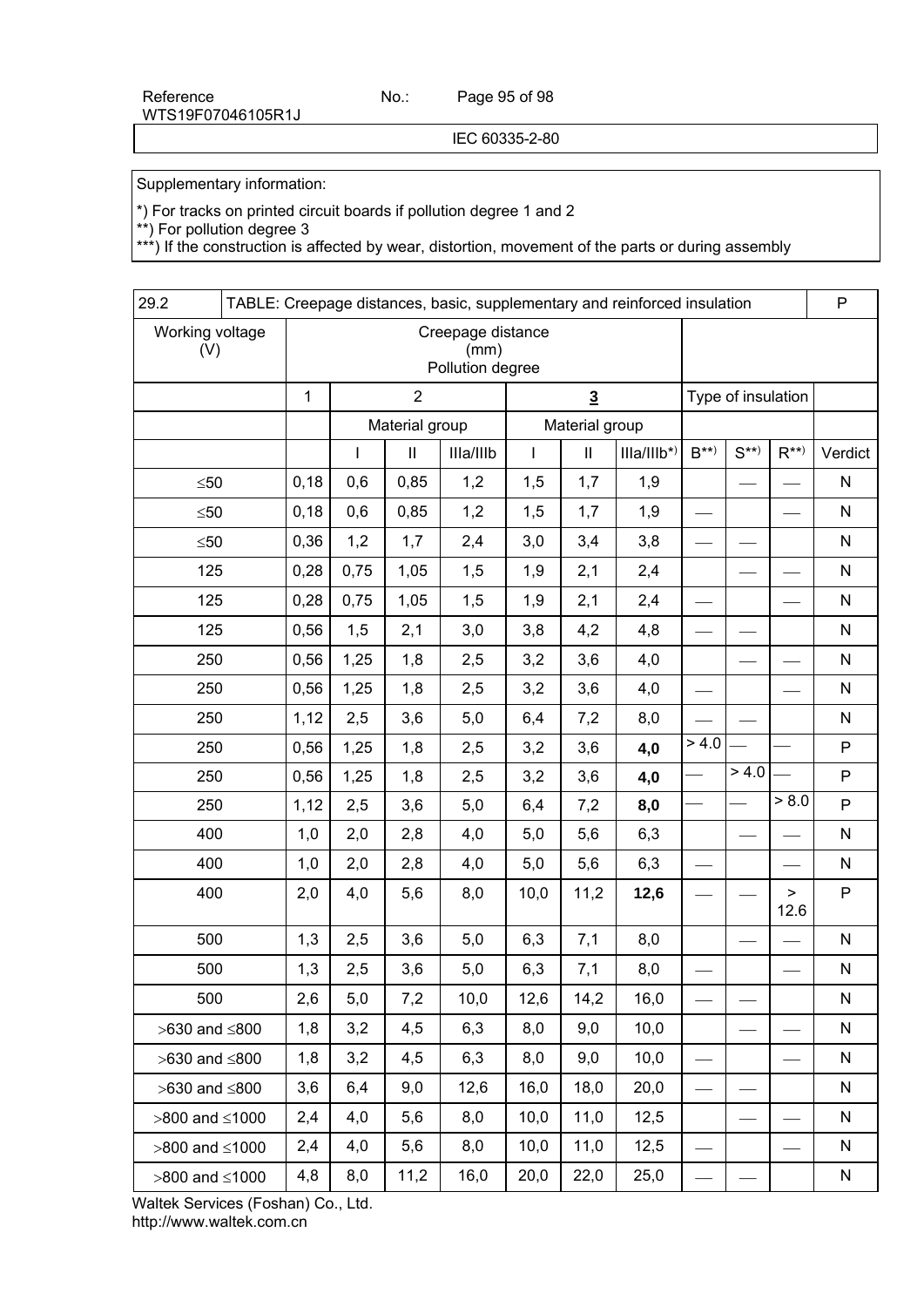Page 96 of 98

|                           |      |       |       |       | IEC 60335-2-80 |       |       |  |              |
|---------------------------|------|-------|-------|-------|----------------|-------|-------|--|--------------|
| $>1000$ and $\leq 1250$   | 3,2  | 5,0   | 7,1   | 10,0  | 12,5           | 14,0  | 16,0  |  | ${\sf N}$    |
| $>1000$ and $\leq 1250$   | 3,2  | 5,0   | 7,1   | 10,0  | 12,5           | 14,0  | 16,0  |  | $\mathsf{N}$ |
| $>1000$ and $\leq 1250$   | 6,4  | 10,0  | 14,2  | 20,0  | 25,0           | 28,0  | 32,0  |  | N            |
| $>1250$ and $\leq 1600$   | 4,2  | 6,3   | 9,0   | 12,5  | 16,0           | 18,0  | 20,0  |  | N            |
| $>1250$ and $\leq 1600$   | 4,2  | 6,3   | 9,0   | 12,5  | 16,0           | 18,0  | 20,0  |  | N            |
| $>1250$ and $\leq 1600$   | 8,4  | 12,6  | 18,0  | 25,0  | 32,0           | 36,0  | 40,0  |  | N            |
| $>1600$ and $\leq$ 2000   | 5,6  | 8,0   | 11,0  | 16,0  | 20,0           | 22,0  | 25,0  |  | N            |
| $>1600$ and $\leq$ 2000   | 5,6  | 8,0   | 11,0  | 16,0  | 20,0           | 22,0  | 25,0  |  | N            |
| $>1600$ and $\leq$ 2000   | 11,2 | 16,0  | 22,0  | 32,0  | 40,0           | 44,0  | 50,0  |  | N            |
| $>2000$ and $\leq$ 2500   | 7,5  | 10,0  | 14,0  | 20,0  | 25,0           | 28,0  | 32,0  |  | N            |
| $>2000$ and $\leq$ 2500   | 7,5  | 10,0  | 14,0  | 20,0  | 25,0           | 28,0  | 32,0  |  | N            |
| $>2000$ and $\leq$ 2500   | 15,0 | 20,0  | 28,0  | 40,0  | 50,0           | 56,0  | 64,0  |  | N            |
| $>2500$ and $\leq$ 3200   | 10,0 | 12,5  | 18,0  | 25,0  | 32,0           | 36,0  | 40,0  |  | N            |
| $>2500$ and $\leq$ 3200   | 10,0 | 12,5  | 18,0  | 25,0  | 32,0           | 36,0  | 40,0  |  | N            |
| >2500 and ≤3200           | 20,0 | 25,0  | 36,0  | 50,0  | 64,0           | 72,0  | 80,0  |  | N            |
| $>3200$ and $\leq 4000$   | 12,5 | 16,0  | 22,0  | 32,0  | 40,0           | 45,0  | 50,0  |  | N            |
| $>3200$ and $\leq 4000$   | 12,5 | 16,0  | 22,0  | 32,0  | 40,0           | 45,0  | 50,0  |  | N            |
| $>3200$ and $\leq 4000$   | 25,0 | 32,0  | 44,0  | 64,0  | 80,0           | 90,0  | 100,0 |  | N            |
| $>4000$ and $\leq 5000$   | 16,0 | 20,0  | 28,0  | 40,0  | 50,0           | 56,0  | 63,0  |  | N            |
| $>4000$ and $\leq 5000$   | 16,0 | 20,0  | 28,0  | 40,0  | 50,0           | 56,0  | 63,0  |  | N            |
| $>4000$ and $\leq 5000$   | 32,0 | 40,0  | 56,0  | 80,0  | 100,0          | 112,0 | 126,0 |  | N            |
| $>5000$ and $\leq 6300$   | 20,0 | 25,0  | 36,0  | 50,0  | 63,0           | 71,0  | 80,0  |  | N            |
| $>5000$ and $\leq 6300$   | 20,0 | 25,0  | 36,0  | 50,0  | 63,0           | 71,0  | 80,0  |  | N            |
| $>5000$ and $\leq 6300$   | 40,0 | 50,0  | 72,0  | 100,0 | 126,0          | 142,0 | 160,0 |  | N            |
| $>6300$ and $\leq 8000$   | 25,0 | 32,0  | 45,0  | 63,0  | 80,0           | 90,0  | 100,0 |  | N            |
| $>6300$ and $\leq 8000$   | 25,0 | 32,0  | 45,0  | 63,0  | 80,0           | 90,0  | 100,0 |  | N            |
| $>6300$ and $\leq 8000$   | 50,0 | 64,0  | 90,0  | 126,0 | 160,0          | 180,0 | 200,0 |  | N            |
| $>8000$ and $\leq 10000$  | 32,0 | 40,0  | 56,0  | 80,0  | 100,0          | 110,0 | 125,0 |  | N            |
| $>8000$ and $\leq 10000$  | 32,0 | 40,0  | 56,0  | 80,0  | 100,0          | 110,0 | 125,0 |  | N            |
| $>8000$ and $\leq 10000$  | 64,0 | 80,0  | 112,0 | 160,0 | 200,0          | 220,0 | 250,0 |  | N            |
| $>10000$ and $\leq 12500$ | 40,0 | 50,0  | 71,0  | 100,0 | 125,0          | 140,0 | 160,0 |  | N            |
| $>10000$ and $\leq 12500$ | 40,0 | 50,0  | 71,0  | 100,0 | 125,0          | 140,0 | 160,0 |  | N            |
| $>10000$ and $\leq 12500$ | 80,0 | 100,0 | 142,0 | 200,0 | 250,0          | 280,0 | 320,0 |  | N            |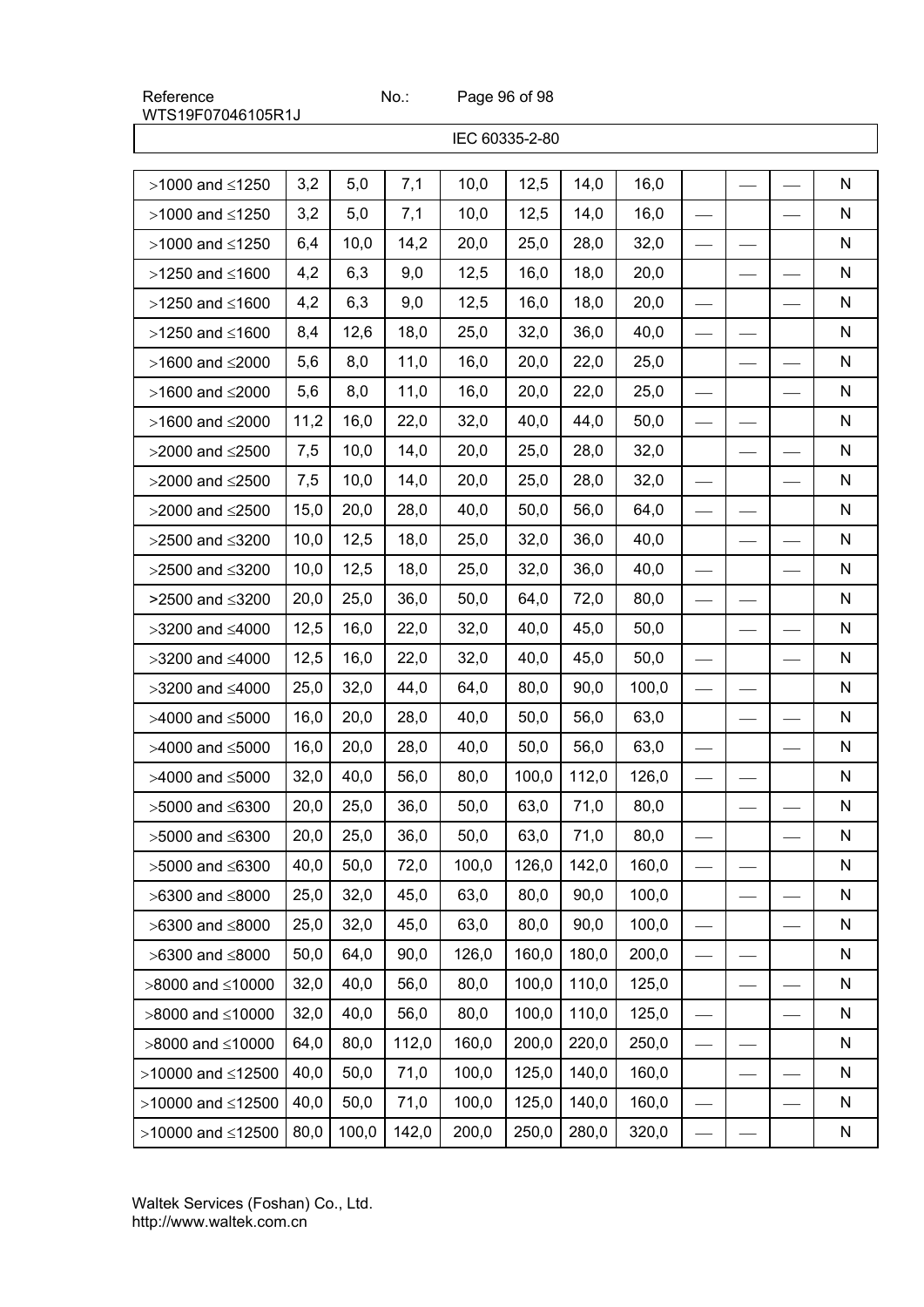Page 97 of 98

IEC 60335-2-80

Supplementary information:

\*) Material group IIIb is allowed if the working voltage does not exceed 50 V

\*\*) B = Basic insulation, S = Supplementary insulation, R = Reinforced insulation

Remark: Lacquered conductors of windings are considered to be bare conductors, but creepage distances need not be greater than the associated clearance specified in Table 16 taking into account 29.1.1.

| 29.2                                                                          |                            |                                               |              |                | TABLE: Creepage distances, functional insulation |                |                |              |                  | P |
|-------------------------------------------------------------------------------|----------------------------|-----------------------------------------------|--------------|----------------|--------------------------------------------------|----------------|----------------|--------------|------------------|---|
| Working voltage<br>(V)                                                        |                            | Creepage distance<br>(mm)<br>Pollution degree |              |                |                                                  |                |                |              |                  |   |
|                                                                               |                            | $\mathbf{1}$                                  |              | $\overline{2}$ |                                                  | $\overline{3}$ |                |              |                  |   |
|                                                                               |                            |                                               |              | Material group |                                                  |                | Material group |              |                  |   |
|                                                                               |                            |                                               | $\mathsf{I}$ | $\mathbf{II}$  | Illa/Illb                                        | $\mathbf{I}$   | $\mathbf{II}$  | $IIIa/IIIb*$ | Verdict / Remark |   |
| $≤10$                                                                         |                            | 0,08                                          | 0,4          | 0,4            | 0,4                                              | 1,0            | 1,0            | 1,0          | $\mathsf{N}$     |   |
| 50                                                                            |                            | 0, 16                                         | 0,56         | 0,8            | 1,0                                              | 1,4            | 1,6            | 1,8          | $\mathsf{N}$     |   |
| 125                                                                           |                            | 0,25                                          | 0,71         | 1,0            | 1,4                                              | 1,8            | 2,0            | 2,2          | ${\sf N}$        |   |
| 250                                                                           |                            | 0,42                                          | 1,0          | 1,4            | 2,0                                              | 2,5            | 2,8            | 3,2          | ${\sf N}$        |   |
| 250                                                                           |                            | 0,42                                          | 1,0          | 1,4            | 2,0                                              | 2,5            | 2,8            | 3,2          | $\mathsf{P}$     |   |
| 400                                                                           |                            | 0,75                                          | 1,6          | 2,2            | 3,2                                              | 4,0            | 4,5            | 5,0          | ${\sf N}$        |   |
| 500                                                                           |                            | 1,0                                           | 2,0          | 2,8            | 4,0                                              | 5,0            | 5,6            | 6,3          | ${\sf N}$        |   |
| $>630$ and $\leq 800$                                                         |                            | 1,8                                           | 3,2          | 4,5            | 6,3                                              | 8,0            | 9,0            | 10,0         | ${\sf N}$        |   |
| $>800$ and $\leq 1000$                                                        |                            | 2,4                                           | 4,0          | 5,6            | 8,0                                              | 10,0           | 11,0           | 12,5         | ${\sf N}$        |   |
| $>1000$ and $\leq 1250$                                                       |                            | 3,2                                           | 5,0          | 7,1            | 10,0                                             | 12,5           | 14,0           | 16,0         | N                |   |
| $>1250$ and $\leq 1600$                                                       |                            | 4,2                                           | 6,3          | 9,0            | 12,5                                             | 16,0           | 18,0           | 20,0         | ${\sf N}$        |   |
| $>1600$ and $\leq$ 2000                                                       |                            | 5,6                                           | 8,0          | 11,0           | 16,0                                             | 20,0           | 22,0           | 25,0         | ${\sf N}$        |   |
| $>2000$ and $\leq$ 2500                                                       |                            | 7,5                                           | 10,0         | 14,0           | 20,0                                             | 25,0           | 28,0           | 32,0         | ${\sf N}$        |   |
| $>2500$ and $\leq$ 3200                                                       |                            | 10,0                                          | 12,5         | 18,0           | 25,0                                             | 32,0           | 36,0           | 40,0         | N                |   |
| $>3200$ and $\leq 4000$                                                       |                            | 12,5                                          | 16,0         | 22,0           | 32,0                                             | 40,0           | 45,0           | 50,0         | $\mathsf{N}$     |   |
| $>4000$ and $\leq 5000$                                                       |                            | 16,0                                          | 20,0         | 28,0           | 40,0                                             | 50,0           | 56,0           | 63,0         | $\mathsf{N}$     |   |
| $>5000$ and $\leq 6300$                                                       |                            | 20,0                                          | 25,0         | 36,0           | 50,0                                             | 63,0           | 71,0           | 80,0         | N                |   |
| $>6300$ and $\leq 8000$                                                       |                            | 25,0                                          | 32,0         | 45,0           | 63,0                                             | 80,0           | 90,0           | 100,0        | N                |   |
| $>8000$ and $\leq 10000$                                                      |                            | 32,0                                          | 40,0         | 56,0           | 80,0                                             | 100,0          | 110,0          | 125,0        | N                |   |
| $>10000$ and $\leq 12500$                                                     |                            | 40,0                                          | 50,0         | 71,0           | 100,0                                            | 125,0          | 140,0          | 160,0        | N                |   |
|                                                                               | Supplementary information: |                                               |              |                |                                                  |                |                |              |                  |   |
| *) Material group IIIb is allowed if the working voltage does not exceed 50 V |                            |                                               |              |                |                                                  |                |                |              |                  |   |

30.1 TABLE: Ball pressure Pressure Pressure Pressure Pressure Pressure Pressure Pressure Pressure Pressure Pre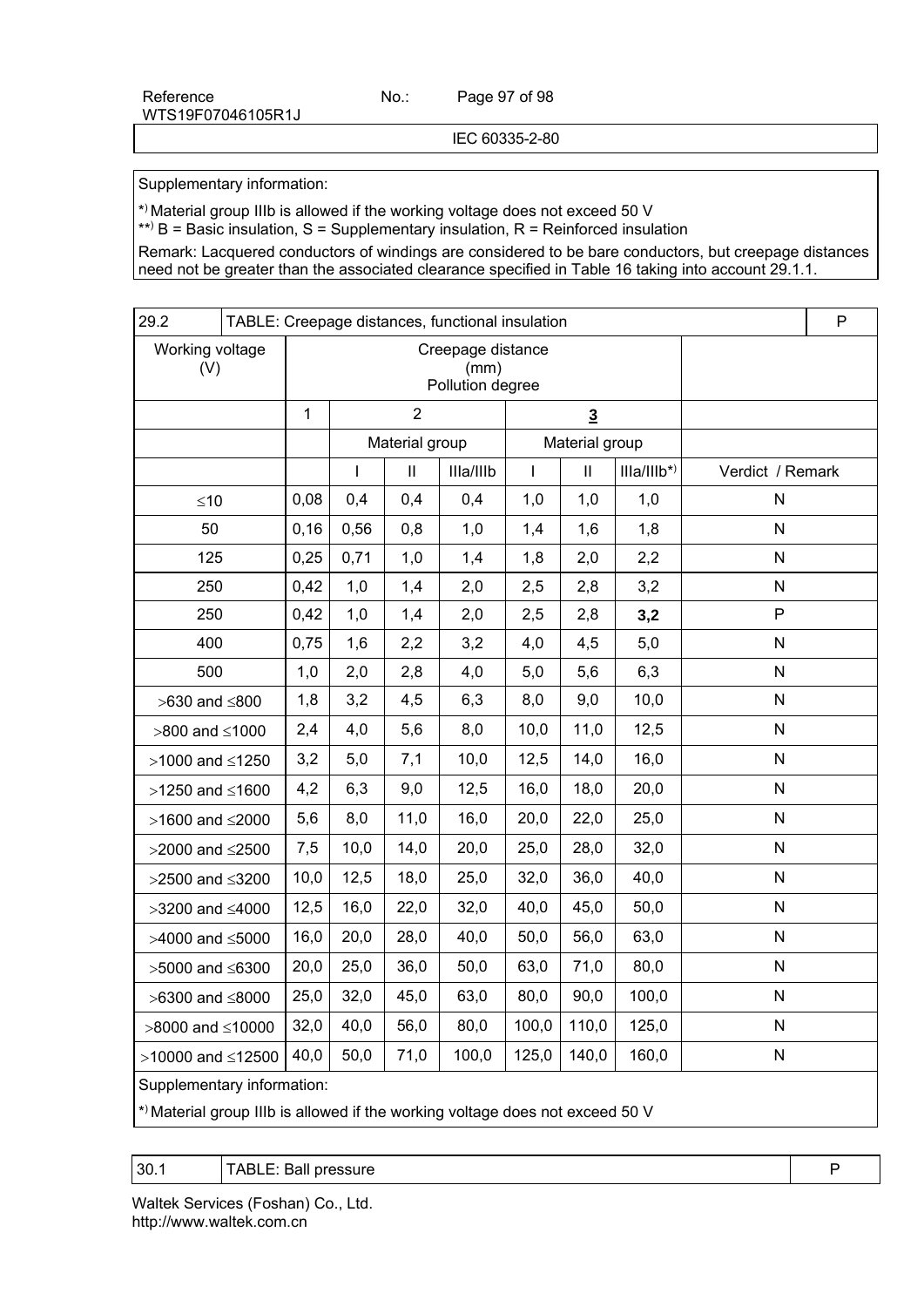Page 98 of 98

IEC 60335-2-80

| Part              | Test temperature $(^{\circ}C)$ | (mm) | Impression diameter Allowed impression<br>diameter (mm) |
|-------------------|--------------------------------|------|---------------------------------------------------------|
| Terminal block    | 125                            | 1.3  | 2.0                                                     |
| l Quick connector | 125                            | 1.4  | 2.0                                                     |
| Swich knob        | 75                             | 1.3  | 2.0                                                     |

| 30.2                                |                                                                                      |     | TABLE: Glow wire test (GWT)°C and Needle-flame test (NFT) |       |              |          |              |                        | P       |
|-------------------------------------|--------------------------------------------------------------------------------------|-----|-----------------------------------------------------------|-------|--------------|----------|--------------|------------------------|---------|
| Part                                |                                                                                      | 550 |                                                           | 650   |              | 750      |              | Needle-                | verdict |
|                                     |                                                                                      |     | ti(s)                                                     | te(s) | ti(S)        | te(s)    |              | flame<br>test<br>(NFT) |         |
| Plastic enclosure of wall<br>switch |                                                                                      | X   |                                                           |       |              |          |              |                        | P       |
| Swich knob                          |                                                                                      | X   |                                                           |       |              |          |              |                        | P       |
| <b>Terminal block</b>               |                                                                                      |     |                                                           |       | $\mathbf{0}$ | 0        | X            |                        | P       |
| Quick connector                     |                                                                                      |     |                                                           |       | $\Omega$     | 0        | $\mathsf{x}$ |                        | P       |
| Closed-end connector                |                                                                                      |     |                                                           |       | $\Omega$     | $\Omega$ | x            | X                      | P       |
| Reverse switch                      |                                                                                      |     |                                                           |       | $\mathbf 0$  | 0        | X            | $\mathsf{x}$           | P       |
| Motor running capacitor             |                                                                                      |     |                                                           |       | $\mathbf 0$  | 0        | X            | X                      | P       |
| Speed switch                        |                                                                                      | --  |                                                           |       | $\mathbf 0$  | 0        | X            | --                     | P       |
| Speed control capacitor             |                                                                                      |     |                                                           |       | $\mathbf 0$  | 0        | X            |                        | P       |
| Lamp switch                         |                                                                                      |     |                                                           |       | $\Omega$     | $\Omega$ | X            |                        | P       |
|                                     | Remark: Ti = the time between glow wire touched the material and the material ignite |     |                                                           |       |              |          |              |                        |         |
|                                     | Te= the time between glow wire touched the material and the flame extinguished;      |     |                                                           |       |              |          |              |                        |         |

====== End of Report ======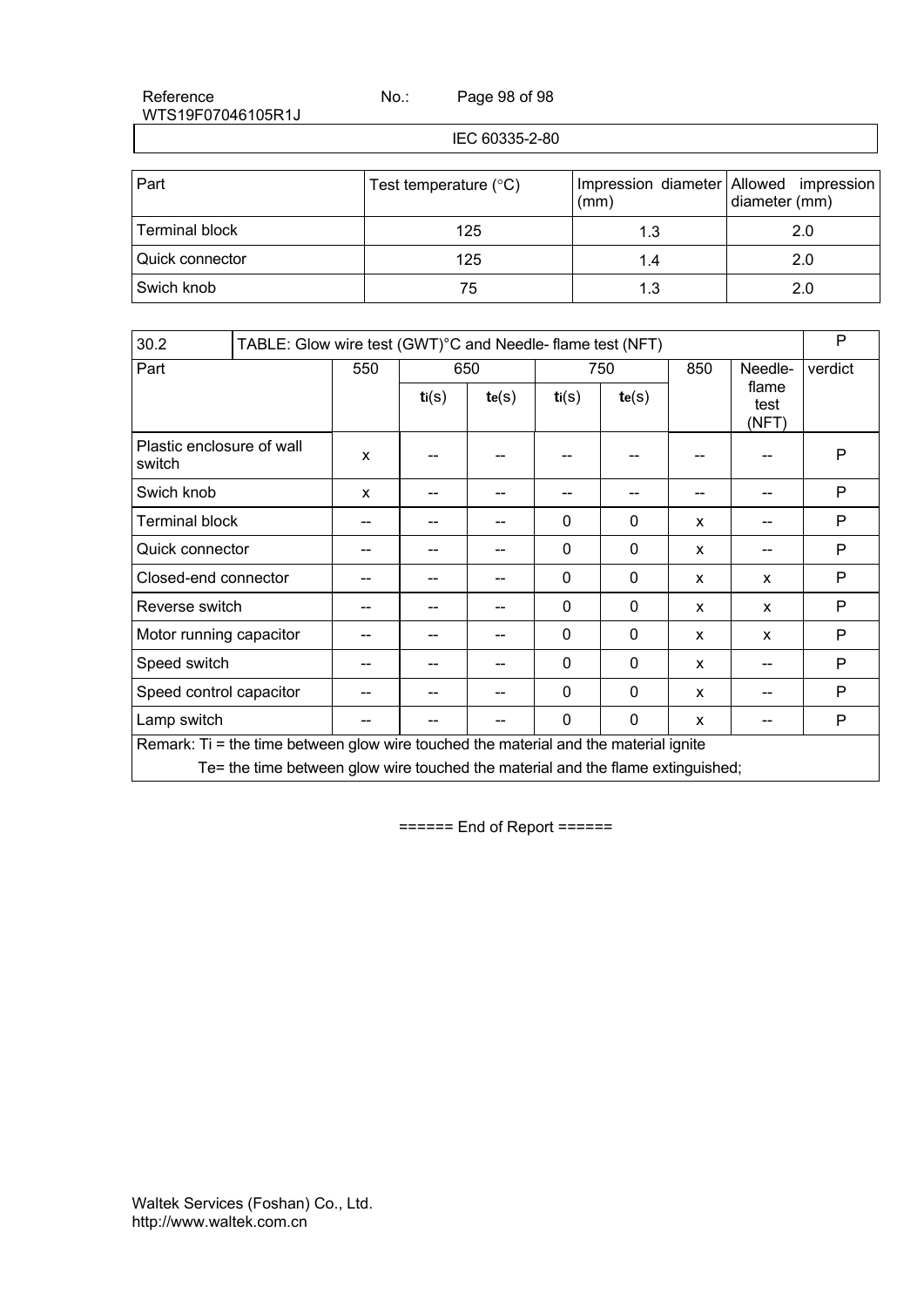Reference No.: WTS19F07046105R1J Page 1 of 5

IEC 60335-2-80 – Attachment

Clause Requirement + Test Result - Result - Remark Verdict

### **ATTACHMENT TO TEST REPORT IEC 60335-1 (AUSTRALIA / NEW ZEALAND) NATIONAL DIFFERENCES**

(HOUSEHOLD AND SIMILAR ELECTRICAL APPLIANCES – SAFETY – PART 1: GENERAL REQUIREMENTS)

| Copyright © 2008 IEC System for Conformity Testing and Certification of Electrical Equipment |  |  |  |  |  |
|----------------------------------------------------------------------------------------------|--|--|--|--|--|
| (IECEE), Geneva, Switzerland. All rights reserved.                                           |  |  |  |  |  |

|       | <b>National Differences</b>                                                                                                                  |                |  |  |  |  |
|-------|----------------------------------------------------------------------------------------------------------------------------------------------|----------------|--|--|--|--|
| 5     | <b>GENERAL CONDITIONS FOR THE TESTS</b>                                                                                                      |                |  |  |  |  |
| 5.8.1 | Test at a.c. 50Hz for a.c. only appliance                                                                                                    | P              |  |  |  |  |
|       | Test at a.c. 50Hz or d.c., whichever is the more<br>unfavourable supply for a.c. and d.c. appliance                                          | N              |  |  |  |  |
| 6     | <b>CLASSIFICATION</b>                                                                                                                        |                |  |  |  |  |
| 6.1   | Class I<br>Protection against electric shock:<br>Class I, II, III :                                                                          | P              |  |  |  |  |
| 7     | <b>MARKING AND INSTRUCTIONS</b>                                                                                                              | $\overline{a}$ |  |  |  |  |
| 7.1   | After the first paragraph of the requirement insert the following variation:                                                                 |                |  |  |  |  |
|       | Appliances intended for connection to the supply mains, other than class III<br>appliances, shall be marked with:                            |                |  |  |  |  |
|       | - a rated voltage of at least:<br>230 V for single-phase appliances;<br>400 V for poly-phase appliances; or                                  | P              |  |  |  |  |
|       | - a rated voltage range that includes:<br>230 V for single-phase appliances;<br>400 V for poly-phase appliances.                             |                |  |  |  |  |
|       | For appliance outlets and socket outlets accessible<br>to the user that are incorporated in appliances<br>connected to the supply mains; and |                |  |  |  |  |
|       | - that operate at rated voltage;                                                                                                             | N              |  |  |  |  |
|       | the appliances shall be marked with their maximum<br>outlet load in Watts.                                                                   | N              |  |  |  |  |
| 7.13  | Replace the requirement with the following variation:                                                                                        |                |  |  |  |  |
|       | Instructions and other text required by this standard<br>are written in English.                                                             | P              |  |  |  |  |
| 7.15  | After the last paragraph of the requirement insert the following variation:                                                                  | --             |  |  |  |  |
|       | The marking of the maximum outlet load shall be<br>close to the appliance outlet or socket outlet.                                           | N              |  |  |  |  |
| 10    | <b>POWER INPUT AND CURRENT</b>                                                                                                               |                |  |  |  |  |
| 10.1  | After the last paragraph of the test specification insert the following variation:                                                           | --             |  |  |  |  |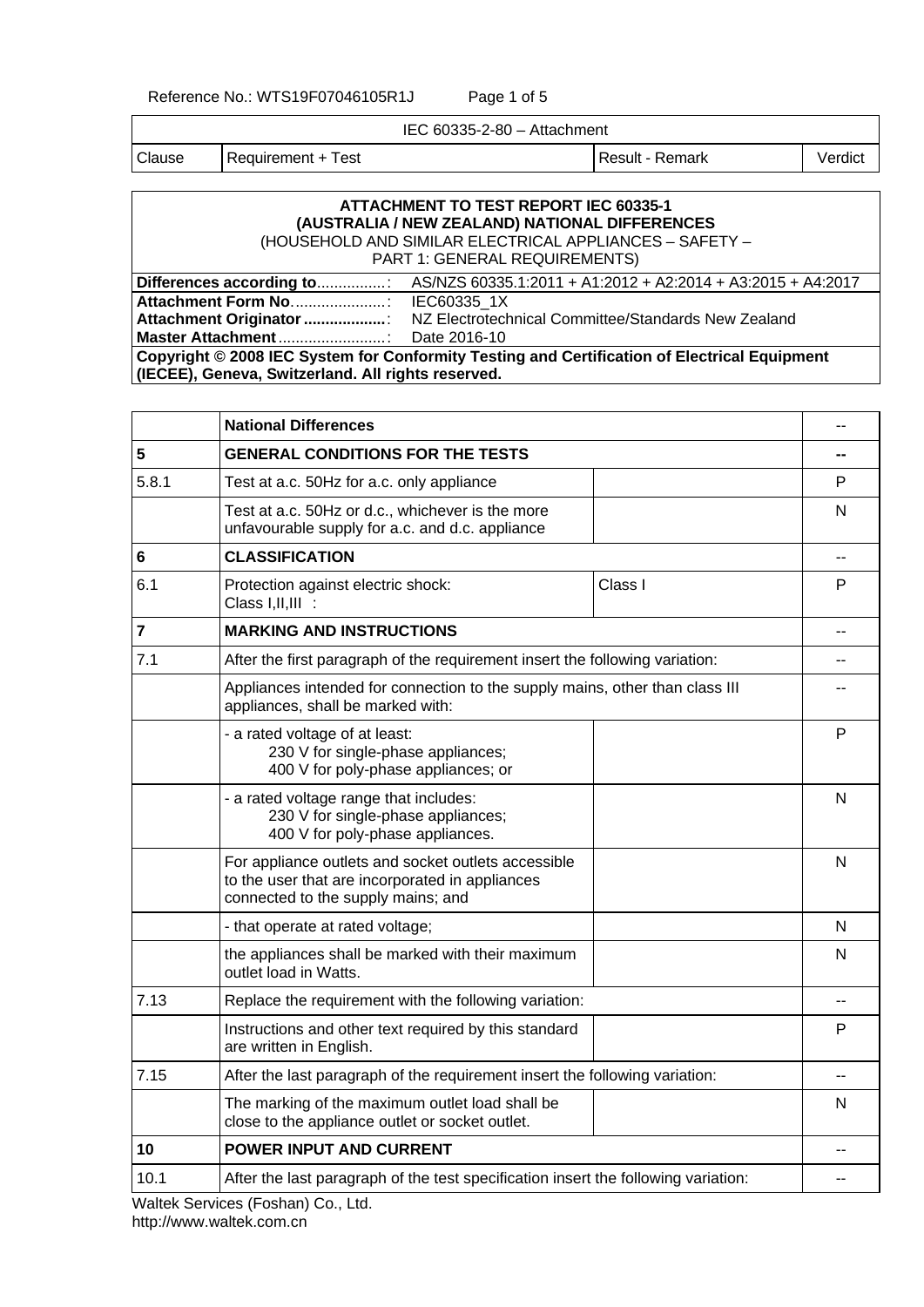| IEC 60335-2-80 - Attachment |                                                                                                                                                                                                                                                           |                 |         |  |  |  |  |
|-----------------------------|-----------------------------------------------------------------------------------------------------------------------------------------------------------------------------------------------------------------------------------------------------------|-----------------|---------|--|--|--|--|
| Clause                      | Requirement + Test                                                                                                                                                                                                                                        | Result - Remark | Verdict |  |  |  |  |
|                             | Appliance outlets and socket outlets accessible to<br>the user that are incorporated in appliances<br>connected to the supply mains; and                                                                                                                  |                 | N       |  |  |  |  |
|                             | that operate at rated voltage;                                                                                                                                                                                                                            |                 | N       |  |  |  |  |
|                             | are not loaded during the test, however their<br>contribution to the power input is considered to be<br>the marked outlet load per appliance outlet or<br>socket-outlet.                                                                                  |                 | N       |  |  |  |  |
| 11                          | <b>HEATING</b>                                                                                                                                                                                                                                            |                 |         |  |  |  |  |
| 11.7                        | After the first paragraph of the test specification insert the following variation:                                                                                                                                                                       |                 |         |  |  |  |  |
|                             | Appliance outlets and socket outlets accessible to<br>the user are loaded with a resistive load that gives<br>the marked outlet load in watts.                                                                                                            |                 | N       |  |  |  |  |
| 11.8                        | After the first paragraph of the test specification insert the following variation:                                                                                                                                                                       |                 |         |  |  |  |  |
|                             | The pins of plug connectors inserted into appliance<br>outlets accessible to the user and plugs inserted into<br>socket outlets accessible to the user shall have a<br>temperature rise not exceeding 45 K.                                               |                 | N       |  |  |  |  |
| 19                          | <b>ABNORMAL OPERATION</b>                                                                                                                                                                                                                                 |                 |         |  |  |  |  |
| 19.13                       | After the seventh paragraph of the test specification insert the following variation:                                                                                                                                                                     |                 |         |  |  |  |  |
|                             | The no-load output voltage of an SELV outlet or<br>connector shall not increase by more than 10% of its<br>no-load output voltage in normal use.                                                                                                          |                 | N       |  |  |  |  |
|                             | The no-load output voltage of a USB outlet or<br>connector shall not increase by more than 3 V or<br>10% of its no-load output voltage in normal use,<br>whichever is higher.                                                                             |                 | N       |  |  |  |  |
| 22                          | <b>CONSTRUCTION</b>                                                                                                                                                                                                                                       |                 |         |  |  |  |  |
| 22.2                        | After the first paragraph of the requirement insert the following variation:                                                                                                                                                                              |                 |         |  |  |  |  |
|                             | For stationary appliances permanently connected to<br>the fixed wiring, compliance with this requirement is<br>considered to be met if the instruction concerning<br>disconnection incorporated in the fixed wiring is in<br>accordance with AS/NZS 3000. |                 | P       |  |  |  |  |
| 22.3                        | Replace the first paragraph of the test specification with the following variation:                                                                                                                                                                       |                 |         |  |  |  |  |
|                             | Compliance is checked by inserting the pins of the<br>appliance into a socket-outlet capable of accepting a<br>plug complying with Figure 2.1(a) of AS/NZS 3112.                                                                                          |                 | N       |  |  |  |  |
|                             | The socket-outlet has a horizontal pivot at a distance<br>of 8 mm behind the engagement face of the socket-<br>outlet and in the plane of the lower intersection of the<br>centre lines of the contact apertures.                                         |                 | N       |  |  |  |  |
|                             | Replace the third, fourth and fifth paragraphs of the test specification with the<br>following variation:                                                                                                                                                 |                 |         |  |  |  |  |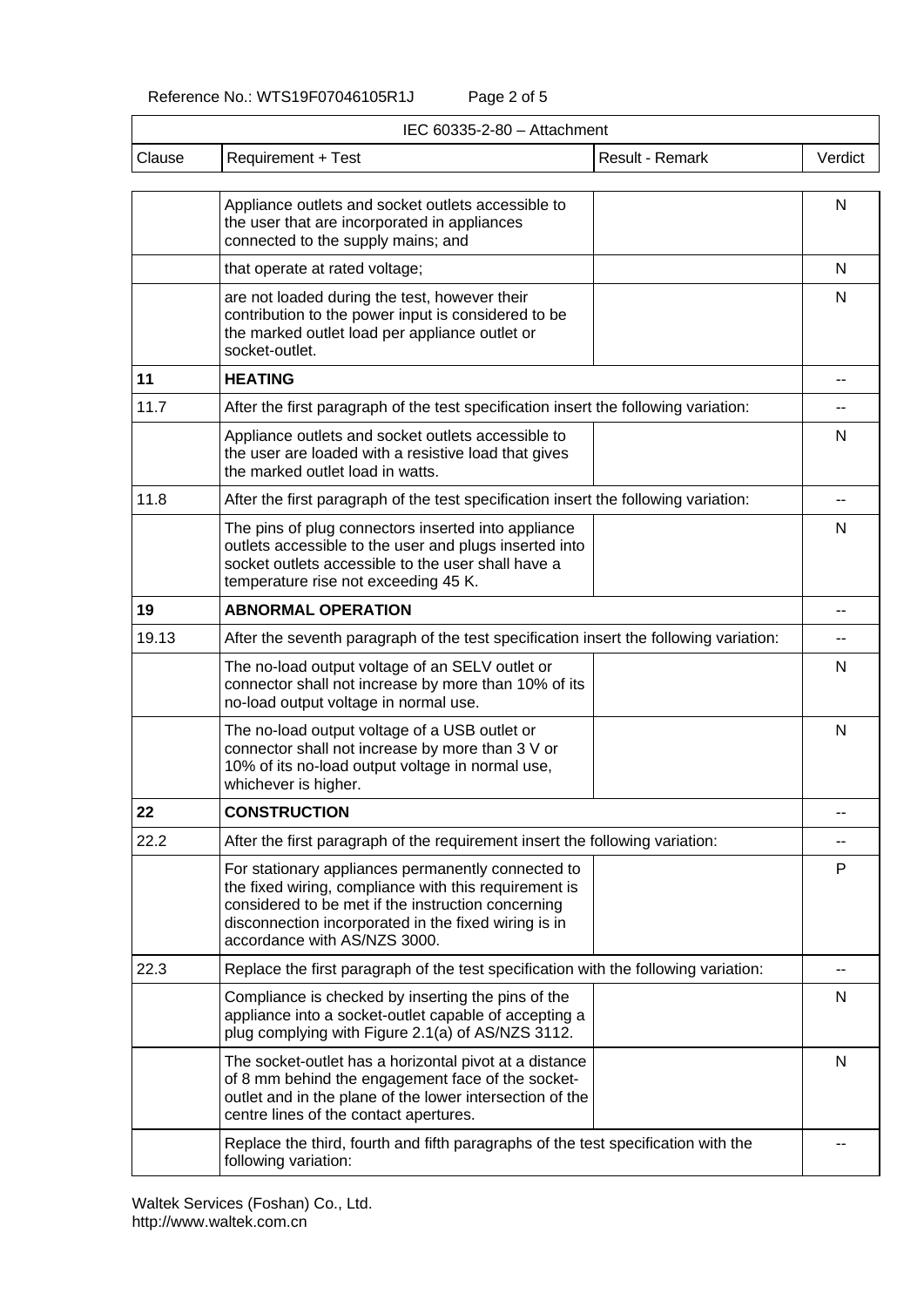|        | IEC 60335-2-80 - Attachment                                                                                                                                                                                       |                 |         |  |  |  |  |  |
|--------|-------------------------------------------------------------------------------------------------------------------------------------------------------------------------------------------------------------------|-----------------|---------|--|--|--|--|--|
| Clause | <b>Requirement + Test</b>                                                                                                                                                                                         | Result - Remark | Verdict |  |  |  |  |  |
|        | A new sample of the appliance shall be subjected to<br>and shall comply with the tests in 2.13.9.2 of<br>AS/NZS 3112.                                                                                             |                 | N       |  |  |  |  |  |
| 22.33  | Delete the last sentence of the first paragraph of the<br>requirement and introduce it as a new first paragraph<br>of the requirement.                                                                            |                 | N       |  |  |  |  |  |
| 22.201 | Appliances having integral pins for insertion into<br>socket outlets shall comply with the appropriate<br>requirements of AS/NZS 3112.                                                                            |                 | N       |  |  |  |  |  |
|        | Compliance is checked as specified in Annex J of<br><b>AS/NZS 3112</b>                                                                                                                                            |                 | N       |  |  |  |  |  |
| 22.202 | Appliance outlets and socket outlets accessible to<br>the user that are incorporated in appliances<br>connected to the supply mains; and                                                                          |                 | N       |  |  |  |  |  |
|        | that operate at rated voltage                                                                                                                                                                                     |                 | N       |  |  |  |  |  |
|        | shall be single-phase and have a current rating not<br>exceeding 16 A.                                                                                                                                            |                 | N       |  |  |  |  |  |
|        | The socket outlets shall comply with AS/NZS 3112;                                                                                                                                                                 |                 | N       |  |  |  |  |  |
|        | accept a 3-pin, flat-pin plug as described in figure<br>2.1(a1) of AS/NZS 3112.                                                                                                                                   |                 | N       |  |  |  |  |  |
|        | The appliance outlets and socket outlets shall be protected by one of the following<br>protection devices that has a current rating not exceeding the current rating of the<br>appliance outlet or socket-outlet: |                 |         |  |  |  |  |  |
|        | - a circuit breaker for equipment complying with IEC<br>60934;                                                                                                                                                    |                 | N       |  |  |  |  |  |
|        | - a manually resettable trip-free or cycling trip-free<br>overcurrent protection device;                                                                                                                          |                 | N       |  |  |  |  |  |
|        | - a non-user replaceable fuse-link.                                                                                                                                                                               |                 | N       |  |  |  |  |  |
|        | The protection device shall be placed behind a non-<br>detachable cover. The actuating member of the<br>circuit breaker and the manually resettable<br>protection device may be accessible.                       |                 | N       |  |  |  |  |  |
|        | The current rating of the appliance outlets and<br>socket outlets is obtained from the marked outlet<br>load in watts divided by the rated voltage.                                                               |                 | N       |  |  |  |  |  |
|        | Compliance is checked by inspection and for a manually resettable trip-free or<br>cycling trip-free overcurrent protection device by the following tests:                                                         |                 |         |  |  |  |  |  |
|        | The device shall be operated at rated voltage at<br>136% of its current rating, in an ambient temperature<br>of $23^{\circ}$ C $\pm$ 2°C in a draught-free environment.                                           |                 | N       |  |  |  |  |  |
|        | The device shall operate to interrupt the current<br>within 2 h.                                                                                                                                                  |                 | N       |  |  |  |  |  |
|        | The device shall be operated at rated voltage at<br>600% of its current rating in an ambient temperature<br>of $23^{\circ}$ C $\pm$ 2°C in a draught-free environment                                             |                 | N       |  |  |  |  |  |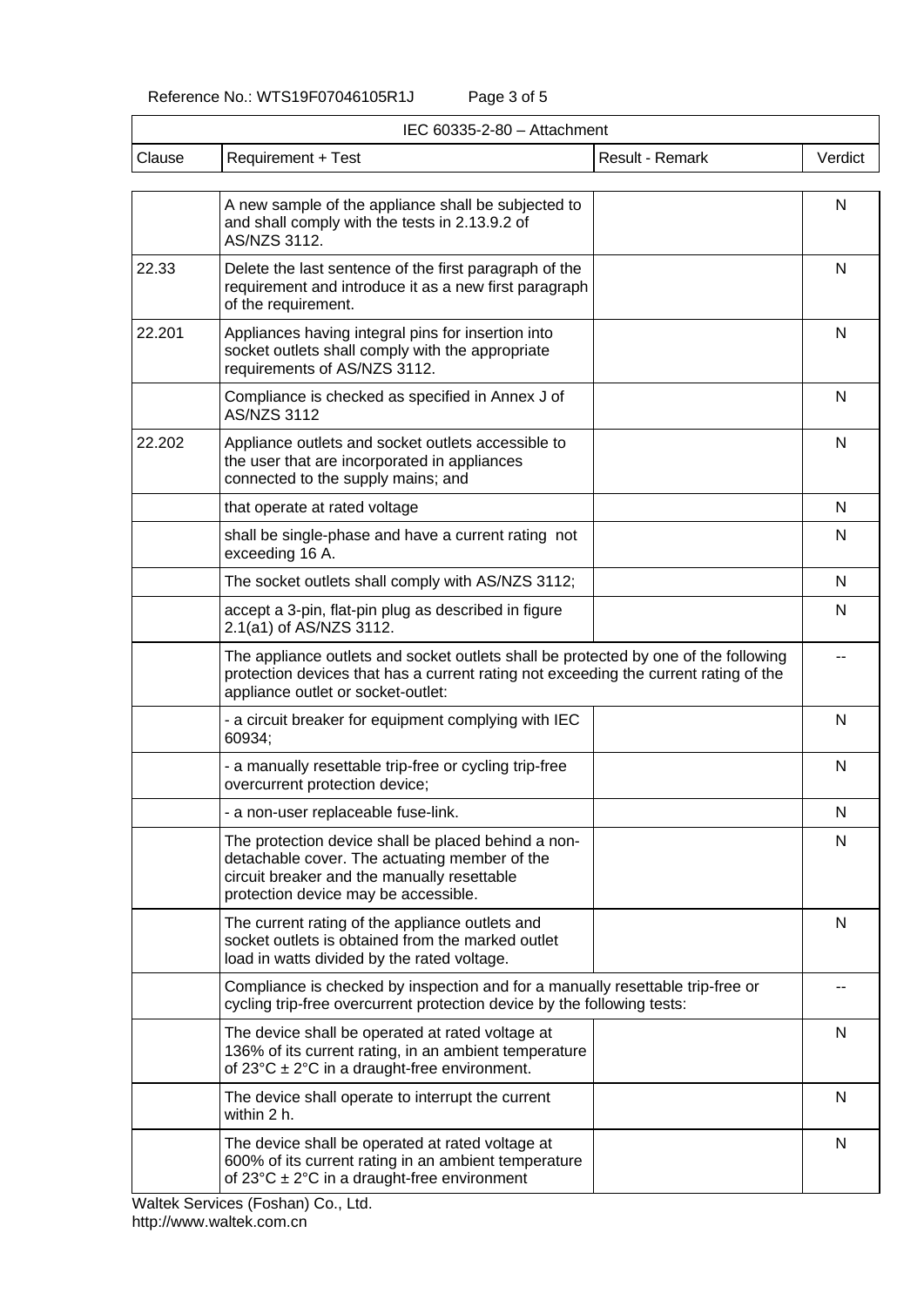Reference No.: WTS19F07046105R1J Page 4 of 5

|        | IEC 60335-2-80 - Attachment                                                                                                                                                                           |                        |         |  |  |  |
|--------|-------------------------------------------------------------------------------------------------------------------------------------------------------------------------------------------------------|------------------------|---------|--|--|--|
| Clause | <b>Requirement + Test</b>                                                                                                                                                                             | <b>Result - Remark</b> | Verdict |  |  |  |
|        | The device shall operate to interrupt the current<br>within 5 s.                                                                                                                                      |                        | N       |  |  |  |
|        | Immediately following the overcurrent tests, the test<br>of clause 16.3 shall be applied, and the device shall<br>comply with the specified requirements of the test.                                 |                        | N       |  |  |  |
|        | The device shall comply with the ball pressure test of<br>30.1 carried out at 160 °C.                                                                                                                 |                        | N       |  |  |  |
|        | The device shall comply with the glow-wire test of<br>30.2.3.1 with a test severity of 960 °C.                                                                                                        |                        | N       |  |  |  |
| 25     | SUPPLY CONNECTION AND EXTERNAL FLEXIBLE CORDS                                                                                                                                                         |                        |         |  |  |  |
| 25.1   | Supply cords for single-phase portable appliances<br>intended for direct connection to the supply mains,<br>shall be fitted with an appropriate plug complying<br>with AS/NZS 3112.                   |                        |         |  |  |  |
|        | <b>SPECIAL NATIONAL CONDITIONS</b>                                                                                                                                                                    |                        |         |  |  |  |
|        | <b>Australia</b>                                                                                                                                                                                      |                        |         |  |  |  |
| 5      | <b>GENERAL CONDITIONS FOR THE TESTS</b>                                                                                                                                                               |                        |         |  |  |  |
| 5.201  | For appliances, other than class III appliances, that are intended for connections to<br>the supply mains and that are not marked with:                                                               |                        |         |  |  |  |
|        | - a rated voltage of at least 240 V for single-phase<br>appliances and at least 415 V for three-phase<br>appliances, or                                                                               |                        | N       |  |  |  |
|        | - a rated voltage range that includes 240 V for<br>single-phase appliances and 415 V for three-phase<br>appliances,                                                                                   |                        | N       |  |  |  |
|        | the rated voltage is equal to 240 V for single-phase<br>appliances and 415 V for three phase<br>appliances,                                                                                           |                        | N       |  |  |  |
|        | and the upper limit of the rated voltage range is<br>equal to 240 V for single-phase appliances and 415V<br>for three-phase appliances.                                                               |                        | N       |  |  |  |
|        | In addition, the rated current or rated power input is<br>equal to the calculated value corresponding to 240 V<br>for single-phase appliances and 415 V for three-<br>phase appliances as appropriate |                        |         |  |  |  |
| 24     | <b>COMPONENTS</b>                                                                                                                                                                                     |                        | --      |  |  |  |
| 24.1.7 | Telecommunication interface circuitry must comply<br>with the Telecom Labeling Notice issued under the<br>Telecommunications Act instead of IEC 62151                                                 |                        | N       |  |  |  |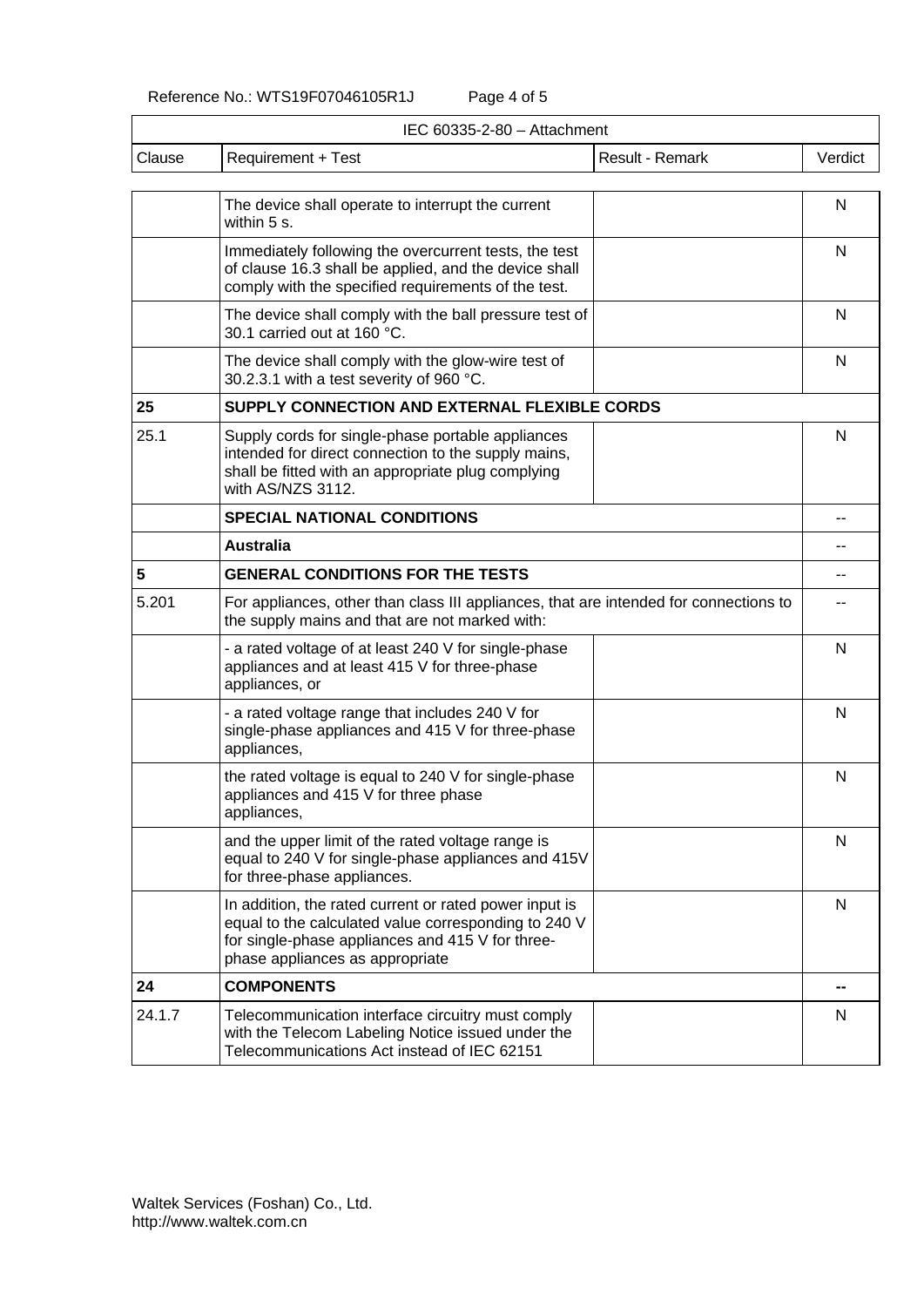#### Reference No.: WTS19F07046105R1J Page 5 of 5

IEC 60335-2-80 – Attachment

| Clause | est<br>Reauirement | Remark<br>≺esult | /erdict |
|--------|--------------------|------------------|---------|
|        |                    |                  |         |

|        | Variations to IEC 60335-2-80 Ed3.0 for application in Australia and New Zealand<br>according to standard AS/NZS 60335.2.80:2016                                                                         |   |
|--------|---------------------------------------------------------------------------------------------------------------------------------------------------------------------------------------------------------|---|
| 6      | Classification                                                                                                                                                                                          | P |
| 6.101  | Replace the requirement with the following variation.                                                                                                                                                   | P |
|        | Fans shall be classified as fans for tropical climates                                                                                                                                                  | P |
|        | Marking and instructions                                                                                                                                                                                | P |
| 7.12.1 | Replace the third dashed item in the first paragraph<br>of the addition with the following variation.                                                                                                   | P |
|        | – that the fan is to be installed so that the blades are<br>more than 2,1 m above the floor; Replace the<br>second dashed item in the second paragraph of the<br>addition with the following variation. | Р |
|        | - that the fan is to be installed so that the blades are<br>more than 2,1 m above the floor (for fans intended to<br>be mounted at high level);                                                         | P |

====== End of Attachment ======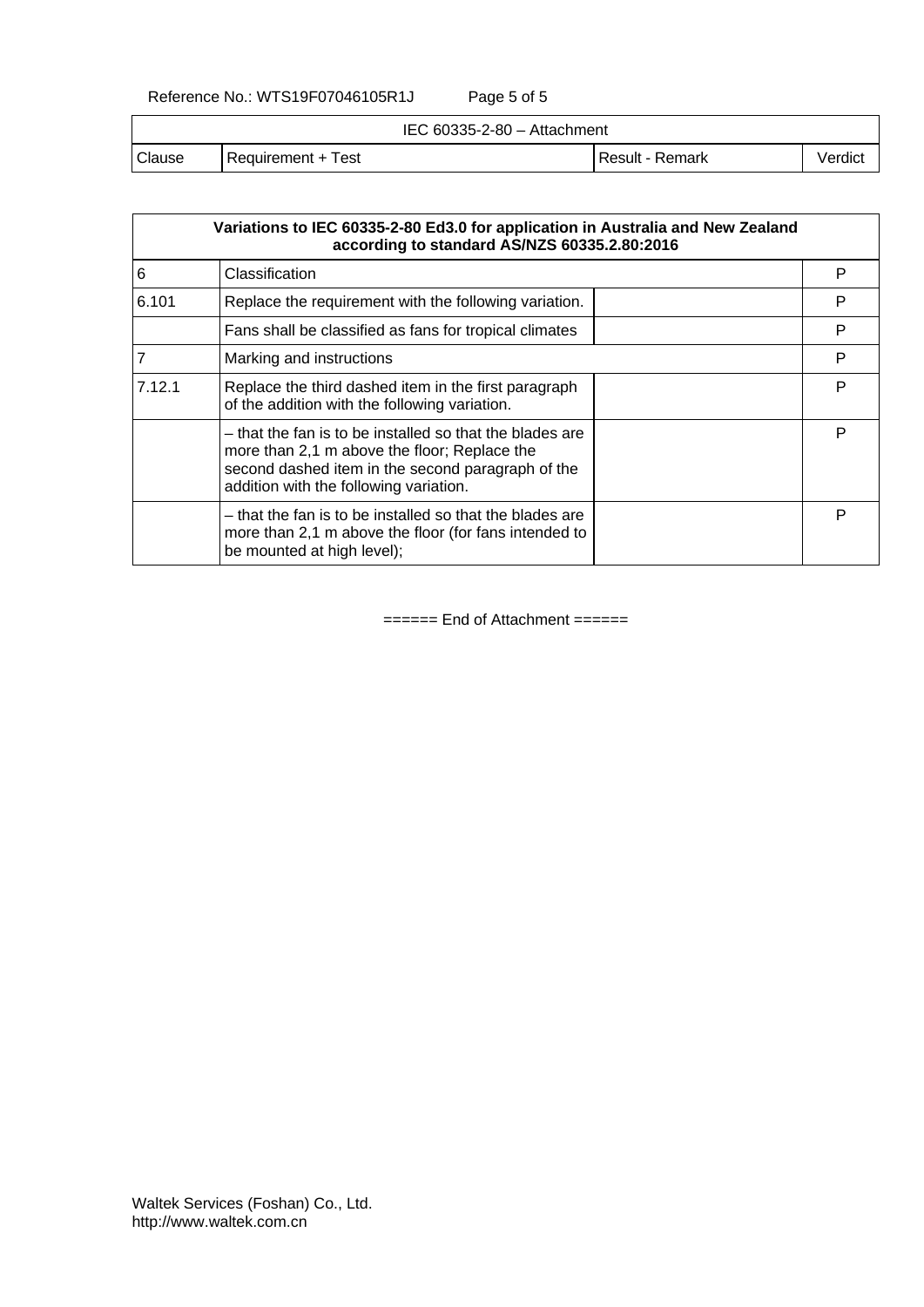Page 1 of 3

## **Photo Documentation**

## **Model: 56" AC ORB / BK**



Photo 1



Photo 2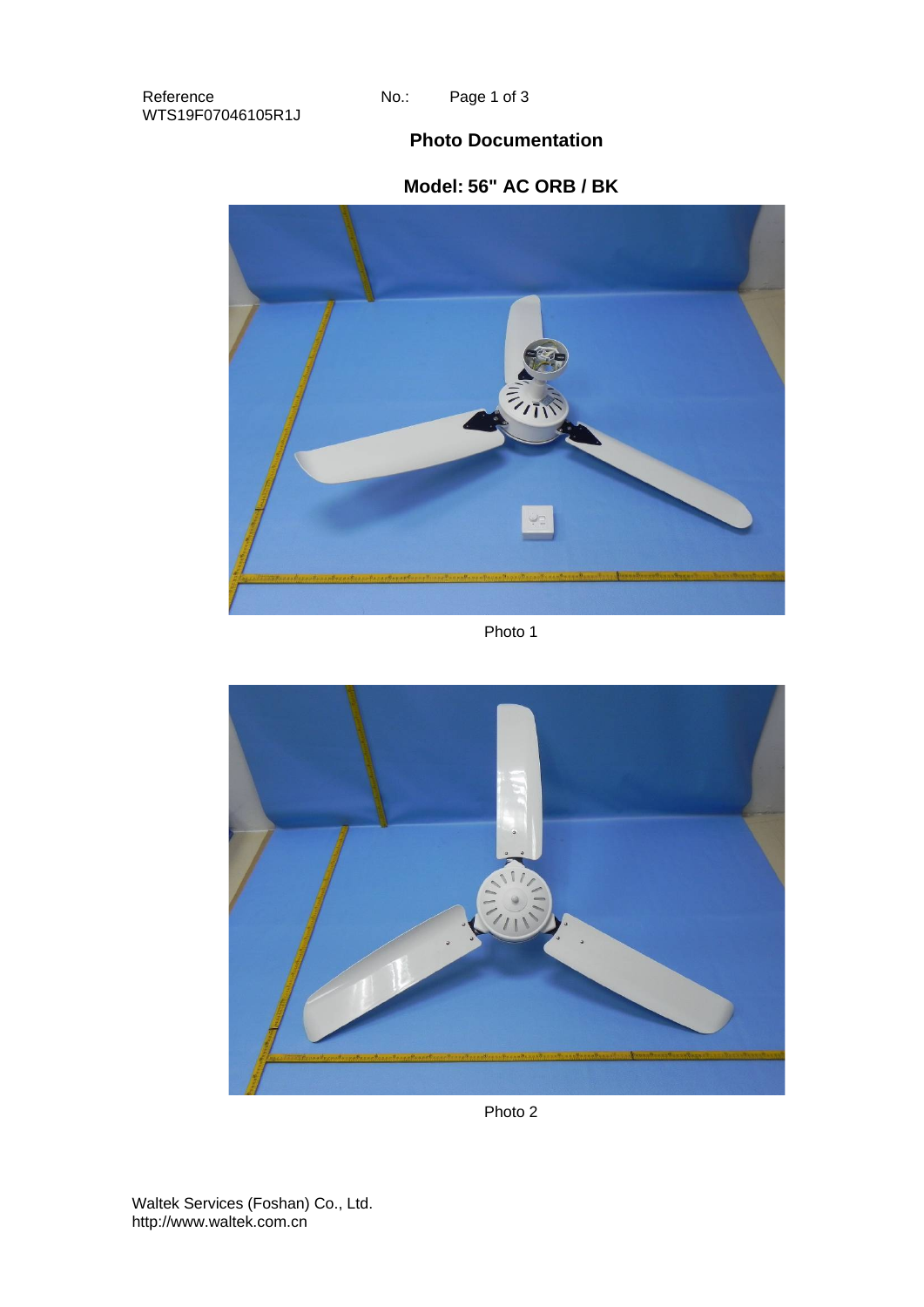## **Photo Documentation**



Photo 3



Photo 4